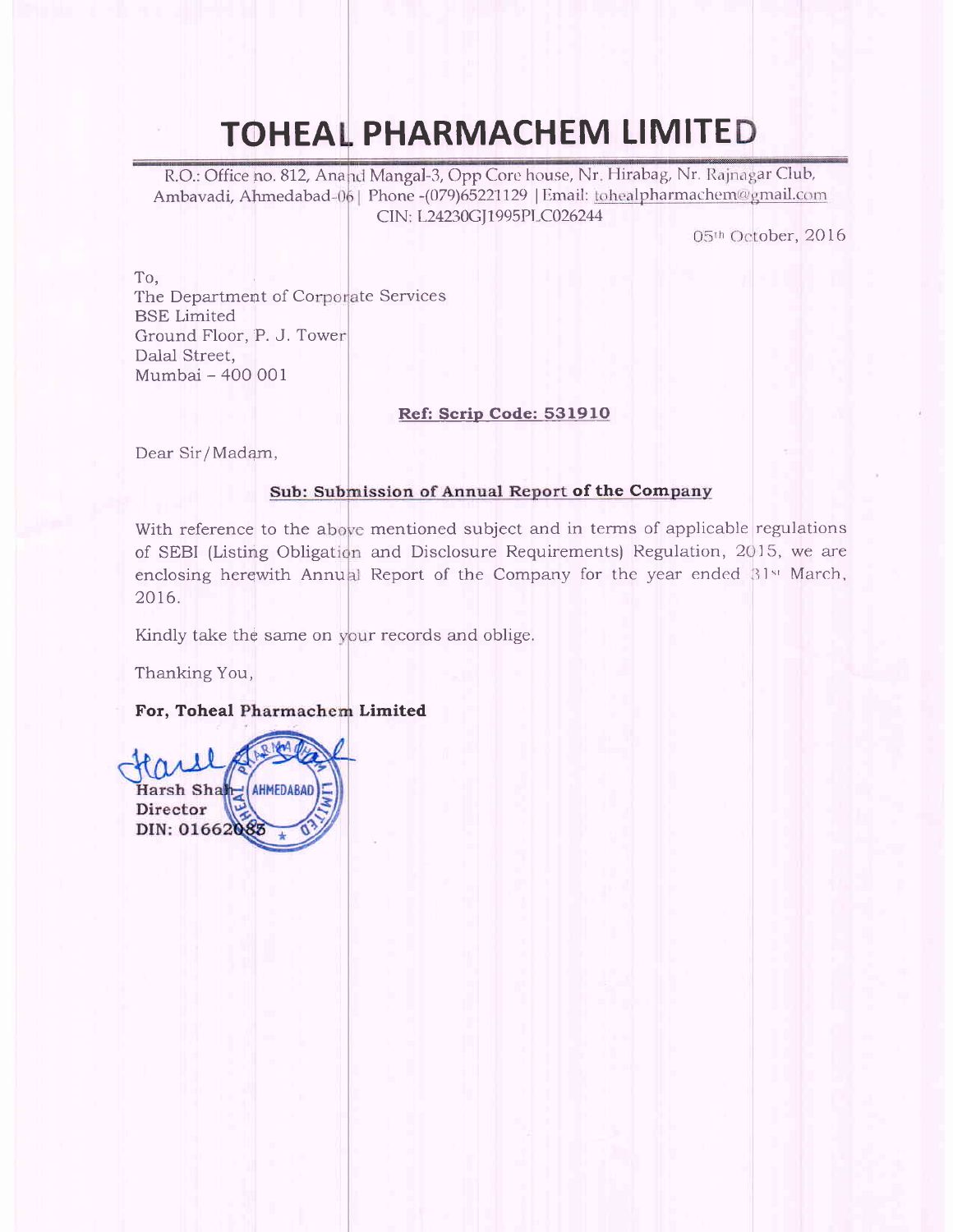# **Toheal Pharmachem Limited**

# **Annual Report**

**For** 

**2015- 2016**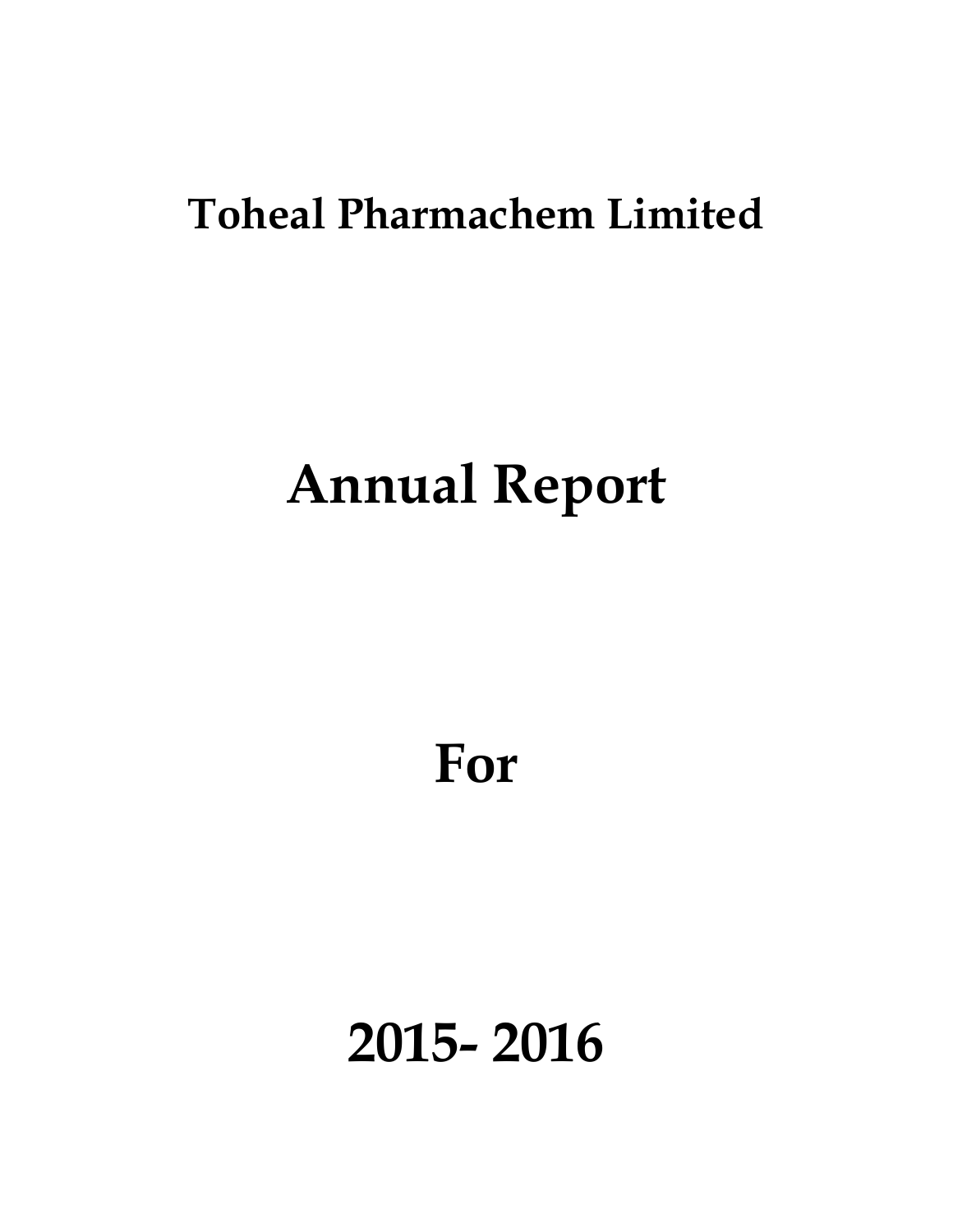## **TOHEAL PHARMACHEM LIMITED**

#### **Board of Directors**

Mr. Atul Pandit Managing Director Mr. Yogendra Machhar CFO & Director Mr. Dharmesh Desai CEO & Director Mr. Harsh Shah Director Mr. Sujay Mehta Director Mrs. Manorama Shah **Director** 

#### **Auditors**

 $M/s$  P. Dalal & Co., Chartered Accountants, 75, Samast Brahmkshatriya Society, Bhattha, Paldi, Ahmedabad-380 007.

#### **Registered Office**

Office no. 812, Anand Mangal-3, Opp Core house, Nr. Hirabag, Nr. Rajnagar Club, Ambavadi, Ahmedabad - 380015

**E-mail id: tohealpharmachem@gmail.com, Website: www.tohealpharmachem.com** 

#### **Registrar and Share Transfer agent**

Name: Cameo Corporate Services Limited Address: Unit no. 9, Shiv Shakti Ind. Estt., "Subramanian Building", #1, Club House Road Chennai 600 002 – India Ph : 91-44 - 2846 0390 (5 lines) Fax : 91-44 - 2846 0129 E-mail : cameo@cameoindia.com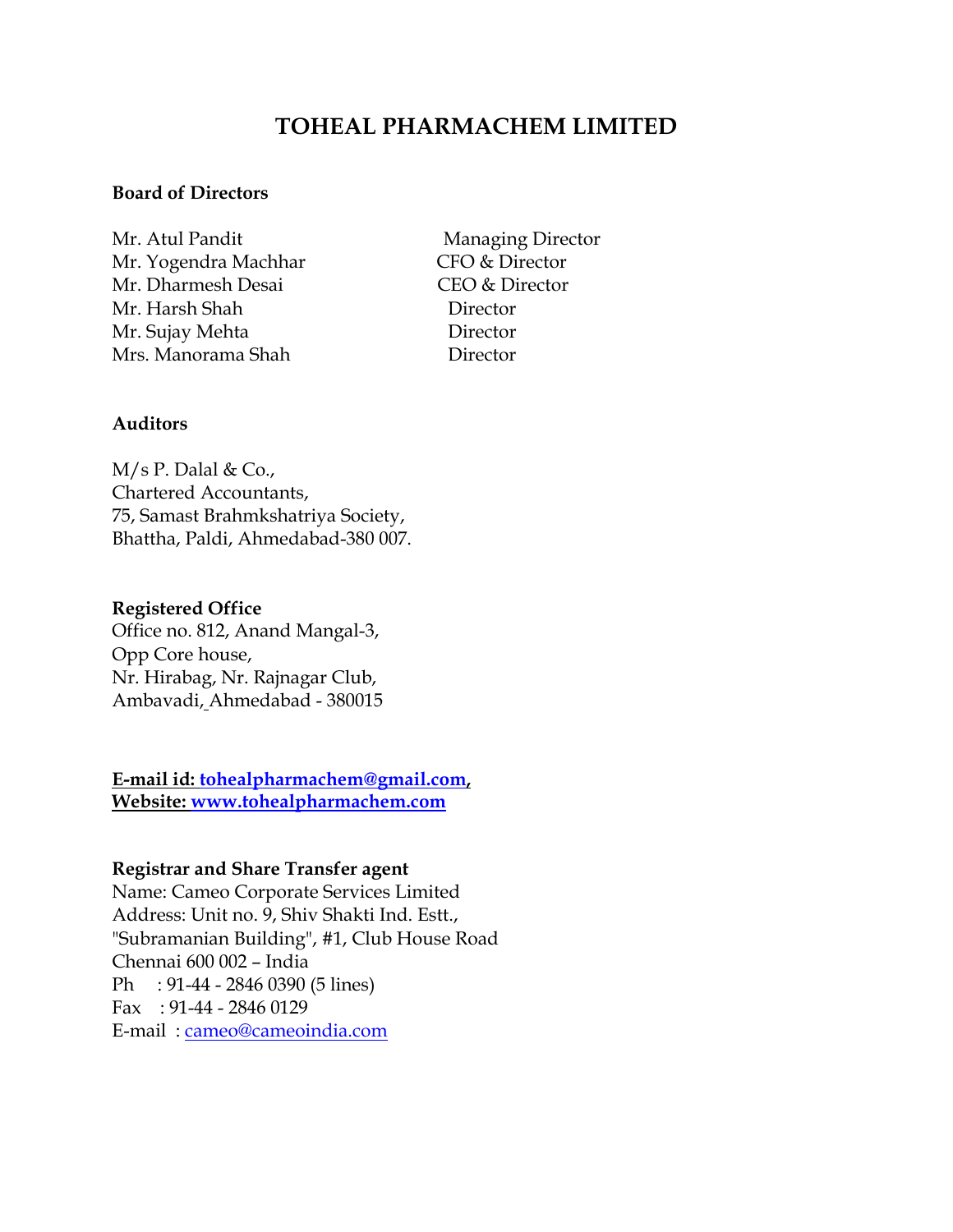# **CONTENTS**

| $1-9$   |
|---------|
| 10-58   |
| 59-78   |
| 79-84   |
| 85-92   |
| 93-93   |
| 94-94   |
| 95-96   |
| 97-102  |
| 103-107 |
| 108-108 |
| 109-110 |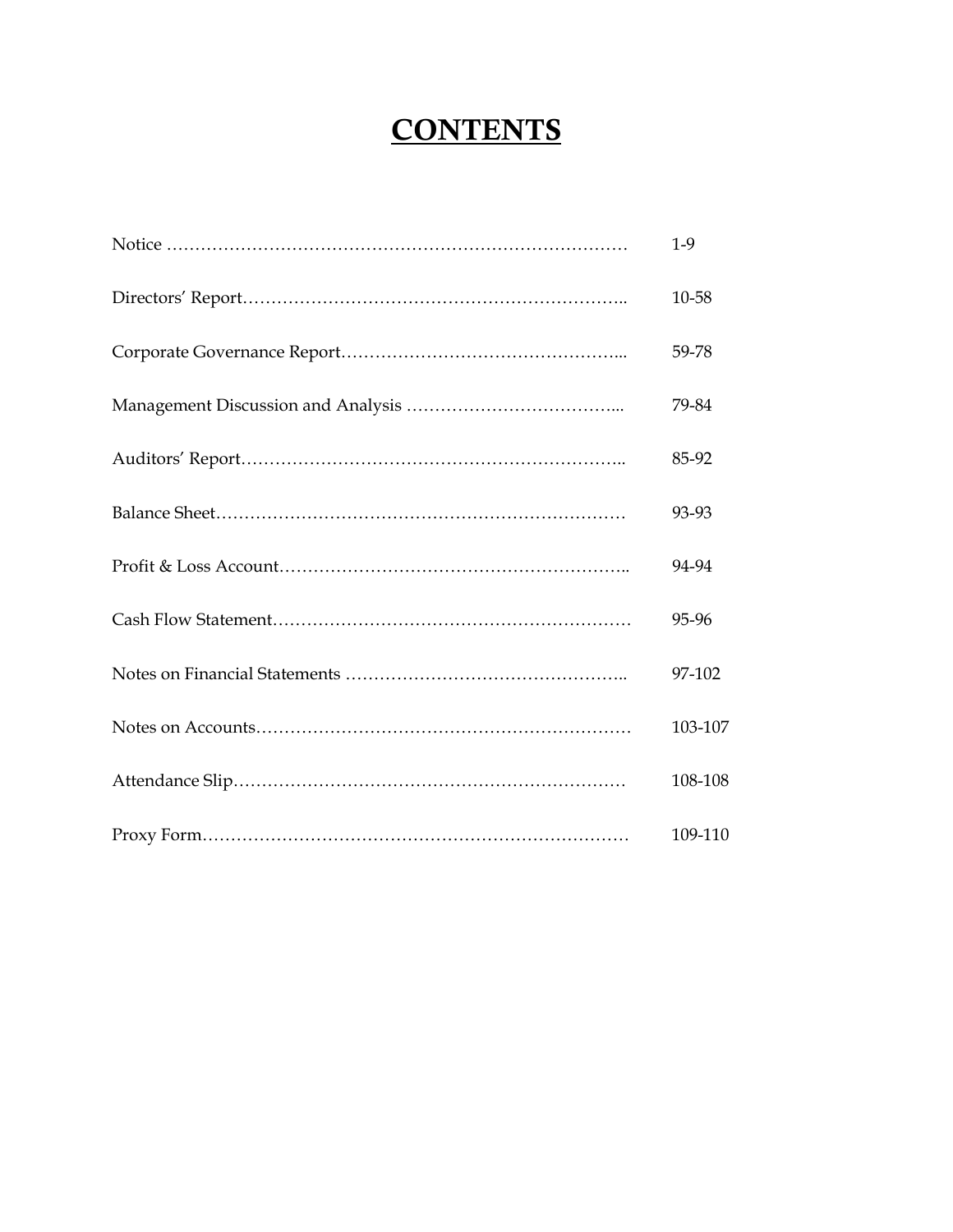#### **NOTICE**

Notice is hereby given that the Twenty First Annual General Meeting of the members of Toheal Pharmachem Limited will be held on 30<sup>th</sup> September, 2016 at 10:30 a.m. at the registered office of the Company situated at Office no. 812, Anand Mangal-3, Opp Core house, Nr. Hirabag, Nr. Rajnagar Club, Ambavadi, Ahmedabad- 380015 to transact the following businesses:

#### **ORDINARY BUSINESS:**

1. To receive, consider and adopt the Audited Profit and Loss Account for the year ended on 31st March, 2016, balance sheet as on that date, Director's Report and the Auditor's report thereon.

2. To appoint Director in place of Mr. Yogendra Harilal Machchhar (Din: 03155750) who retires by rotation and being eligible offers himself for reappointment.

3. To appoint the Auditors of the Company from the Conclusion of this Annual General Meeting until the conclusion of the Annual General Meeting to be held in the year 2021, subject to ratification at every annual general Meeting and to fix their remuneration.

#### **SPECIAL BUSINESS:**

#### 4. **Appointment of Mr. Ketan Hamirani (DIN: 07458042), as an Independent Director of the Company**

To consider and if thought fit, to pass with or without modification, if any, the following resolution as an Ordinary Resolution:-

**"RESOLVED THAT** pursuant to the provisions of Sections 149, 152 and other applicable provisions, if any, of the Companies Act, 2013 ("Act") and the Rules framed there under as read with Schedule IV to the Act, as amended from time to time, Mr. Ketan Hamirani, a non-executive Director of the Company, who has submitted declaration that he meets the criteria for independence as provided in Section 149(6) of the Act and who is eligible for appointment, be and is hereby appointed as an Independent Director of the Company, with effect from 30<sup>th</sup> September, 2016 to 29th September, 2021 ."

**"RESOLVED FURTHER THAT** the Board of Directors of the Company be and are hereby authorised to do all acts and take all such steps as may be necessary, proper or expedient to give effect to this resolution"

#### 5. **Appointment of Mr. Dharmesh Desai (DIN: 03156357), as an Independent Director of the Company**

To consider and if thought fit, to pass with or without modification, if any, the following resolution as an Ordinary Resolution:-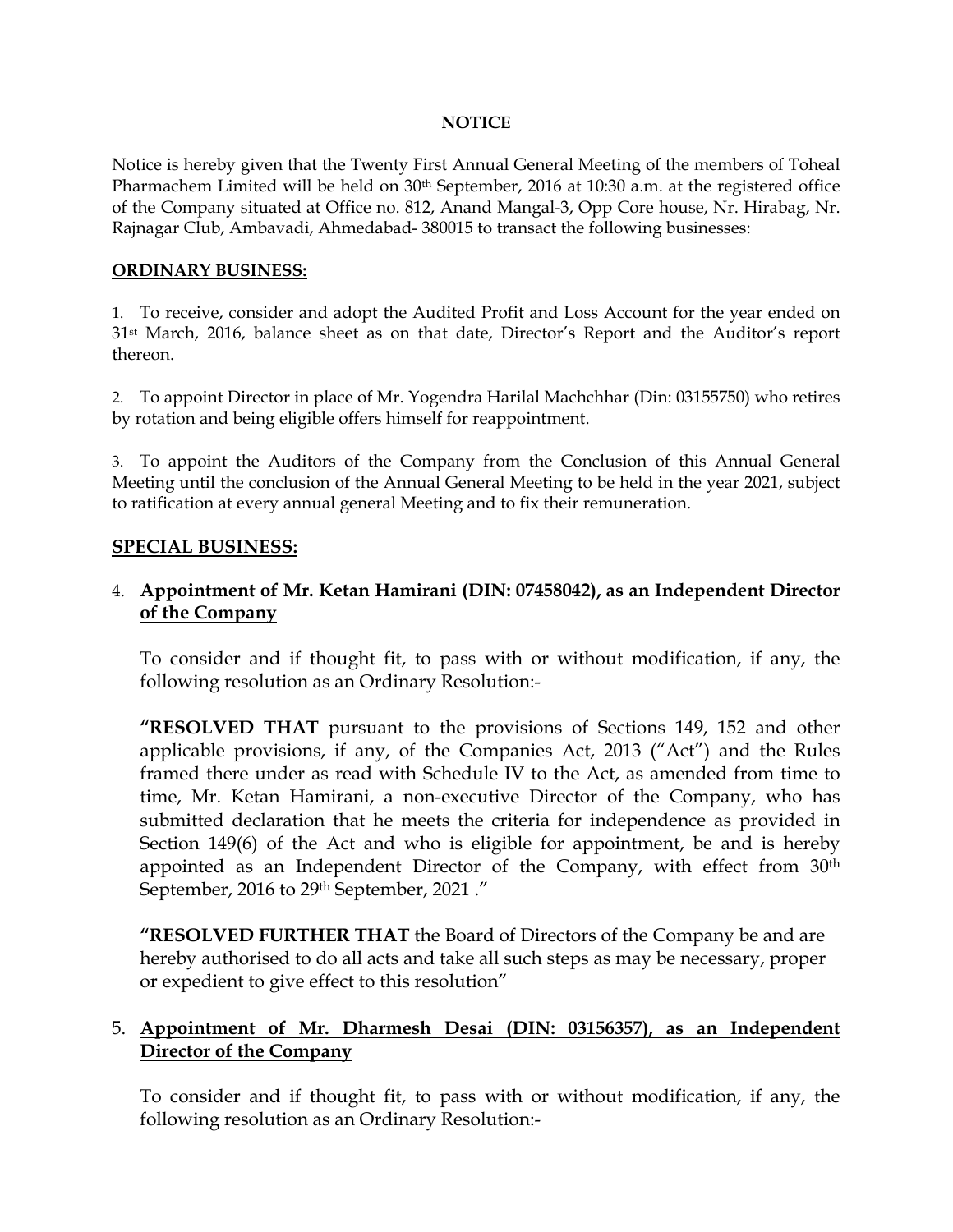**"RESOLVED THAT** pursuant to the provisions of Sections 149, 152 and other applicable provisions, if any, of the Companies Act, 2013 ("Act") and the Rules framed there under as read with Schedule IV to the Act, as amended from time to time, Mr. Dharmesh Desai, a non-executive Director of the Company, who has submitted declaration that he meets the criteria for independence as provided in Section 149(6) of the Act and who is eligible for appointment, be and is hereby appointed as an Independent Director of the Company, with effect from 30<sup>th</sup> September, 2016 to 29th September, 2017 ."

**"RESOLVED FURTHER THAT** the Board of Directors of the Company be and are hereby authorised to do all acts and take all such steps as may be necessary, proper or expedient to give effect to this resolution"

**By Order of the Board of Directors** 

**Place : Ahmedabad Date : 13/08/2016** 

| Sd                       | Sd              | Sd/-                              |
|--------------------------|-----------------|-----------------------------------|
| (Atul Pandit)            |                 | (Harsh Shah) (Yogendra Machchhar) |
| <b>Managing Director</b> | <b>Director</b> | Director & CFO                    |
| DIN: 02293998            | DIN: 01662085   | DIN: 03155750                     |

#### **NOTES:**

- 1. A MEMBER ENTITLED TO ATTEND AND VOTE IS ENTITLED TO APPOINT A PROXY TO ATTEND AND VOTE ON HIS / HER BEHALF AND THE PROXY NEED NOT BE A MEMBER OF THE COMPANY. Pursuant to the provisions of Section 105 of the Companies Act, 2013, a person can act as a proxy on behalf of not more than fifty members and holding in aggregate not more than ten percent of the total Share Capital of the Company. Members holding more than ten percent of the total Share Capital of the Company may appoint a single person as proxy, who shall not act as a proxy for any other Member. The instrument of Proxy, in order to be effective, should be deposited at the Registered Office of the Company, duly completed and signed, not later than 48 hours before the commencement of the meeting. A Proxy Form is annexed to this Report. Proxies submitted on behalf of limited companies, societies, etc., must be supported by an appropriate resolution / authority, as applicable.
- 2. The Register of Members and Share Transfer Books of the Company will remain closed from 22<sup>nd</sup> September, 2016 to 30<sup>th</sup> September, 2016 (both days inclusive). The book closure dates have been fixed in consultation with the Stock Exchanges.
- 3. Pursuant to Section 101 and Section 136 of the Companies Act, 2013 read with relevant Rules made there under, Companies can serve Annual Reports and other communications through electronic mode to those Members who have registered their e-mail address either with the Company or with the Depository. Members holding shares in demate form are requested to register their e-mail address with their Depository Participant(s) only. Members of the Company, who have registered their e-mail address, are entitled to receive such communication in physical form upon request.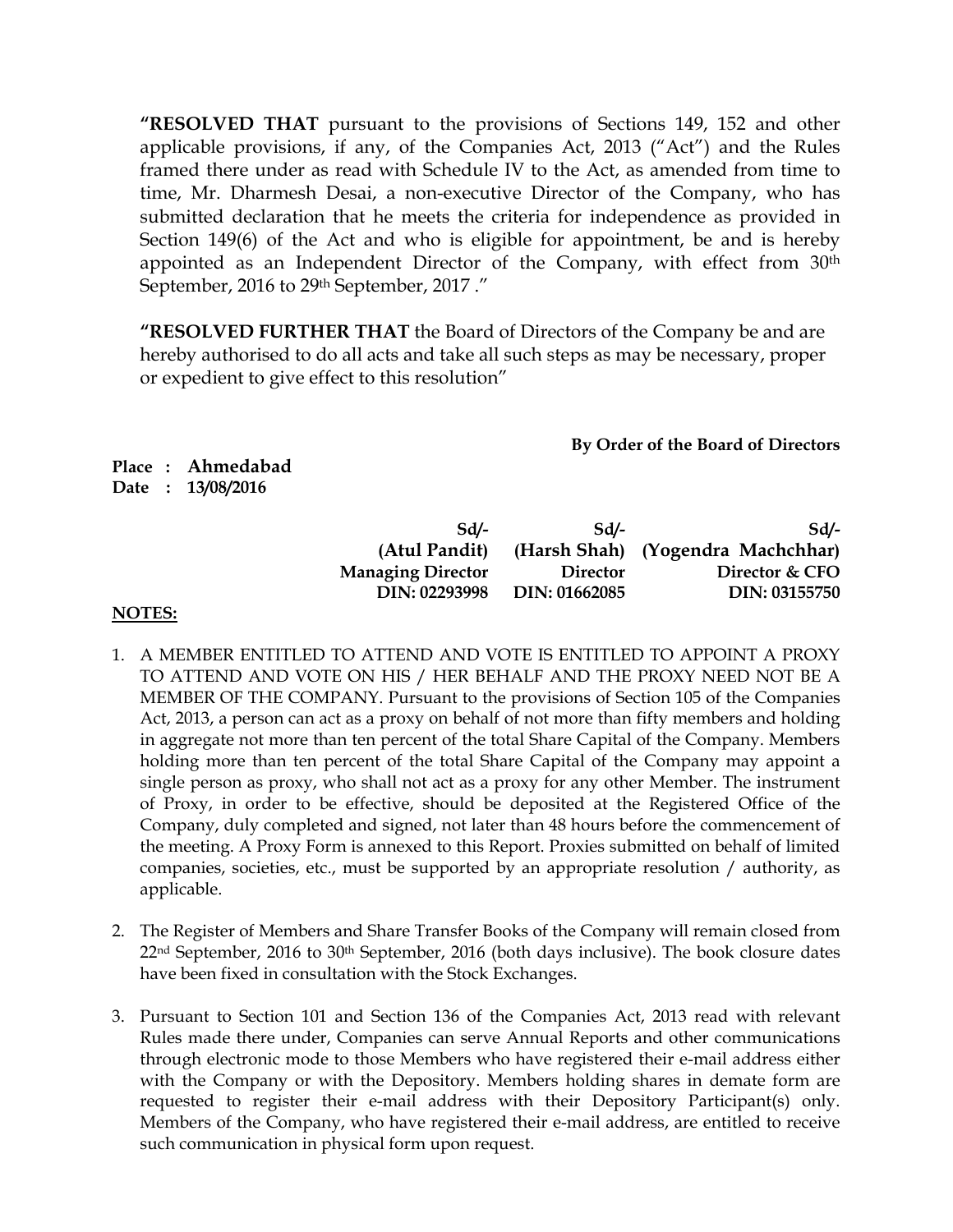4. The Notice of AGM, Annual Report and Attendance Slip are being sent in electronic mode to Members whose e-mail IDs are registered with the Company or the Depository Participant(s) unless the Members have registered their request for a hard copy of the same. Physical copy of the Notice of AGM, Annual Report and Attendance Slip are being sent to those Members who have not registered their e-mail IDs with the Company or Depository Participant(s). Members who have received the Notice of AGM, Annual Report and Attendance Slip in electronic mode are requested to print the Attendance Slip and submit a duly filled in Attendance Slip at the registration counter to attend the AGM.

#### 5. **Voting through Electronic means:**

Pursuant to Section 108 of the Companies Act, 2013, read with the Rule 20 and Rule 21 of Companies (Management and Administration) Rules, 2014 in pursuance with the directions issued by SEBI vide Circular No.  $CIR/CFD/DIL/6/2012$  dated 13<sup>th</sup> July, 2014, the Company is pleased to provide the facility to Members to exercise their right at the Annual General Meeting (AGM) by electronic means and the business may be transacted through e-voting services provided by Central Depository Services Limited (CDSL).

#### **PROCEDURE FOR E-VOTING**

#### **In case of members receiving AGM Notice by e-mail:**

- i. The voting period begins on  $27<sup>th</sup>$  September, 2016 (11:00 A.M.) and ends on  $29<sup>th</sup>$ September, 2016 (05:00 P.M). During this period shareholders' of the Company, holding shares either in physical form or in dematerialized form, as on the cut-off date (i.e. the record date), being  $23^{rd}$  September, 2016, may cast their vote electronically. The e-voting module shall be disabled by CDSL for voting thereafter.
- ii. Shareholders who have already voted prior to the meeting date would not be entitled to vote at the meeting venue.
- iii. The shareholders should log on to the e-voting website www.evotingindia.com
- iv. Click on Shareholders.
- v. Now Enter your User ID
	- a. For CDSL: 16 digits beneficiary ID,
	- b. For NSDL: 8 Character DP ID followed by 8 Digits Client ID,
	- c. Members holding shares in Physical Form should enter Folio Number registered with the Company.
- vi. Next enter the Image Verification as displayed and Click on Login.
- vii. If you are holding shares in demat form and had logged on to www.evotingindia.comand voted on an earlier voting of any company, then your existing password is to be used.
- viii. If you are a first time user follow the steps given below: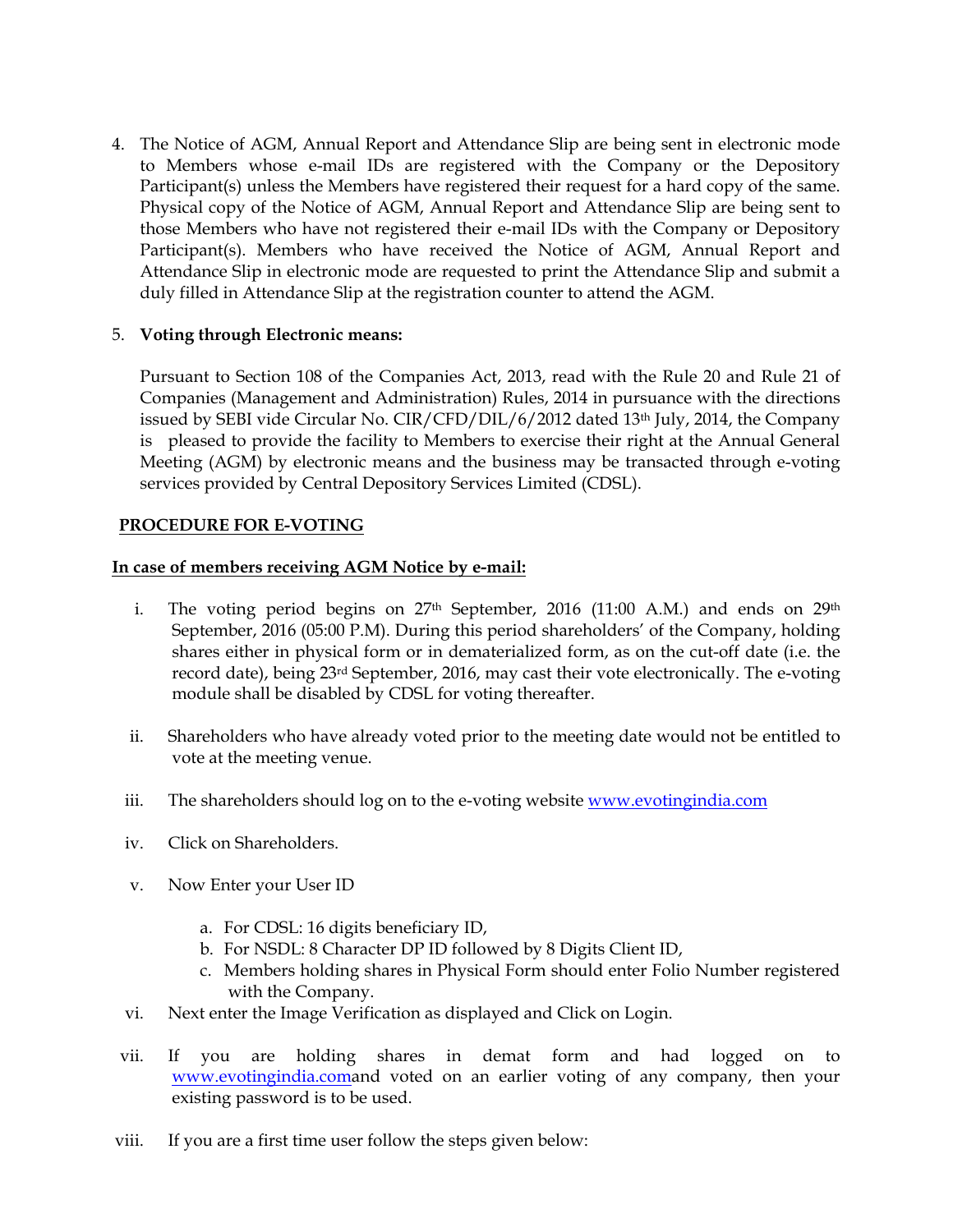|                         | For Members holding shares in Demat Form and Physical Form                                                                                                                                                                                                                       |
|-------------------------|----------------------------------------------------------------------------------------------------------------------------------------------------------------------------------------------------------------------------------------------------------------------------------|
| <b>PAN</b>              | For demat shareholders: Enter your 10 digit alpha-numeric *PAN issued by                                                                                                                                                                                                         |
|                         | Income Tax Department.                                                                                                                                                                                                                                                           |
|                         | For physical shareholders, please use the first two letters of your name and<br>the 8 digits of the sequence number in the PAN field.                                                                                                                                            |
|                         | • In case the sequence number is less than 8 digits enter the applicable<br>number of 0's before the number after the first two characters of the<br>name in CAPITAL letters. Eg. If your name is Ramesh Kumar with<br>sequence number 1 then enter RA00000001 in the PAN field. |
| Dividend<br><b>Bank</b> | Enter the Dividend Bank Details or Date of Birth (in dd/mm/yyyy                                                                                                                                                                                                                  |
| Details                 | format) as recorded in your demat account or in the company records in                                                                                                                                                                                                           |
| <b>OR</b> Date of Birth | order to login.                                                                                                                                                                                                                                                                  |
| (DOB)                   |                                                                                                                                                                                                                                                                                  |
|                         | If both the details are not recorded with the depository or company                                                                                                                                                                                                              |
|                         | please enter the member id $/$ folio number in the Dividend Bank                                                                                                                                                                                                                 |
|                         | details field as mentioned in instruction (v)                                                                                                                                                                                                                                    |

- ix. After entering these details appropriately, click on "SUBMIT" tab.
- x. Members holding shares in physical form will then directly reach the Company selection screen. However, members holding shares in demat form will now reach 'Password Creation' menu wherein they are required to mandatorily enter their login password in the new password field. Kindly note that this password is to be also used by the demat holders for voting for resolutions of any other company on which they are eligible to vote, provided that company opts for e-voting through CDSL platform. It is strongly recommended not to share your password with any other person and take utmost care to keep your password confidential.
- xi. For Members holding shares in physical form, the details can be used only for e-voting on the resolutions contained in this Notice.
- xii. Click on the EVSN for the relevant Relish Pharmaceuticals Limited on which you choose to vote.
- xiii. On the voting page, you will see "RESOLUTION DESCRIPTION" and against the same the option "YES/NO" for voting. Select the option YES or NO as desired. The option YES implies that you assent to the Resolution and option NO implies that you dissent to the Resolution.
- xiv. Click on the "RESOLUTIONS FILE LINK" if you wish to view the entire Resolution details.
- xv. After selecting the resolution you have decided to vote on, click on "SUBMIT". A confirmation box will be displayed. If you wish to confirm your vote, click on "OK", else to change your vote, click on "CANCEL" and accordingly modify your vote.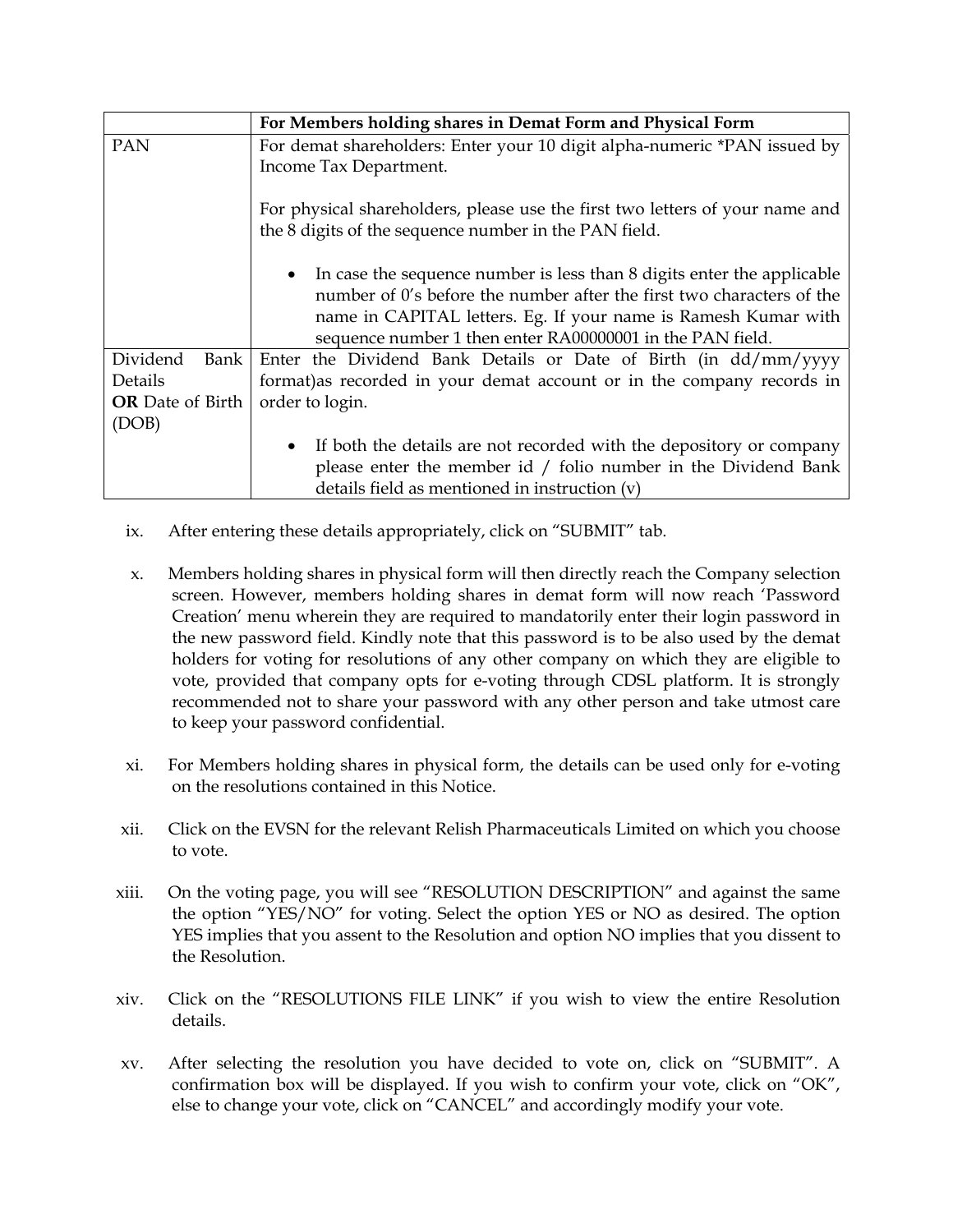- xvi. Once you "CONFIRM" your vote on the resolution, you will not be allowed to modify your vote.
- xvii. You can also take a print of the votes cast by clicking on "Click here to print" option on the Voting page.
- xviii. If a demat account holder has forgotten the login password then Enter the User ID and the image verification code and click on Forgot Password& enter the details as prompted by the system.

#### xix. **Note for Non – Individual Shareholders and Custodians**

- Non-Individual shareholders (i.e. other than Individuals, HUF, NRI etc.) and Custodian are required to log on to **www.evotingindia.comand** register themselves as Corporate.
- A scanned copy of the Registration Form bearing the stamp and sign of the entity should be emailed to helpdesk.evoting@cdslindia.com.
- After receiving the login details a Compliance User should be created using the admin login and password. The Compliance User would be able to link the account(s) for which they wish to vote on.
- The list of accounts linked in the login should be mailed to helpdesk.evoting@cdslindia.com and on approval of the accounts they would be able to cast their vote.
- A scanned copy of the Board Resolution and Power of Attorney (POA) which they have issued in favour of the Custodian, if any, should be uploaded in PDF format in the system for the scrutinizer to verify the same.
- xx. In case you have any queries or issues regarding e-voting, you may refer the Frequently Asked Questions ("FAQs") and e-voting manual available at www.evotingindia.com, under help section or write an email to helpdesk.evoting@cdslindia.com.

The Company has appointed Rupal Patel, Practicing Company Secretary, to act as the Scrutinizer, for conducting the scrutiny of the votes cast. The Members desiring to vote through electronic mode may refer to the detailed procedure on e-voting given hereinafter.

- 6. The Register of Directors' and Key Managerial Personnel and their shareholding maintained under Section 170 of the Companies Act, 2013, the Register of contracts or arrangements in which the Directors are interested under Section 189 of the Companies Act, 2013, will be available for inspection at the AGM.
- 7. Members holding shares in demat form are hereby informed that bank particulars registered with their respective Depository Participant(s), with whom they maintain their demat accounts, will be used by the Company for payment of dividend. The Company or its Registrar cannot act on any request received directly from the Members holding shares in demat form for any change in bank particulars. Members holding shares in demat form are requested to intimate any change in their address and / or bank mandate to their Depository Participants immediately.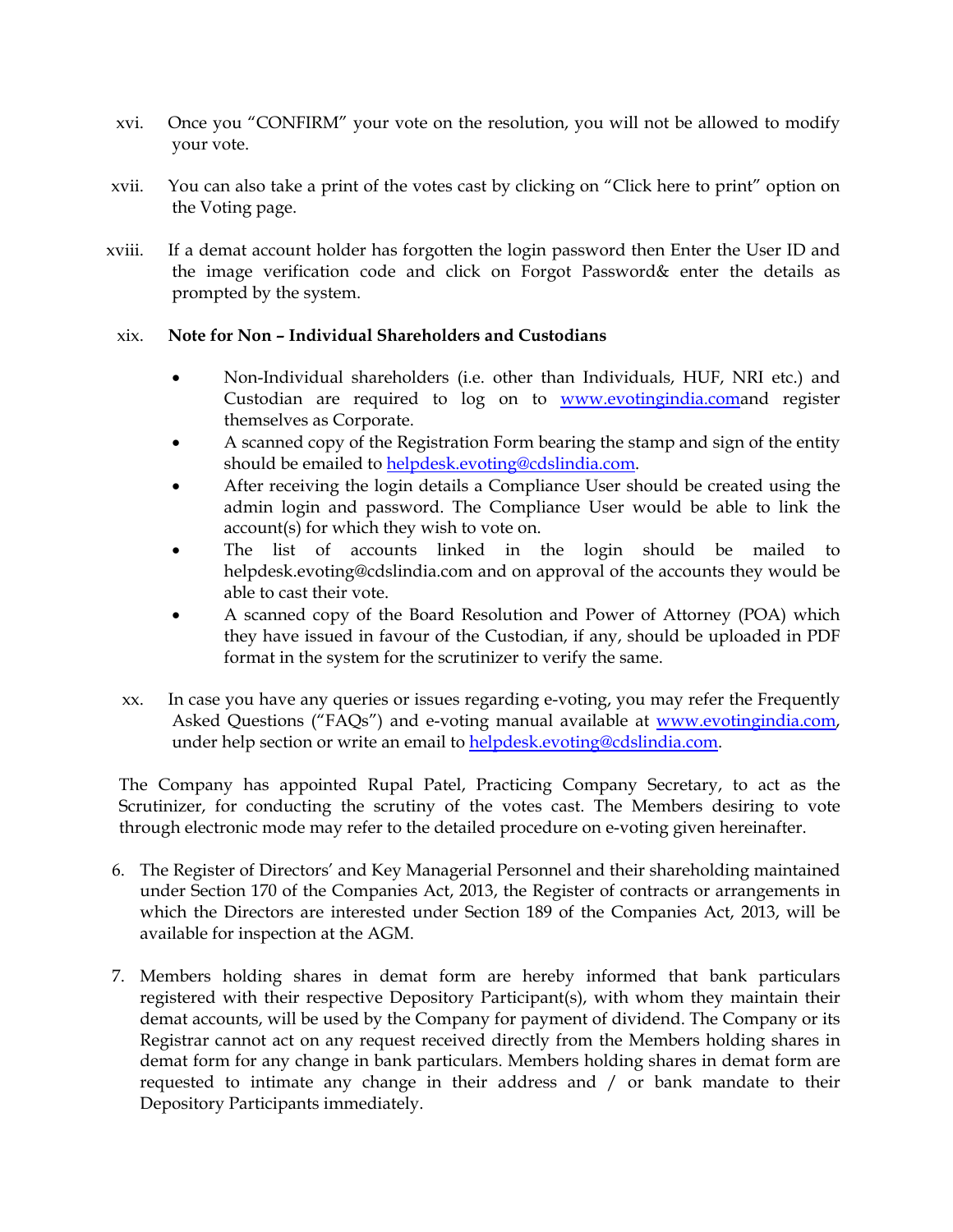- 8. Members holding shares in physical form are requested to intimate any change of address and / or bank mandate to M/s. Cameo Corporate Services Limited, Mumbai, Registrar and Share Transfer agent of the Company immediately.
- 9. Members are requested to note that as per Section 205A of the Companies Act, 1956, dividends not encashed / claimed within seven years from the date of declaration will be transferred to the Investor Education and Protection Fund (IEPF). After transfer of the said amount to IEPF, no claims in this respect shall lie against IEPF or the Company.
- 10. The Securities and Exchange Board of India has mandated submission of Permanent Account Number (PAN) by every participant in securities market. Members holding shares in demat form are, therefore, requested to submit PAN details to the Depository Participants with whom they have demat accounts. Members holding shares in physical form can submit their PAN details to M/s. Cameo Corporate Services Limited, Mumbai, Registrar and Share Transfer agent of the Company.
- 11. For convenience of the Members and proper conduct of the meeting, entry to the meeting venue will be regulated by Attendance Slip. Members are requested to sign at the place provided on the Attendance Slip and hand it over at the registration counter.
- 12. Members desiring any information relating to the accounts are requested to write to the Company well in advance so as to enable the management to keep the information ready.

**By Order of the Board of Directors** 

**Place : Ahmedabad Date : 13/08/2016** 

| Sd                       | Sd              | $Sd/-$                            |
|--------------------------|-----------------|-----------------------------------|
| (Atul Pandit)            |                 | (Harsh Shah) (Yogendra Machchhar) |
| <b>Managing Director</b> | <b>Director</b> | Director & CFO                    |
| DIN: 02293998            | DIN: 01662085   | DIN: 03155750                     |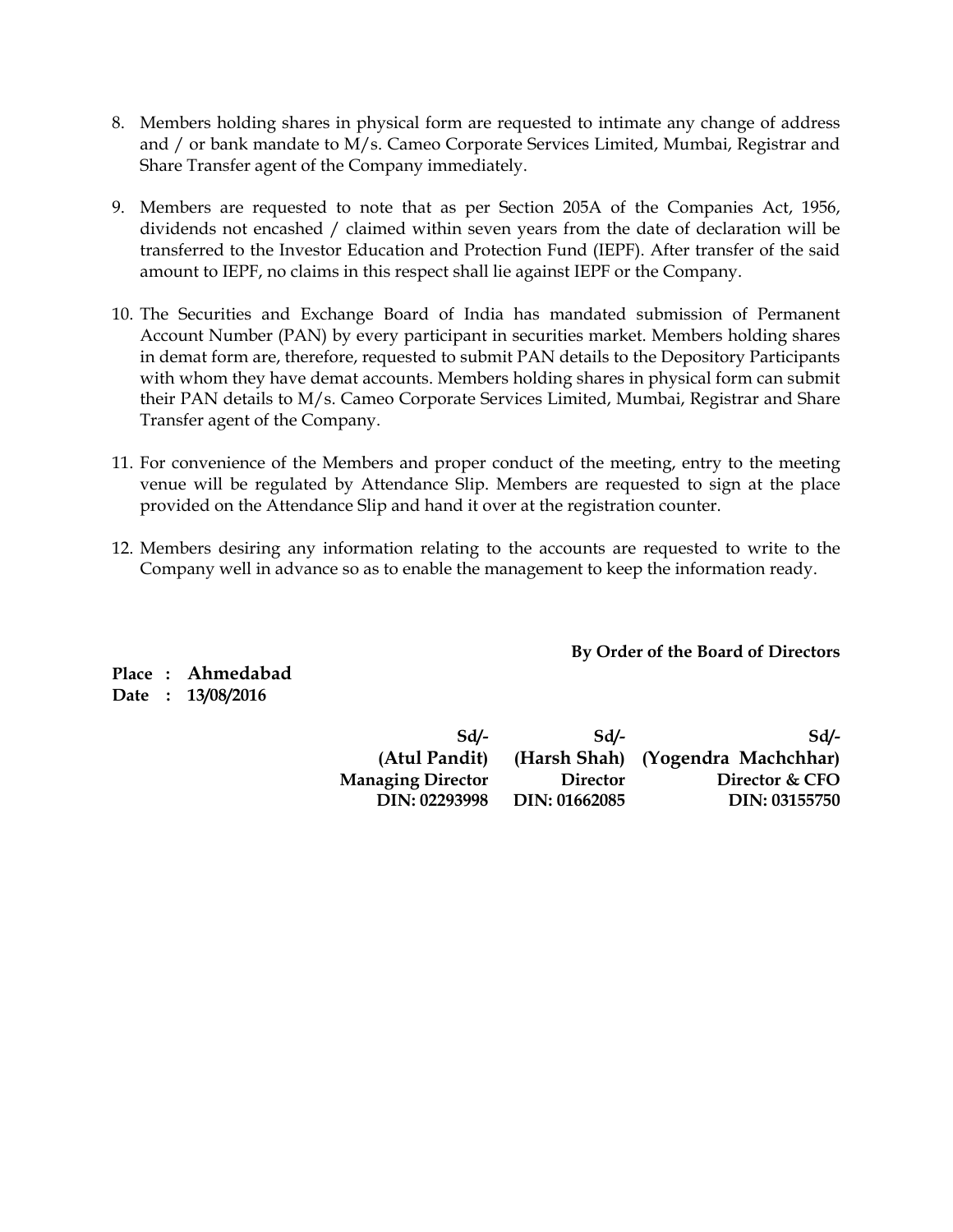#### **Annexure to Notice**

Notes on directors seeking appointment/re-appointment as required under SEBI (Listing Obligations and Disclosure Requirement), Regulations, 2015 entered into with Stock Exchanges:

#### **Item No. 2**

| Name                                   | Mr. Yogendra Harilal Machchhar |
|----------------------------------------|--------------------------------|
| Date of birth                          | 01/11/1951                     |
| Director of the Company since          | 07/06/1995                     |
| Directorship in other public limited : | Nil                            |
| companies                              |                                |
| Membership of Committees of :          | Nil                            |
| other public limited companies         |                                |
| No. of Shares held in the Company :    | 1,72,800 Shares                |
|                                        |                                |

#### **Item No. 4**

Mr. Ketan Hamirani, Director of the Company, has given a declaration to the Board that they meet the criteria of independence as provided under Section 149(6) of the Act, In the opinion of the Board, each of these directors fulfill the conditions specified in the Act and the Rules framed there under for appointment as Independent Directors and they are independent of the management.

Mr. Ketan Hamirani is not disqualified from being appointed as Director in terms of Section 164 of the Act and have given their consent to act as Director.

In compliance with the provisions of Section 149 read with Schedule IV of the Act, the appointment of these directors as Independent Directors is now being placed before the members for their approval.

The terms and conditions of appointment of the above Director shall be open for inspection by the members at the registered office of the company during normal business hours on any working day, excluding Saturday.

Brief resume and other details of the Independent Director whose appointment is proposed are provided in the annexure to the Explanatory statement attached herewith.

Mr. Ketan Hamirani to be interested in the resolutions set out respectively at Item No. 4 of the Notice with regard to their respective appointments.

The Board recommends the said resolutions for your approval.

Save and except the above, none of the other Directors or any key managerial personnel or any relative of any of the Directors of the Company or the relatives of any key managerial personnel is, in anyway, concerned or interested in the above resolutions.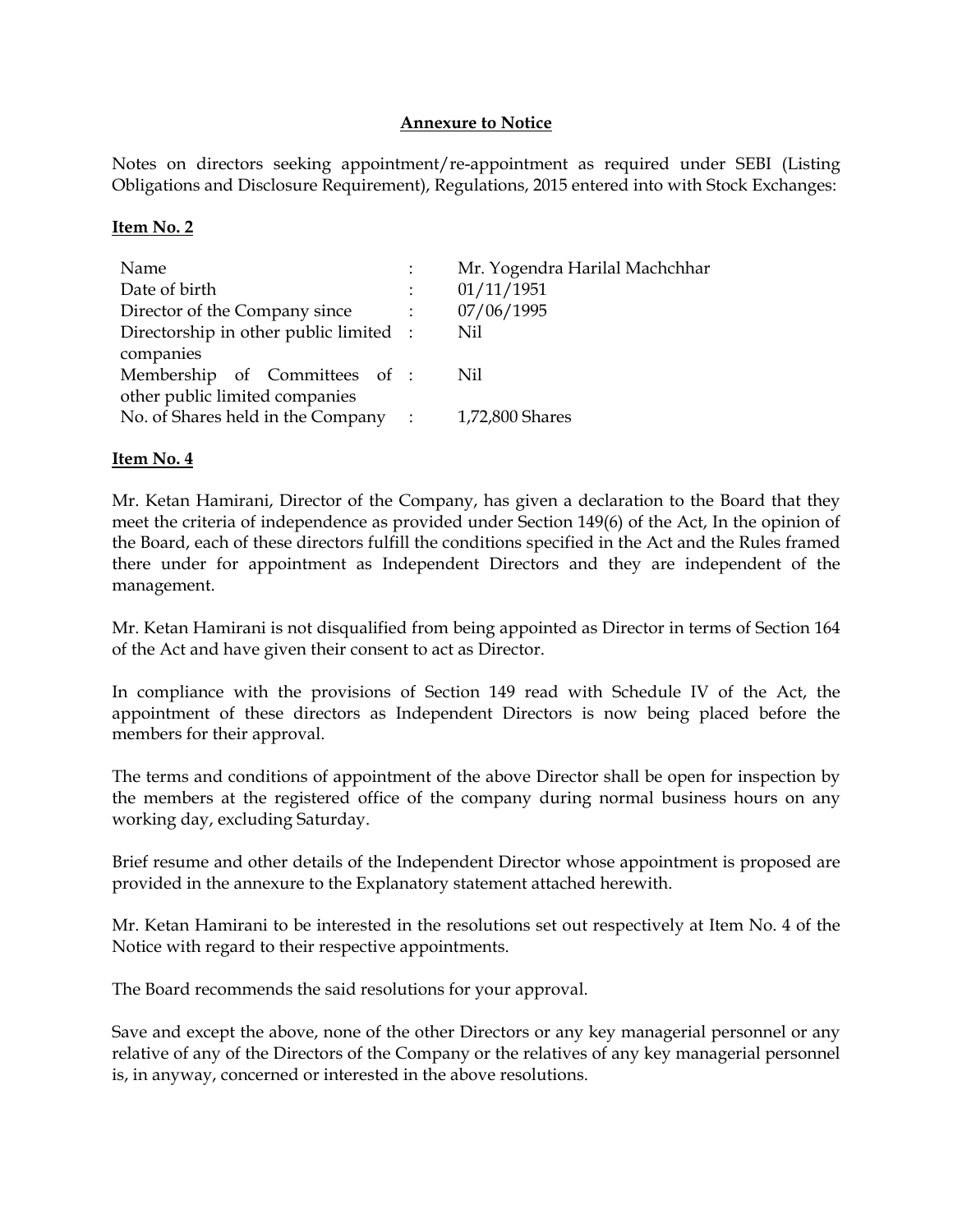| Name                                     | Mr. Ketan Hamirani        |
|------------------------------------------|---------------------------|
| Date of birth                            | 17/10/1992                |
| Qualification                            | B. Com.                   |
| Expertise                                | <b>Accounts and Admin</b> |
| Director of the Company since            | 13/08/2016                |
| limited<br>Directorship in other public  | Nil                       |
| companies                                |                           |
| Membership of Committees of other public | Nil                       |
| limited companies                        |                           |
| No. of Shares held in the Company        | Nil                       |

#### **Item No. 5**

Mr. Dharmesh Desai, Director of the Company, has given a declaration to the Board that they meet the criteria of independence as provided under Section 149(6) of the Act, In the opinion of the Board, each of these directors fulfill the conditions specified in the Act and the Rules framed there under for appointment as Independent Directors and they are independent of the management.

Mr. Dharmesh Desai is not disqualified from being appointed as Director in terms of Section 164 of the Act and have given their consent to act as Director.

In compliance with the provisions of Section 149 read with Schedule IV of the Act, the appointment of this director as Independent Directors is now being placed before the members for their approval.

The terms and conditions of appointment of the above Director shall be open for inspection by the members at the registered office of the company during normal business hours on any working day, excluding Saturday.

Brief resume and other details of the Independent Director whose appointment is proposed are provided in the annexure to the Explanatory statement attached herewith.

Mr. Dharmesh Desai to be interested in the resolutions set out respectively at Item No. 5 of the Notice with regard to their respective appointments.

The Board recommends the said resolutions for your approval.

Save and except the above, none of the other Directors or any key managerial personnel or any relative of any of the Directors of the Company or the relative of any of the Directors of the Company or the relatives of any key managerial personnel is, in anyway, concerned or interested in the above resolutions.

| Name                          | Mr. Dharmesh Desai |
|-------------------------------|--------------------|
| Date of birth                 | 04/11/1970         |
| <b>Qualification</b>          | B.Sc.              |
| Expertise                     | Administration     |
| Director of the Company since | 27/03/2015         |
| Directorship in other public  | Nil                |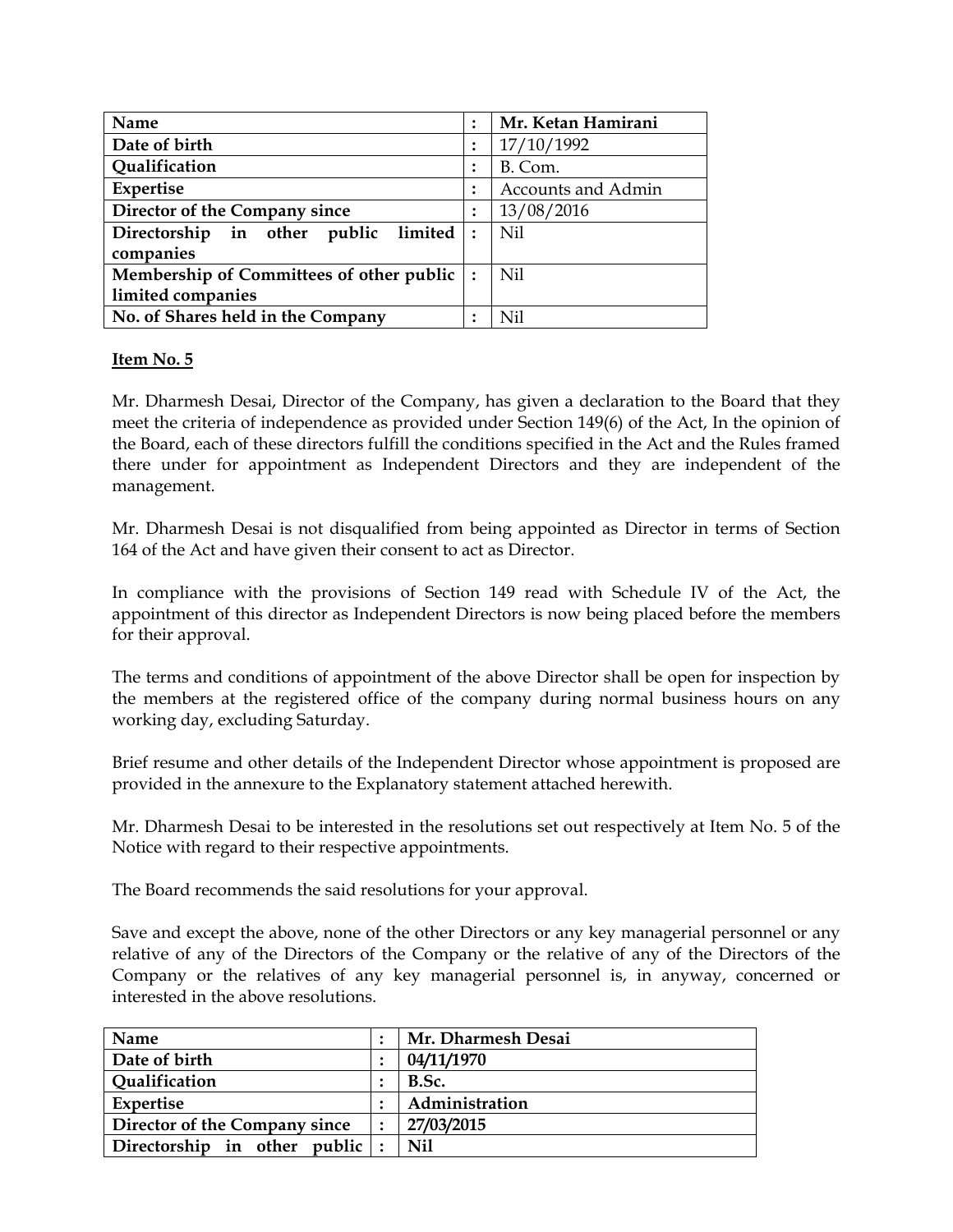| limited companies                    |     |
|--------------------------------------|-----|
| Membership of Committees of  :   Nil |     |
| other public limited companies       |     |
| No. of Shares held in the :          | Nil |
| Company                              |     |

**By Order of the Board of Directors** 

**Place : Ahmedabad Date : 13/08/2016** 

> **Sd/- Sd/- Sd/- (Atul Pandit) (Harsh Shah) (Yogendra Machchhar) Managing Director Director Director & CFO DIN: 02293998 DIN: 01662085 DIN: 03155750**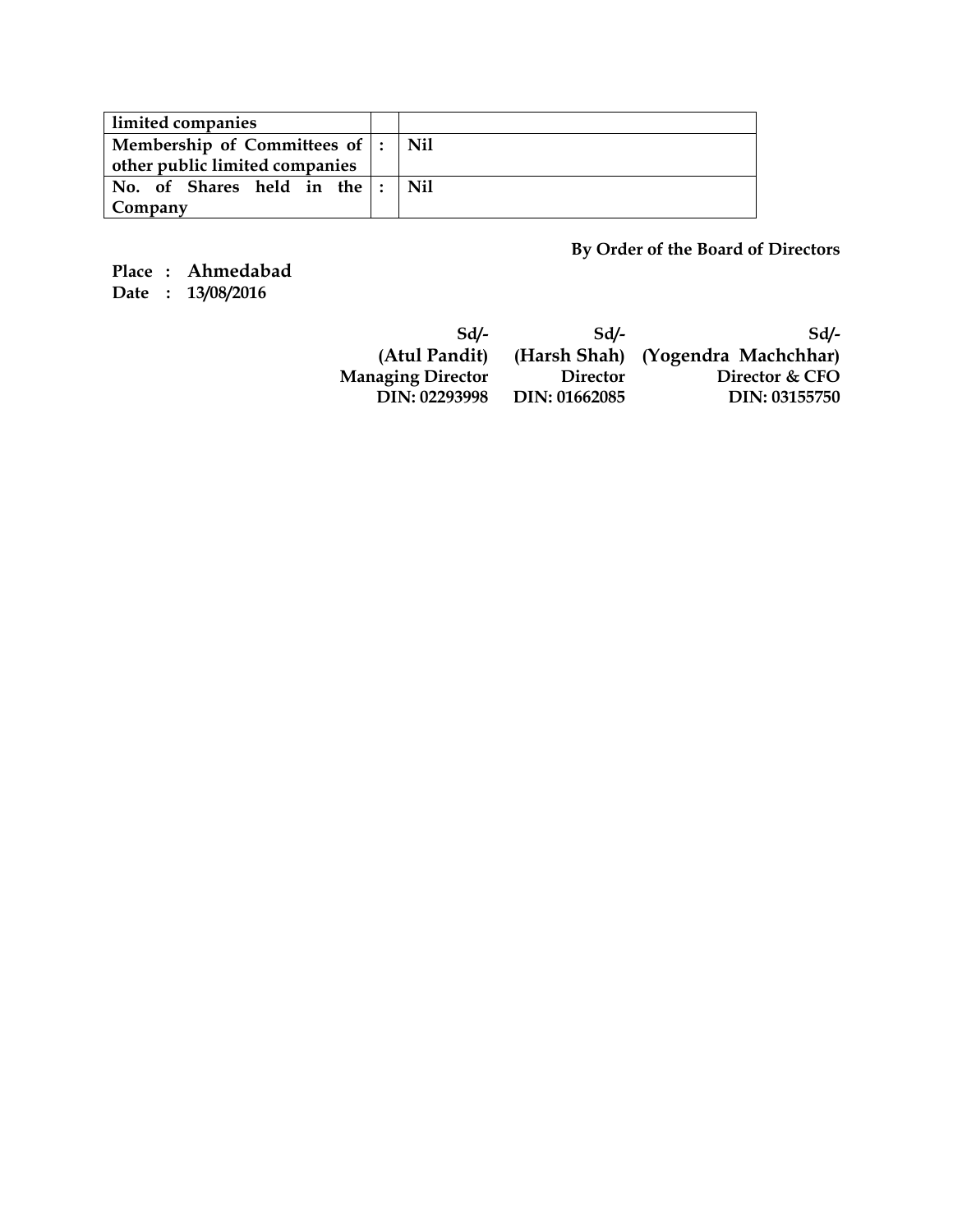#### **DIRECTORS' REPORT**

#### **To, The Members TOHEAL PHARMACHEM LIMITED**

The Directors' present the Annual report on the business and operations of your Company for the year 2015-2016.

#### **FINANCIAL RESULTS AND OPERATIONAL REVIEW:**

| Particulars                             | <b>Year Ended</b> | <b>Year Ended</b> |
|-----------------------------------------|-------------------|-------------------|
|                                         | 31.03.2016        | 31.03.2015        |
|                                         | (Rs.)             | (Rs.)             |
| Gross Sales/Income                      | 1,133,018         | 2,01,000          |
| Less Depreciation                       | <b>NIL</b>        | <b>NIL</b>        |
| Profit/(Loss) before Tax                | 124,116           | (1,83,531)        |
| Taxes/Deferred Taxes                    | <b>NIL</b>        | <b>NIL</b>        |
| Profit/(Loss) After Taxes               | 86,881            | (1,83,531)        |
| P& L Balance b/f                        | (33, 225, 929)    | (33, 042, 398)    |
| Profit/ (Loss) carried to Balance Sheet | (27,076,298)      | (33, 225, 929)    |

During the year under review the total income was Rs.1,133,018 as compared to Rs.2,01,000 of that of the previous Year. After making all necessary provisions for current year and after taking into account the current year net Loss, the surplus carried to Balance Sheet is Rs. 27,076,298/-

#### **NATURE OF BUSINESS**

The Company is engaged in the Business of Pharma Trading and Consulting.

There was no change in the nature of the business of the Company during the year under review.

#### **REPORT ON PERFORMANCE AND FINANCIAL POSITION OF SUBSIDIARIES, ASSOCIATES AND JOINT VENTURE COMPANIES**

The Company has one Subsidiary Company named Sakshi Barter Private Limited.

Financial Details of the company is as under.

| <b>Particulars</b>       | <b>Year Ended</b><br>31.03.2016<br>(Rs.) | <b>Year Ended</b><br>31.03.2015<br>(Rs.) |
|--------------------------|------------------------------------------|------------------------------------------|
| Gross Sales/Income       | 18495                                    | 28952                                    |
| Less Depreciation        | ---                                      |                                          |
| Profit/(Loss) before Tax | 12,895                                   | 18,674                                   |
| Taxes/Deferred Taxes     | 3,986                                    | 10,939                                   |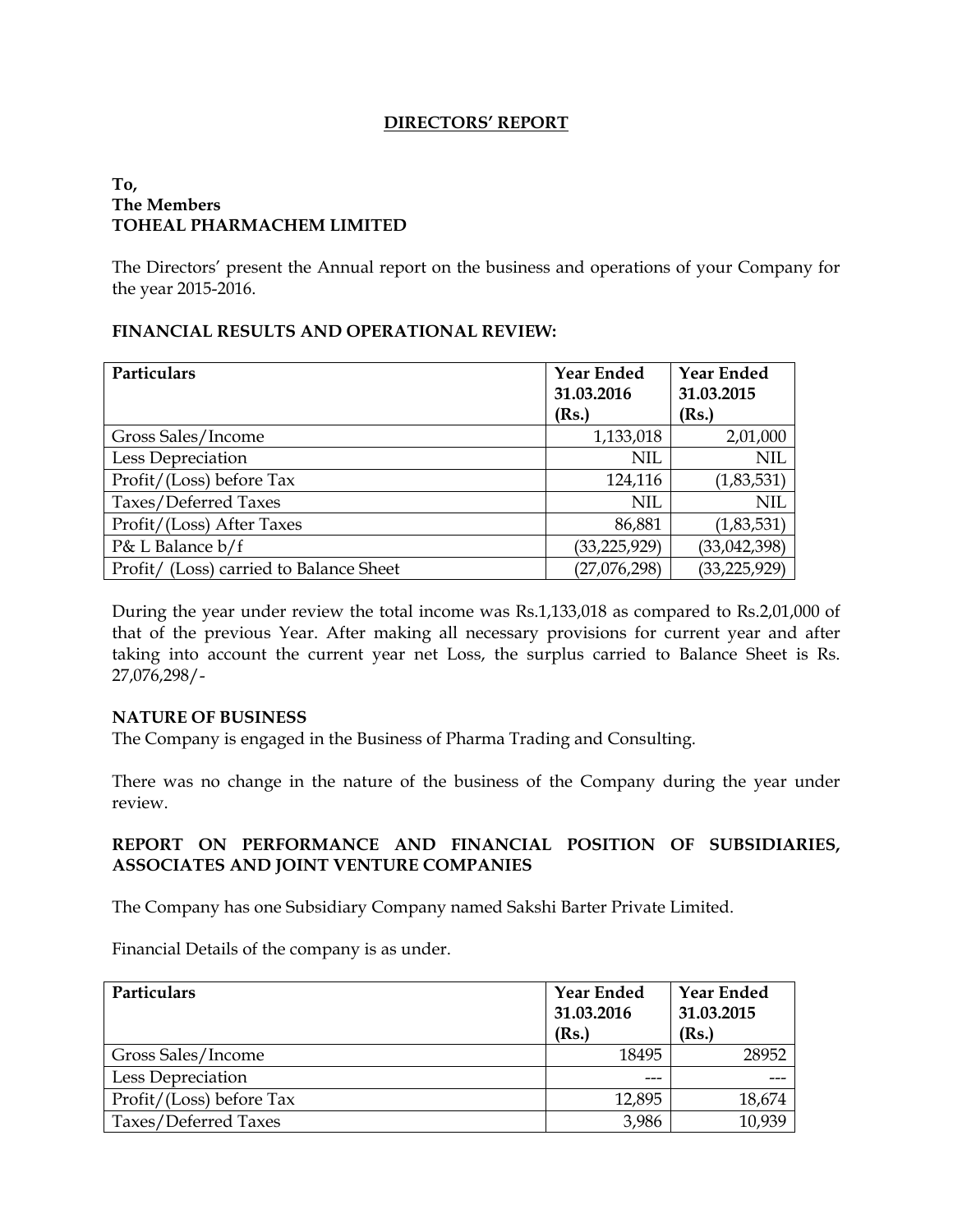| Profit/(Loss) After Taxes               | 8,909  | 7,735  |
|-----------------------------------------|--------|--------|
| P& L Balance b/f                        | 12,158 | 4423   |
| Profit/ (Loss) carried to Balance Sheet | 21,067 | 12,158 |

Please note that the company has allotted 64,22,400 equity shares having face value of Rs. 10/ each to shareholders of Sakshi Barter Private Limited on preferential basis for consideration other than cash on 23/03/2016. However, listing and trading approval for the same, was pending from BSE Limited, during the year under review. Hence, the Company has not presented consolidated financial statement with this report. As and when required approval will be obtained by the Company, the company will start to submit consolidated quarterly financial result and annual consolidated financial statement for upcoming financial years.

#### **TRANSFER TO RESERVES**

Out of the profits available for appropriation, no amount has been transferred to the General Reserve and the balance amount of Rs. 86,881/- has been carried forward to Reserves and Surplus.

#### **DIVIDEND**

The Company has insufficient profit, hence, your Directors do not recommend any dividend during the year.

#### **SHARE CAPITAL**

The paid up Equity Share Capital as on March 31, 2016 was Rs. 94,807,000 /-

During the year under review, the company has forfeited 20,22,200 Equity Shares of Rs. 10/ each on 28/04/2015 and has made allotment of 64,22,400 Equity Shares having face value of Rs. 10/- each on 23/03/2016, for consideration other than cash on preferential basis, for which the Company has obtained approval from members of the Company in its Extra Ordinary General Meeting which was held on 22/02/2016.

#### **A) Issue of equity shares with differential rights:**

During the year under review, the Company has not issued any shares with differential voting rights.

#### **B) Issue of sweat equity shares**

During the year under review, the Company has not issued any sweat equity shares.

#### **C) Issue of employee stock options**

During the year under review, the Company has not issued any sweat equity shares.

**D) Provision of money by company for purchase of its own shares by employees or by trustees for the benefit of employees**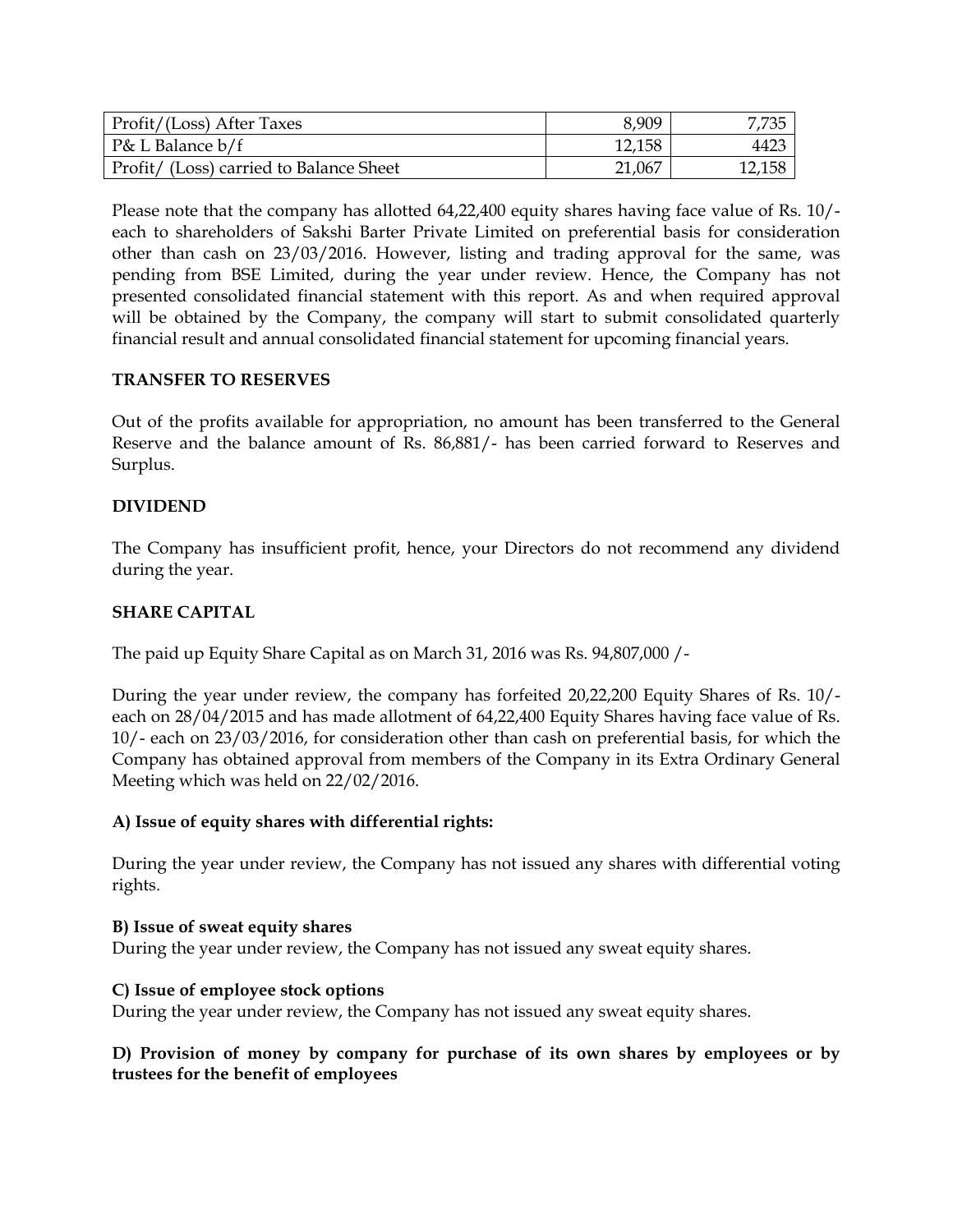The Company has no scheme of provision of money for purchase of its own shares by employees or by trustees for the benefit of employees. Hence the details under rule 16 (4) of Companies (Share Capital and Debentures) Rules, 2014 are not required to be disclosed. **FINANCE** 

The Company has not borrowed any fund from Bank or financial institution during the year under review.

#### **FIXED DEPOSITS**

The Company has not accepted any deposit from the public during the year.

#### **PARTICULARS OF LOANS, GUARANTEES OR INVESTMENTS UNDER SECTION 186**

Details of Loans, Guarantees and Investments covered under the provisions of Section 186 of the Companies Act, 2013 are given in the notes to the Financial Statements.

#### **EMPLOYEE RELATIONS**

Employee relations throughout the Company were harmonious. The Board wishes to place on record its sincere appreciation of the devoted efforts of all employees in advancing the Company's vision and strategy to deliver good performance.

#### **BUSINESS RISK MANAGEMENT**

Risk management is embedded in your company's operating framework. Your company believes that managing risk helps in maximizing returns. The company's approach to addressing business risk is comprehensive and includes periodic review of such risks and a framework for mitigating controls and reporting mechanism of such risks. The risk management framework is reviewed periodically by the Board and the Audit Committee. Some of the risks that the company is exposed to are:

#### **Commodity Price Risks**

The Company is exposed to the risk of price fluctuation of raw material as well as finished goods. The company proactively manages these risks through forward booking, Inventory management and proactive vendor development practices. The Company's reputation for quality, product differentiation and service, coupled with existence of powerful brand image with robust marketing network mitigation the impact the impact of price risk on finished goods.

#### **Regulatory Risks**

The company is exposed to risks attached to various statues and regulations including the company Act. The company is mitigating these risks through regular review of legal compliances carried out through internal as well as external compliance audits.

#### **Human Resources Risks**

Retaining the existing talent pool and attracting new talent are major risks. The company has initialed various measures including rolling out strategic talent management system, training and integration of learning and development activities.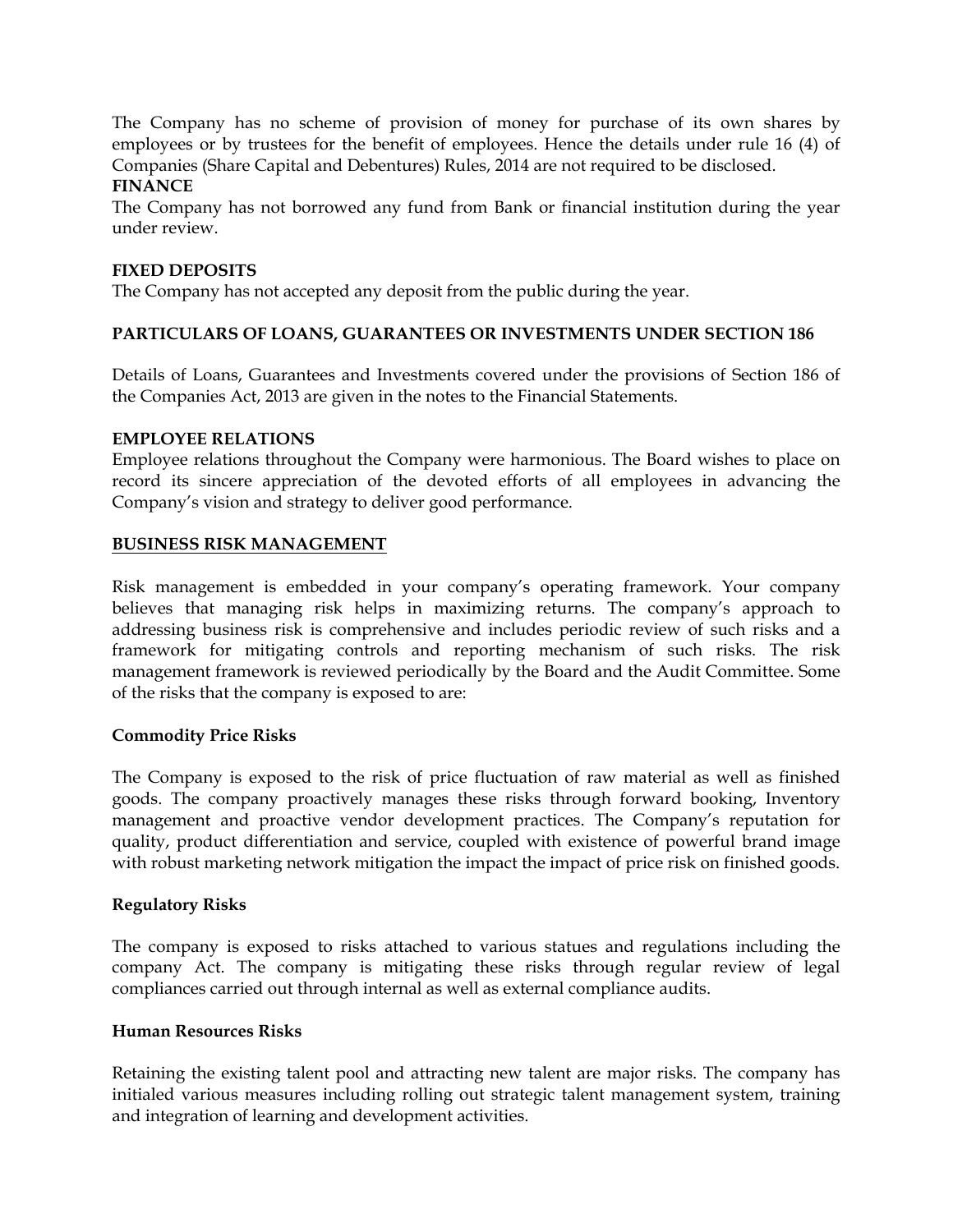#### **Strategic Risks**

Emerging businesses, capital expenditure for capacity expansion, etc., are normal strategic risk faced by the company. However, the company has well-defined processes and procedures for obtaining approvals for investments in new business and capacity expansion etc.

#### **INTERNAL CONTROL SYSTEMS AND THEIR ADEQUACY**

The Company has an Internal Control System, commensurate with the size, scale and complexity of its operations. During the year under review, the company retained services of external audit firm named A R T Associates, Chartered Accountant to review its existing internal control system with a view of tighten the same and introduce system of self certification by all the process owners to ensure that internal controls over all the key business processes are operative.

The Internal Audit Department monitors and evaluates the efficacy and adequacy of internal control system in the Company, its compliance with operating systems, accounting procedures and policies at all locations of the Company and its subsidiaries. Based on the report of internal audit function, process owners undertake corrective action in their respective areas and thereby strengthen the controls. Significant audit observations and corrective actions thereon are presented to the Audit Committee of the Board**.** 

#### **VIGIL MECHANISM / WHISTLE BLOWER POLICY**

In pursuant to the provisions of section  $177(9)$  &  $(10)$  of the Companies Act, 2013 and Regulation 22 of SEBI (Listing Obligations and Disclosure Requirements) Regulations, 2015, a Vigil Mechanism for directors and employees to report genuine concerns has been established. The Vigil Mechanism Policy has been uploaded on the website of the Company at http://www.tohealpharmachem.com/

#### **DIRECTORS**

#### **a) Changes in Directors and Key Managerial Personnel:**

Mr. Yogendra Machchhar will retire at the forthcoming Annual General Meeting of the Company and being eligible, offer himself for reappointment.

The Company has appointed Mr. Yogendra Machchar as a CFO and Mr. Dharmesh Desai as a CEO of the Company w.e.f. 20/08/2015.

The Company has appointed Ms. Krishna Ashara as a Company Secretary of the Company on 18/01/2016.

#### **b) Declaration by an Independent Director(s) and reappointment, if any**

All Independent Directors have given declarations that they meet the criteria of independence as laid down under Section 149(6) of the Companies Act, 2013 and Regulation 25 of SEBI (Listing Obligations and Disclosure Requirement), Regulations, 2015.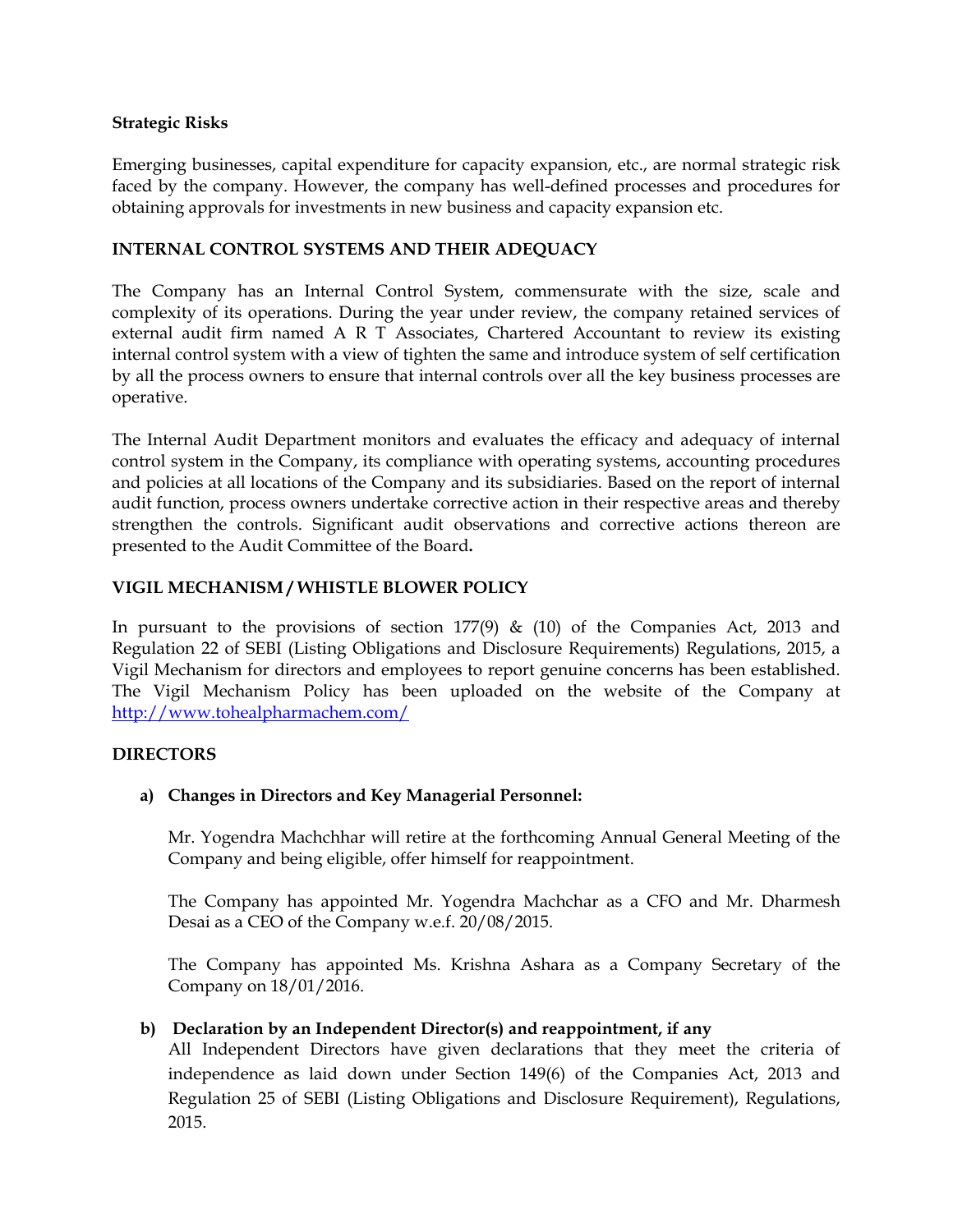#### **c) Formal Annual Evaluation**

Pursuant to the provisions of the Companies Act, 2013 and SEBI (Listing Obligations and Disclosure Requirement), Regulations, 2015, the Board has carried out an annual performance evaluation of its own performance, the directors individually as well as the evaluation of the working of its Audit, Nomination and Remuneration Committees. The manner in which the evaluation has been carried out has been explained in the Corporate Governance Report.

#### **d) Remuneration Policy**

The Board has, on the recommendation of the Nomination & Remuneration Committee framed a policy for selection and appointment of Directors, Senior Management and their remuneration. The Remuneration Policy is stated in the Corporate Governance Report.

#### **e) Number of Meetings of the Board of Directors and Audit Committee**

A calendar of Meetings is prepared and circulated in advance to the Directors.

During the year Twenty Seven Board Meetings and one Independent Directors' meeting and four Audit Committee Meetings were convened and held. The details of which are given in the Corporate Governance Report. The intervening gap between the Meetings was within the period prescribed under the Companies Act, 2013.

#### **PARTICULARS OF EMPLOYEES:**

None of the employees of the Company drew remuneration of Rs. 60,00,000/- or more per annum / Rs. 5,00,000/- or more per month during the year. Hence, no information is required to be furnished as required under Rule, 5(2) and 5(3) of The Companies (Appointment and Remuneration of Managerial Personnel) Rules, 2014.

#### **DIRECTORS' RESPONSIBILITY STATEMENT**

To the best of their knowledge and belief and according to the information and explanations obtained by them, your Directors make the following statements in terms of Section 134(3)(c) of the Companies Act, 2013:

- **a.** that in the preparation of the annual financial statements for the year ended March 31, 2016, the applicable accounting standards have been followed along with proper explanation relating to material departures, if any;
- **b.** that such accounting policies have been selected and applied consistently and judgment and estimates have been made that are reasonable and prudent so as to give a true and fair view of the state of affairs of the Company as at March 31, 2016 and of the profit of the Company for the year ended on that date;
- **c.** that proper and sufficient care has been taken for the maintenance of adequate accounting records in accordance with the provisions of the Companies Act, 2013 for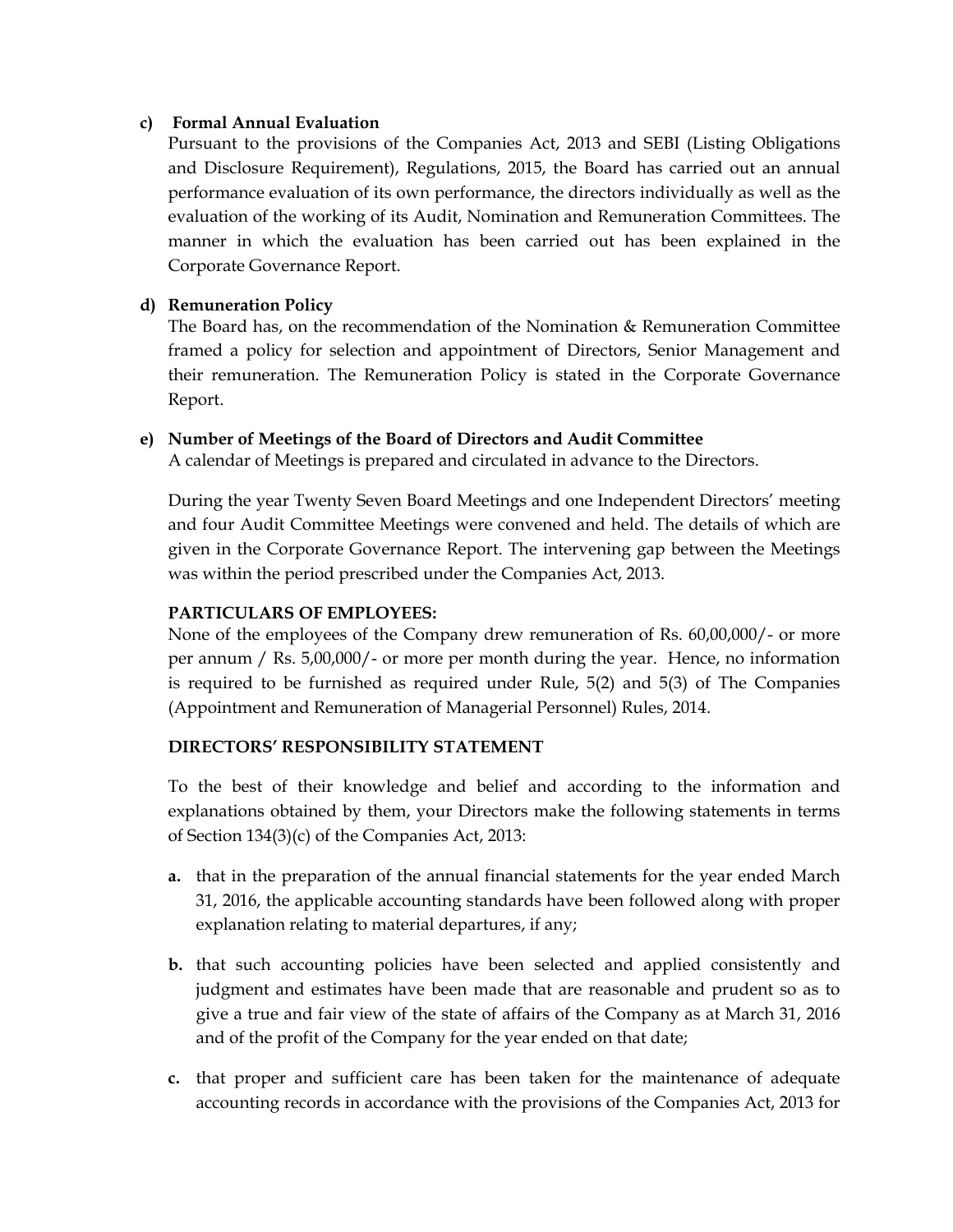safeguarding the assets of the Company and for preventing and detecting fraud and other irregularities;

- **d.** that the annual financial statements have been prepared on a going concern basis
- **e.** that proper internal financial controls were in place and that the financial controls were adequate and were operating effectively;
- **f.** that systems to ensure compliance with the provisions of all applicable laws were in place and were adequate and operating effectively.

#### **RELATED PARTY TRANSACTIONS**

All related party transactions that were entered into during the financial year were on an arm's length basis and were in the ordinary course of business. There were no materially significant related party transactions made by the Company with Promoters, Directors, Key Managerial Personnel or other designated persons which may have a potential conflict with the interest of the Company at large.

#### **SIGNIFICANT AND MATERIAL ORDERS PASSED BY THE REGULATORS OR COURTS**

During the year under review, securities of the Company are suspended vide BSE notice no. 20150818-10 dated 18 August, 2015 based on the parameters provided by SEBI and under provisions of Rules, Bye-laws and Regulation of the Exchange, as an interim preventive and remedial measure and to maintain orderly development in the securities market. Suspension in trading of equity shares of the company also revoked on December 11, 2015 by BSE Limited vide notice no. 20151208-7 dated 08 December, 2015.

There are no significant material orders passed by the Regulators / Courts which would impact the going concern status of the Company and its future operations.

#### **AUDITORS**

#### **A. Statutory Auditors**

The Company's Auditors, M/s P. Dalal & Co., Chartered Accountant, Ahmedabad who retires at the ensuing Annual General Meeting of the Company are eligible for reappointment. They have confirmed their eligibility under Section 141 of the Companies Act, 2013 and the Rules framed thereunder for reappointment as Auditors of the Company. As required under SEBI (Listing Obligations and Disclosure Requirement), Regulations, 2015, the auditors have also confirmed that they hold a valid certificate issued by the Peer Review Board of the Institute of Chartered Accountants of India.

#### **B. Secretarial Audit**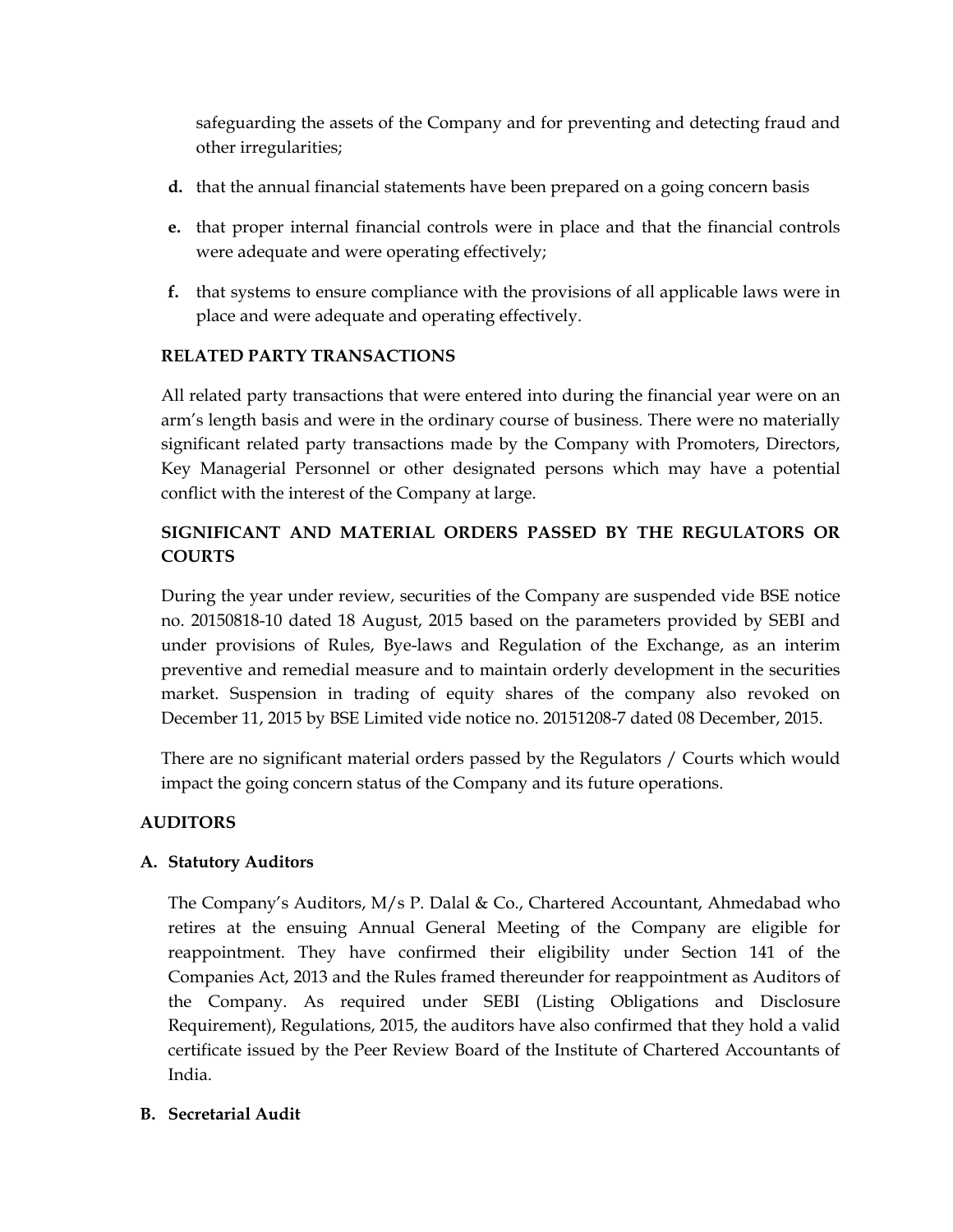Pursuant to the provisions of Section 204 of the Companies Act, 2013 and The Companies (Appointment and Remuneration of Managerial Personnel) Rules, 2014, the Company has appointed Practicing Company Secretary, to undertake the Secretarial Audit of the Company. The Secretarial Audit Report is annexed herewith as "Annexure  $-A''$ .

#### **Reply to the qualification Remarks in Secretarial Audit Report:**

a) 100% promoter holding is not in de-mat form as required under Regulation 31(2) of SEBI (Listing Obligations and Disclosure Requirements) Regulations, 2015:

The Company is in process of achieve 100% promoter holding in de-mat form.

b) The Company has not published notice of meeting of the board of directors where financial results shall be discussed and financial results, as required under Regulation 47 of SEBI (Listing Obligations and Disclosure Requirements) Regulations, 2015.

Though the Company has not published notice for Financial Result, and financial result, the company has uploaded the same on Website of the company and also submitted to BSE Limited also.

#### **CORPORATE GOVERNANCE REPORT AND MANAGEMENT DISCUSSION & ANALYSIS**

Your Company is committed to the tenets of good Corporate Governance and has taken adequate steps to ensure that the requirements of Corporate Governance as laid down in Regulation 27(2) of SEBI (Listing Obligations and Disclosure Requirement), Regulations, 2015 are complied with.

As per Regulation 27(2) of SEBI (Listing Obligations and Disclosure Requirement), Regulations, 2015, the Corporate Governance Report, Management Discussion and Analysis and the Auditor's Certificate regarding compliance of conditions of Corporate Governance are attached separately and form part of the Annual Report.

#### **CONSERVATION OF ENERGY, TECHNOLOGY ABSORPTION AND FOREIGN EXCHANGE EARNINGS AND OUTGO**

The information on conservation of energy, technology absorption and foreign exchange earnings and outgo stipulated under Section 134(3)(m) of the Companies Act, 2013 read with Rule 8 of The Companies (Accounts) Rules, 2014, is Nil.

#### **EXTRACT OF THE ANNUAL RETURN**

The details forming part of the extract of the Annual Return in form MGT 9 is annexed herewith as "Annexure-B".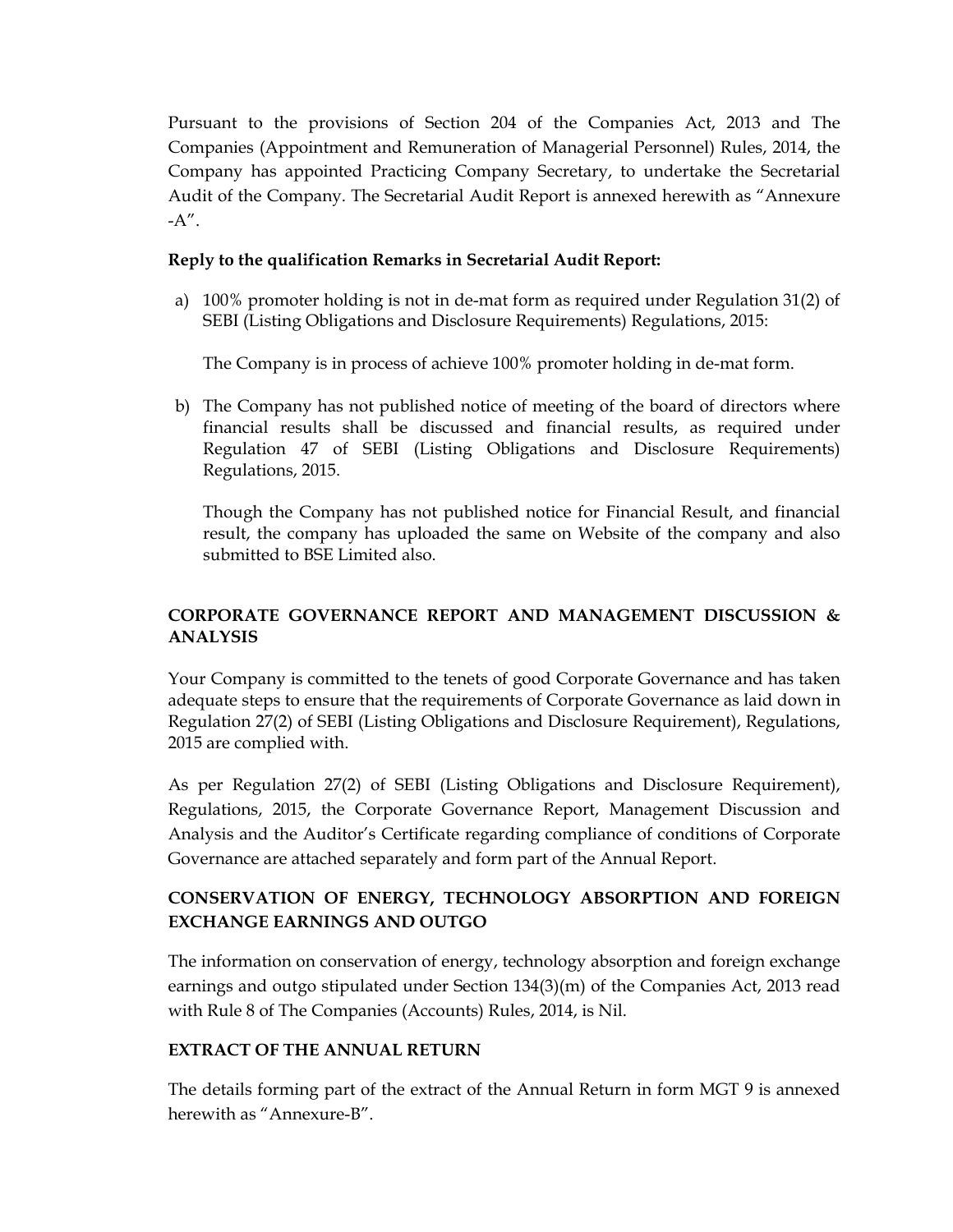#### **DISCLOSURE AS PER SEXUAL HARASSMENT OF WOMEN AT WORKPLACE (PREVENTION, PROHIBITION AND REDRESSAL) ACT, 2013**

The Company has zero tolerance for sexual harassment at workplace and has adopted a policy against sexual harassment in line with the provisions of Sexual Harassment of Women at Workplace (Prevention, Prohibition and Redressal) Act, 2013 and the rules framed thereunder.

During the financial year 2015-16, the company has not received any complaints on sexual harassment and hence no complaints remain pending as of 31 March, 2016.

#### **CORPORATE SOCIAL RESPONSIBILITY**

Corporate Social Responsibility under section 135(1) of Companies Act, 2013 is not applicable, as the Company does not have net worth of Rs. 500.00 crores, does not have turnover Rs.1,000.00 crores and does not have net profit of Rs. 5.00 crores during the financial year and hence the company is exempted to comply the provision of section 134(4)(o) of Companies Act, 2013.

#### **ACKNOWLEDGMENT**

Your Directors thank the various Central and State Government Departments, Organizations and Agencies for the continued help and co-operation extended by them. The Directors also gratefully acknowledge all stakeholders of the Company viz. customers, members, dealers, vendors, banks and other business partners for the excellent support received from them during the year. The Directors place on record their sincere appreciation to all employees of the Company for their unstinted commitment and continued contribution to the Company.

#### **By Order of the Board of Directors**

**Place : Ahmedabad Date : 29/04/2016** 

| Sd/-                     | Sd              | Sd/-                              |
|--------------------------|-----------------|-----------------------------------|
| (Atul Pandit)            |                 | (Harsh Shah) (Yogendra Machchhar) |
| <b>Managing Director</b> | <b>Director</b> | Director & CFO                    |
| DIN: 02293998            | DIN: 01662085   | DIN: 03155750                     |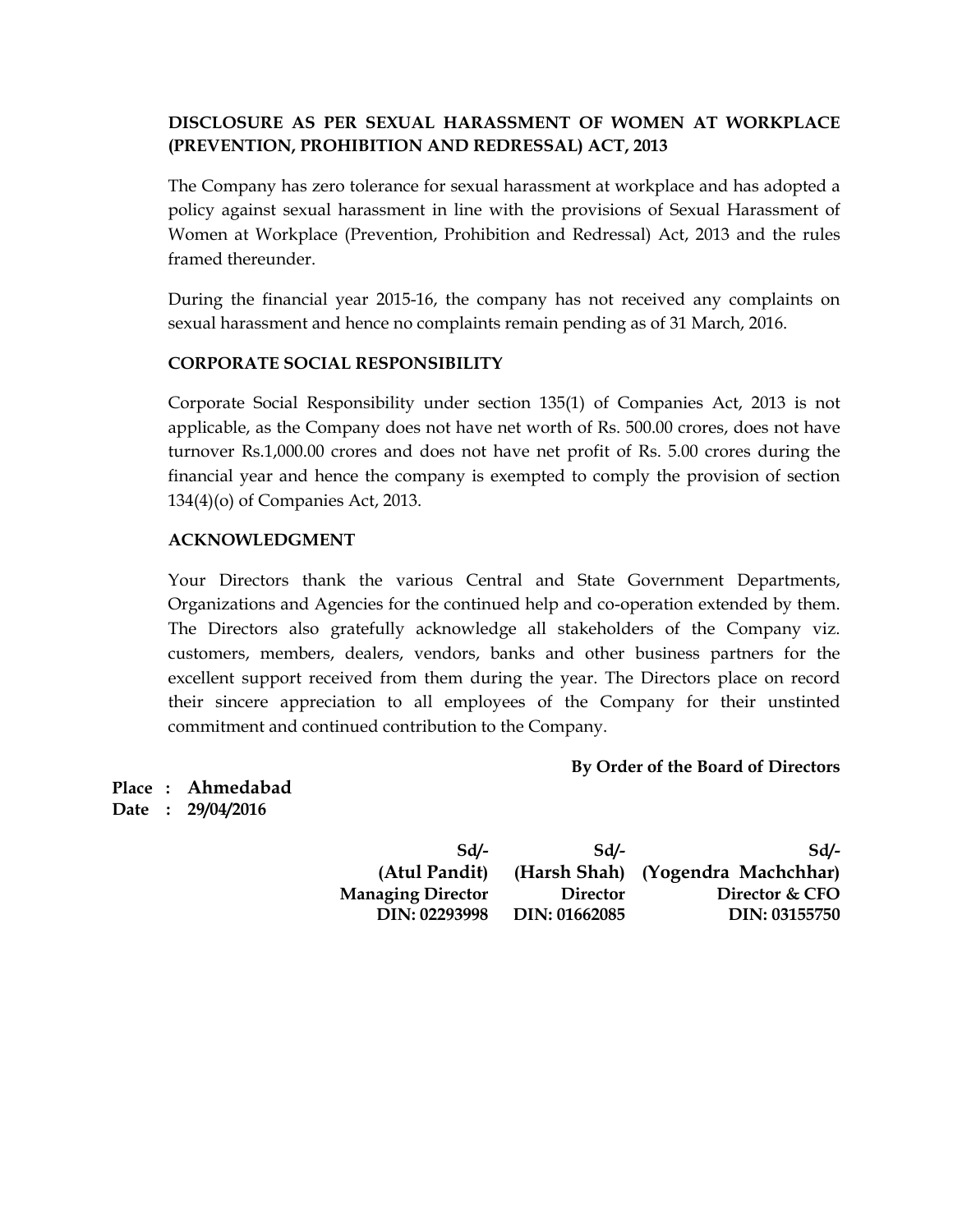#### **SECRETARIAL AUDIT REPORT**

FOR THE FINANCIAL YEAR ENDED 31st March, 2016

*[Pursuant to section 204(1) of the Companies Act, 2013 and rule No.9 of the Companies (Appointment and Remuneration Personnel) Rules, 2014]* 

To,

The Members, **Toheal Pharmachem Limited (CIN: L24230GJ1995PLC026244)**  Office no. 812, Anand Mangal-3, Opp. Core house, Nr. Hirabag, Nr. Rajnagar Club, Ambavadi, Ahmedabad- 380015

I have conducted the secretarial audit of the compliance of applicable statutory provisions and the adherence to good corporate practices by **Toheal Pharmachem Limited** (hereinafter called "the company") for the audit period covering the financial year ended on 31st March, 2016. Secretarial Audit was conducted in a manner that provided me a reasonable basis for evaluating the corporate conducts/statutory compliances and expressing my opinion thereon.

Based on my verification of company's books, papers, minute books, forms and returns filed and other records maintained by the company and also the information provided by the Company, its officers, agents and authorized representatives during the conduct of secretarial audit, I hereby report that in my opinion, the company has, during the audit period covering the financial year ended on 31st March, 2016 complied with the statutory provisions listed hereunder and also that the Company has proper Boardprocesses and compliance-mechanism in place to the extent, in the manner and subject to the reporting made hereinafter:

- 1. I have examined the books, papers, minute books, forms and returns filed and other records maintained by the Company, for the financial year ended on 31st March, 2016, according to the provisions of:
	- (i) The Companies Act, 2013 (the Act) and the rules made there under and the Companies Act, 1956, to the extent it is applicable.
	- (ii) The Securities Contracts (Regulation) Act, 1956 ('SCRA') and the rules made there under;
	- (iii) The Depositories Act, 1996 and the Regulations and Bye-laws framed there under;
	- (iv) Foreign Exchange Management Act, 1999 and the rules and regulations made there under to the extent of Foreign Direct Investment, Overseas Direct Investment and External Commercial Borrowings;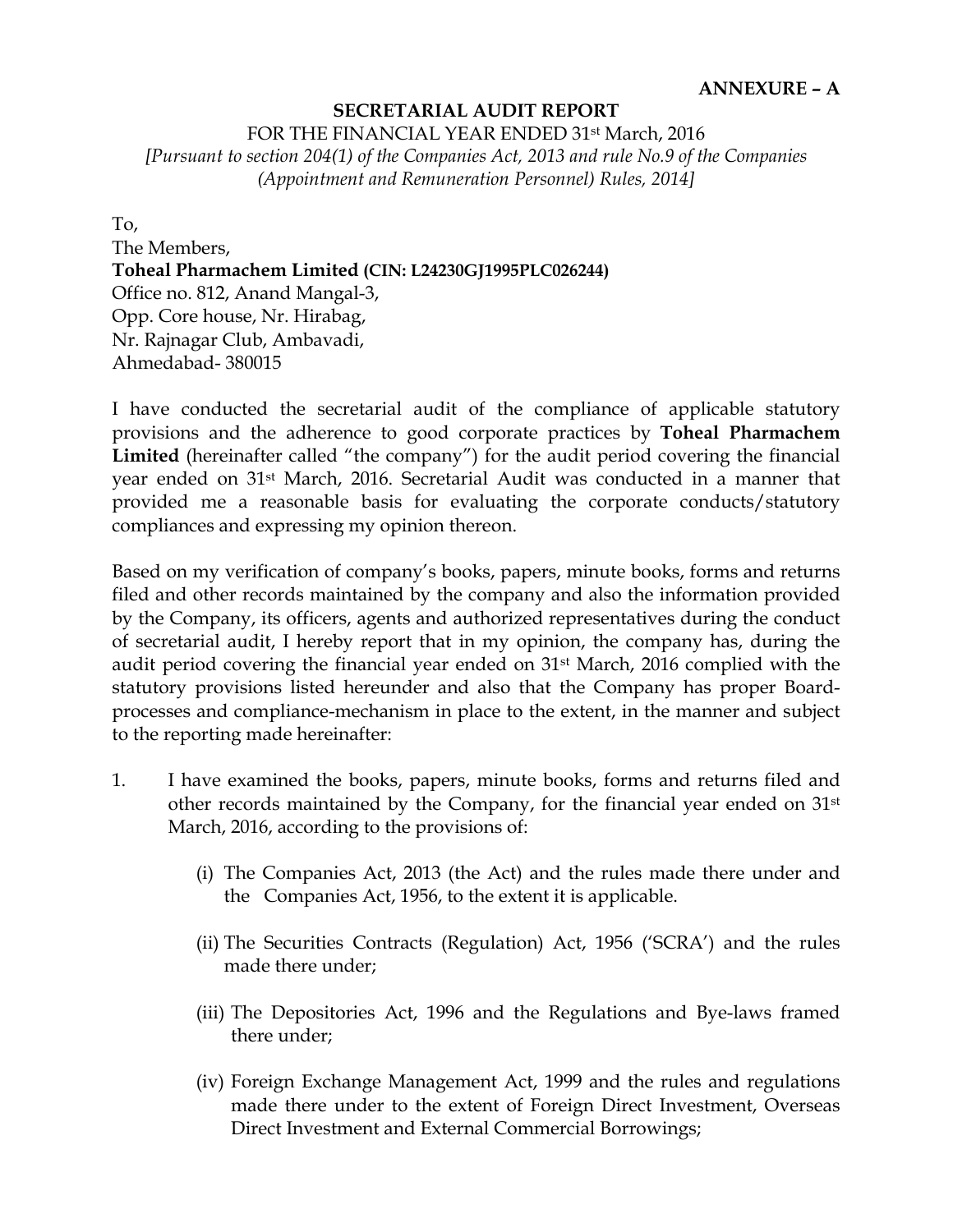- (v) The following Regulations and Guidelines prescribed under the Securities and Exchange Board of India Act, 1992 ('SEBI Act'):-
- (a) The Securities and Exchange Board of India (Substantial Acquisition of Shares and Takeovers) Regulations, 2011;
- (b) The Securities and Exchange Board of India (Prohibition of Insider Trading) Regulations, 1992 (effective up to  $14<sup>th</sup>$  May, 2015 and the Securities and Exchange Board of India (Prohibition of Insider Trading) Regulations, 2015 (effective from 15<sup>th</sup> May, 2015);
- (c) The Securities and Exchange Board of India (Issue of Capital and Disclosure Requirements) Regulations, 2009;
- (d) The Securities and Exchange Board of India (Registrars to an Issue and Share Transfer Agents) Regulations, 1993 regarding the Companies Act and dealing with client;
- (e) The Securities and Exchange Board of India (Listing Obligations and Disclosure Requirement) Regulations, 2015 (effective from 01st December, 2015)

I have also examined compliance of the following to the extent applicable:

- (i). Secretarial Standards with regard to Meeting of Board of Directors (SS-1) and General Meetings (SS-2) issued by The Institute of Company Secretaries of India (effective from 01<sup>st</sup> July, 2015); under the provisions of Companies Act, 2013; and
- (ii). The Listing Agreement entered into by the Company with Stock Exchanges(s) (effective unto 30<sup>th</sup> November, 2015); and

I have relied upon the representation made by the Company and its Officers for systems and mechanism formed by the Company for compliances under applicable Acts, Laws and Regulations to the Company, as identified and confirmed by the management of the company. According to Representation letter, acts applicable to the Company are Drugs and Cosmetics Act, 1940 and all General Laws such Direct and Indirect Taxation related, Labour Laws and other incidental laws of respective States.

On the basis of my examination and representation made by the Company I report that during the period under review the Company has generally complied with the provisions of the Act, Rules, Regulations, Guidelines etc. mentioned above and there are no material non-compliances that have come to my knowledge except non compliance in respect of: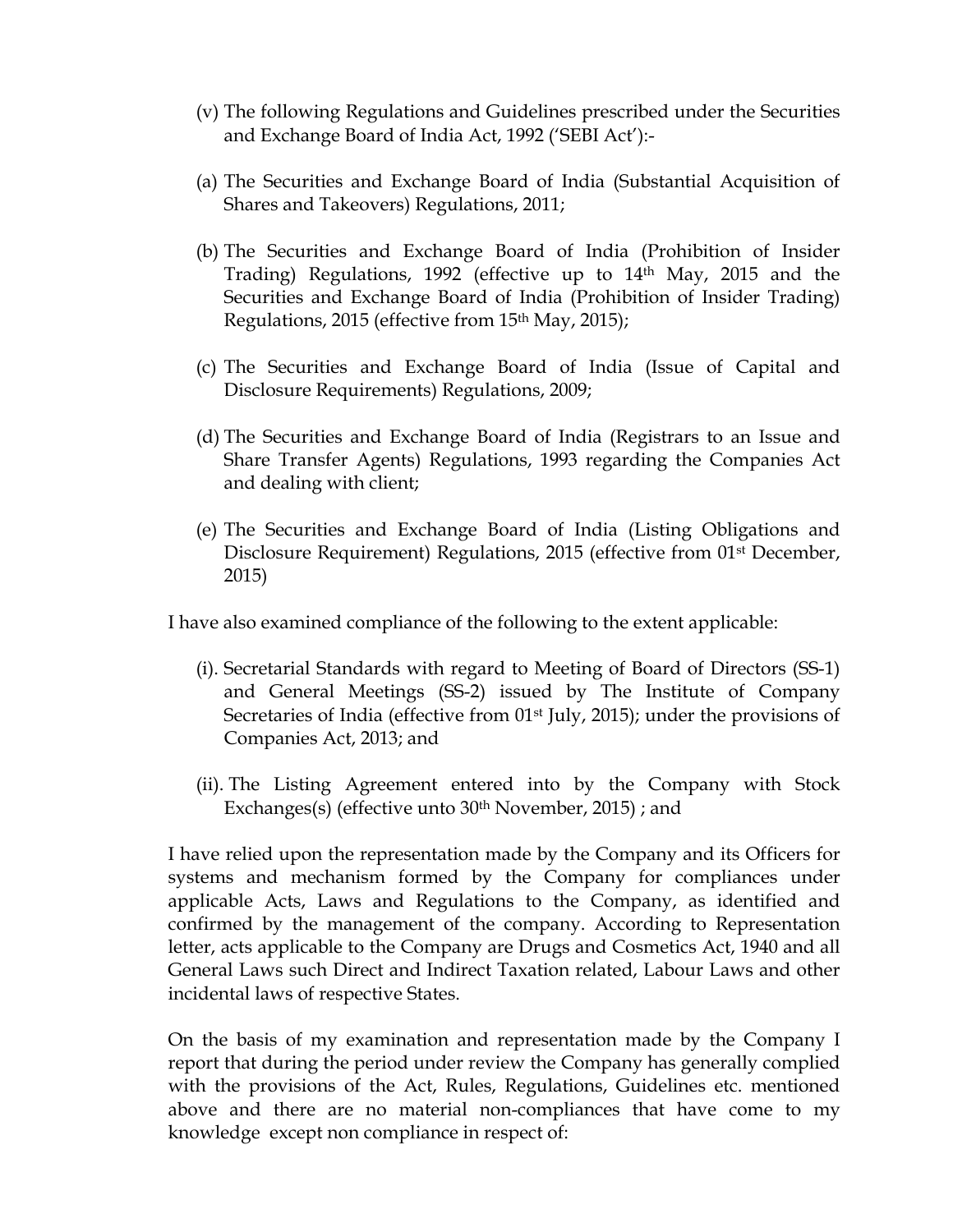- a) 100% promoter holding is not in de-mat form as required under Regulation 31(2) of SEBI (Listing Obligations and Disclosure Requirements) Regulations, 2015.
- b) The Company has not published notice of meeting of the board of directors where financial results shall be discussed and financial results, as required under Regulation 47 of SEBI (Listing Obligations and Disclosure Requirements) Regulations, 2015.

I Further Report that, there were no actions/ events in pursuance of:

- a) The Securities and Exchange Board of India (Issue and Listing of Debt Securities) Regulations, 2008;
- b) The Securities and Exchange Board of India (Delisting of Equity Shares) Regulations, 2009;
- c) The Securities and Exchange Board of India (Buyback of Securities) Regulations, 1998;
- d) The Securities and Exchange Board of India (Employee Stock Option Scheme and Employee Stock Purchase Scheme) Guidelines, 1999 and The Securities and Exchange Board of India (Share Based Employee Benefits) Regulations, 2014 notified on 28th October, 2014

requiring compliance thereof by the Company during the period under review

**I further report that** The Board of Directors of the Company is duly constituted with proper balance of Executive Directors, Non-Executive Directors and Independent Directors. The changes in the composition of the Board of Directors that took place during the period under review were carried out in compliance with the provisions of the Act.

Adequate notice is given to all directors to schedule the Board Meetings, agenda and detailed notes on agenda were sent at least seven days in advance, and a system exists for seeking and obtaining further information and clarifications on the agenda items before the meeting and for meaningful participation at the meeting.

Decisions at the meetings of the Board of Directors of the Company were carried through on the basis of majority. There were no dissenting views by any member of the Board of Directors during the period under review.

**I further report that** there are adequate systems and processes in the company commensurate with the size and operations of the company to monitor and ensure compliance with applicable laws, rules, regulations and guidelines.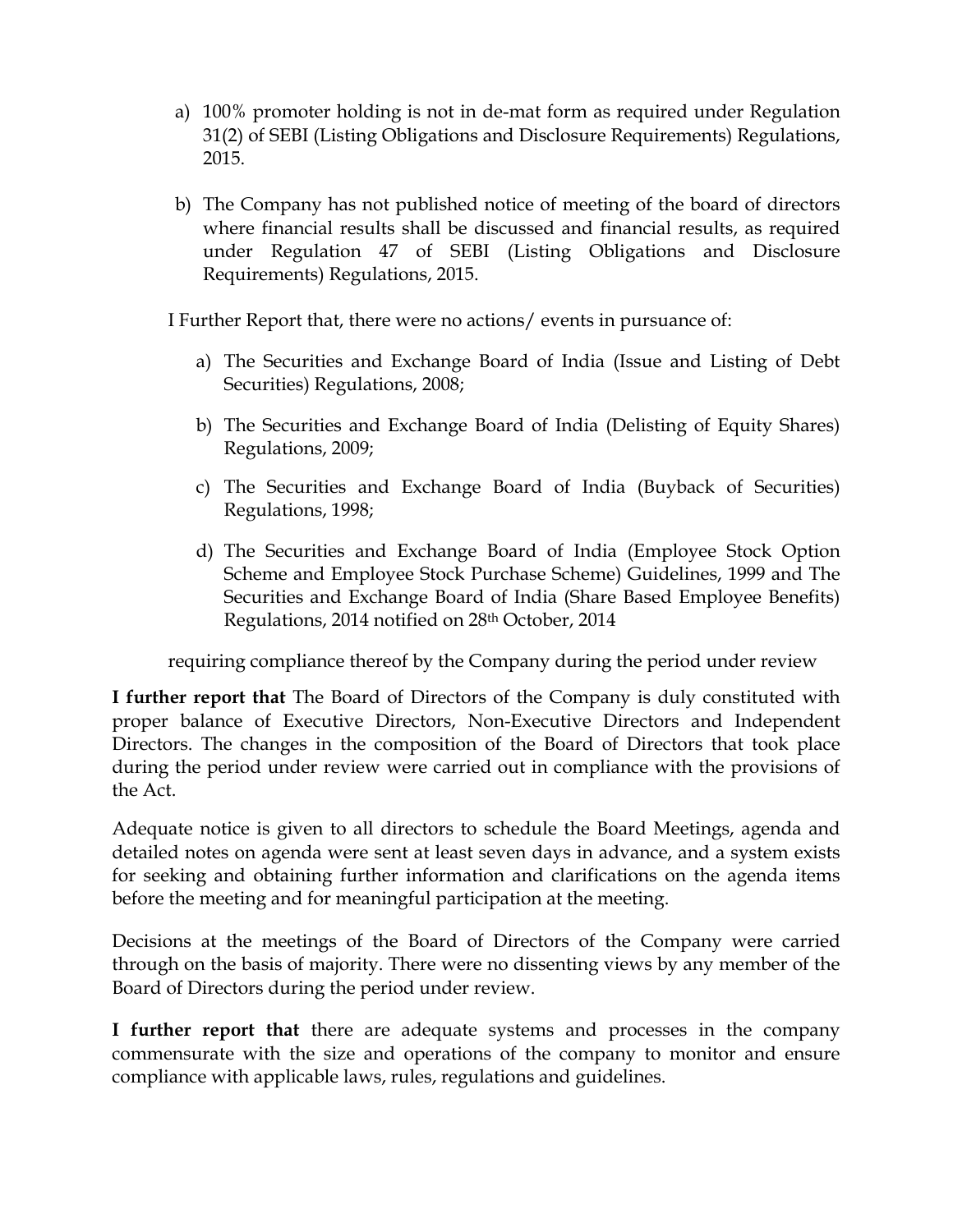**I further report that** during the audit period there were no specific events / actions having a major bearing on the company's affairs except the following:

- (a) The Company has transected below mentioned special businesses in its annual general meeting which was held on 25/09/2015:
	- Adoption of new set of articles of association of the company containing regulation in conformity with companies act, 2013
- (b) During the year under review, the company has forfeited 20,22,200 Equity Shares of Rs. 10/- each on 28/04/2015 and has made allotment of 64,22,400 Equity Shares having face value of Rs. 10/- each on 23/03/2016, for consideration other than cash on preferential basis, for which the Company has obtained approval from members of the Company in its Extra Ordinary General Meeting which was held on 22/02/2016.
- (c) Securities of the Company are suspended vide BSE notice no. 20150818-10 dated 18 August, 2015 based on the parameters provided by SEBI and under provisions of Rules, Bye-laws and Regulation of the Exchange, as an interim preventive and remedial measure during the year under review. Suspension in trading of equity shares of the company also revoked on December 11, 2015 by BSE Limited vide notice no. 20151208-7 dated 08th December, 2015.
- (d) Please note that the company has allotted 64,22,400 equity shares having face value of Rs. 10/- each to shareholders of Sakshi Barter Private Limited on preferential basis for consideration other than cash on 23/03/2016. However, listing and trading approval for the same, was pending from BSE Limited, during the year under review. Hence, the Company has not presented consolidated financial statement with Director Report for financial year ended on 31st March, 2016. As and when required approval will be obtained by the Company, the company will start to submit consolidated quarterly financial result and annual consolidated financial statement for upcoming financial years.

| Date:         | Signature: Sd/-                                   |
|---------------|---------------------------------------------------|
| Place: Jaipur | Name of Practicing Company Secretary: Preeti Jain |
|               | C. P. No.: $10118$                                |
|               | <b>ACS No.: 28265</b>                             |

**Note: This report is to be read with my letter of even date which is annexed as ANNEXURE-A and forms an integral part of this report.**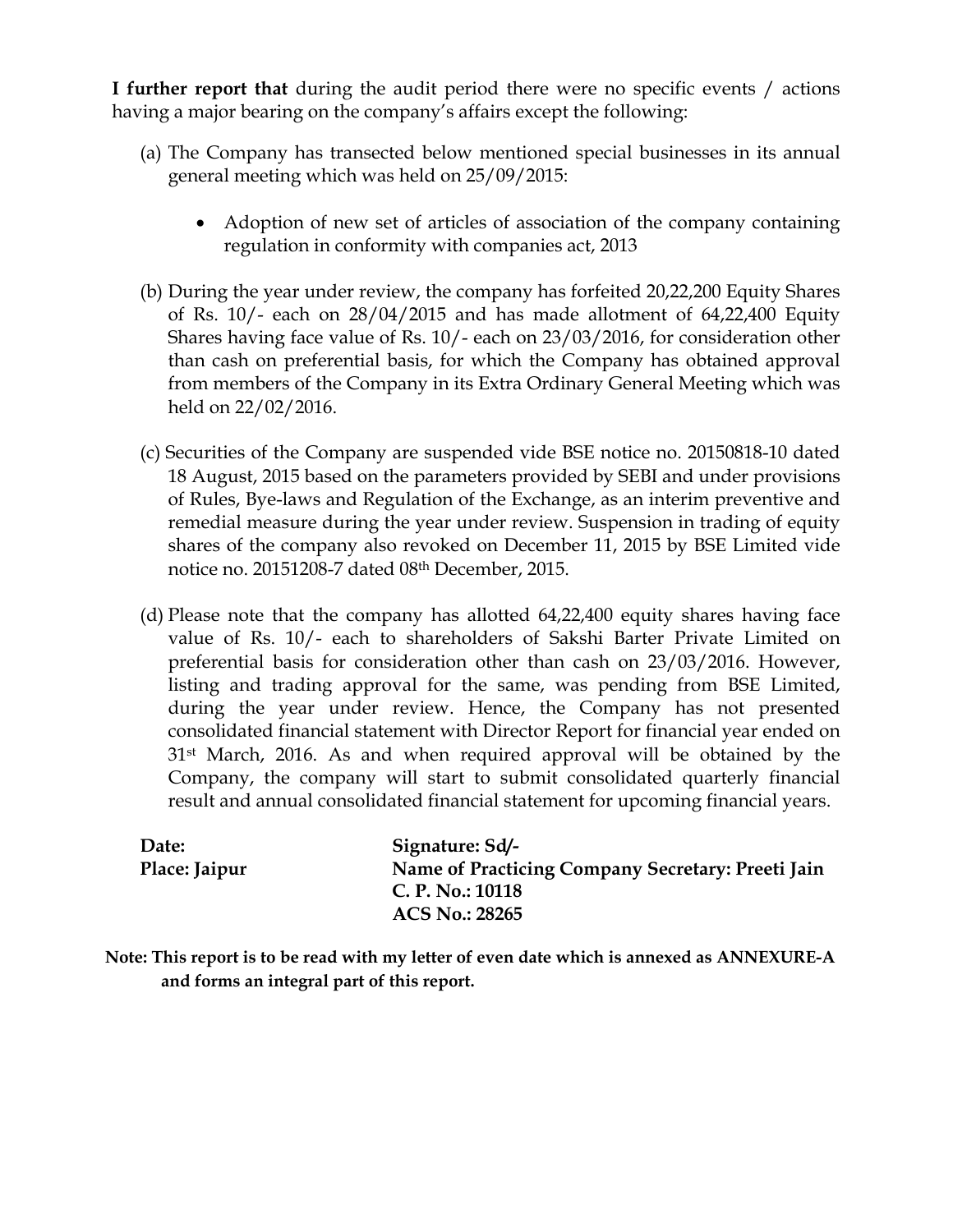To, The Members, **Toheal Phaarmachem Limited (CIN: L24230GJ1995PLC026244)**  Office no. 812, Anand Mangal-3, Opp. Core house, Nr. Hirabag, Nr. Rajnagar Club, Ambavadi, Ahmedabad- 380015

My report of even date is to be read along with this letter:

1. Maintenance of secretarial record is the responsibility of the management of the Company. My responsibility is to express an opinion on these secretarial records based on my audit.

2. I have followed the audit practices and processes as were appropriate to obtain reasonable assurance about the correctness of the contents of the secretarial records. The verification was done on test basis to ensure that correct facts are reflected in secretarial records. I believe that the processes and practices, I followed provide a reasonable basis for my opinion.

3. I have not verified the correctness and appropriateness of financial records and Books of Accounts of the Company.

4. Wherever required, I have obtained the Management representation about the compliance of laws, rules and regulations and happening of events etc.

5. The compliance of the provisions of corporate and other applicable laws, rules, regulations, standards is the responsibility of management. My examination was limited to the verification of procedures on test basis.

6. The secretarial audit report is neither an assurance as to the future viability of the Company nor of the efficacy or effectiveness with which the management has conducted the affairs of the Company.

Date: Sd/-Place: Jaipur **Name of Practicing Company Secretary: Preeti Jain C. P. No.: 10118 ACS No.: 28265**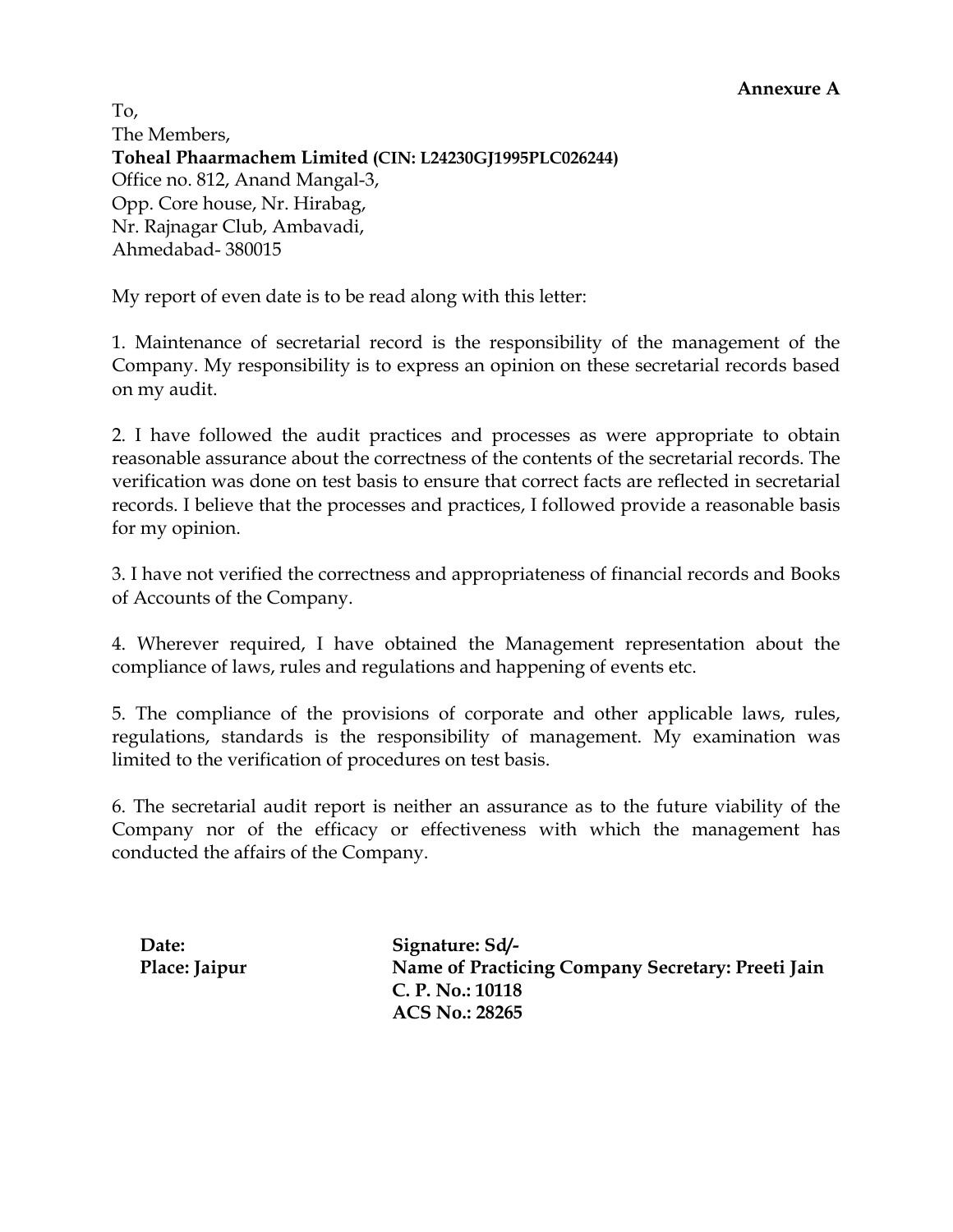#### **FORM NO. MGT 9 EXTRACT OF ANNUAL RETURN**

#### **As on financial year ended on 31.03.2016**

#### **Pursuant to Section 92 (3) of the Companies Act, 2013 and rule 12(1) of the Company (Management & Administration) Rules, 2014.**

#### **I. REGISTRATION & OTHER DETAILS:**

| 1. | <b>CIN</b>                             | L24230GJ1995PLC026244                           |
|----|----------------------------------------|-------------------------------------------------|
| 2. | <b>Registration Date</b>               | 07/06/1995                                      |
| 3. | Name of the Company                    | Toheal Pharmachem Limited                       |
| 4. | Category/Sub-category of the Company   | Public Company                                  |
| 5. | Address of the Registered office &     | Address: Office no. 812, Anand Mangal-3,        |
|    | contact details                        | Opp Core house, Nr. Hirabag, Nr. Rajnagar       |
|    |                                        | Club, Ambavadi, Ahmedabad- 380015               |
|    |                                        | Contact No.: [079] 65221129                     |
|    |                                        | E-mail id: tohealpharmachem@gmail.com           |
|    |                                        | Website: www.tohealpharmachem.com               |
| 6. | Whether listed company                 | Yes                                             |
| 7. | Name, Address & contact details of the | Name: Cameo Corporate Services Limited          |
|    | Registrar & Transfer Agent, if any.    | Address: 202, Pawan Flat, 7, Anandnagar         |
|    |                                        | Society, Productivity Road, Baroda-390 007      |
|    |                                        | Contact No.: 044 - 28461989                     |
|    |                                        | E-mail id: corporaterestructuring 123@gmail.com |

#### II. **PRINCIPAL BUSINESS ACTIVITIES OF THE COMPANY**

| Name and Description of main products / | NIC Code of the | % to total turnover |
|-----------------------------------------|-----------------|---------------------|
| services                                | Product/Service | of the company      |
| Pharma trading and consulting           |                 |                     |

#### III. **PARTICULARS OF HOLDING, SUBSIDIARY AND ASSOCIATE COMPANIES –**

( No. of Companies for which information is being filled)

|    | Name and Address | CIN/GLN          | Holding/   | $%$ of        | Applicable     |
|----|------------------|------------------|------------|---------------|----------------|
| N  | of the company   |                  | Subsidiary | <b>Shares</b> | <b>Section</b> |
| О. |                  |                  | Associate  | held          |                |
|    | Sakshi Barter    | U51909GJ2011PTC0 | Subsidiary | 100           | Section        |
|    | Private Limited  | 77317            |            |               | 2(87)          |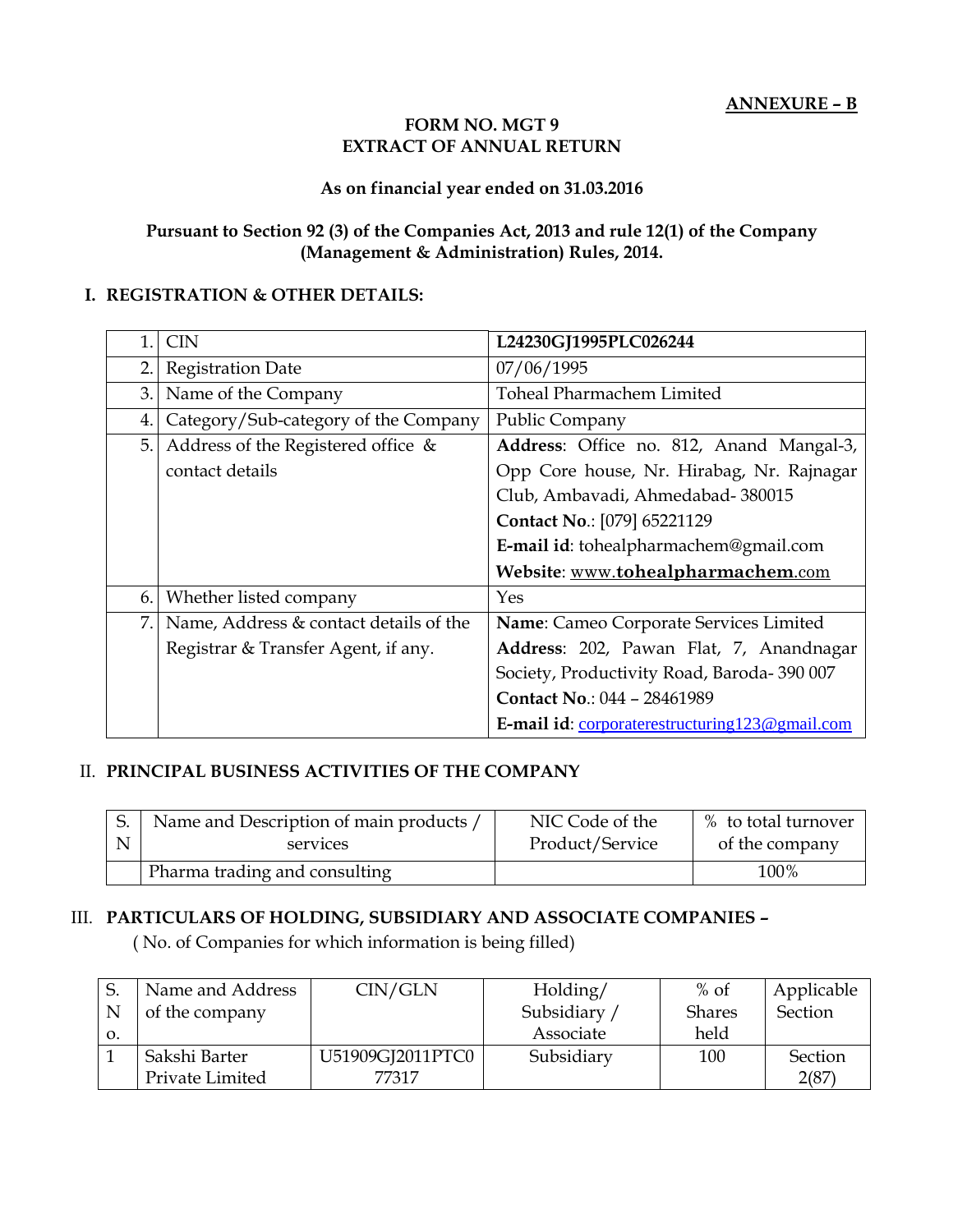### **VI. SHARE HOLDING PATTERN**

(Equity Share Capital Breakup as percentage of Total Equity)

| i) Category-wise Share Holding                   |           |                                                                             |              |                                                      |                                                                       |          |              |                                                       |          |  |  |
|--------------------------------------------------|-----------|-----------------------------------------------------------------------------|--------------|------------------------------------------------------|-----------------------------------------------------------------------|----------|--------------|-------------------------------------------------------|----------|--|--|
| Category of<br><b>Shareholders</b>               |           | No. of Shares held<br>at the beginning of the year<br>[As on 31-March-2015] |              |                                                      | No. of Shares held<br>at the end of the year<br>[As on 31-March-2016] |          |              | $\frac{0}{0}$<br>Chan<br>ge<br>durin<br>g the<br>year |          |  |  |
|                                                  | Dema<br>t | Physica<br>1                                                                | <b>Total</b> | $\%$ of<br><b>Total</b><br><b>Share</b><br>${\bf s}$ | Demat                                                                 | Physical | <b>Total</b> | $\%$ of<br>Tota<br>1<br><b>Shar</b><br>es             |          |  |  |
| A. Promoters                                     |           |                                                                             |              |                                                      |                                                                       |          |              |                                                       |          |  |  |
| $(1)$ Indian                                     |           |                                                                             |              |                                                      |                                                                       |          |              |                                                       |          |  |  |
| a) Individual/HUF                                | 29000     | 605100                                                                      | 634100       | 12.48                                                | 29000                                                                 | 605100   | 634100       | 20.73                                                 | $8.25*$  |  |  |
| b) Central Govt                                  |           |                                                                             |              |                                                      |                                                                       |          |              |                                                       |          |  |  |
| c) State Govt(s)                                 |           |                                                                             |              |                                                      |                                                                       |          |              |                                                       |          |  |  |
| d) Bodies Corp.                                  |           |                                                                             |              |                                                      |                                                                       |          |              |                                                       |          |  |  |
| e) Banks / FI                                    |           |                                                                             |              |                                                      |                                                                       |          |              |                                                       |          |  |  |
| f) Any other                                     |           |                                                                             |              |                                                      |                                                                       |          |              |                                                       |          |  |  |
| <b>Total shareholding</b><br>of Promoter (A) (1) | 29000     | 605100                                                                      | 634100       | 12.48                                                | 29000                                                                 | 605100   | 634100       | 20.73                                                 | 8.25     |  |  |
| <b>B.</b> Public<br>Shareholding                 |           |                                                                             |              |                                                      |                                                                       |          |              |                                                       |          |  |  |
| a) NRIs -                                        |           |                                                                             |              |                                                      |                                                                       |          |              |                                                       |          |  |  |
| Individuals                                      |           |                                                                             |              |                                                      |                                                                       |          |              |                                                       |          |  |  |
| b) Other -<br>Individuals                        |           |                                                                             |              |                                                      |                                                                       |          |              |                                                       |          |  |  |
| c) Bodies Corp.                                  |           |                                                                             |              |                                                      |                                                                       |          |              |                                                       |          |  |  |
| d) Banks / FI                                    |           |                                                                             |              |                                                      |                                                                       |          |              |                                                       |          |  |  |
| e) Any Other                                     |           |                                                                             |              |                                                      |                                                                       |          |              |                                                       |          |  |  |
| $\overline{\text{Sub-total}}(A)$ (2)             | $\bf{0}$  | $\bf{0}$                                                                    | $\bf{0}$     | $\bf{0}$                                             | $\bf{0}$                                                              | 0        | $\bf{0}$     | 0                                                     | $\bf{0}$ |  |  |
| <b>Total shareholding</b>                        | 29000     | 605100                                                                      | 634100       | 12.48                                                | 29000                                                                 | 605100   | 634100       | 20.73                                                 | 8.25     |  |  |
| of Promoter                                      |           |                                                                             |              |                                                      |                                                                       |          |              |                                                       |          |  |  |
| $(A) = (A)(1)+(A)(2)$                            |           |                                                                             |              |                                                      |                                                                       |          |              |                                                       |          |  |  |
| <b>B.</b> Public<br>Shareholding                 |           |                                                                             |              |                                                      |                                                                       |          |              |                                                       |          |  |  |
| 1. Institutions                                  |           |                                                                             |              |                                                      |                                                                       |          |              |                                                       |          |  |  |
| a) Mutual Funds                                  |           |                                                                             |              |                                                      |                                                                       |          |              |                                                       |          |  |  |
| b) Banks / FI                                    |           |                                                                             |              |                                                      |                                                                       |          |              |                                                       |          |  |  |
| c) Central Govt                                  |           |                                                                             |              |                                                      |                                                                       |          |              |                                                       |          |  |  |
| d) State Govt(s)                                 |           |                                                                             |              |                                                      |                                                                       |          |              |                                                       |          |  |  |
| e) Venture Capital                               |           |                                                                             |              |                                                      |                                                                       |          |              |                                                       |          |  |  |
| Funds                                            |           |                                                                             |              |                                                      |                                                                       |          |              |                                                       |          |  |  |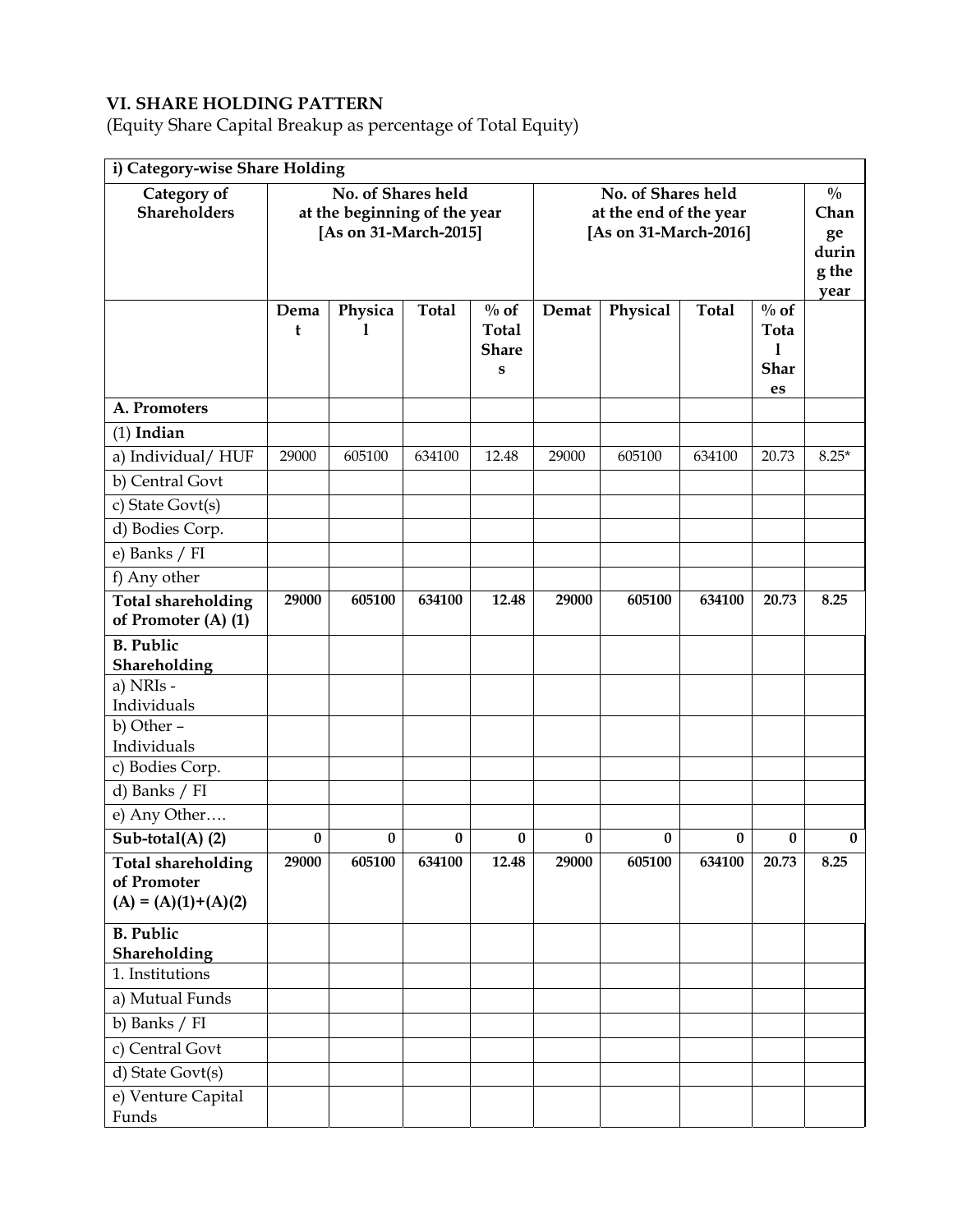| f) Insurance<br>Companies                                                                    |                |                  |                  |                  |          |              |              |              |                |
|----------------------------------------------------------------------------------------------|----------------|------------------|------------------|------------------|----------|--------------|--------------|--------------|----------------|
| g) FIIs                                                                                      |                |                  |                  |                  |          |              |              |              |                |
| h) Foreign Venture<br>Capital Funds                                                          |                |                  |                  |                  |          |              |              |              |                |
| i) Others (specify)                                                                          |                |                  |                  |                  |          |              |              |              |                |
| Sub-total $(B)(1)$ :-                                                                        | 0              | 0                | $\bf{0}$         | $\bf{0}$         | 0        | 0            | $\bf{0}$     | 0            | $\bf{0}$       |
| 2. Non-Institutions                                                                          |                |                  |                  |                  |          |              |              |              |                |
| a) Bodies Corp.                                                                              | 23853          | 1756000          | 1779853          | 35.03            | 27620    | 1300         | 28920        | 0.95         | $-34.08*$      |
| i) Indian                                                                                    |                |                  |                  |                  |          |              |              |              |                |
| ii) Overseas                                                                                 |                |                  |                  |                  |          |              |              |              |                |
| b) Individuals                                                                               |                |                  |                  |                  |          |              |              |              |                |
| i) Individual<br>shareholders<br>holding nominal<br>share capital upto<br>Rs. 1 lakh         | 235307         | 279400           | 514707           | 10.13            | 216766   | 271000       | 487766       | 15.95        | 5.82           |
| ii) Individual<br>shareholders<br>holding nominal<br>share capital in<br>excess of Rs 1 lakh | 88340          | 2058400          | 2146740          | 42.25            | 107013   | 1795400      | 1902413      | 62.21        | 19.96          |
| c) Others (HUF)                                                                              | 5000           | 100              | 5100             | 0.10             | 5001     | 100          | 5101         | 0.17         | 0.07           |
| Non Resident<br>Indians                                                                      |                |                  |                  |                  |          |              |              |              |                |
| Overseas Corporate<br><b>Bodies</b>                                                          |                |                  |                  |                  |          |              |              |              |                |
| Foreign Nationals                                                                            |                |                  |                  |                  |          |              |              |              |                |
| <b>Clearing Members</b>                                                                      |                |                  |                  |                  |          |              |              |              |                |
| Trusts                                                                                       |                |                  |                  |                  |          |              |              |              |                |
| Foreign Bodies - D<br>R                                                                      |                |                  |                  |                  |          |              |              |              |                |
| Sub-total $(B)(2)$ :-                                                                        | 352500         | 4093900          | 4446400          | 87.519           | 356400   | 2067800      | 2424200      | 79.27        | $-8.25$        |
| <b>Total Public</b><br>Shareholding<br>$(B)=(B)(1)+(B)(2)$                                   | 352500         | 4093900          | 4446400          | 87.519           | 356400   | 2067800      | 2424200      | 79.27        | $-8.25$        |
| C. Shares held by<br><b>Custodian for</b><br><b>GDRs &amp; ADRs</b>                          | $\overline{0}$ | $\boldsymbol{0}$ | $\boldsymbol{0}$ | $\boldsymbol{0}$ | $\Omega$ | $\mathbf{0}$ | $\mathbf{0}$ | $\mathbf{0}$ | $\overline{0}$ |
| <b>Grand Total</b><br>$(A+B+C)$                                                              | 381500         | 4699000          | 5080500          | 100              | 385400   | 2672900      | 3058300      | 100          | 0.00           |

\* The Company has forfeited 20,22,200 Equity Shares on 28/04/2015 and also approve by BSE Limited via Notice No. 20150701-27 dated 01/07/2015 and hence the change in percentage has occurred.

\* The company has allotted 64, 22,400 Equity Shares, having Face Value of Rs. 10/- each on preferential basis for consideration other than cash. In principal Approval of the same obtained from BSE Vide letter DCS/PREF/AM/FIP/815/2015-16 Dated on March 11, 2016. Trading approval and Listing approval is pending as on 31/03/2016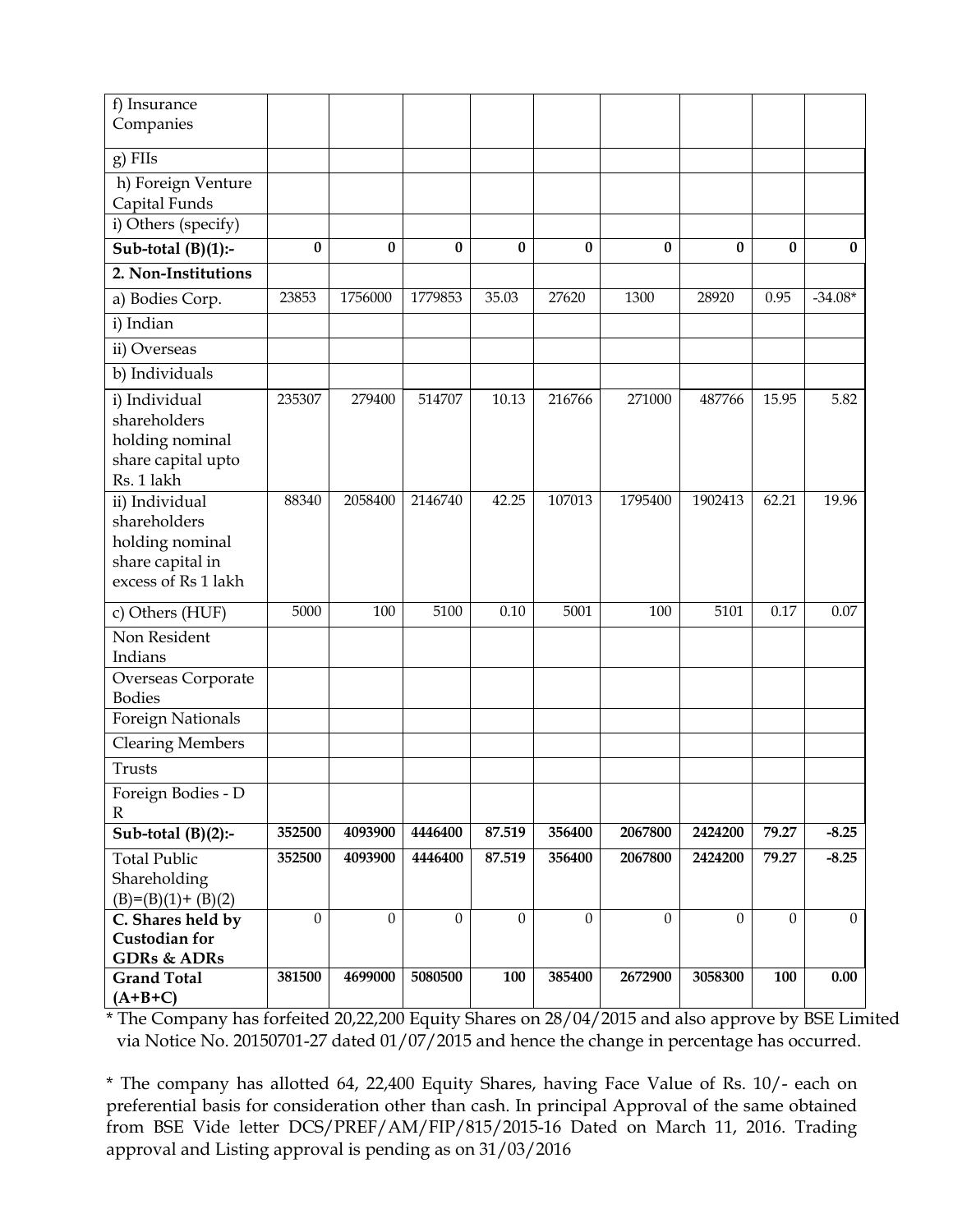## **B) Shareholding of Promoter-**

| Sr.<br>No.   | Shareholder's Name                |               | No. of Shares held<br>at the beginning of<br>the year |               | No. of Shares held<br>at the end of the<br>year | $%$ change in<br>shareholding<br>during the year |
|--------------|-----------------------------------|---------------|-------------------------------------------------------|---------------|-------------------------------------------------|--------------------------------------------------|
|              |                                   |               | [As on 31-March-<br>2015]                             |               | [As on 31-March-<br>2016]                       |                                                  |
|              |                                   | No. $of$      | $\%$ of total                                         | No. of        | $\frac{0}{0}$ of total                          | $\%$ of Total                                    |
|              |                                   | <b>Shares</b> | <b>Shares</b><br>of the                               | <b>Shares</b> | <b>Shares</b><br>of the                         | <b>Shares</b>                                    |
|              |                                   |               | company                                               |               | company                                         |                                                  |
| $\mathbf{1}$ | Machchhar Bharat                  | 100           | 0.00                                                  | 100           | 0.00                                            | 0.00                                             |
| $\sqrt{2}$   | <b>Bhatt Harendra Amrutlal</b>    | 7400          | 0.15                                                  | 7400          | 0.24                                            | 0.10                                             |
| 3            | Mehta Geeta S                     | 100           | 0.00                                                  | 100           | 0.00                                            | 0.00                                             |
| $\bf 4$      | Machchhar Yogendra Harilal        | 172800        | 3.40                                                  | 172800        | 5.65                                            | 2.25                                             |
| 5            | Mandloi Umaben Narendrabhai       | 2600          | 0.05                                                  | 2600          | 0.09                                            | 0.03                                             |
| 6            | <b>Bhatt Kirit Amrutlal</b>       | 21400         | 0.42                                                  | 21400         | 0.70                                            | 0.28                                             |
| 7            | Ajahani Janak Sumanlal            | 1000          | 0.02                                                  | 1000          | 0.03                                            | 0.01                                             |
| $\,8\,$      | Ajmera Rajendra Kantilal          | 200           | 0.00                                                  | 200           | 0.01                                            | 0.00                                             |
| 9            | Ansari Salim Mohmadyusuf          | 500           | 0.01                                                  | 500           | 0.02                                            | 0.01                                             |
| 10           | Vyas Balkrishna Anopram           | 1000          | 0.02                                                  | 1000          | 0.03                                            | 0.01                                             |
| 11           | Bhanushali Minaxiben Natvarlal    | 200           | 0.00                                                  | 200           | 0.01                                            | 0.00                                             |
| 12           | Bhanushali Natvarlal Valjibhai    | 400           | 0.01                                                  | 400           | 0.01                                            | 0.01                                             |
| 13           | Gor Bharat Chhotalal              | 200           | 0.00                                                  | 200           | 0.01                                            | 0.00                                             |
| 14           | <b>Bhatt Bharatiben</b> J         | 200           | 0.00                                                  | 200           | 0.01                                            | 0.00                                             |
| 15           | Bhasker Anilbhai Amin             | 300           | 0.01                                                  | 300           | 0.01                                            | 0.00                                             |
| 16           | Bhatt Anirudhh Dalsukhram         | 900           | 0.02                                                  | 900           | 0.03                                            | 0.01                                             |
| 17           | Bhatt Bhagavatiben Bhavanishankar | 1000          | 0.02                                                  | 1000          | 0.03                                            | 0.01                                             |
| 18           | Bhatt Chetan Amrutlal (HUF)       | 1000          | 0.02                                                  | 1000          | 0.03                                            | 0.01                                             |
| 19           | <b>Bhatt Chetankumar</b>          | 1000          | 0.02                                                  | 1000          | 0.03                                            | 0.01                                             |
| 20           | Bhatt Deenaben Harendra           | 2500          | 0.05                                                  | 2500          | 0.08                                            | 0.03                                             |
| 21           | <b>Bhatt Dhaval Harendra</b>      | 1000          | 0.02                                                  | 1000          | 0.03                                            | 0.01                                             |
| 23           | Bhatt Hemangi Kirit               | 1000          | 0.02                                                  | 1000          | 0.03                                            | 0.01                                             |
| 24           | Yogesh Lalchand                   | 600           | $0.01\,$                                              | 600           | 0.02                                            | $0.01\,$                                         |
| 25           | Worah Khama Abhay                 | 1000          | 0.02                                                  | 1000          | 0.03                                            | 0.01                                             |
| 27           | <b>Bhatt Kishore Chandulal</b>    | 1500          | 0.03                                                  | 1500          | 0.05                                            | 0.02                                             |
| $28\,$       | Bhatt Kishore Chimanbhai          | 900           | 0.02                                                  | 900           | 0.03                                            | $0.01\,$                                         |
| 29           | <b>Bhatt Parulben Chetan</b>      | 1000          | 0.02                                                  | 1000          | 0.03                                            | 0.01                                             |
| 30           | <b>Bhatt Parvatiben Kirit</b>     | 25400         | $0.50\,$                                              | 25400         | 0.83                                            | 0.33                                             |
| 31           | Bhatt Ravindra Bhavanishanker     | 1000          | 0.02                                                  | 1000          | 0.03                                            | 0.01                                             |
| 32           | <b>Bhatt Tarulata Kishore</b>     | 1500          | 0.03                                                  | 1500          | 0.05                                            | 0.02                                             |
| 33           | Borse Harshad Shantaram           | 1000          | 0.02                                                  | 1000          | 0.03                                            | 0.01                                             |
| 34           | Borse Sngeeta Harshad             | 1000          | 0.02                                                  | 1000          | 0.03                                            | 0.01                                             |
| 35           | Bosmia Jayvant Gangaram           | 1000          | 0.02                                                  | 1000          | 0.03                                            | $0.01\,$                                         |
| 36           | Bosmia Kailash Mansukhbhai        | 1000          | 0.02                                                  | 1000          | 0.03                                            | 0.01                                             |
| $37\,$       | Bosmia Mukesh Kantilal            | 1000          | 0.02                                                  | 1000          | 0.03                                            | 0.01                                             |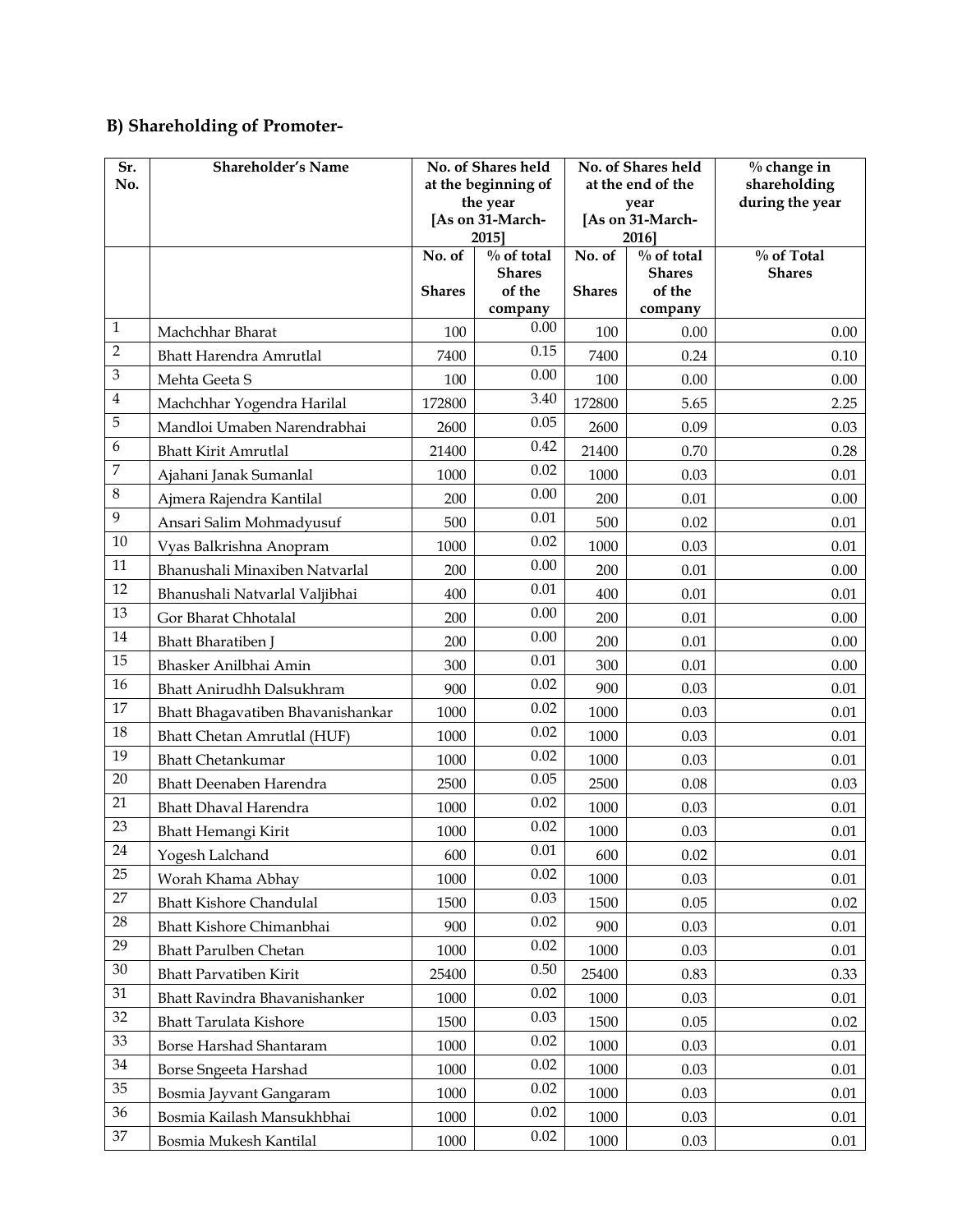| 38              | Bosmia Raju Mansukhlal        | 500  | $0.01\,$ | 500  | 0.02     | 0.01     |
|-----------------|-------------------------------|------|----------|------|----------|----------|
| 39              | Bosmia Ramnik Kantilal        | 1000 | 0.02     | 1000 | 0.03     | $0.01\,$ |
| 40              | Chachcha Kantaben Prabhudas   | 1000 | 0.02     | 1000 | 0.03     | 0.01     |
| 41              | Champaben K Gor               | 200  | 0.00     | 200  | 0.01     | 0.00     |
| 42              | Chavathe Jyotsana Jyotikumar  | 1000 | 0.02     | 1000 | 0.03     | 0.01     |
| 43              | Chiplukar Rajendra Madhukar   | 600  | $0.01\,$ | 600  | 0.02     | 0.01     |
| $44\,$          | Daxaben R Rawal               | 200  | 0.00     | 200  | 0.01     | 0.00     |
| 45              | Deliwala Haresh Jaysukhlal    | 1000 | 0.02     | 1000 | 0.03     | 0.01     |
| 46              | Deliwala Neelaben Haresh      | 1000 | 0.02     | 1000 | 0.03     | $0.01\,$ |
| 47              | Desai Bhanuben Sumantrai      | 1900 | $0.04\,$ | 1900 | 0.06     | 0.02     |
| $\rm 48$        | Desai Dharmesh                | 500  | 0.01     | 500  | 0.02     | 0.01     |
| 49              | Desai Mahadev Sumantrai       | 1100 | 0.02     | 1100 | 0.04     | 0.01     |
| 50              | Desai Punita Sumantrai        | 2000 | $0.04\,$ | 2000 | 0.07     | 0.03     |
| 51              | Desai Rajendra Dolatrai       | 1000 | 0.02     | 1000 | 0.03     | 0.01     |
| 52              | Desai Sumantrai Ghelabhai     | 1800 | 0.04     | 1800 | 0.06     | 0.02     |
| 53              | Dseai Suvarna Rajendra        | 1000 | 0.02     | 1000 | 0.03     | 0.01     |
| $\overline{54}$ | Desai Toral Sumantrai         | 1200 | 0.02     | 1200 | 0.04     | 0.02     |
| 55              | Dharmesh K Patel              | 1000 | 0.02     | 1000 | 0.03     | $0.01\,$ |
| 56              | Dhyani Maya Jayantbhai        | 100  | 0.00     | 100  | 0.00     | 0.00     |
| 57              | Dineshchandra Atmaram Panchal | 500  | $0.01\,$ | 500  | 0.02     | $0.01\,$ |
| 58              | Ajmera Vijay Kantilal         | 200  | 0.00     | 200  | 0.01     | 0.00     |
| $\overline{59}$ | Prakash Kanchanlal Mehta      | 1000 | 0.02     | 1000 | 0.03     | 0.01     |
| 60              | Pramod D Singh                | 500  | $0.01\,$ | 500  | 0.02     | 0.01     |
| 61              | Rajesh C Patel                | 500  | $0.01\,$ | 500  | 0.02     | 0.01     |
| 62              | Rambhai J Ayar                | 200  | 0.00     | 200  | 0.01     | 0.00     |
| 63              | Shah Geeta Kamlesh            | 1000 | 0.02     | 1000 | 0.03     | 0.01     |
| 64              | Garachh Jitendra Narottamdas  | 500  | 0.01     | 500  | 0.02     | $0.01\,$ |
| 65              | Garachh Ramaben Jitendrakumar | 200  | 0.00     | 200  | 0.01     | 0.00     |
| 66              | Geetaben N Gor                | 200  | 0.00     | 200  | $0.01\,$ | $0.00\,$ |
| 67              | Gor Dayashanker Harjivandas   | 1000 | 0.02     | 1000 | 0.03     | 0.01     |
| 68              | Gor Deepakkumar Dahyabhai     | 100  | 0.00     | 100  | 0.00     | 0.00     |
| 69              | Gor Ilaben Vinodbhai          | 1000 | 0.02     | 1000 | 0.03     | 0.01     |
| $70\,$          | Gor Pravinchandra Chhotalal   | 1000 | 0.02     | 1000 | 0.03     | 0.01     |
| $71\,$          | Gor Rajnikant Chhotalal       | 1000 | 0.02     | 1000 | 0.03     | 0.01     |
| 72              | Hargan Yogesh Mahendrakumar   | 500  | $0.01\,$ | 500  | 0.02     | 0.01     |
| $73\,$          | Harish Govindram Sangani      | 1900 | 0.04     | 1900 | 0.06     | 0.02     |
| $74\,$          | Harshad Nanalal Mehta         | 600  | $0.01\,$ | 600  | 0.02     | 0.01     |
| 75              | Harshad Punamchand Shah       | 1000 | 0.02     | 1000 | 0.03     | $0.01\,$ |
| 76              | Hemantkumar Jayantilal Gor    | 100  | 0.00     | 100  | 0.00     | 0.00     |
| $77\,$          | Hetalben S Vyas               | 200  | 0.00     | 200  | 0.01     | 0.00     |
| $78\,$          | Jagdish R Shah                | 600  | $0.01\,$ | 600  | 0.02     | 0.01     |
| 79              | Jani Pankajkumar Manilal      | 200  | 0.00     | 200  | 0.01     | 0.00     |
| $80\,$          | Jayaben Rajnikant Gor         | 200  | 0.00     | 200  | 0.01     | 0.00     |
| $81\,$          | Jayesh Jayantilal Shah        | 500  | 0.01     | 500  | 0.02     | 0.01     |
| 82              | Jayesh Rajnikant Gor          | 200  | 0.00     | 200  | $0.01\,$ | 0.00     |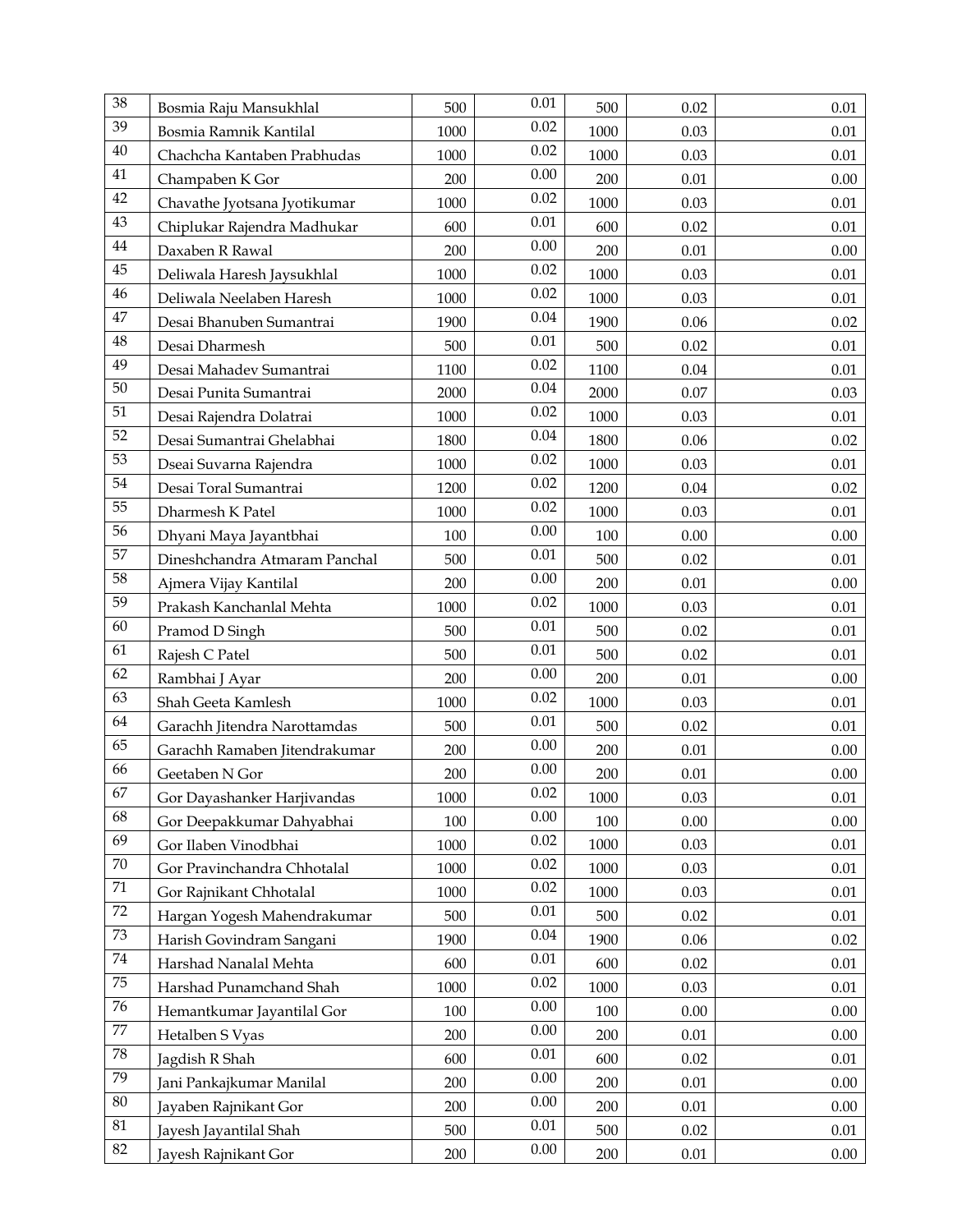| 83              | Jitendra Chandulal Bhavsar       | 100  | 0.00     | 100  | 0.00     | 0.00     |
|-----------------|----------------------------------|------|----------|------|----------|----------|
| 84              | Kalpit Sukhdev Bhachech          | 500  | $0.01\,$ | 500  | 0.02     | $0.01\,$ |
| 85              | Kaniyalal Chhotalal Gor          | 200  | 0.00     | 200  | 0.01     | 0.00     |
| 86              | Kantilal M Mevada                | 100  | 0.00     | 100  | $0.00\,$ | 0.00     |
| 87              | Karanjgaonkar Shrikant Madharao  | 300  | 0.01     | 300  | 0.01     | 0.00     |
| 88              | Kartik Narendra Desai            | 600  | $0.01\,$ | 600  | 0.02     | 0.01     |
| 89              | Kaushikkumar Pranshanker Gor     | 200  | 0.00     | 200  | 0.01     | 0.00     |
| 90              | Khant Kansang Mansang            | 100  | 0.00     | 100  | 0.00     | 0.00     |
| 91              | Khatri Mansukhbhai Muljibhai     | 1300 | 0.03     | 1300 | 0.04     | 0.02     |
| 92              | Kumari Jayshree Prabhudas Chacha | 1000 | 0.02     | 1000 | 0.03     | 0.01     |
| 93              | Kureshi Rajeya Umarbhai          | 600  | $0.01\,$ | 600  | 0.02     | 0.01     |
| 94              | Kureshi Umarbhai Yusufbhai       | 600  | $0.01\,$ | 600  | 0.02     | 0.01     |
| $\overline{95}$ | Lalchand Reshumal                | 600  | $0.01\,$ | 600  | 0.02     | 0.01     |
| 96              | Machchhar Dinesh Harilal         | 2500 | 0.05     | 2500 | 0.08     | 0.03     |
| 97              | Machchhar Jayesh Harilal         | 2900 | 0.06     | 2900 | 0.09     | 0.04     |
| 98              | Machchhar Jyotsna Yogendra       | 3500 | $0.07\,$ | 3500 | 0.11     | 0.05     |
| 99              | Machchhar Kantaben Harilal       | 900  | 0.02     | 900  | 0.03     | 0.01     |
| 100             | Machchhar Neelam Bharat          | 600  | $0.01\,$ | 600  | 0.02     | $0.01\,$ |
| 101             | Machchhar Smita Dinesh           | 3300 | 0.06     | 3300 | 0.11     | 0.04     |
| $102\,$         | Machchhar Vaibhav Yogendra       | 300  | $0.01\,$ | 300  | 0.01     | $0.00\,$ |
| 103             | Mahendrakumar Ramjibhai Verma    | 500  | $0.01\,$ | 500  | 0.02     | 0.01     |
| 104             | Maheshbhai A Kenchangundi        | 1000 | 0.02     | 1000 | 0.03     | 0.01     |
| 105             | Mair Dilip Durlabhajibhai        | 1000 | 0.02     | 1000 | 0.03     | 0.01     |
| 106             | Mair Durlabhajibhai Zaverchand   | 1000 | 0.02     | 1000 | 0.03     | 0.01     |
| $107\,$         | Mair Dushyant Babulal            | 500  | $0.01\,$ | 500  | 0.02     | 0.01     |
| 108             | Mandloi Chaitnya Narsinghrao     | 1200 | 0.02     | 1200 | 0.04     | 0.02     |
| 109             | Mandloi Narendrabhai Yashvantroa | 1000 | 0.02     | 1000 | 0.03     | $0.01\,$ |
| 110             | Mandloi Rohit Narsinghroa        | 600  | $0.01\,$ | 600  | 0.02     | $0.01\,$ |
| 111             | Mandloi Shubham Narendrabhai     | 1000 | 0.02     | 1000 | 0.03     | $0.01\,$ |
| 112             | Mandloi Snigtha Narendrabhai     | 1000 | 0.02     | 1000 | 0.03     | 0.01     |
| 113             | Mandloi Sonali Narendrabhai      | 1000 | 0.02     | 1000 | 0.03     | 0.01     |
| 114             | Manohar M Mohnani                | 600  | $0.01\,$ | 600  | 0.02     | 0.01     |
| 115             | Marthak Alka Kamlesh             | 1000 | 0.02     | 1000 | 0.03     | 0.01     |
| 116             | Marthak Kamlesh Manilal          | 900  | 0.02     | 900  | 0.03     | 0.01     |
| 117             | Marthak Kasmira Nitin            | 500  | 0.01     | 500  | 0.02     | 0.01     |
| 118             | Marthak Manilal Jethalal         | 1000 | 0.02     | 1000 | 0.03     | 0.01     |
| 119             | Marthak Nitin Manilal            | 1000 | 0.02     | 1000 | 0.03     | 0.01     |
| 120             | Marthak Vipul Manilal            | 1000 | 0.02     | 1000 | 0.03     | 0.01     |
| 121             | Meena Mansukhlal Bosamia         | 1000 | 0.02     | 1000 | 0.03     | 0.01     |
| 122             | Meenaben H Gor                   | 200  | 0.00     | 200  | 0.01     | 0.00     |
| 123             | Meenaben Harshad Patel           | 500  | 0.01     | 500  | 0.02     | 0.01     |
| 124             | Meenaben Kantilal Patel          | 600  | 0.01     | 600  | 0.02     | 0.01     |
| 125             | Mistry Govindbhai Anubhai        | 1000 | 0.02     | 1000 | 0.03     | 0.01     |
| 126             | Modi Dakshaben Jayeshbhai        | 1000 | 0.02     | 1000 | 0.03     | 0.01     |
| 127             | Mohnani Rekha Manohar            | 600  | 0.01     | 600  | 0.02     | 0.01     |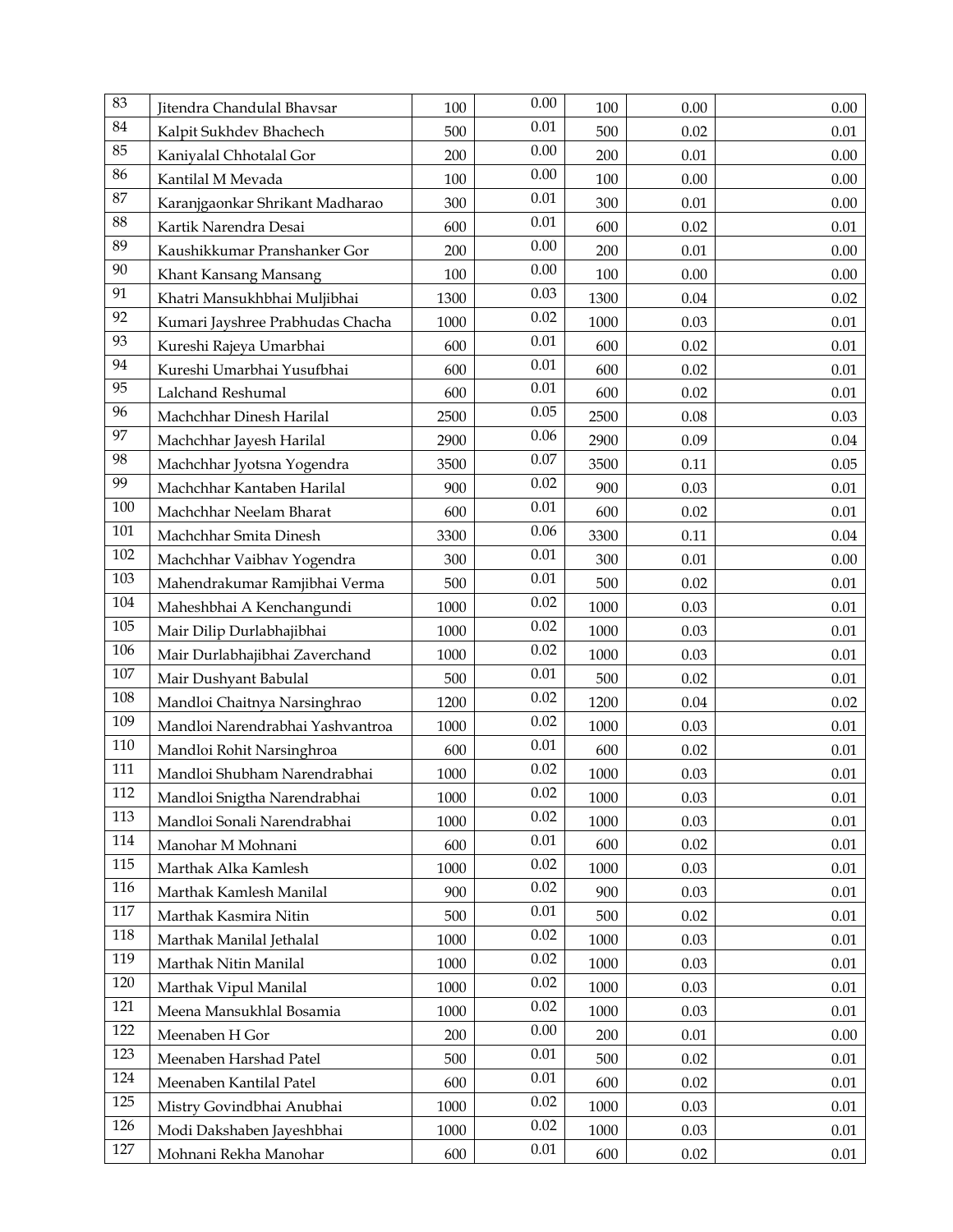| 128 | Navneet Jagjivandas Parikh   | 1000   | 0.02     | 1000   | 0.03 | 0.01     |
|-----|------------------------------|--------|----------|--------|------|----------|
| 130 | Sudha Sudhir Saxena          | 500    | $0.01\,$ | 500    | 0.02 | 0.01     |
| 131 | Nakum Hasmukh Karasanbhai    | 1000   | 0.02     | 1000   | 0.03 | 0.01     |
| 132 | Nanjibhai Jasmatbhai         | 1000   | 0.02     | 1000   | 0.03 | 0.01     |
| 133 | Nirmalaben K Gor             | 200    | 0.00     | 200    | 0.01 | 0.00     |
| 134 | Pandit Atul Bahadurshah      | 169200 | 3.33     | 169200 | 5.53 | 2.20     |
| 135 | Pandit Bhumi Maulesh         | 600    | 0.01     | 600    | 0.02 | $0.01\,$ |
| 136 | Pandit Devang Bahadurshah    | 2000   | $0.04\,$ | 2000   | 0.07 | 0.03     |
| 137 | Pandit Dinkarbhai Maneklal   | 17500  | 0.34     | 17500  | 0.57 | 0.23     |
| 138 | Pandit Harshidaben Nanasaheb | 1000   | 0.02     | 1000   | 0.03 | 0.01     |
| 139 | Pandit Jagruti Maulesh       | 1900   | $0.04\,$ | 1900   | 0.06 | 0.02     |
| 140 | Pandit Kyuri Atul            | 1000   | 0.02     | 1000   | 0.03 | 0.01     |
| 141 | Pandit Manisha Atul          | 700    | $0.01\,$ | 700    | 0.02 | 0.01     |
| 142 | Pandit Manjula Bahadurshah   | 4400   | 0.09     | 4400   | 0.14 | 0.06     |
| 143 | Pandit Nansaheb Maneklal     | 1000   | 0.02     | 1000   | 0.03 | 0.01     |
| 144 | Pandit Nidhhi Paresh         | 700    | $0.01\,$ | 700    | 0.02 | $0.01\,$ |
| 145 | Pandit Paresh Bahadurshah    | 1000   | 0.02     | 1000   | 0.03 | 0.01     |
| 146 | Pandit Ridhhi Paresh         | 1000   | 0.02     | 1000   | 0.03 | $0.01\,$ |
| 147 | Pandit Yeshu Atul            | 500    | $0.01\,$ | 500    | 0.02 | 0.01     |
| 148 | Pankajkumar Ghanshyamlal     | 1000   | 0.02     | 1000   | 0.03 | 0.01     |
| 149 | Pareshkumar C Gor            | 1000   | 0.02     | 1000   | 0.03 | 0.01     |
| 150 | Parikh Harsha Nitin          | 500    | $0.01\,$ | 500    | 0.02 | 0.01     |
| 151 | Parikh Induben Chatrbhuj     | 500    | $0.01\,$ | 500    | 0.02 | 0.01     |
| 152 | Parikh Sailesh Shantilal     | 1000   | 0.02     | 1000   | 0.03 | 0.01     |
| 153 | Patel Babubhai Keshavlal     | 600    | 0.01     | 600    | 0.02 | 0.01     |
| 154 | Patel Chimanlal Bhimjibhai   | 1000   | 0.02     | 1000   | 0.03 | 0.01     |
| 155 | Patel Dinesh                 | 500    | 0.01     | 500    | 0.02 | $0.01\,$ |
| 156 | Patel Jayesh                 | 500    | $0.01\,$ | 500    | 0.02 | 0.01     |
| 157 | Patel Kamlesh Kantilal       | 500    | $0.01\,$ | 500    | 0.02 | $0.01\,$ |
| 158 | Patel Kantibhai Raichand     | 1000   | 0.02     | 1000   | 0.03 | 0.01     |
| 159 | Patel Maganbhai Joitaram     | 1000   | 0.02     | 1000   | 0.03 | 0.01     |
| 160 | Patel Narayanbhai Laxmanbhai | 200    | 0.00     | 200    | 0.01 | 0.00     |
| 161 | Patel Rajesh Vithaldas       | 1000   | 0.02     | 1000   | 0.03 | 0.01     |
| 162 | Patel Vinod Ramanbhai        | 1000   | 0.02     | 1000   | 0.03 | 0.01     |
| 163 | Patel Vrushikaben Dharmesh   | 1000   | 0.02     | 1000   | 0.03 | 0.01     |
| 164 | Pathak Anant Dhruvkumar      | 100    | 0.00     | 100    | 0.00 | 0.00     |
| 165 | Pathak Vijay Janardan        | 1000   | 0.02     | 1000   | 0.03 | 0.01     |
| 166 | Patil Nanalal Trambakbhai    | 1000   | 0.02     | 1000   | 0.03 | $0.01\,$ |
| 167 | Prahladbhai A Bhatt          | 200    | 0.00     | 200    | 0.01 | 0.00     |
| 168 | Prajapati Zaverbhai Motibhai | 1200   | $0.02\,$ | 1200   | 0.04 | 0.02     |
| 169 | Prakash Amarjitsingh Gosal   | 1500   | 0.03     | 1500   | 0.05 | 0.02     |
| 170 | Prakash Mansukhlal Bosamia   | 1000   | 0.02     | 1000   | 0.03 | 0.01     |
| 171 | Punamchand Pujabhai Patel    | 500    | 0.01     | 500    | 0.02 | 0.01     |
| 172 | Radha Ramchandran            | 200    | 0.00     | 200    | 0.01 | $0.00\,$ |
| 173 | Rajak Geeta Ashok            | 600    | $0.01\,$ | 600    | 0.02 | 0.01     |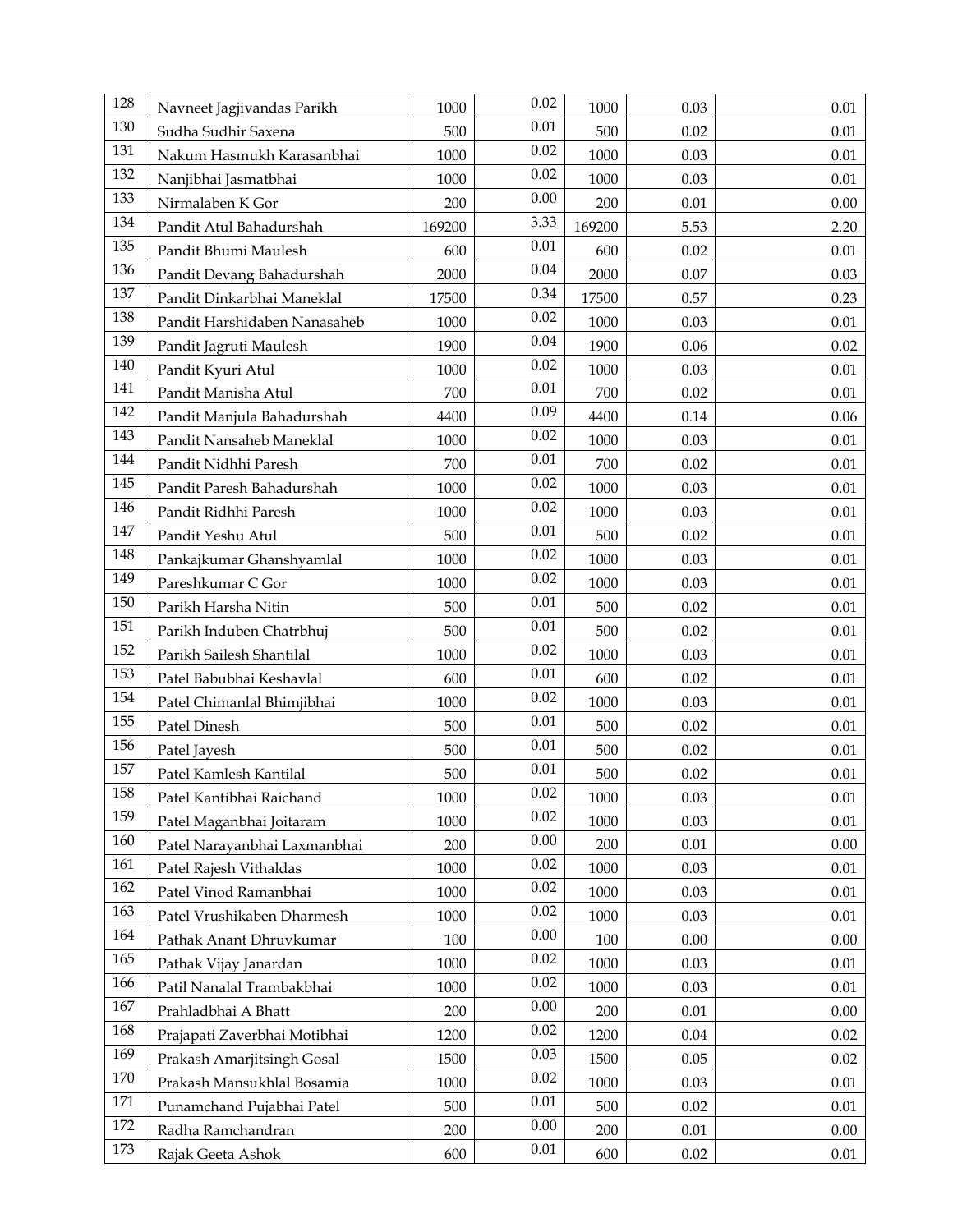| 174 | Rajendra H Shah                   | 200   | 0.00     | 200   | 0.01     | 0.00     |
|-----|-----------------------------------|-------|----------|-------|----------|----------|
| 175 | Rajendrakumar Ranchhodlal Rawal   | 200   | 0.00     | 200   | 0.01     | 0.00     |
| 176 | Rajesh Chhotubhai Joshi           | 1000  | 0.02     | 1000  | 0.03     | 0.01     |
| 177 | Rakesh Rajnikant Gor              | 200   | 0.00     | 200   | 0.01     | 0.00     |
| 178 | Rathod Bhupatsang Pulsang         | 200   | 0.00     | 200   | 0.01     | 0.00     |
| 179 | Rawal Ashwin Chimanbhai           | 13200 | 0.26     | 13200 | 0.43     | 0.17     |
| 180 | Rawal Neeta Ashvinbhai            | 500   | $0.01\,$ | 500   | 0.02     | 0.01     |
| 181 | Rawal Tarulata Ashwinbhai         | 600   | $0.01\,$ | 600   | 0.02     | 0.01     |
| 182 | Sagar Motibhai Vacubhai           | 400   | $0.01\,$ | 400   | 0.01     | 0.01     |
| 183 | Sanjnani Mahesh Tilumal           | 1200  | 0.02     | 1200  | 0.04     | 0.02     |
| 184 | Sarojben Vikramkumar Pandya       | 100   | 0.00     | 100   | 0.00     | 0.00     |
| 185 | Shah Aniket                       | 500   | $0.01\,$ | 500   | 0.02     | 0.01     |
| 186 | Shah Bhupendrakumar Harivallavdas | 500   | 0.01     | 500   | 0.02     | 0.01     |
| 187 | Shah Induben Mafatlal             | 500   | 0.01     | 500   | 0.02     | 0.01     |
| 188 | Shah Kalpesh Kanubhai             | 200   | 0.00     | 200   | 0.01     | 0.00     |
| 189 | Shah Krushank Umeshbhai           | 1000  | 0.02     | 1000  | 0.03     | 0.01     |
| 190 | Shah Mafatlal Virchand            | 500   | $0.01\,$ | 500   | 0.02     | 0.01     |
| 191 | Shah Narendra Manilal             | 100   | 0.00     | 100   | 0.00     | 0.00     |
| 192 | Shah Nitin Nagindas               | 500   | $0.01\,$ | 500   | 0.02     | 0.01     |
| 193 | Shah Pravinchandra Somchandbhai   | 200   | 0.00     | 200   | 0.01     | 0.00     |
| 194 | Shukla Shailesh Ambalal           | 1000  | 0.02     | 1000  | 0.03     | 0.01     |
| 195 | Shukla Sharmistha Ashok           | 500   | $0.01\,$ | 500   | 0.02     | 0.01     |
| 196 | Soni Kaushik Natvarlal            | 500   | $0.01\,$ | 500   | 0.02     | 0.01     |
| 197 | Sushilaben K Shah                 | 1000  | 0.02     | 1000  | 0.03     | 0.01     |
| 198 | Suthar Praful                     | 300   | 0.01     | 300   | 0.01     | 0.00     |
| 199 | Tarvecha Arun Keshavramji         | 200   | 0.00     | 200   | 0.01     | 0.00     |
| 200 | Thakur Vimal                      | 500   | 0.01     | 500   | 0.02     | $0.01\,$ |
| 201 | Trivedi Amrutlal Chaturbhai       | 1000  | 0.02     | 1000  | 0.03     | 0.01     |
| 202 | Trivedi Bharat Madhubhai          | 700   | $0.01\,$ | 700   | 0.02     | $0.01\,$ |
| 203 | Trivedi Kamlesh Madhubhai         | 1000  | 0.02     | 1000  | 0.03     | 0.01     |
| 204 | Trivedi Tapshvini Madhubhai       | 600   | 0.01     | 600   | 0.02     | 0.01     |
| 205 | Urmilaben B Gor                   | 200   | 0.00     | 200   | 0.01     | 0.00     |
| 206 | Veenaben Vijaykumar               | 200   | 0.00     | 200   | 0.01     | $0.00\,$ |
| 207 | Vijaykumar Rameshkumar Thakker    | 500   | 0.01     | 500   | 0.02     | 0.01     |
| 208 | Vyas Atul Balkrishna              | 1000  | 0.02     | 1000  | 0.03     | 0.01     |
| 211 | Vyas Jimit Rajendra               | 200   | 0.00     | 200   | $0.01\,$ | 0.00     |
| 212 | Vyas Mayur Sureshbhai             | 600   | $0.01\,$ | 600   | 0.02     | 0.01     |
| 213 | Vyas Mayur Sureshchandra          | 500   | 0.01     | 500   | 0.02     | $0.01\,$ |
| 214 | Vyas Mugatlal Muljidas            | 1000  | 0.02     | 1000  | 0.03     | 0.01     |
| 215 | Vyas Nirmalaben Shankerlal        | 1000  | 0.02     | 1000  | 0.03     | 0.01     |
| 216 | Vyas Pushpa Sureshchandra         | 500   | 0.01     | 500   | 0.02     | 0.01     |
| 217 | Vyas Sureshchandra Mugatlal       | 500   | $0.01\,$ | 500   | 0.02     | 0.01     |
| 218 | <b>Bhatt Girish</b>               | 1500  | 0.03     | 1500  | 0.05     | 0.02     |
| 219 | Khatri Meenakshi                  | 500   | $0.01\,$ | 500   | 0.02     | $0.01\,$ |
| 220 | Kut Kijan                         | 1000  | 0.02     | 1000  | 0.03     | 0.01     |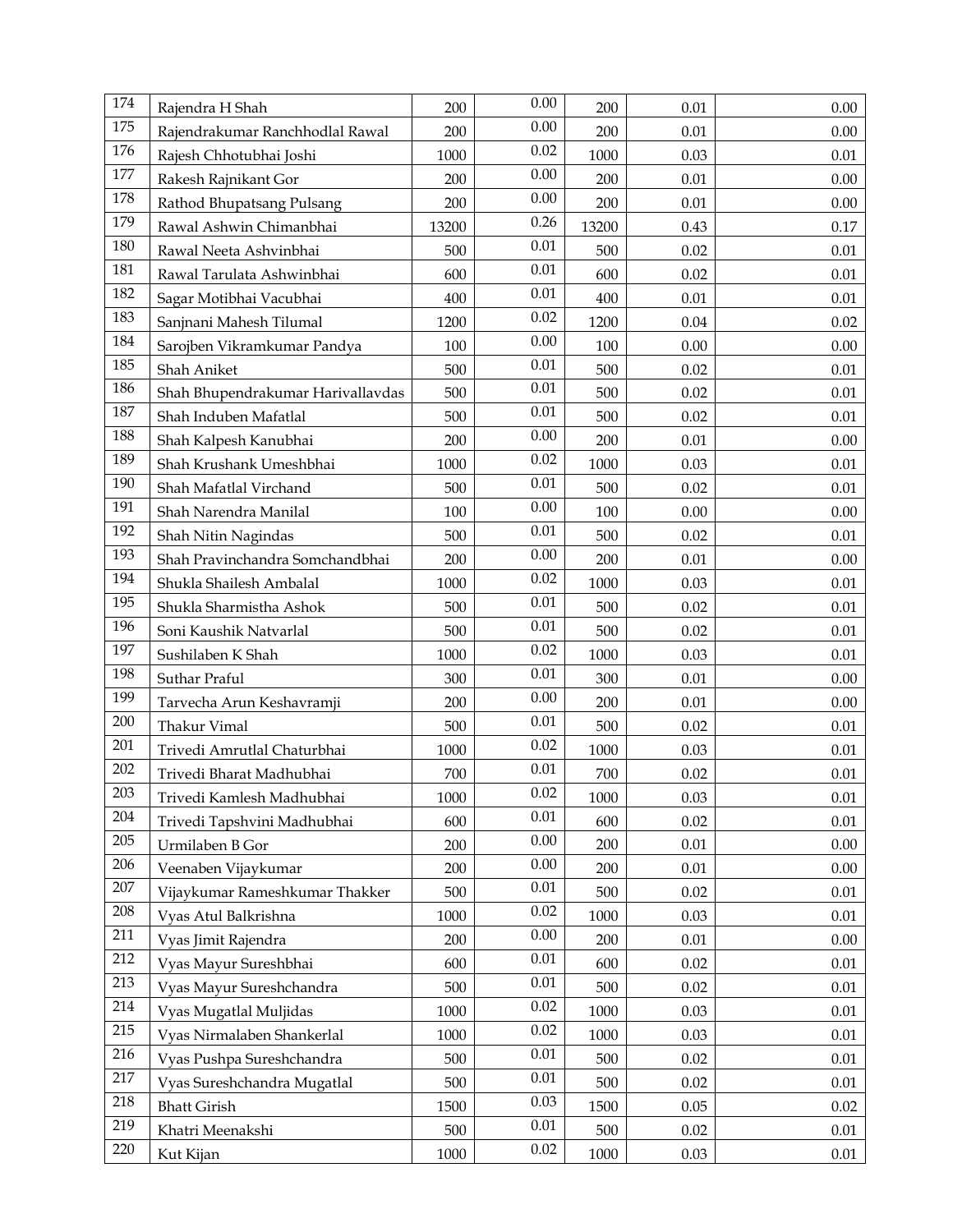| 221 | Pandit Manjula Atul       | 1000 | 0.02 | 1000 | 0.03 | 0.01 |
|-----|---------------------------|------|------|------|------|------|
| 222 | Patel Mahesh              | 600  | 0.01 | 600  | 0.02 | 0.01 |
| 223 | Patel Milan Satishchandra | 2000 | 0.04 | 2000 | 0.07 | 0.03 |
| 224 | Raval Bhaynaben           | 500  | 0.01 | 500  | 0.02 | 0.01 |
| 225 | Shah Nitin Ambalal        | 300  | 0.01 | 300  | 0.01 | 0.00 |
| 226 | Shah Yamini Nitin         | 500  | 0.01 | 500  | 0.02 | 0.01 |
| 227 | Thakker Prakashkumar      | 1000 | 0.02 | 1000 | 0.03 | 0.01 |
| 228 | Trivedi Ramesh            | 2500 | 0.05 | 2500 | 0.08 | 0.03 |
| 229 | Mehta Gitaben             | 5000 | 0.10 | 5000 | 0.16 | 0.07 |
| 236 | Himanshu Rajnikant Shah   | 1000 | 0.02 | 1000 | 0.03 | 0.01 |

## **C) Change in Promoters' Shareholding (please specify, if there is no change)**

| SN               | Particulars                                   | Shareholding at the<br>beginning of the year |                        | Cumulative<br><b>Shareholding during</b><br>the year |                        |
|------------------|-----------------------------------------------|----------------------------------------------|------------------------|------------------------------------------------------|------------------------|
|                  |                                               |                                              |                        |                                                      |                        |
|                  |                                               |                                              |                        |                                                      |                        |
|                  |                                               | No. of                                       | $\frac{0}{0}$ of total | No. of                                               | $\frac{0}{0}$ of total |
|                  |                                               | shares                                       | shares of              | shares                                               | shares of              |
|                  |                                               |                                              | the                    |                                                      | the                    |
|                  |                                               |                                              | company                |                                                      | company                |
| $\mathbf 1$      | <b>Machchhar Bharat</b>                       |                                              |                        |                                                      |                        |
|                  | At the beginning of the year                  | 100                                          | $\theta$               | 100                                                  | $\theta$               |
|                  | Date wise Increase / Decrease in Shareholding |                                              |                        |                                                      |                        |
|                  | during the year                               |                                              |                        |                                                      |                        |
|                  | At the end of the year                        | 100                                          | $\theta$               | 100                                                  | $\mathbf{0}$           |
| $\overline{2}$   | <b>Bhatt Harendra Amrutlal</b>                |                                              |                        |                                                      |                        |
|                  | At the beginning of the year                  | 7400                                         | 0.15                   | 7400                                                 | 0.15                   |
|                  | Date wise Increase / Decrease in Shareholding |                                              |                        |                                                      |                        |
|                  | during the year                               |                                              |                        |                                                      |                        |
|                  | At the end of the year                        | 7400                                         | 0.06                   | 7400                                                 | 0.06                   |
| $\mathfrak{Z}$   | Mehta Geeta S                                 |                                              |                        |                                                      |                        |
|                  | At the beginning of the year                  | 100                                          | $\overline{0}$         | 100                                                  | $\mathbf{0}$           |
|                  | Date wise Increase / Decrease in Shareholding |                                              |                        |                                                      |                        |
|                  | during the year                               |                                              |                        |                                                      |                        |
|                  | At the end of the year                        | 100                                          | $\Omega$               | 100                                                  | $\Omega$               |
| $\boldsymbol{4}$ | Machchhar Yogendra Harilal                    |                                              |                        |                                                      |                        |
|                  | At the beginning of the year                  | 172800                                       | 3.4                    | 172800                                               | 3.4                    |
|                  | Date wise Increase / Decrease in Shareholding |                                              |                        |                                                      |                        |
|                  | during the year                               |                                              |                        |                                                      |                        |
|                  | At the end of the year                        | 172800                                       | 1.5                    | 172800                                               | 1.5                    |
| 5                | Mandloi Umaben Narendrabhai                   |                                              |                        |                                                      |                        |
|                  | At the beginning of the year                  | 2600                                         | 0.05                   | 2600                                                 | 0.05                   |
|                  | Date wise Increase / Decrease in Shareholding |                                              |                        |                                                      |                        |
|                  | during the year                               |                                              |                        |                                                      |                        |
|                  | At the end of the year                        | 2600                                         | 0.02                   | 2600                                                 | 0.02                   |
| 6                | <b>Bhatt Kirit Amrutlal</b>                   |                                              |                        |                                                      |                        |
|                  | At the beginning of the year                  | 21400                                        | 0.42                   | 21400                                                | 0.42                   |
|                  | Date wise Increase / Decrease in Shareholding | -----                                        |                        |                                                      | -----                  |
|                  | during the year                               |                                              |                        |                                                      |                        |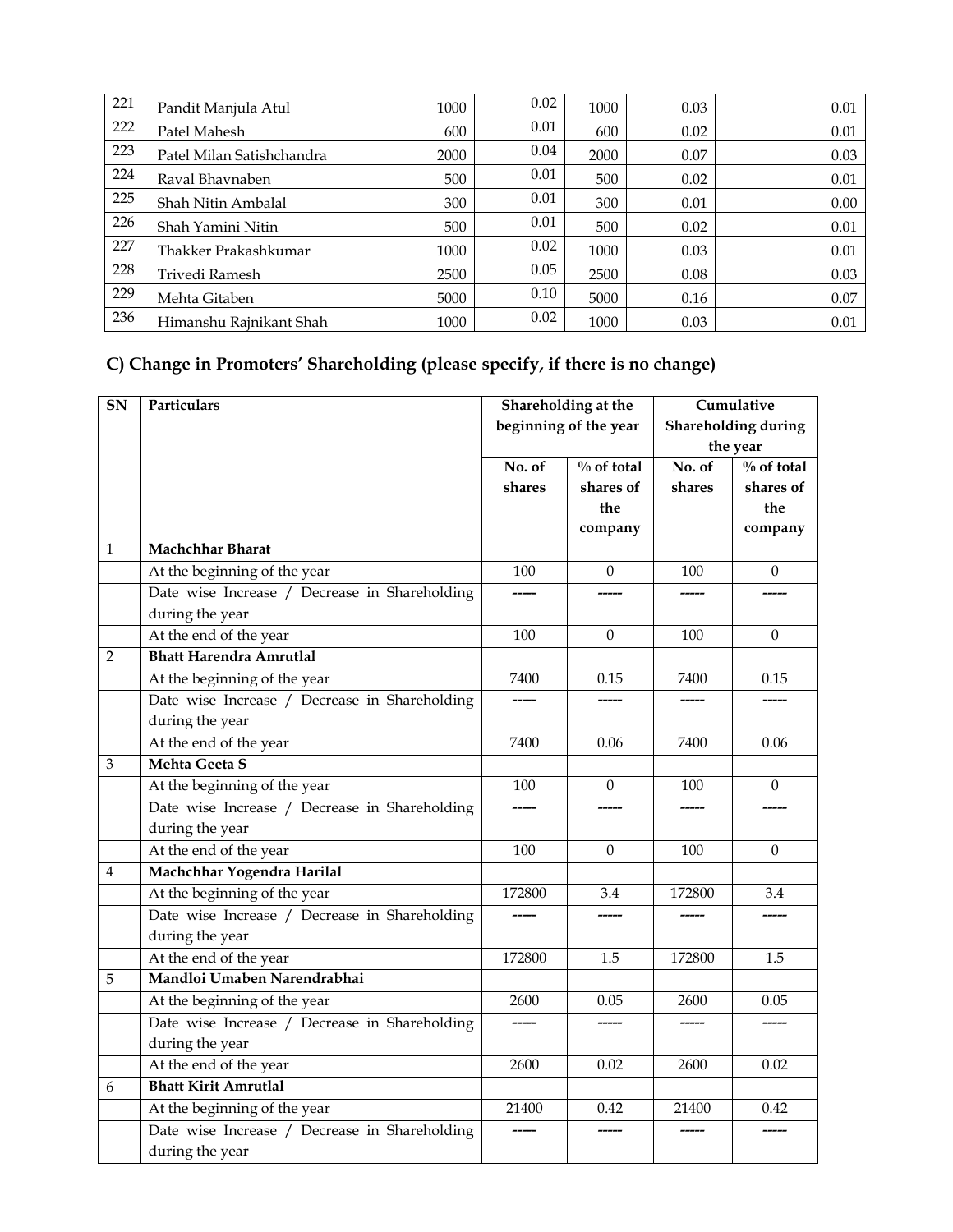|                  | At the end of the year                        | 21400 | 0.19             | 21400 | 0.19             |
|------------------|-----------------------------------------------|-------|------------------|-------|------------------|
| $\boldsymbol{7}$ | Ajahani Janak Sumanlal                        |       |                  |       |                  |
|                  | At the beginning of the year                  | 1000  | 0.02             | 1000  | 0.02             |
|                  | Date wise Increase / Decrease in Shareholding |       |                  |       |                  |
|                  | during the year                               |       |                  |       |                  |
|                  | At the end of the year                        | 1000  | 0.01             | 1000  | 0.01             |
| $8\,$            | Ajmera Rajendra Kantilal                      |       |                  |       |                  |
|                  | At the beginning of the year                  | 200   | $\mathbf{0}$     | 200   | $\mathbf{0}$     |
|                  | Date wise Increase / Decrease in Shareholding | ----- |                  |       |                  |
|                  | during the year                               |       |                  |       |                  |
|                  | At the end of the year                        | 200   | $\mathbf{0}$     | 200   | $\theta$         |
| 9                | Ansari Salim Mohmadyusuf                      |       |                  |       |                  |
|                  | At the beginning of the year                  | 200   | $\theta$         | 200   | $\theta$         |
|                  | Date wise Increase / Decrease in Shareholding |       |                  |       |                  |
|                  | during the year                               |       |                  |       |                  |
|                  | At the end of the year                        | 200   | $\mathbf{0}$     | 200   | $\mathbf{0}$     |
| 10               | Vyas Balkrishna Anopram                       |       |                  |       |                  |
|                  | At the beginning of the year                  | 1000  | 0.02             | 1000  | 0.02             |
|                  | Date wise Increase / Decrease in Shareholding |       |                  |       |                  |
|                  | during the year                               |       |                  |       |                  |
|                  | At the end of the year                        | 1000  | 0.01             | 1000  | 0.01             |
| 11               | Bhanushali Minaxiben Natvarlal                |       |                  |       |                  |
|                  | At the beginning of the year                  | 200   | $\theta$         | 200   | $\boldsymbol{0}$ |
|                  | Date wise Increase / Decrease in Shareholding |       |                  |       |                  |
|                  | during the year                               |       |                  |       |                  |
|                  | At the end of the year                        | 200   | $\Omega$         | 200   | $\mathbf{0}$     |
| 12               | Bhanushali Natvarlal Valjibhai                |       |                  |       |                  |
|                  | At the beginning of the year                  | 400   | 0.01             | 400   | 0.01             |
|                  | Date wise Increase / Decrease in Shareholding |       |                  |       |                  |
|                  | during the year                               |       |                  |       |                  |
|                  | At the end of the year                        | 400   | $\boldsymbol{0}$ | 400   | $\boldsymbol{0}$ |
| 13               | Gor Bharat Chhotalal                          |       |                  |       |                  |
|                  | At the beginning of the year                  | 200   | $\boldsymbol{0}$ | 200   | $\boldsymbol{0}$ |
|                  | Date wise Increase / Decrease in Shareholding |       |                  |       |                  |
|                  | during the year                               |       |                  |       |                  |
|                  | At the end of the year                        | 200   | $\boldsymbol{0}$ | 200   | $\mathbf{0}$     |
| 14               | <b>Bhatt Bharatiben J</b>                     |       |                  |       |                  |
|                  | At the beginning of the year                  | 200   | $\mathbf{0}$     | 200   | $\overline{0}$   |
|                  | Date wise Increase / Decrease in Shareholding | ----- |                  |       |                  |
|                  | during the year                               |       |                  |       |                  |
|                  | At the end of the year                        | 200   | $\boldsymbol{0}$ | 200   | $\mathbf{0}$     |
|                  | Bhasker Anilbhai Amin                         |       |                  |       |                  |
| 15               |                                               |       |                  |       |                  |
|                  | At the beginning of the year                  | 300   | 0.01             | 300   | 0.01             |
|                  | Date wise Increase / Decrease in Shareholding |       |                  |       |                  |
|                  | during the year                               |       |                  |       |                  |
|                  | At the end of the year                        | 300   | $\mathbf{0}$     | 300   | $\boldsymbol{0}$ |
| 16               | <b>Bhatt Anirudhh Dalsukhram</b>              |       |                  |       |                  |
|                  | At the beginning of the year                  | 900   | 0.02             | 900   | 0.02             |
|                  | Date wise Increase / Decrease in Shareholding |       |                  |       |                  |
|                  | during the year                               |       |                  |       |                  |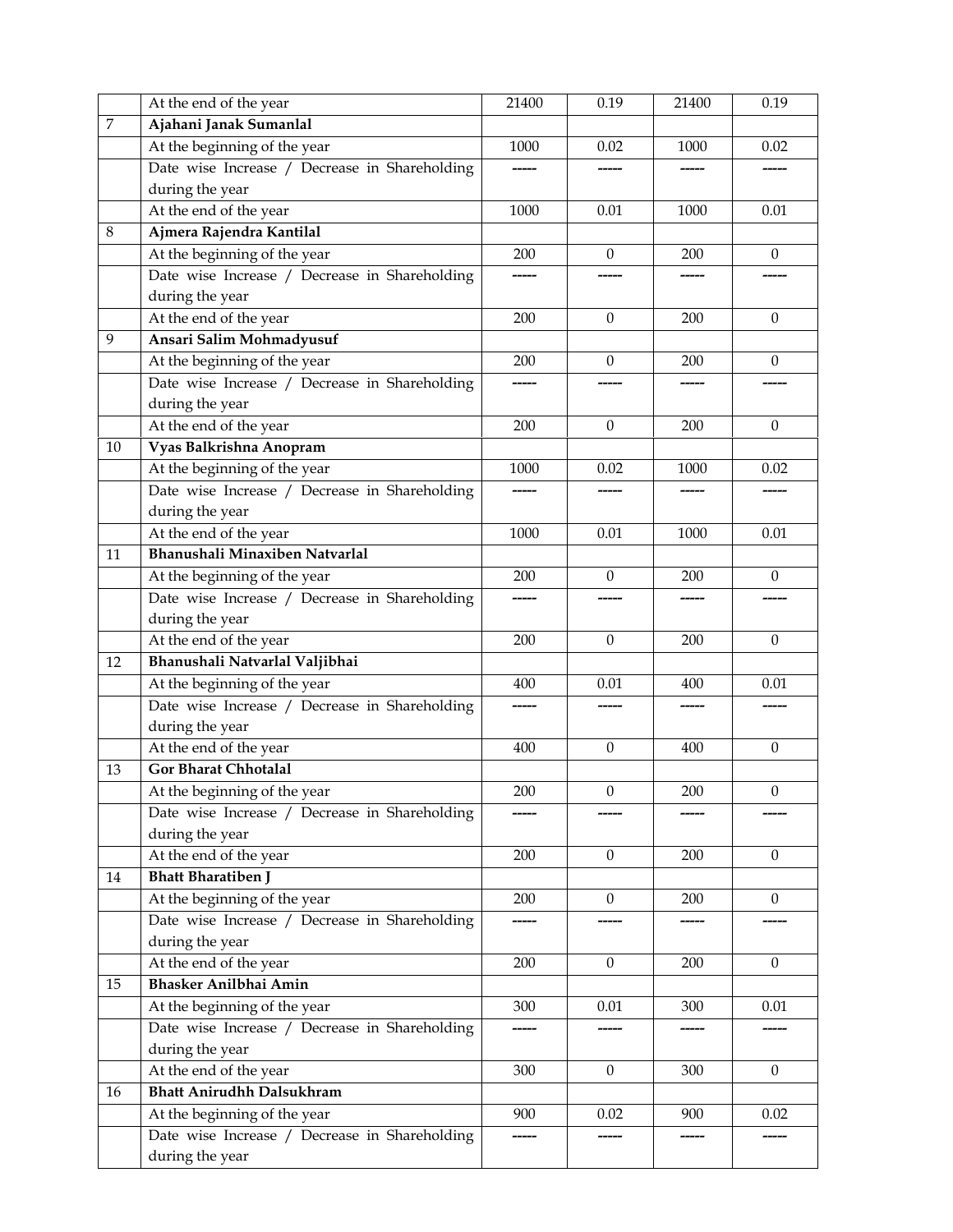|    | At the end of the year                        | 900   | 0.01 | 900  | 0.01  |
|----|-----------------------------------------------|-------|------|------|-------|
| 17 | Bhatt Bhagavatiben Bhavanishankar             |       |      |      |       |
|    | At the beginning of the year                  | 1000  | 0.02 | 1000 | 0.02  |
|    | Date wise Increase / Decrease in Shareholding |       |      |      |       |
|    | during the year                               |       |      |      |       |
|    | At the end of the year                        | 1000  | 0.01 | 1000 | 0.01  |
| 18 | <b>Bhatt Chetan Amrutlal (HUF)</b>            |       |      |      |       |
|    | At the beginning of the year                  | 1000  | 0.02 | 1000 | 0.02  |
|    | Date wise Increase / Decrease in Shareholding |       |      |      |       |
|    | during the year                               |       |      |      |       |
|    | At the end of the year                        | 1000  | 0.01 | 1000 | 0.01  |
| 19 | <b>Bhatt Chetankumar</b>                      |       |      |      |       |
|    | At the beginning of the year                  | 1000  | 0.02 | 1000 | 0.02  |
|    | Date wise Increase / Decrease in Shareholding |       |      |      |       |
|    | during the year                               |       |      |      |       |
|    | At the end of the year                        | 1000  | 0.01 | 1000 | 0.01  |
| 20 | <b>Bhatt Deenaben Harendra</b>                |       |      |      |       |
|    | At the beginning of the year                  | 2500  | 0.05 | 2500 | 0.05  |
|    | Date wise Increase / Decrease in Shareholding |       |      |      |       |
|    | during the year                               |       |      |      |       |
|    | At the end of the year                        | 2500  | 0.02 | 2500 | 0.02  |
| 21 | <b>Bhatt Hemangi Kirit</b>                    |       |      |      |       |
|    | At the beginning of the year                  | 1000  | 0.02 | 1000 | 0.02  |
|    | Date wise Increase / Decrease in Shareholding |       |      |      | ----- |
|    | during the year                               |       |      |      |       |
|    | At the end of the year                        | 1000  | 0.01 | 1000 | 0.01  |
| 22 | Yogesh Lalchand                               |       |      |      |       |
|    | At the beginning of the year                  | 600   | 0.01 | 600  | 0.01  |
|    | Date wise Increase / Decrease in Shareholding | ----- |      |      |       |
|    | during the year                               |       |      |      |       |
|    | At the end of the year                        | 600   | 0.01 | 600  | 0.01  |
| 23 | Worah Khama Abhay                             |       |      |      |       |
|    | At the beginning of the year                  | 1000  | 0.02 | 1000 | 0.02  |
|    | Date wise Increase / Decrease in Shareholding |       |      |      |       |
|    | during the year                               |       |      |      |       |
|    | At the end of the year                        | 1000  | 0.01 | 1000 | 0.01  |
| 24 | <b>Bhatt Kishore Chandulal</b>                |       |      |      |       |
|    | At the beginning of the year                  | 1500  | 0.03 | 1500 | 0.03  |
|    | Date wise Increase / Decrease in Shareholding |       |      |      |       |
|    | during the year                               |       |      |      |       |
|    | At the end of the year                        | 1500  | 0.01 | 1500 | 0.01  |
| 25 | <b>Bhatt Kishore Chimanbhai</b>               |       |      |      |       |
|    | At the beginning of the year                  | 900   | 0.02 | 900  | 0.02  |
|    | Date wise Increase / Decrease in Shareholding |       |      |      |       |
|    | during the year                               |       |      |      |       |
|    | At the end of the year                        | 900   | 0.01 | 900  | 0.01  |
| 26 | <b>Bhatt Parulben Chetan</b>                  |       |      |      |       |
|    | At the beginning of the year                  | 1000  | 0.02 | 1000 | 0.02  |
|    | Date wise Increase / Decrease in Shareholding |       |      |      |       |
|    | during the year                               |       |      |      |       |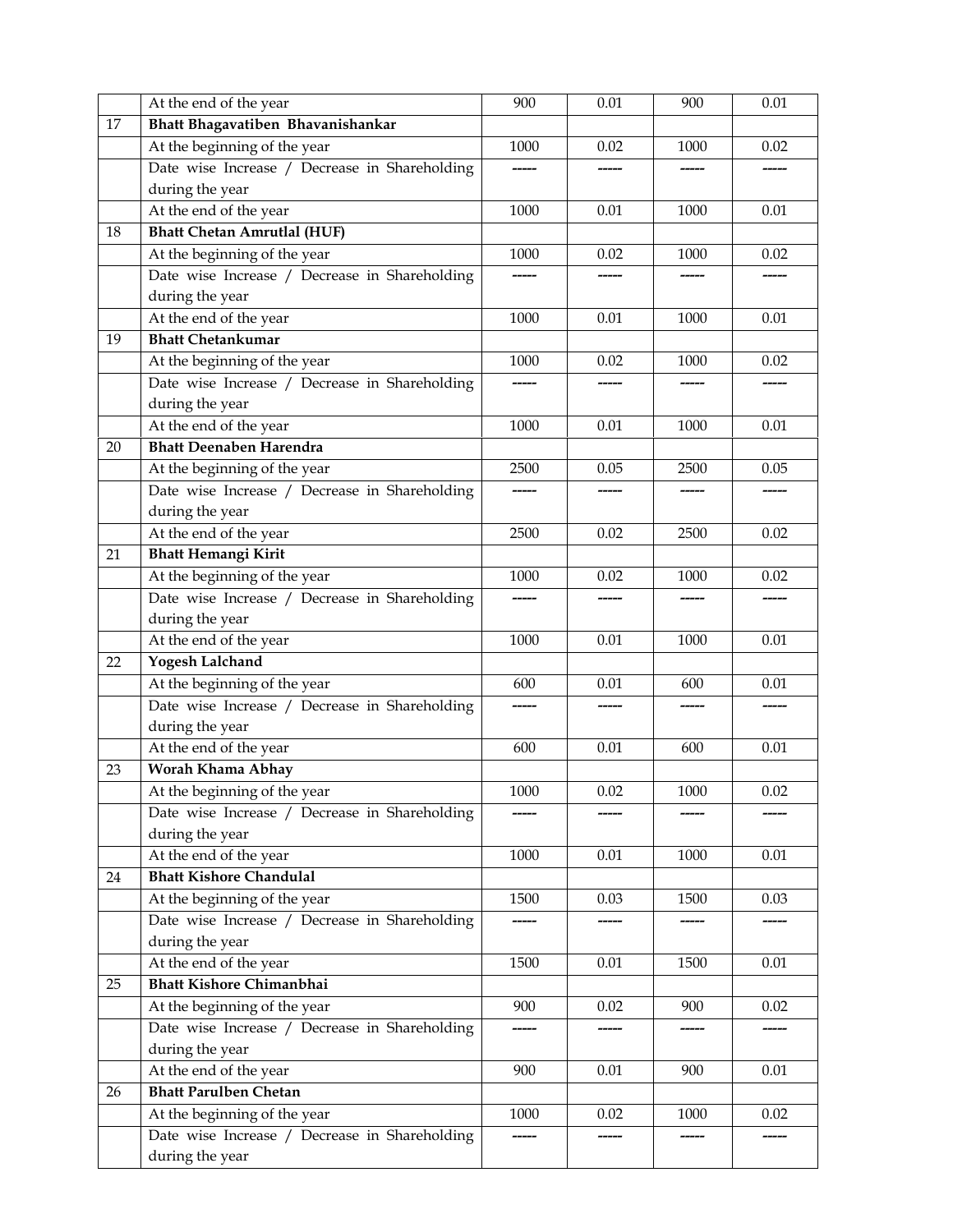|    | At the end of the year                        | 1000     | 0.01             | 1000     | 0.01             |
|----|-----------------------------------------------|----------|------------------|----------|------------------|
| 27 | <b>Bhatt Parvatiben Kirit</b>                 |          |                  |          |                  |
|    | At the beginning of the year                  | 25400    | 0.5              | 25400    | 0.5              |
|    | Date wise Increase / Decrease in Shareholding | -----    |                  |          |                  |
|    | during the year                               |          |                  |          |                  |
|    | At the end of the year                        | 25400    | 0.22             | 25400    | 0.22             |
| 28 | <b>Bhatt Ravindra Bhavanishanker</b>          |          |                  |          |                  |
|    | At the beginning of the year                  | 1000     | 0.02             | 1000     | 0.02             |
|    | Date wise Increase / Decrease in Shareholding | -----    | ------           | ------   | -----            |
|    | during the year                               |          |                  |          |                  |
|    | At the end of the year                        | 1000     | 0.01             | 1000     | 0.01             |
| 29 | <b>Bhatt Tarulata Kishore</b>                 |          |                  |          |                  |
|    | At the beginning of the year                  | 1500     | 0.03             | 1500     | 0.03             |
|    | Date wise Increase / Decrease in Shareholding |          |                  |          |                  |
|    | during the year                               |          |                  |          |                  |
|    | At the end of the year                        | 1500     | 0.01             | 1500     | 0.01             |
| 30 | <b>Borse Harshad Shantaram</b>                |          |                  |          |                  |
|    | At the beginning of the year                  | 1000     | 0.02             | 1000     | 0.02             |
|    | Date wise Increase / Decrease in Shareholding |          |                  |          |                  |
|    | during the year                               |          |                  |          |                  |
|    | At the end of the year                        | 1000     | 0.01             | 1000     | 0.01             |
| 31 | <b>Borse Sngeeta Harshad</b>                  |          |                  |          |                  |
|    | At the beginning of the year                  | 1000     | 0.02             | 1000     | 0.02             |
|    | Date wise Increase / Decrease in Shareholding |          |                  |          |                  |
|    | during the year                               |          |                  |          |                  |
|    | At the end of the year                        | 1000     | 0.01             | 1000     | 0.01             |
| 32 | <b>Bosmia Jayvant Gangaram</b>                |          |                  |          |                  |
|    | At the beginning of the year                  | 1000     | 0.02             | 1000     | 0.02             |
|    | Date wise Increase / Decrease in Shareholding |          |                  |          |                  |
|    | during the year                               |          |                  |          |                  |
|    | At the end of the year                        | 1000     | 0.01             | 1000     | 0.01             |
| 33 | Bosmia Kailash Mansukhbhai                    |          |                  |          |                  |
|    | At the beginning of the year                  | $1000\,$ | 0.02             | $1000\,$ | 0.02             |
|    | Date wise Increase / Decrease in Shareholding |          |                  |          |                  |
|    | during the year                               |          |                  |          |                  |
|    | At the end of the year                        | 1000     | $0.01\,$         | 1000     | $0.01\,$         |
| 34 | <b>Bosmia Mukesh Kantilal</b>                 |          |                  |          |                  |
|    | At the beginning of the year                  | 1000     | 0.02             | 1000     | 0.02             |
|    | Date wise Increase / Decrease in Shareholding |          | -----            |          | -----            |
|    | during the year                               |          |                  |          |                  |
|    | At the end of the year                        | 1000     | 0.01             | 1000     | 0.01             |
| 35 | Bosmia Raju Mansukhlal                        |          |                  |          |                  |
|    | At the beginning of the year                  | 500      | 0.01             | 500      | 0.01             |
|    | Date wise Increase / Decrease in Shareholding |          |                  |          |                  |
|    | during the year                               |          |                  |          |                  |
|    | At the end of the year                        | 500      | $\boldsymbol{0}$ | 500      | $\boldsymbol{0}$ |
| 36 | <b>Bosmia Ramnik Kantilal</b>                 |          |                  |          |                  |
|    | At the beginning of the year                  | 1000     | 0.02             | 1000     | 0.02             |
|    | Date wise Increase / Decrease in Shareholding |          |                  |          |                  |
|    | during the year                               |          |                  |          |                  |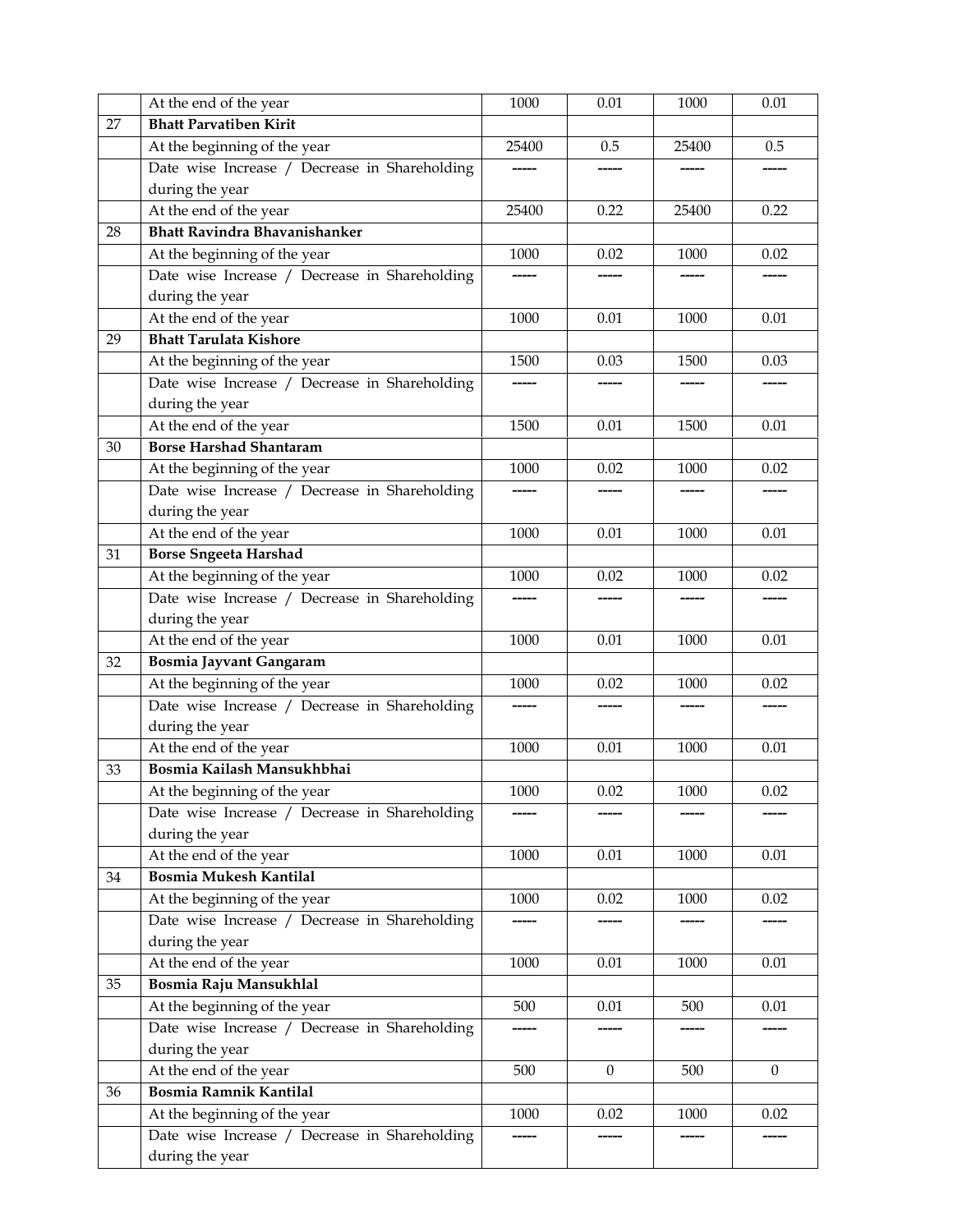|    | At the end of the year                        | 1000     | 0.01             | 1000 | 0.01             |
|----|-----------------------------------------------|----------|------------------|------|------------------|
| 37 | Chachcha Kantaben Prabhudas                   |          |                  |      |                  |
|    | At the beginning of the year                  | 1000     | 0.02             | 1000 | 0.02             |
|    | Date wise Increase / Decrease in Shareholding |          |                  |      |                  |
|    | during the year                               |          |                  |      |                  |
|    | At the end of the year                        | 1000     | 0.01             | 1000 | 0.01             |
| 38 | Champaben K Gor                               |          |                  |      |                  |
|    | At the beginning of the year                  | 200      | $\theta$         | 200  | $\theta$         |
|    | Date wise Increase / Decrease in Shareholding | -----    |                  |      |                  |
|    | during the year                               |          |                  |      |                  |
|    | At the end of the year                        | 200      | $\boldsymbol{0}$ | 200  | $\boldsymbol{0}$ |
| 39 | Chavathe Jyotsana Jyotikumar                  |          |                  |      |                  |
|    | At the beginning of the year                  | 1000     | 0.02             | 1000 | 0.02             |
|    | Date wise Increase / Decrease in Shareholding |          |                  |      |                  |
|    | during the year                               |          |                  |      |                  |
|    | At the end of the year                        | 1000     | 0.01             | 1000 | 0.01             |
| 40 | Chiplukar Rajendra Madhukar                   |          |                  |      |                  |
|    | At the beginning of the year                  | 600      | 0.01             | 600  | 0.01             |
|    | Date wise Increase / Decrease in Shareholding |          |                  |      |                  |
|    | during the year                               |          |                  |      |                  |
|    | At the end of the year                        | 600      | 0.01             | 600  | 0.01             |
| 41 | Daxaben R Rawal                               |          |                  |      |                  |
|    | At the beginning of the year                  | 200      | $\mathbf{0}$     | 200  | $\theta$         |
|    | Date wise Increase / Decrease in Shareholding |          |                  |      |                  |
|    | during the year                               |          |                  |      |                  |
|    | At the end of the year                        | 200      | $\theta$         | 200  | $\theta$         |
| 42 | Deliwala Haresh Jaysukhlal                    |          |                  |      |                  |
|    | At the beginning of the year                  | 1000     | 0.02             | 1000 | 0.02             |
|    | Date wise Increase / Decrease in Shareholding |          |                  |      |                  |
|    | during the year                               |          |                  |      |                  |
|    | At the end of the year                        | 1000     | 0.01             | 1000 | 0.01             |
| 43 | Deliwala Neelaben Haresh                      |          |                  |      |                  |
|    | At the beginning of the year                  | $1000\,$ | $0.02\,$         | 1000 | 0.02             |
|    | Date wise Increase / Decrease in Shareholding |          |                  |      |                  |
|    | during the year                               |          |                  |      |                  |
|    | At the end of the year                        | 1000     | 0.01             | 1000 | 0.01             |
| 44 | Desai Bhanuben Sumantrai                      |          |                  |      |                  |
|    | At the beginning of the year                  | 1900     | 0.04             | 1900 | 0.04             |
|    | Date wise Increase / Decrease in Shareholding |          |                  |      |                  |
|    | during the year                               |          |                  |      |                  |
|    | At the end of the year                        | 1900     | 0.02             | 1900 | 0.02             |
| 45 | Desai Dharmesh                                |          |                  |      |                  |
|    | At the beginning of the year                  | 500      | 0.01             | 500  | 0.01             |
|    | Date wise Increase / Decrease in Shareholding |          |                  |      |                  |
|    | during the year                               |          |                  |      |                  |
|    | At the end of the year                        | 500      | $\mathbf{0}$     | 500  | $\mathbf{0}$     |
| 46 | Desai Mahadev Sumantrai                       |          |                  |      |                  |
|    | At the beginning of the year                  | 1100     | 0.02             | 1100 | 0.02             |
|    | Date wise Increase / Decrease in Shareholding |          |                  |      |                  |
|    | during the year                               |          |                  |      |                  |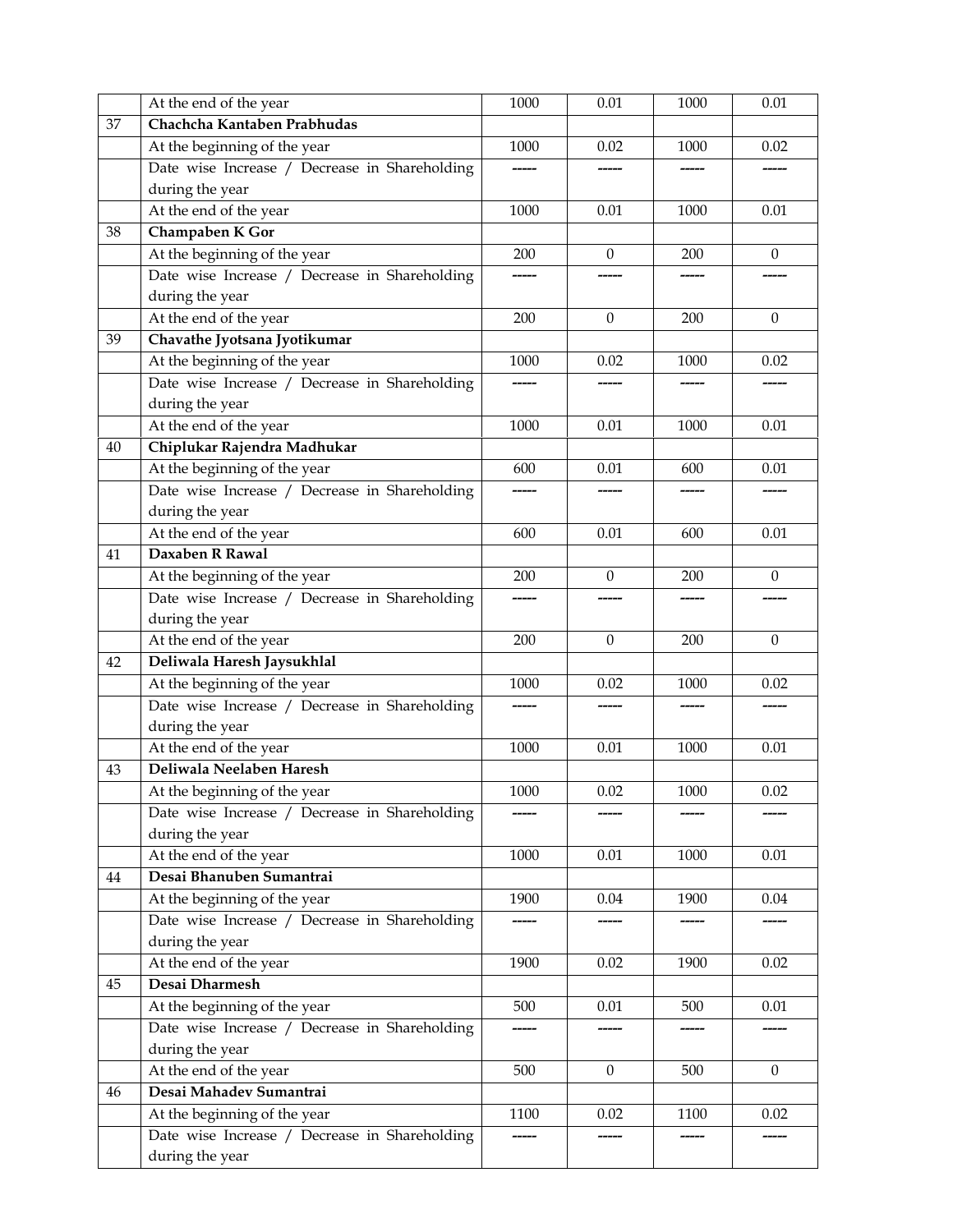|    | At the end of the year                        | 1100    | 0.01             | 1100    | 0.01             |
|----|-----------------------------------------------|---------|------------------|---------|------------------|
| 47 | Desai Punita Sumantrai                        |         |                  |         |                  |
|    | At the beginning of the year                  | 2000    | 0.04             | 2000    | 0.04             |
|    | Date wise Increase / Decrease in Shareholding |         |                  |         |                  |
|    | during the year                               |         |                  |         |                  |
|    | At the end of the year                        | 2000    | 0.02             | 2000    | 0.02             |
| 48 | Desai Rajendra Dolatrai                       |         |                  |         |                  |
|    | At the beginning of the year                  | 1000    | 0.02             | 1000    | 0.02             |
|    | Date wise Increase / Decrease in Shareholding | -----   |                  |         |                  |
|    | during the year                               |         |                  |         |                  |
|    | At the end of the year                        | 1000    | 0.01             | 1000    | 0.01             |
| 49 | Desai Sumantrai Ghelabhai                     |         |                  |         |                  |
|    | At the beginning of the year                  | 1800    | 0.04             | 1800    | 0.04             |
|    | Date wise Increase / Decrease in Shareholding |         |                  |         |                  |
|    | during the year                               |         |                  |         |                  |
|    | At the end of the year                        | 1800    | 0.02             | 1800    | 0.02             |
| 50 | Dseai Suvarna Rajendra                        |         |                  |         |                  |
|    | At the beginning of the year                  | 1000    | 0.02             | 1000    | 0.02             |
|    | Date wise Increase / Decrease in Shareholding |         |                  |         |                  |
|    | during the year                               |         |                  |         |                  |
|    | At the end of the year                        | 1000    | 0.01             | 1000    | 0.01             |
| 51 | Desai Toral Sumantrai                         |         |                  |         |                  |
|    | At the beginning of the year                  | 1200    | 0.02             | 1200    | 0.02             |
|    | Date wise Increase / Decrease in Shareholding |         |                  |         |                  |
|    | during the year                               |         |                  |         |                  |
|    | At the end of the year                        | 1200    | 0.01             | 1200    | 0.01             |
| 52 | <b>Dharmesh K Patel</b>                       |         |                  |         |                  |
|    | At the beginning of the year                  | 1000    | 0.02             | 1000    | 0.02             |
|    | Date wise Increase / Decrease in Shareholding |         |                  |         | -----            |
|    | during the year                               |         |                  |         |                  |
|    | At the end of the year                        | 1000    | 0.01             | 1000    | 0.01             |
| 53 | Dhyani Maya Jayantbhai                        |         |                  |         |                  |
|    | At the beginning of the year                  | $100\,$ | $\boldsymbol{0}$ | $100\,$ | $\boldsymbol{0}$ |
|    | Date wise Increase / Decrease in Shareholding |         |                  |         |                  |
|    | during the year                               |         |                  |         |                  |
|    | At the end of the year                        | 100     | $\mathbf{0}$     | 100     | $\mathbf{0}$     |
| 54 | Dineshchandra Atmaram Panchal                 |         |                  |         |                  |
|    | At the beginning of the year                  | 500     | 0.01             | 500     | 0.01             |
|    | Date wise Increase / Decrease in Shareholding |         |                  |         |                  |
|    | during the year                               |         |                  |         |                  |
|    | At the end of the year                        | 500     | 0.01             | 500     | 0.01             |
| 55 | Ajmera Vijay Kantilal                         |         |                  |         |                  |
|    | At the beginning of the year                  | 200     | $\overline{0}$   | 200     | $\overline{0}$   |
|    | Date wise Increase / Decrease in Shareholding |         |                  |         |                  |
|    | during the year                               |         |                  |         |                  |
|    | At the end of the year                        | 200     | $\mathbf{0}$     | 200     | $\mathbf{0}$     |
| 56 | Prakash Kanchanlal Mehta                      |         |                  |         |                  |
|    | At the beginning of the year                  | 1000    | 0.02             | 1000    | 0.02             |
|    | Date wise Increase / Decrease in Shareholding |         |                  |         |                  |
|    | during the year                               |         |                  |         |                  |
|    |                                               |         |                  |         |                  |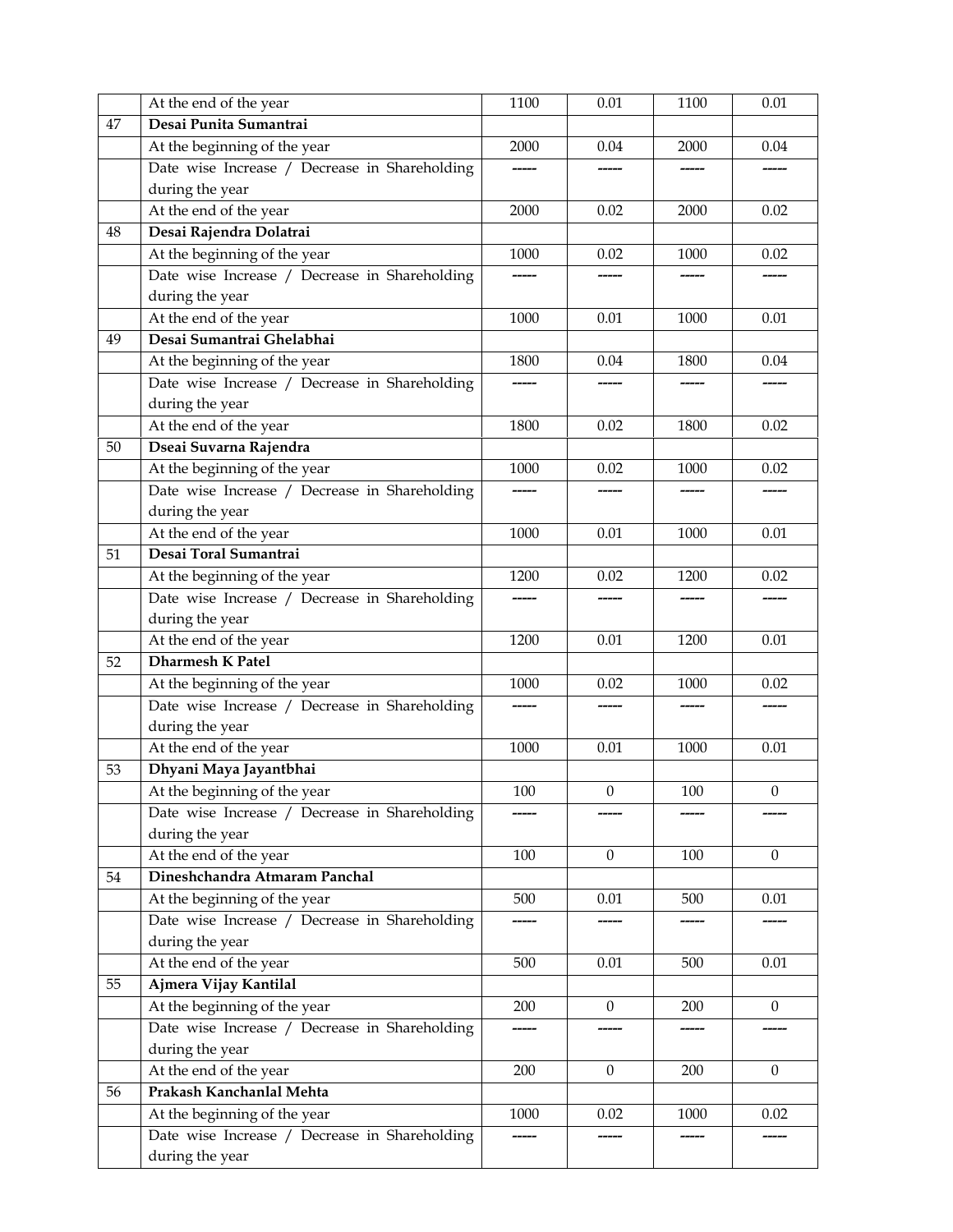|    | At the end of the year                         | 1000 | 0.01             | 1000 | 0.01             |
|----|------------------------------------------------|------|------------------|------|------------------|
| 57 | <b>Pramod D Singh</b>                          |      |                  |      |                  |
|    | At the beginning of the year                   | 500  | 0.01             | 500  | 0.01             |
|    | Date wise Increase / Decrease in Shareholding  |      |                  |      |                  |
|    | during the year                                |      |                  |      |                  |
|    | At the end of the year                         | 500  | $\boldsymbol{0}$ | 500  | $\mathbf{0}$     |
| 58 | Rajesh C Patel                                 |      |                  |      |                  |
|    | At the beginning of the year                   | 500  | 0.01             | 500  | 0.01             |
|    | Date wise Increase / Decrease in Shareholding  |      |                  |      |                  |
|    | during the year                                |      |                  |      |                  |
|    | At the end of the year                         | 500  | $\boldsymbol{0}$ | 500  | $\mathbf{0}$     |
| 59 | Rambhai J Ayar                                 |      |                  |      |                  |
|    | At the beginning of the year                   | 200  | $\theta$         | 200  | $\theta$         |
|    | Date wise Increase / Decrease in Shareholding  |      |                  |      |                  |
|    | during the year                                |      |                  |      |                  |
|    | At the end of the year                         | 200  | $\mathbf{0}$     | 200  | $\mathbf{0}$     |
| 60 | <b>Shah Geeta Kamlesh</b>                      |      |                  |      |                  |
|    | At the beginning of the year                   | 1000 | 0.02             | 1000 | 0.02             |
|    | Date wise Increase / Decrease in Shareholding  |      |                  |      |                  |
|    | during the year                                |      |                  |      |                  |
|    | At the end of the year                         | 1000 | 0.01             | 1000 | 0.01             |
| 61 | Garachh Jitendra Narottamdas                   |      |                  |      |                  |
|    | At the beginning of the year                   | 500  | 0.01             | 500  | 0.01             |
|    | Date wise Increase / Decrease in Shareholding  |      |                  |      |                  |
|    | during the year                                |      |                  |      |                  |
|    | At the end of the year                         | 500  | $\mathbf{0}$     | 500  | $\mathbf{0}$     |
| 62 | Garachh Ramaben Jitendrakumar                  |      |                  |      |                  |
|    | At the beginning of the year                   | 200  | $\mathbf{0}$     | 200  | $\mathbf{0}$     |
|    | Date wise Increase / Decrease in Shareholding  |      |                  |      |                  |
|    | during the year                                |      |                  |      |                  |
|    | At the end of the year                         | 200  | $\boldsymbol{0}$ | 200  | $\mathbf{0}$     |
| 63 | <b>Geetaben N Gor</b>                          |      |                  |      |                  |
|    | At the beginning of the year                   | 200  | $\boldsymbol{0}$ | 200  | $\boldsymbol{0}$ |
|    | Date wise Increase / Decrease in Shareholding  |      |                  |      |                  |
|    | during the year                                |      |                  |      |                  |
|    | At the end of the year                         | 200  | $\boldsymbol{0}$ | 200  | $\mathbf{0}$     |
| 64 | Gor Dayashanker Harjivandas                    |      |                  |      |                  |
|    | At the beginning of the year                   | 1000 | 0.02             | 1000 | 0.02             |
|    | Date wise Increase / Decrease in Shareholding  |      |                  |      |                  |
|    | during the year                                |      |                  |      |                  |
|    | At the end of the year                         | 1000 | 0.01             | 1000 | 0.01             |
| 65 | Gor Deepakkumar Dahyabhai                      |      |                  |      |                  |
|    | At the beginning of the year                   |      | $\mathbf{0}$     |      | $\overline{0}$   |
|    | Date wise Increase / Decrease in Shareholding  | 100  |                  | 100  |                  |
|    |                                                |      |                  |      |                  |
|    | during the year                                | 100  | $\boldsymbol{0}$ | 100  | $\mathbf{0}$     |
|    | At the end of the year<br>Gor Ilaben Vinodbhai |      |                  |      |                  |
| 66 |                                                |      |                  |      |                  |
|    | At the beginning of the year                   | 1000 | 0.02             | 1000 | 0.02             |
|    | Date wise Increase / Decrease in Shareholding  |      |                  |      |                  |
|    | during the year                                |      |                  |      |                  |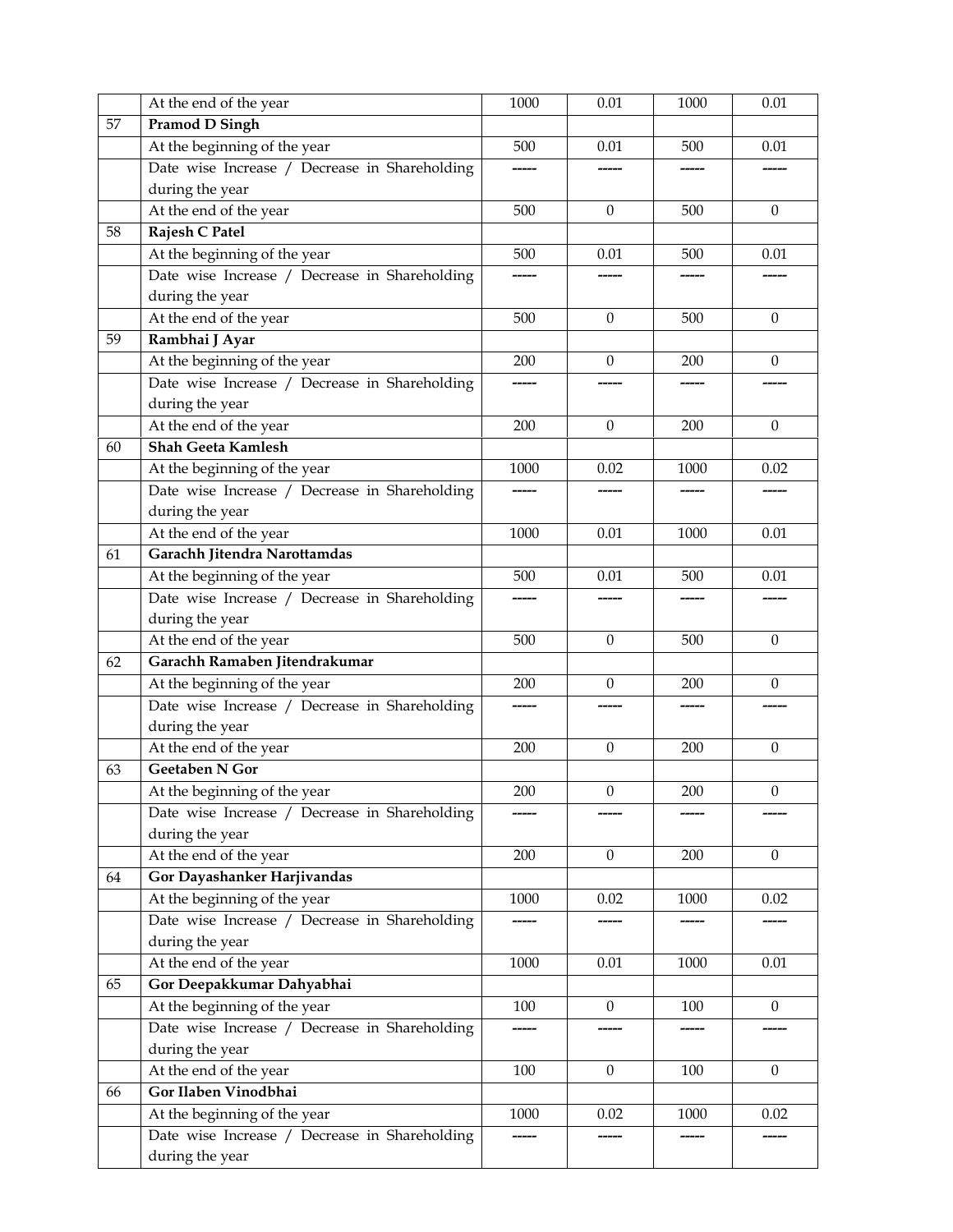|    | At the end of the year                        | 1000    | 0.01             | 1000    | 0.01             |
|----|-----------------------------------------------|---------|------------------|---------|------------------|
| 67 | Gor Pravinchandra Chhotalal                   |         |                  |         |                  |
|    | At the beginning of the year                  | 1000    | 0.02             | 1000    | 0.02             |
|    | Date wise Increase / Decrease in Shareholding |         |                  |         |                  |
|    | during the year                               |         |                  |         |                  |
|    | At the end of the year                        | 1000    | 0.01             | 1000    | 0.01             |
| 68 | Gor Rajnikant Chhotalal                       |         |                  |         |                  |
|    | At the beginning of the year                  | 1000    | 0.02             | 1000    | 0.02             |
|    | Date wise Increase / Decrease in Shareholding | -----   |                  |         |                  |
|    | during the year                               |         |                  |         |                  |
|    | At the end of the year                        | 1000    | 0.01             | 1000    | 0.01             |
| 69 | Hargan Yogesh Mahendrakumar                   |         |                  |         |                  |
|    | At the beginning of the year                  | 500     | 0.01             | 500     | 0.01             |
|    | Date wise Increase / Decrease in Shareholding |         |                  |         |                  |
|    | during the year                               |         |                  |         |                  |
|    | At the end of the year                        | 500     | $\mathbf{0}$     | 500     | $\mathbf{0}$     |
| 70 | Harish Govindram Sangani                      |         |                  |         |                  |
|    | At the beginning of the year                  | 1900    | 0.04             | 1900    | 0.04             |
|    | Date wise Increase / Decrease in Shareholding |         |                  |         |                  |
|    | during the year                               |         |                  |         |                  |
|    | At the end of the year                        | 1900    | 0.02             | 1900    | 0.02             |
| 71 | Harshad Nanalal Mehta                         |         |                  |         |                  |
|    | At the beginning of the year                  | 600     | 0.01             | 600     | 0.01             |
|    | Date wise Increase / Decrease in Shareholding |         |                  |         |                  |
|    | during the year                               |         |                  |         |                  |
|    | At the end of the year                        | 600     | 0.01             | 600     | 0.01             |
| 72 | <b>Harshad Punamchand Shah</b>                |         |                  |         |                  |
|    | At the beginning of the year                  | 1000    | 0.02             | 1000    | 0.02             |
|    | Date wise Increase / Decrease in Shareholding |         |                  |         |                  |
|    | during the year                               |         |                  |         |                  |
|    | At the end of the year                        | 1000    | 0.01             | 1000    | 0.01             |
| 73 | Hemantkumar Jayantilal Gor                    |         |                  |         |                  |
|    | At the beginning of the year                  | $100\,$ | $\boldsymbol{0}$ | $100\,$ | $\boldsymbol{0}$ |
|    | Date wise Increase / Decrease in Shareholding |         |                  |         |                  |
|    | during the year                               |         |                  |         |                  |
|    | At the end of the year                        | 100     | $\Omega$         | 100     | $\Omega$         |
| 74 | <b>Hetalben S Vyas</b>                        |         |                  |         |                  |
|    | At the beginning of the year                  | 200     | $\boldsymbol{0}$ | 200     | $\mathbf{0}$     |
|    | Date wise Increase / Decrease in Shareholding | -----   |                  |         |                  |
|    | during the year                               |         |                  |         |                  |
|    | At the end of the year                        | 200     | $\mathbf{0}$     | 200     | $\theta$         |
| 75 | Jagdish R Shah                                |         |                  |         |                  |
|    | At the beginning of the year                  | 600     | 0.01             | 600     | 0.01             |
|    | Date wise Increase / Decrease in Shareholding |         |                  |         |                  |
|    | during the year                               |         |                  |         |                  |
|    | At the end of the year                        | 600     | 0.01             | 600     | $0.01\,$         |
| 76 | Jani Pankajkumar Manilal                      |         |                  |         |                  |
|    | At the beginning of the year                  | 200     | $\mathbf{0}$     | 200     | $\mathbf{0}$     |
|    | Date wise Increase / Decrease in Shareholding |         |                  |         |                  |
|    | during the year                               |         |                  |         |                  |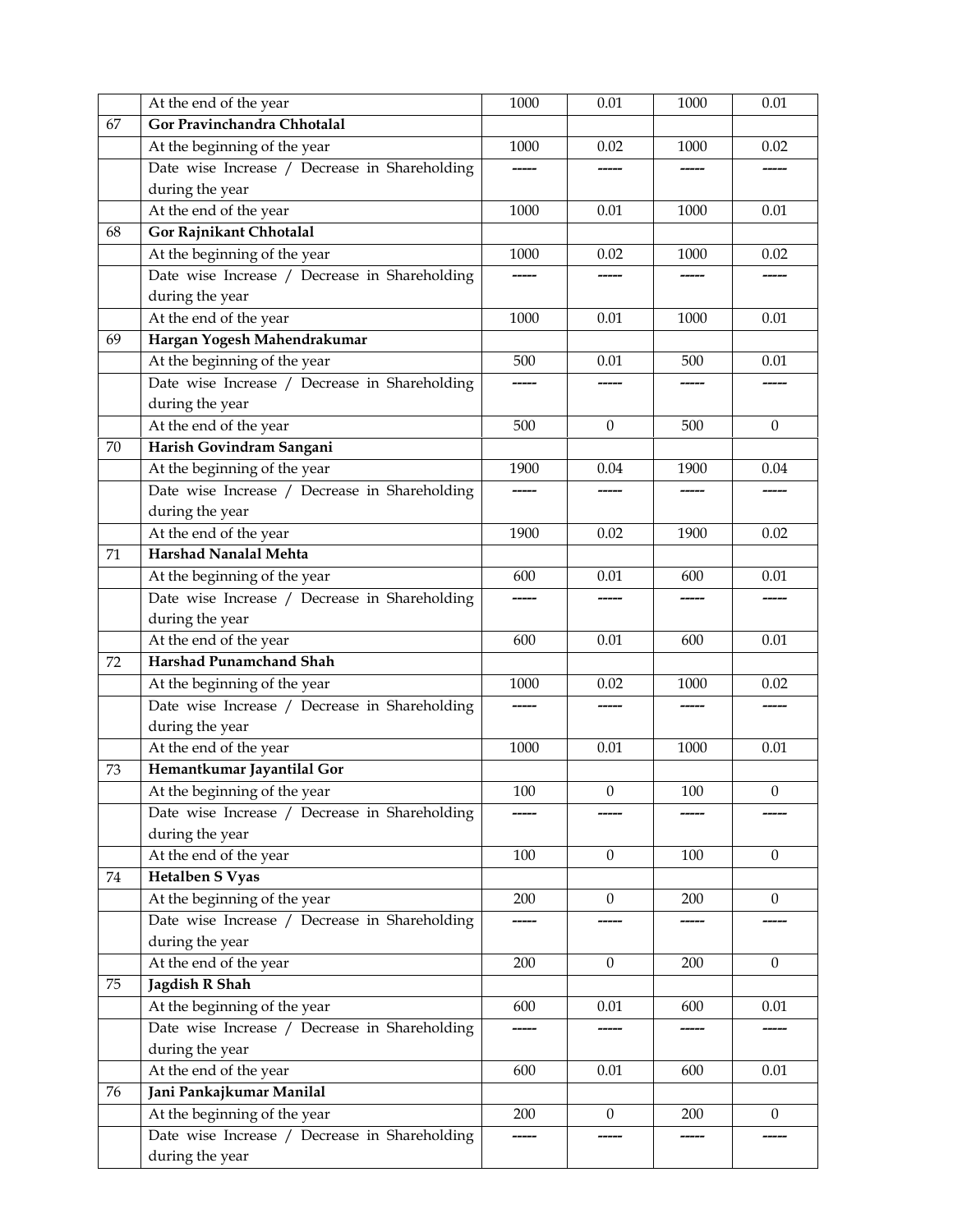|    | At the end of the year                        | 200 | $\boldsymbol{0}$ | 200     | $\mathbf{0}$     |
|----|-----------------------------------------------|-----|------------------|---------|------------------|
| 77 | Jayaben Rajnikant Gor                         |     |                  |         |                  |
|    | At the beginning of the year                  | 200 | $\mathbf{0}$     | 200     | $\mathbf{0}$     |
|    | Date wise Increase / Decrease in Shareholding |     |                  |         |                  |
|    | during the year                               |     |                  |         |                  |
|    | At the end of the year                        | 200 | $\Omega$         | 200     | $\Omega$         |
| 78 | Jayesh Jayantilal Shah                        |     |                  |         |                  |
|    | At the beginning of the year                  | 500 | 0.01             | 500     | 0.01             |
|    | Date wise Increase / Decrease in Shareholding |     |                  |         |                  |
|    | during the year                               |     |                  |         |                  |
|    | At the end of the year                        | 500 | $\mathbf{0}$     | 500     | $\boldsymbol{0}$ |
| 79 | Jayesh Rajnikant Gor                          |     |                  |         |                  |
|    | At the beginning of the year                  | 200 | $\theta$         | 200     | $\theta$         |
|    | Date wise Increase / Decrease in Shareholding |     |                  |         |                  |
|    | during the year                               |     |                  |         |                  |
|    | At the end of the year                        | 200 | $\Omega$         | 200     | $\mathbf{0}$     |
| 80 | Jitendra Chandulal Bhavsar                    |     |                  |         |                  |
|    | At the beginning of the year                  | 100 | $\mathbf{0}$     | 100     | $\theta$         |
|    | Date wise Increase / Decrease in Shareholding |     |                  |         |                  |
|    | during the year                               |     |                  |         |                  |
|    | At the end of the year                        | 100 | $\theta$         | 100     | $\mathbf{0}$     |
| 81 | Kalpit Sukhdev Bhachech                       |     |                  |         |                  |
|    | At the beginning of the year                  | 500 | 0.01             | 500     | 0.01             |
|    | Date wise Increase / Decrease in Shareholding |     |                  |         |                  |
|    | during the year                               |     |                  |         |                  |
|    | At the end of the year                        | 500 | $\theta$         | 500     | $\theta$         |
| 82 | Kaniyalal Chhotalal Gor                       |     |                  |         |                  |
|    | At the beginning of the year                  | 200 | $\mathbf{0}$     | 200     | $\mathbf{0}$     |
|    | Date wise Increase / Decrease in Shareholding |     |                  |         |                  |
|    | during the year                               |     |                  |         |                  |
|    | At the end of the year                        | 200 | $\boldsymbol{0}$ | 200     | $\mathbf{0}$     |
| 83 | Kantilal M Mevada                             |     |                  |         |                  |
|    | At the beginning of the year                  | 100 | $\boldsymbol{0}$ | $100\,$ | $\boldsymbol{0}$ |
|    | Date wise Increase / Decrease in Shareholding |     |                  |         |                  |
|    | during the year                               |     |                  |         |                  |
|    | At the end of the year                        | 100 | $\mathbf{0}$     | 100     | $\theta$         |
| 84 | Karanjgaonkar Shrikant Madharao               |     |                  |         |                  |
|    | At the beginning of the year                  | 300 | $0.01\,$         | 300     | 0.01             |
|    | Date wise Increase / Decrease in Shareholding |     |                  |         |                  |
|    | during the year                               |     |                  |         |                  |
|    | At the end of the year                        | 300 | $\boldsymbol{0}$ | 300     | $\theta$         |
| 85 | Kartik Narendra Desai                         |     |                  |         |                  |
|    | At the beginning of the year                  | 600 | $0.01\,$         | 600     | 0.01             |
|    | Date wise Increase / Decrease in Shareholding |     |                  |         |                  |
|    | during the year                               |     |                  |         |                  |
|    | At the end of the year                        | 600 | 0.01             | 600     | 0.01             |
| 86 | Kaushikkumar Pranshanker Gor                  |     |                  |         |                  |
|    | At the beginning of the year                  | 200 | $\boldsymbol{0}$ | 200     | $\mathbf{0}$     |
|    | Date wise Increase / Decrease in Shareholding |     |                  |         |                  |
|    | during the year                               |     |                  |         |                  |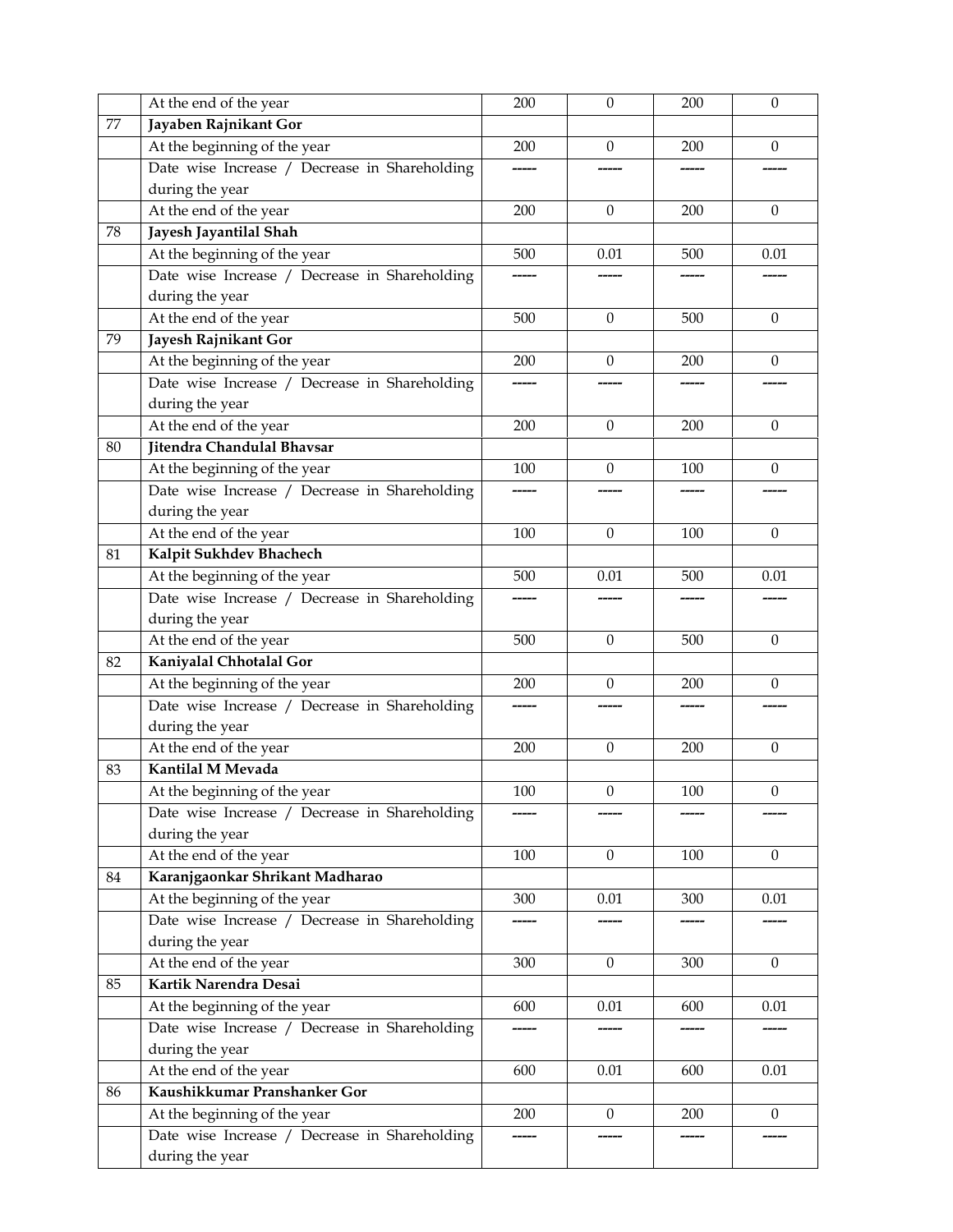|    | At the end of the year                        | 200  | $\boldsymbol{0}$ | 200  | $\boldsymbol{0}$ |
|----|-----------------------------------------------|------|------------------|------|------------------|
| 87 | <b>Khant Kansang Mansang</b>                  |      |                  |      |                  |
|    | At the beginning of the year                  | 100  | 0                | 100  | $\mathbf{0}$     |
|    | Date wise Increase / Decrease in Shareholding |      |                  |      |                  |
|    | during the year                               |      |                  |      |                  |
|    | At the end of the year                        | 100  | $\Omega$         | 100  | $\mathbf{0}$     |
| 88 | Khatri Mansukhbhai Muljibhai                  |      |                  |      |                  |
|    | At the beginning of the year                  | 1300 | 0.03             | 1300 | 0.03             |
|    | Date wise Increase / Decrease in Shareholding |      |                  |      |                  |
|    | during the year                               |      |                  |      |                  |
|    | At the end of the year                        | 1300 | 0.01             | 1300 | 0.01             |
| 89 | Kumari Jayshree Prabhudas Chacha              |      |                  |      |                  |
|    | At the beginning of the year                  | 1000 | 0.02             | 1000 | 0.02             |
|    | Date wise Increase / Decrease in Shareholding |      |                  |      |                  |
|    | during the year                               |      |                  |      |                  |
|    | At the end of the year                        | 1000 | 0.01             | 1000 | 0.01             |
| 90 | Kureshi Rajeya Umarbhai                       |      |                  |      |                  |
|    | At the beginning of the year                  | 600  | 0.01             | 600  | 0.01             |
|    | Date wise Increase / Decrease in Shareholding |      |                  |      |                  |
|    | during the year                               |      |                  |      |                  |
|    | At the end of the year                        | 600  | 0.01             | 600  | 0.01             |
| 91 | Kureshi Umarbhai Yusufbhai                    |      |                  |      |                  |
|    | At the beginning of the year                  | 600  | 0.01             | 600  | 0.01             |
|    | Date wise Increase / Decrease in Shareholding |      |                  |      |                  |
|    | during the year                               |      |                  |      |                  |
|    | At the end of the year                        | 600  | 0.01             | 600  | 0.01             |
| 92 | <b>Lalchand Reshumal</b>                      |      |                  |      |                  |
|    | At the beginning of the year                  | 600  | 0.01             | 600  | 0.01             |
|    | Date wise Increase / Decrease in Shareholding |      |                  |      |                  |
|    | during the year                               |      |                  |      |                  |
|    | At the end of the year                        | 600  | 0.01             | 600  | 0.01             |
| 93 | Machchhar Dinesh Harilal                      |      |                  |      |                  |
|    | At the beginning of the year                  | 2500 | $0.05\,$         | 2500 | 0.05             |
|    | Date wise Increase / Decrease in Shareholding |      |                  |      |                  |
|    | during the year                               |      |                  |      |                  |
|    | At the end of the year                        | 2500 | 0.02             | 2500 | 0.02             |
| 94 | Machchhar Jayesh Harilal                      |      |                  |      |                  |
|    | At the beginning of the year                  | 2900 | 0.06             | 2900 | 0.06             |
|    | Date wise Increase / Decrease in Shareholding |      |                  |      |                  |
|    | during the year                               |      |                  |      |                  |
|    | At the end of the year                        | 2900 | 0.03             | 2900 | 0.03             |
| 95 | Machchhar Jyotsna Yogendra                    |      |                  |      |                  |
|    | At the beginning of the year                  | 3500 | 0.07             | 3500 | 0.07             |
|    | Date wise Increase / Decrease in Shareholding |      |                  |      |                  |
|    | during the year                               |      |                  |      |                  |
|    | At the end of the year                        | 3500 | 0.03             | 3500 | 0.03             |
| 96 | Machchhar Kantaben Harilal                    |      |                  |      |                  |
|    | At the beginning of the year                  | 900  | 0.02             | 900  | 0.02             |
|    | Date wise Increase / Decrease in Shareholding |      |                  |      |                  |
|    | during the year                               |      |                  |      |                  |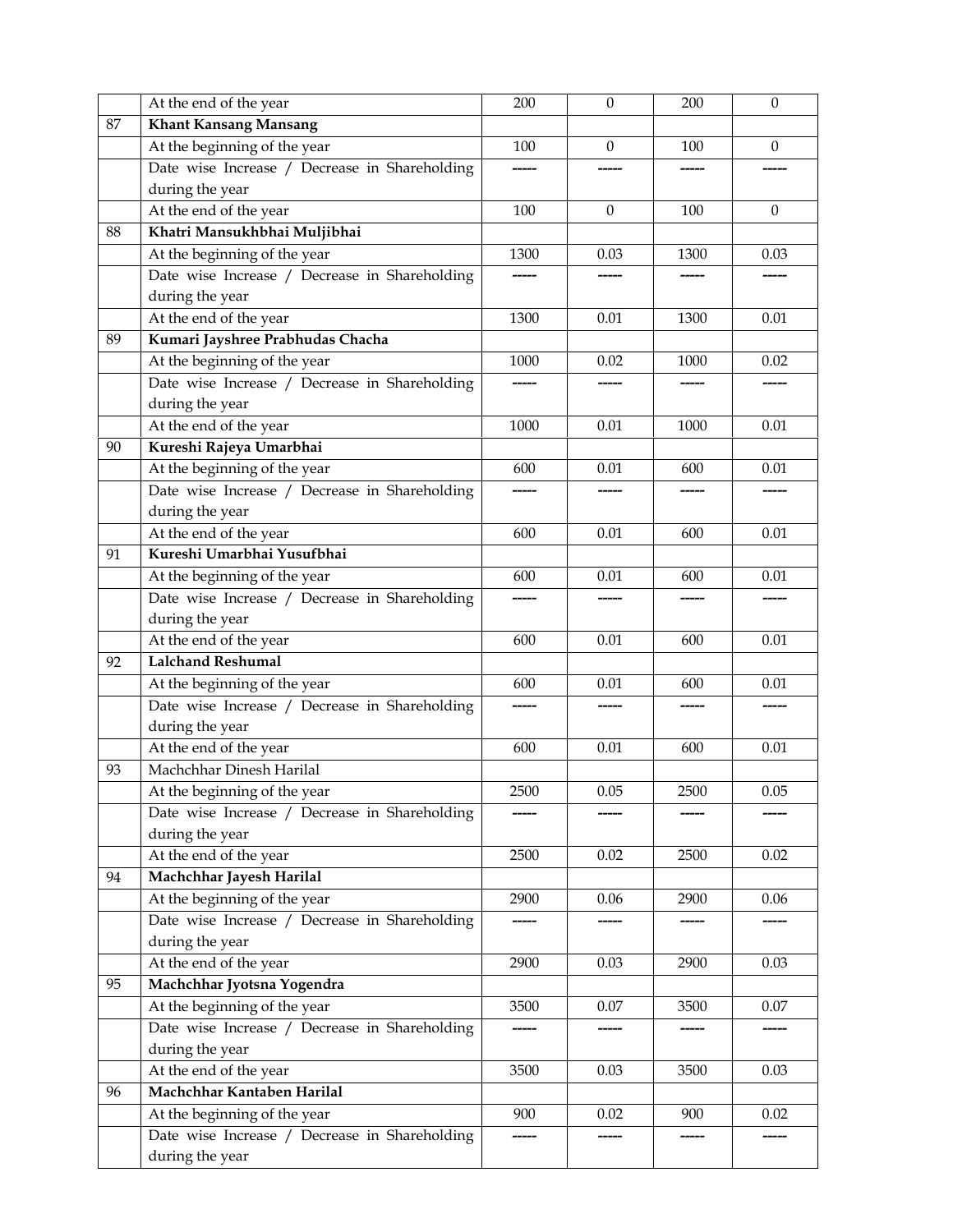|     | At the end of the year                        | 900      | 0.01         | 900  | 0.01         |
|-----|-----------------------------------------------|----------|--------------|------|--------------|
| 97  | <b>Machchhar Neelam Bharat</b>                |          |              |      |              |
|     | At the beginning of the year                  | 600      | 0.01         | 600  | 0.01         |
|     | Date wise Increase / Decrease in Shareholding |          |              |      |              |
|     | during the year                               |          |              |      |              |
|     | At the end of the year                        | 600      | 0.01         | 600  | 0.01         |
| 98  | <b>Machchhar Smita Dinesh</b>                 |          |              |      |              |
|     | At the beginning of the year                  | 3300     | 0.06         | 3300 | 0.06         |
|     | Date wise Increase / Decrease in Shareholding |          |              |      |              |
|     | during the year                               |          |              |      |              |
|     | At the end of the year                        | 3300     | 0.03         | 3300 | 0.03         |
| 99  | Machchhar Vaibhav Yogendra                    |          |              |      |              |
|     | At the beginning of the year                  | 300      | 0.01         | 300  | 0.01         |
|     | Date wise Increase / Decrease in Shareholding |          |              |      |              |
|     | during the year                               |          |              |      |              |
|     | At the end of the year                        | 300      | $\Omega$     | 300  | $\Omega$     |
| 100 | Mahendrakumar Ramjibhai Verma                 |          |              |      |              |
|     | At the beginning of the year                  | 500      | 0.01         | 500  | 0.01         |
|     | Date wise Increase / Decrease in Shareholding |          |              |      |              |
|     | during the year                               |          |              |      |              |
|     | At the end of the year                        | 500      | $\mathbf{0}$ | 500  | $\mathbf{0}$ |
| 101 | Maheshbhai A Kenchangundi                     |          |              |      |              |
|     | At the beginning of the year                  | 1000     | 0.02         | 1000 | 0.02         |
|     | Date wise Increase / Decrease in Shareholding |          |              |      |              |
|     | during the year                               |          |              |      |              |
|     | At the end of the year                        | 1000     | 0.01         | 1000 | 0.01         |
| 102 | Mair Dilip Durlabhajibhai                     |          |              |      |              |
|     | At the beginning of the year                  | 1000     | 0.02         | 1000 | 0.02         |
|     | Date wise Increase / Decrease in Shareholding |          |              |      |              |
|     | during the year                               |          |              |      |              |
|     | At the end of the year                        | 1000     | 0.01         | 1000 | 0.01         |
| 103 | Mair Durlabhajibhai Zaverchand                |          |              |      |              |
|     | At the beginning of the year                  | $1000\,$ | 0.02         | 1000 | 0.02         |
|     | Date wise Increase / Decrease in Shareholding |          |              |      |              |
|     | during the year                               |          |              |      |              |
|     | At the end of the year                        | 1000     | 0.01         | 1000 | 0.01         |
| 104 | Mair Dushyant Babulal                         |          |              |      |              |
|     | At the beginning of the year                  | 500      | 0.01         | 500  | 0.01         |
|     | Date wise Increase / Decrease in Shareholding |          |              |      |              |
|     | during the year                               |          |              |      |              |
|     | At the end of the year                        | 500      | $\mathbf{0}$ | 500  | $\mathbf{0}$ |
| 105 | Mandloi Chaitnya Narsinghrao                  |          |              |      |              |
|     | At the beginning of the year                  | 1200     | 0.02         | 1200 | 0.02         |
|     | Date wise Increase / Decrease in Shareholding |          |              |      |              |
|     | during the year                               |          |              |      |              |
|     | At the end of the year                        | 1200     | $0.01\,$     | 1200 | 0.01         |
| 106 | Mandloi Narendrabhai Yashvantroa              |          |              |      |              |
|     | At the beginning of the year                  | 1000     | 0.02         | 1000 | 0.02         |
|     | Date wise Increase / Decrease in Shareholding |          |              |      |              |
|     |                                               |          |              |      |              |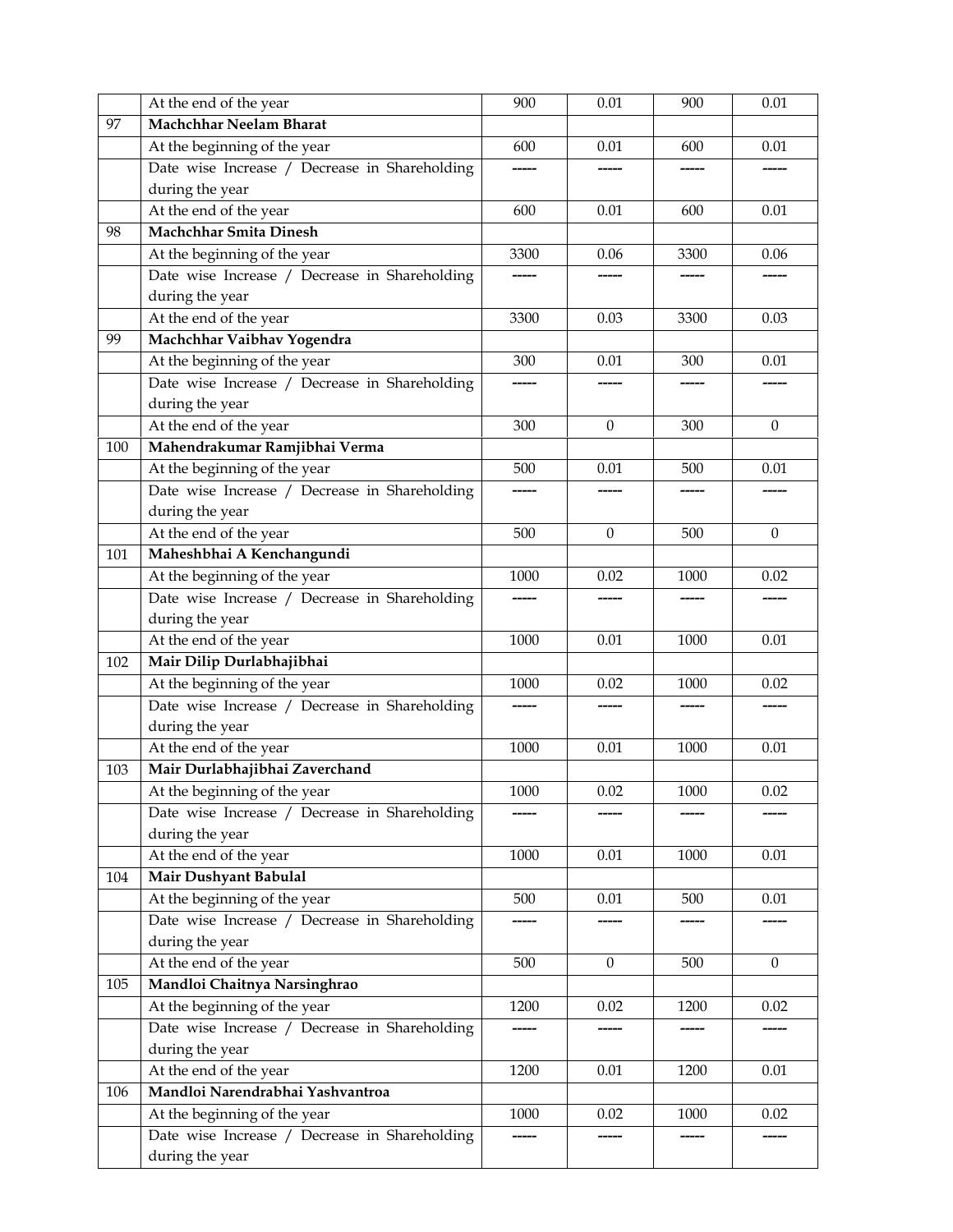|     | At the end of the year                        | 1000  | 0.01         | 1000 | 0.01         |
|-----|-----------------------------------------------|-------|--------------|------|--------------|
| 107 | Mandloi Rohit Narsinghroa                     |       |              |      |              |
|     | At the beginning of the year                  | 600   | 0.01         | 600  | 0.01         |
|     | Date wise Increase / Decrease in Shareholding |       |              |      |              |
|     | during the year                               |       |              |      |              |
|     | At the end of the year                        | 600   | 0.01         | 600  | 0.01         |
| 108 | Mandloi Shubham Narendrabhai                  |       |              |      |              |
|     | At the beginning of the year                  | 1000  | 0.02         | 1000 | 0.02         |
|     | Date wise Increase / Decrease in Shareholding | ----- |              |      |              |
|     | during the year                               |       |              |      |              |
|     | At the end of the year                        | 1000  | 0.01         | 1000 | 0.01         |
| 109 | Mandloi Snigtha Narendrabhai                  |       |              |      |              |
|     | At the beginning of the year                  | 1000  | 0.02         | 1000 | 0.02         |
|     | Date wise Increase / Decrease in Shareholding |       |              |      |              |
|     | during the year                               |       |              |      |              |
|     | At the end of the year                        | 1000  | 0.01         | 1000 | 0.01         |
| 110 | Mandloi Sonali Narendrabhai                   |       |              |      |              |
|     | At the beginning of the year                  | 1000  | 0.02         | 1000 | 0.02         |
|     | Date wise Increase / Decrease in Shareholding |       |              |      |              |
|     | during the year                               |       |              |      |              |
|     | At the end of the year                        | 1000  | 0.01         | 1000 | 0.01         |
| 111 | Manohar M Mohnani                             |       |              |      |              |
|     | At the beginning of the year                  | 600   | 0.01         | 600  | 0.01         |
|     | Date wise Increase / Decrease in Shareholding |       |              |      |              |
|     | during the year                               |       |              |      |              |
|     | At the end of the year                        | 600   | 0.01         | 600  | 0.01         |
| 112 | Marthak Alka Kamlesh                          |       |              |      |              |
|     | At the beginning of the year                  | 1000  | 0.02         | 1000 | 0.02         |
|     | Date wise Increase / Decrease in Shareholding |       |              |      |              |
|     | during the year                               |       |              |      |              |
|     | At the end of the year                        | 1000  | 0.01         | 1000 | 0.01         |
| 113 | Marthak Kamlesh Manilal                       |       |              |      |              |
|     | At the beginning of the year                  | 900   | $0.02\,$     | 900  | 0.02         |
|     | Date wise Increase / Decrease in Shareholding |       |              |      |              |
|     | during the year                               |       |              |      |              |
|     | At the end of the year                        | 900   | 0.01         | 900  | 0.01         |
| 114 | <b>Marthak Kasmira Nitin</b>                  |       |              |      |              |
|     | At the beginning of the year                  | 500   | 0.01         | 500  | $0.01\,$     |
|     | Date wise Increase / Decrease in Shareholding |       |              |      |              |
|     | during the year                               |       |              |      |              |
|     | At the end of the year                        | 500   | $\mathbf{0}$ | 500  | $\mathbf{0}$ |
| 115 | Marthak Manilal Jethalal                      |       |              |      |              |
|     | At the beginning of the year                  | 1000  | 0.02         | 1000 | 0.02         |
|     | Date wise Increase / Decrease in Shareholding |       |              |      |              |
|     | during the year                               |       |              |      |              |
|     | At the end of the year                        | 1000  | $0.01\,$     | 1000 | $0.01\,$     |
| 116 | <b>Marthak Nitin Manilal</b>                  |       |              |      |              |
|     | At the beginning of the year                  | 1000  | 0.02         | 1000 | 0.02         |
|     | Date wise Increase / Decrease in Shareholding |       |              |      |              |
|     | during the year                               |       |              |      |              |
|     |                                               |       |              |      |              |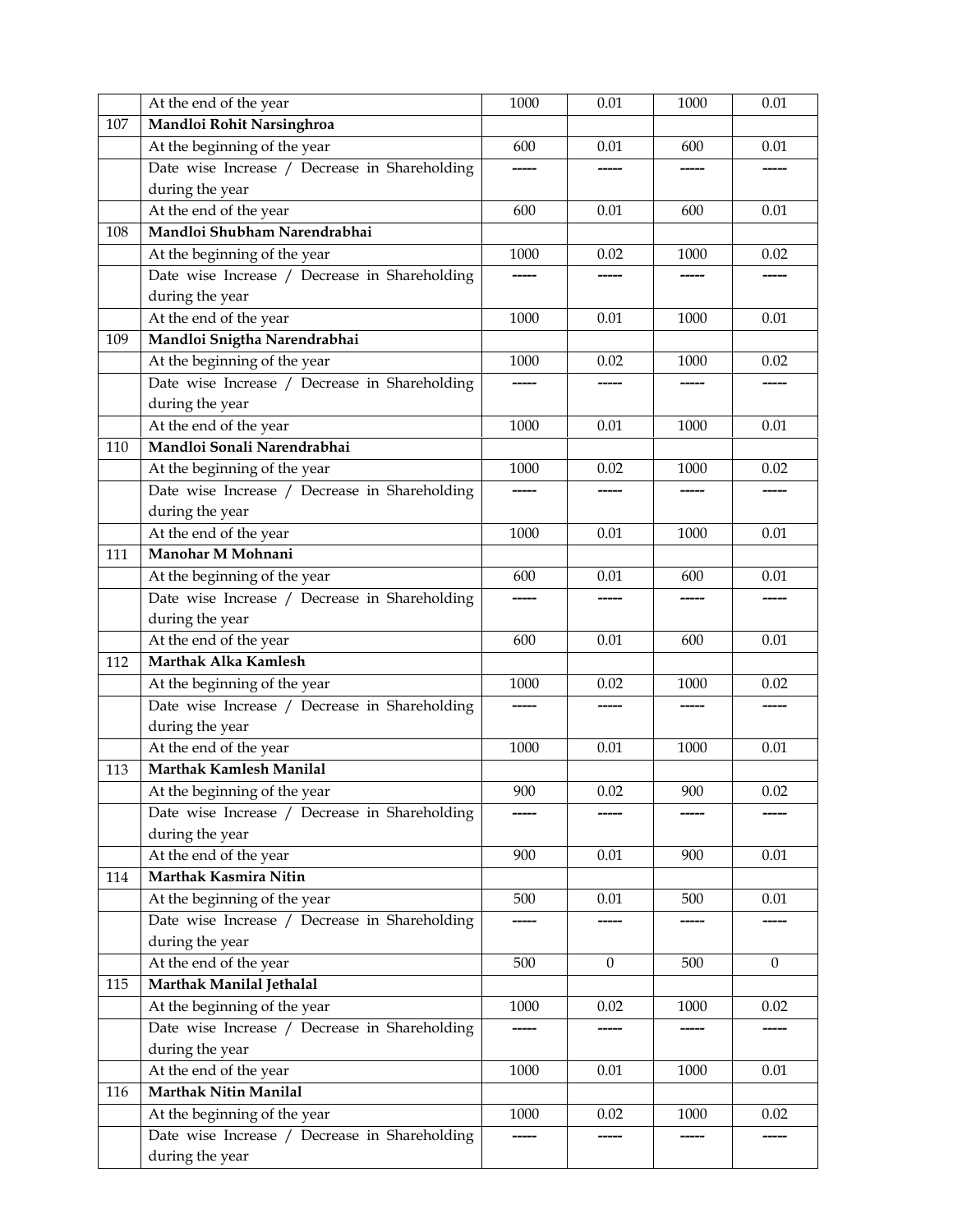|     | At the end of the year                        | 1000     | 0.01         | 1000 | 0.01         |
|-----|-----------------------------------------------|----------|--------------|------|--------------|
| 117 | Marthak Vipul Manilal                         |          |              |      |              |
|     | At the beginning of the year                  | 1000     | 0.02         | 1000 | 0.02         |
|     | Date wise Increase / Decrease in Shareholding |          |              |      |              |
|     | during the year                               |          |              |      |              |
|     | At the end of the year                        | 1000     | 0.01         | 1000 | 0.01         |
| 118 | Meena Mansukhlal Bosamia                      |          |              |      |              |
|     | At the beginning of the year                  | 1000     | 0.02         | 1000 | 0.02         |
|     | Date wise Increase / Decrease in Shareholding |          |              |      |              |
|     | during the year                               |          |              |      |              |
|     | At the end of the year                        | 1000     | 0.01         | 1000 | 0.01         |
| 119 | Meenaben H Gor                                |          |              |      |              |
|     | At the beginning of the year                  | 200      | $\mathbf{0}$ | 200  | $\theta$     |
|     | Date wise Increase / Decrease in Shareholding |          |              |      |              |
|     | during the year                               |          |              |      |              |
|     | At the end of the year                        | 200      | $\Omega$     | 200  | $\mathbf{0}$ |
| 120 | Meenaben Harshad Patel                        |          |              |      |              |
|     | At the beginning of the year                  | 500      | 0.01         | 500  | 0.01         |
|     | Date wise Increase / Decrease in Shareholding |          |              |      |              |
|     | during the year                               |          |              |      |              |
|     | At the end of the year                        | 500      | $\mathbf{0}$ | 500  | $\mathbf{0}$ |
| 121 | Meenaben Kantilal Patel                       |          |              |      |              |
|     | At the beginning of the year                  | 600      | 0.01         | 600  | 0.01         |
|     | Date wise Increase / Decrease in Shareholding |          |              |      |              |
|     | during the year                               |          |              |      |              |
|     | At the end of the year                        | 600      | 0.01         | 600  | 0.01         |
| 122 | Mistry Govindbhai Anubhai                     |          |              |      |              |
|     | At the beginning of the year                  | 1000     | 0.02         | 1000 | 0.02         |
|     | Date wise Increase / Decrease in Shareholding |          |              |      |              |
|     | during the year                               |          |              |      |              |
|     | At the end of the year                        | 1000     | 0.01         | 1000 | 0.01         |
| 123 | Modi Dakshaben Jayeshbhai                     |          |              |      |              |
|     | At the beginning of the year                  | $1000\,$ | $0.02\,$     | 1000 | 0.02         |
|     | Date wise Increase / Decrease in Shareholding |          |              |      |              |
|     | during the year                               |          |              |      |              |
|     | At the end of the year                        | 1000     | 0.01         | 1000 | 0.01         |
| 124 | Mohnani Rekha Manohar                         |          |              |      |              |
|     | At the beginning of the year                  | 600      | 0.01         | 600  | $0.01\,$     |
|     | Date wise Increase / Decrease in Shareholding |          |              |      |              |
|     | during the year                               |          |              |      |              |
|     | At the end of the year                        | 600      | 0.01         | 600  | 0.01         |
| 125 | Navneet Jagjivandas Parikh                    |          |              |      |              |
|     | At the beginning of the year                  | 1000     | 0.02         | 1000 | 0.02         |
|     | Date wise Increase / Decrease in Shareholding |          |              |      |              |
|     | during the year                               |          |              |      |              |
|     | At the end of the year                        | 1000     | $0.01\,$     | 1000 | $0.01\,$     |
|     | Sudha Sudhir Saxena                           |          |              |      |              |
| 126 |                                               |          |              |      |              |
|     | At the beginning of the year                  | 500      | 0.01         | 500  | 0.01         |
|     | Date wise Increase / Decrease in Shareholding |          |              |      |              |
|     | during the year                               |          |              |      |              |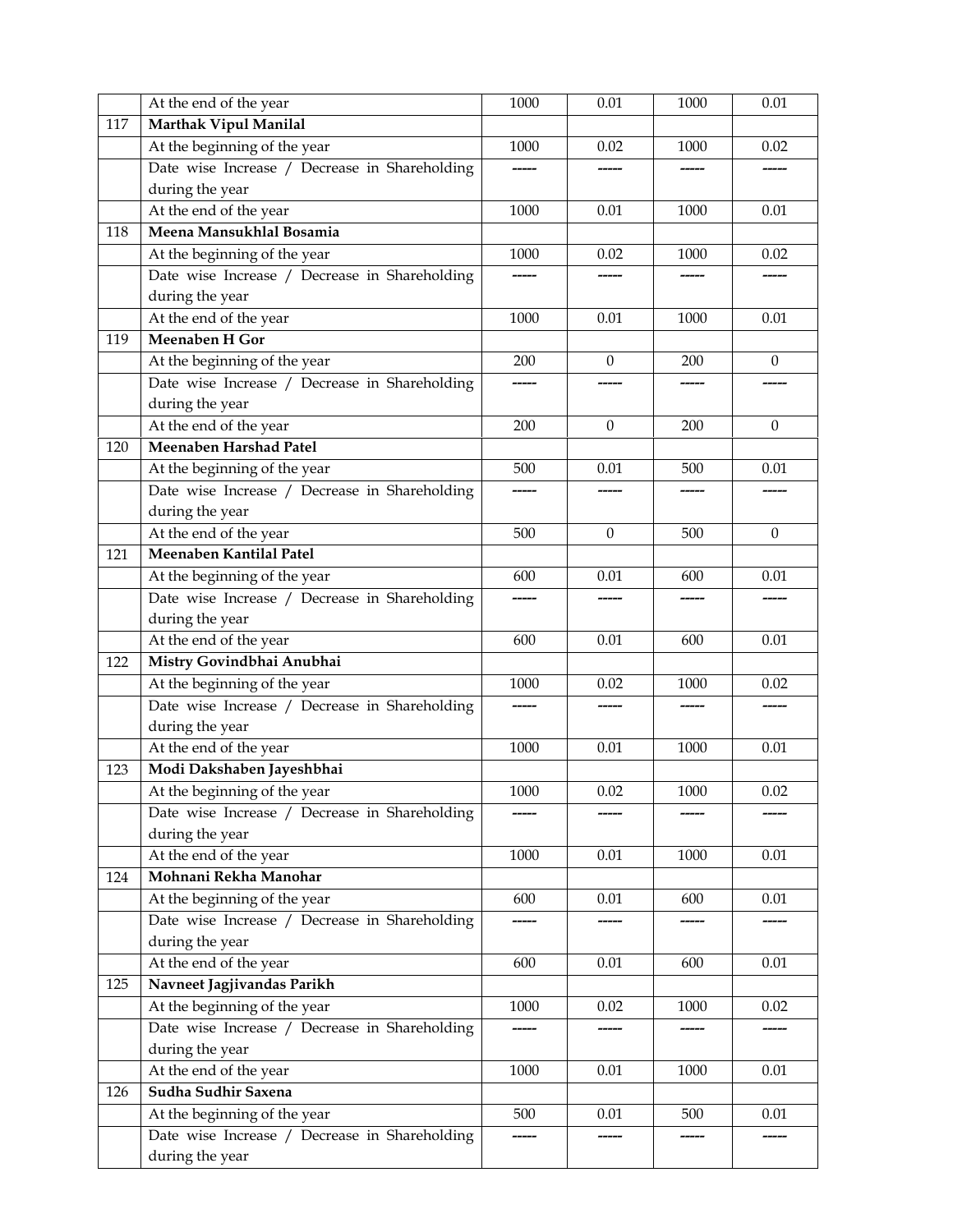|     | At the end of the year                        | 500    | $\boldsymbol{0}$ | 500    | $\theta$     |
|-----|-----------------------------------------------|--------|------------------|--------|--------------|
| 127 | Nakum Hasmukh Karasanbhai                     |        |                  |        |              |
|     | At the beginning of the year                  | 1000   | 0.02             | 1000   | 0.02         |
|     | Date wise Increase / Decrease in Shareholding |        |                  |        |              |
|     | during the year                               |        |                  |        |              |
|     | At the end of the year                        | 1000   | 0.01             | 1000   | 0.01         |
| 128 | Nanjibhai Jasmatbhai                          |        |                  |        |              |
|     | At the beginning of the year                  | 1000   | 0.02             | 1000   | 0.02         |
|     | Date wise Increase / Decrease in Shareholding |        |                  |        |              |
|     | during the year                               |        |                  |        |              |
|     | At the end of the year                        | 1000   | 0.01             | 1000   | 0.01         |
| 129 | Nirmalaben K Gor                              |        |                  |        |              |
|     | At the beginning of the year                  | 200    | $\Omega$         | 200    | $\mathbf{0}$ |
|     | Date wise Increase / Decrease in Shareholding |        |                  |        |              |
|     | during the year                               |        |                  |        |              |
|     | At the end of the year                        | 200    | $\Omega$         | 200    | $\Omega$     |
| 130 | Pandit Atul Bahadurshah                       |        |                  |        |              |
|     | At the beginning of the year                  | 169200 | 3.33             | 169200 | 3.33         |
|     | Date wise Increase / Decrease in Shareholding |        |                  |        |              |
|     | during the year                               |        |                  |        |              |
|     | At the end of the year                        | 169200 | 1.47             | 169200 | 1.47         |
| 131 | <b>Pandit Bhumi Maulesh</b>                   |        |                  |        |              |
|     | At the beginning of the year                  | 600    | 0.01             | 600    | 0.01         |
|     | Date wise Increase / Decrease in Shareholding |        |                  |        |              |
|     | during the year                               |        |                  |        |              |
|     | At the end of the year                        | 600    | 0.01             | 600    | 0.01         |
| 132 | Pandit Devang Bahadurshaha                    |        |                  |        |              |
|     | At the beginning of the year                  | 2000   | 0.04             | 2000   | 0.04         |
|     | Date wise Increase / Decrease in Shareholding |        |                  |        |              |
|     | during the year                               |        |                  |        |              |
|     | At the end of the year                        | 2000   | 0.02             | 2000   | 0.02         |
| 133 | Pandit Dinkarbhai Maneklal                    |        |                  |        |              |
|     | At the beginning of the year                  | 17500  | 0.34             | 17500  | 0.34         |
|     | Date wise Increase / Decrease in Shareholding |        |                  |        |              |
|     | during the year                               |        |                  |        |              |
|     | At the end of the year                        | 17500  | 0.15             | 17500  | 0.15         |
| 134 | Pandit Harshidaben Nanasaheb                  |        |                  |        |              |
|     | At the beginning of the year                  | 1000   | 0.02             | 1000   | 0.02         |
|     | Date wise Increase / Decrease in Shareholding |        |                  |        |              |
|     | during the year                               |        |                  |        |              |
|     | At the end of the year                        | 1000   | 0.01             | 1000   | 0.01         |
| 135 | Pandit Jagruti Maulesh                        |        |                  |        |              |
|     | At the beginning of the year                  | 1900   | 0.04             | 1900   | 0.04         |
|     | Date wise Increase / Decrease in Shareholding |        |                  |        |              |
|     | during the year                               |        |                  |        |              |
|     | At the end of the year                        | 1900   | 0.02             | 1900   | 0.02         |
| 136 | Pandit Kyuri Atul                             |        |                  |        |              |
|     | At the beginning of the year                  | 1000   | 0.02             | 1000   | 0.02         |
|     | Date wise Increase / Decrease in Shareholding |        |                  |        |              |
|     | during the year                               |        |                  |        |              |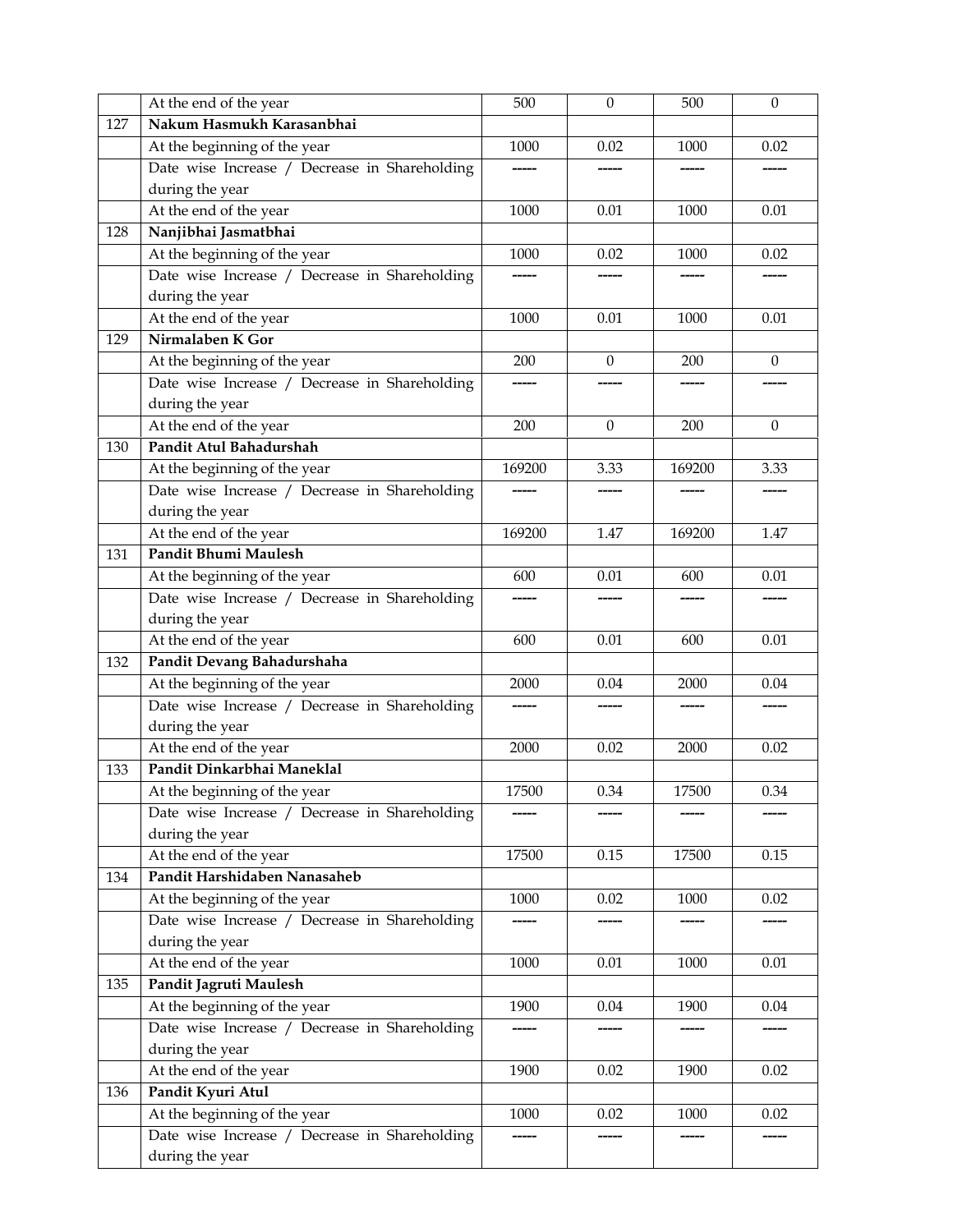|     | At the end of the year                        | 1000 | 0.01         | 1000 | 0.01         |
|-----|-----------------------------------------------|------|--------------|------|--------------|
| 137 | Pandit Manisha Atul                           |      |              |      |              |
|     | At the beginning of the year                  | 700  | 0.01         | 700  | 0.01         |
|     | Date wise Increase / Decrease in Shareholding |      |              |      |              |
|     | during the year                               |      |              |      |              |
|     | At the end of the year                        | 700  | 0.01         | 700  | 0.01         |
| 138 | Pandit Manjula Bahadurshah                    |      |              |      |              |
|     | At the beginning of the year                  | 4400 | 0.09         | 4400 | 0.09         |
|     | Date wise Increase / Decrease in Shareholding |      |              |      |              |
|     | during the year                               |      |              |      |              |
|     | At the end of the year                        | 4400 | 0.04         | 4400 | 0.04         |
| 139 | Pandit Nansaheb Maneklal                      |      |              |      |              |
|     | At the beginning of the year                  | 1000 | 0.02         | 1000 | 0.02         |
|     | Date wise Increase / Decrease in Shareholding |      |              |      |              |
|     | during the year                               |      |              |      |              |
|     | At the end of the year                        | 1000 | 0.01         | 1000 | 0.01         |
| 140 | Pandit Nidhhi Paresh                          |      |              |      |              |
|     | At the beginning of the year                  | 700  | 0.01         | 700  | 0.01         |
|     | Date wise Increase / Decrease in Shareholding |      |              |      |              |
|     | during the year                               |      |              |      |              |
|     | At the end of the year                        | 700  | 0.01         | 700  | 0.01         |
| 141 | Pandit Paresh Bahadurshah                     |      |              |      |              |
|     | At the beginning of the year                  | 1000 | 0.02         | 1000 | 0.02         |
|     | Date wise Increase / Decrease in Shareholding |      |              |      |              |
|     | during the year                               |      |              |      |              |
|     | At the end of the year                        | 1000 | 0.01         | 1000 | 0.01         |
| 142 | Pandit Ridhhi Paresh                          |      |              |      |              |
|     | At the beginning of the year                  | 1000 | 0.02         | 1000 | 0.02         |
|     | Date wise Increase / Decrease in Shareholding |      |              |      |              |
|     | during the year                               |      |              |      |              |
|     | At the end of the year                        | 1000 | 0.01         | 1000 | 0.01         |
| 143 | Pandit Yeshu Atul                             |      |              |      |              |
|     | At the beginning of the year                  | 500  | $0.01\,$     | 500  | $0.01\,$     |
|     | Date wise Increase / Decrease in Shareholding |      |              |      |              |
|     | during the year                               |      |              |      |              |
|     | At the end of the year                        | 500  | $\mathbf{0}$ | 500  | $\mathbf{0}$ |
| 144 | Pankajkumar Ghanshyamlal                      |      |              |      |              |
|     | At the beginning of the year                  | 1000 | 0.02         | 1000 | 0.02         |
|     | Date wise Increase / Decrease in Shareholding |      |              |      |              |
|     | during the year                               |      |              |      |              |
|     | At the end of the year                        | 1000 | 0.01         | 1000 | 0.01         |
| 145 | Pareshkumar C Gor                             |      |              |      |              |
|     | At the beginning of the year                  | 1000 | 0.02         | 1000 | 0.02         |
|     | Date wise Increase / Decrease in Shareholding |      |              |      |              |
|     | during the year                               |      |              |      |              |
|     | At the end of the year                        | 1000 | 0.01         | 1000 | $0.01\,$     |
| 146 | Parikh Harsha Nitin                           |      |              |      |              |
|     | At the beginning of the year                  | 500  | 0.01         | 500  | 0.01         |
|     | Date wise Increase / Decrease in Shareholding |      |              |      |              |
|     | during the year                               |      |              |      |              |
|     |                                               |      |              |      |              |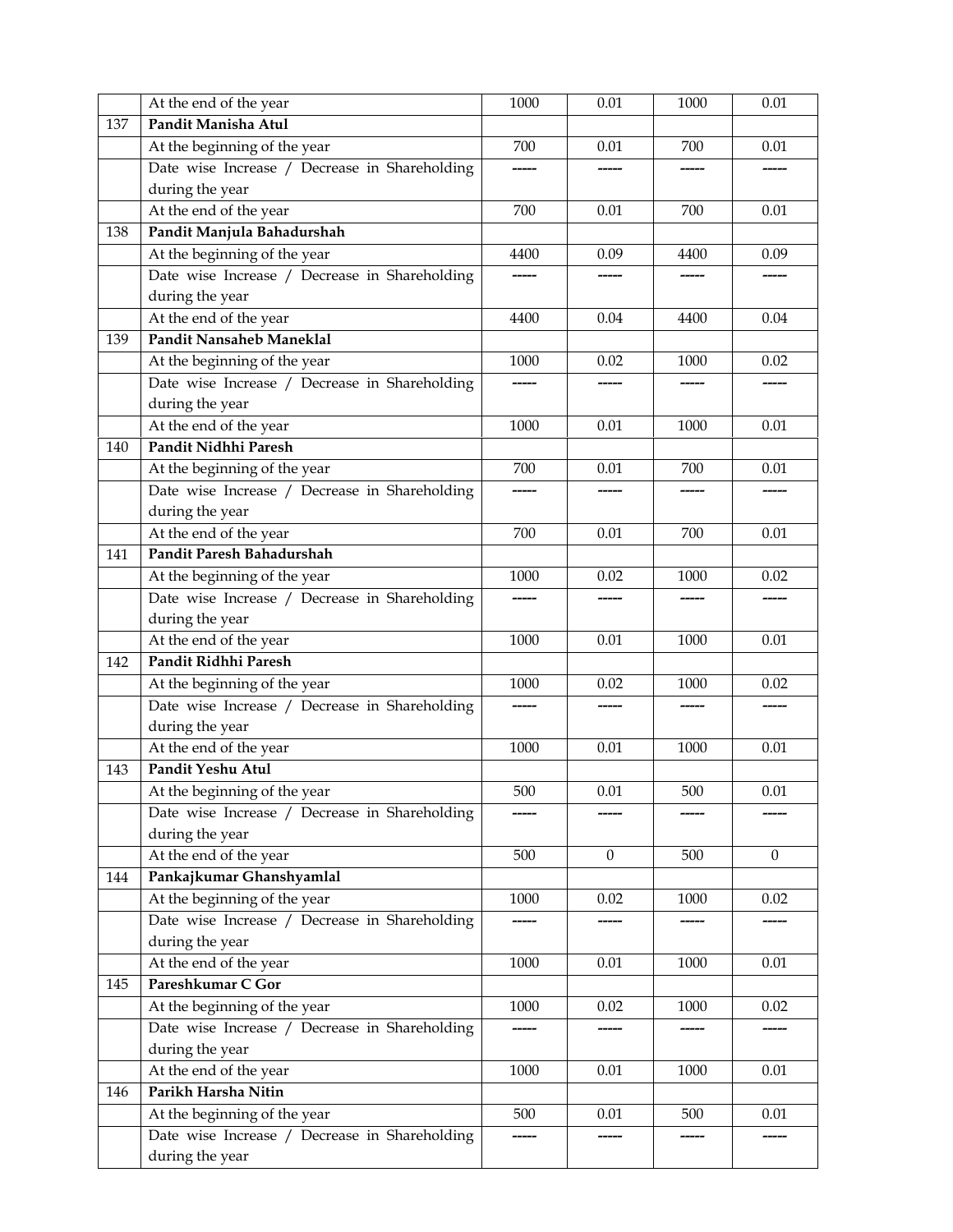|     | At the end of the year                        | 500   | $\boldsymbol{0}$ | 500  | $\theta$     |
|-----|-----------------------------------------------|-------|------------------|------|--------------|
| 147 | Parikh Induben Chatrbhuj                      |       |                  |      |              |
|     | At the beginning of the year                  | 500   | 0.01             | 500  | 0.01         |
|     | Date wise Increase / Decrease in Shareholding |       |                  |      |              |
|     | during the year                               |       |                  |      |              |
|     | At the end of the year                        | 500   | $\Omega$         | 500  | $\Omega$     |
| 148 | Parikh Sailesh Shantilal                      |       |                  |      |              |
|     | At the beginning of the year                  | 1000  | 0.02             | 1000 | 0.02         |
|     | Date wise Increase / Decrease in Shareholding |       |                  |      |              |
|     | during the year                               |       |                  |      |              |
|     | At the end of the year                        | 1000  | 0.01             | 1000 | 0.01         |
| 149 | Patel Babubhai Keshavlal                      |       |                  |      |              |
|     | At the beginning of the year                  | 600   | 0.01             | 600  | 0.01         |
|     | Date wise Increase / Decrease in Shareholding |       |                  |      |              |
|     | during the year                               |       |                  |      |              |
|     | At the end of the year                        | 600   | 0.01             | 600  | 0.01         |
| 150 | Patel Chimanlal Bhimjibhai                    |       |                  |      |              |
|     | At the beginning of the year                  | 1000  | 0.02             | 1000 | 0.02         |
|     | Date wise Increase / Decrease in Shareholding |       |                  |      |              |
|     | during the year                               |       |                  |      |              |
|     | At the end of the year                        | 1000  | 0.01             | 1000 | 0.01         |
| 151 | <b>Patel Dinesh</b>                           |       |                  |      |              |
|     | At the beginning of the year                  | 500   | 0.01             | 500  | 0.01         |
|     | Date wise Increase / Decrease in Shareholding | ----- |                  |      |              |
|     | during the year                               |       |                  |      |              |
|     | At the end of the year                        | 500   | $\Omega$         | 500  | $\theta$     |
| 152 | Patel Jayesh                                  |       |                  |      |              |
|     | At the beginning of the year                  | 500   | 0.01             | 500  | 0.01         |
|     | Date wise Increase / Decrease in Shareholding | ----- |                  |      |              |
|     | during the year                               |       |                  |      |              |
|     | At the end of the year                        | 500   | $\theta$         | 500  | $\theta$     |
| 153 | Patel Kamlesh Kantilal                        |       |                  |      |              |
|     | At the beginning of the year                  | 500   | $0.01\,$         | 500  | 0.01         |
|     | Date wise Increase / Decrease in Shareholding |       |                  |      |              |
|     | during the year                               |       |                  |      |              |
|     | At the end of the year                        | 500   | $\mathbf{0}$     | 500  | $\mathbf{0}$ |
| 154 | Patel Kantibhai Raichand                      |       |                  |      |              |
|     | At the beginning of the year                  | 1000  | 0.02             | 1000 | 0.02         |
|     | Date wise Increase / Decrease in Shareholding |       |                  |      |              |
|     | during the year                               |       |                  |      |              |
|     | At the end of the year                        | 1000  | 0.01             | 1000 | 0.01         |
| 155 | Patel Maganbhai Joitaram                      |       |                  |      |              |
|     | At the beginning of the year                  | 1000  | 0.02             | 1000 | 0.02         |
|     | Date wise Increase / Decrease in Shareholding |       |                  |      |              |
|     | during the year                               |       |                  |      |              |
|     | At the end of the year                        | 1000  | $0.01\,$         | 1000 | 0.01         |
| 156 | Patel Narayanbhai Laxmanbhai                  |       |                  |      |              |
|     | At the beginning of the year                  | 200   | $\theta$         | 200  | $\mathbf{0}$ |
|     | Date wise Increase / Decrease in Shareholding |       |                  |      |              |
|     | during the year                               |       |                  |      |              |
|     |                                               |       |                  |      |              |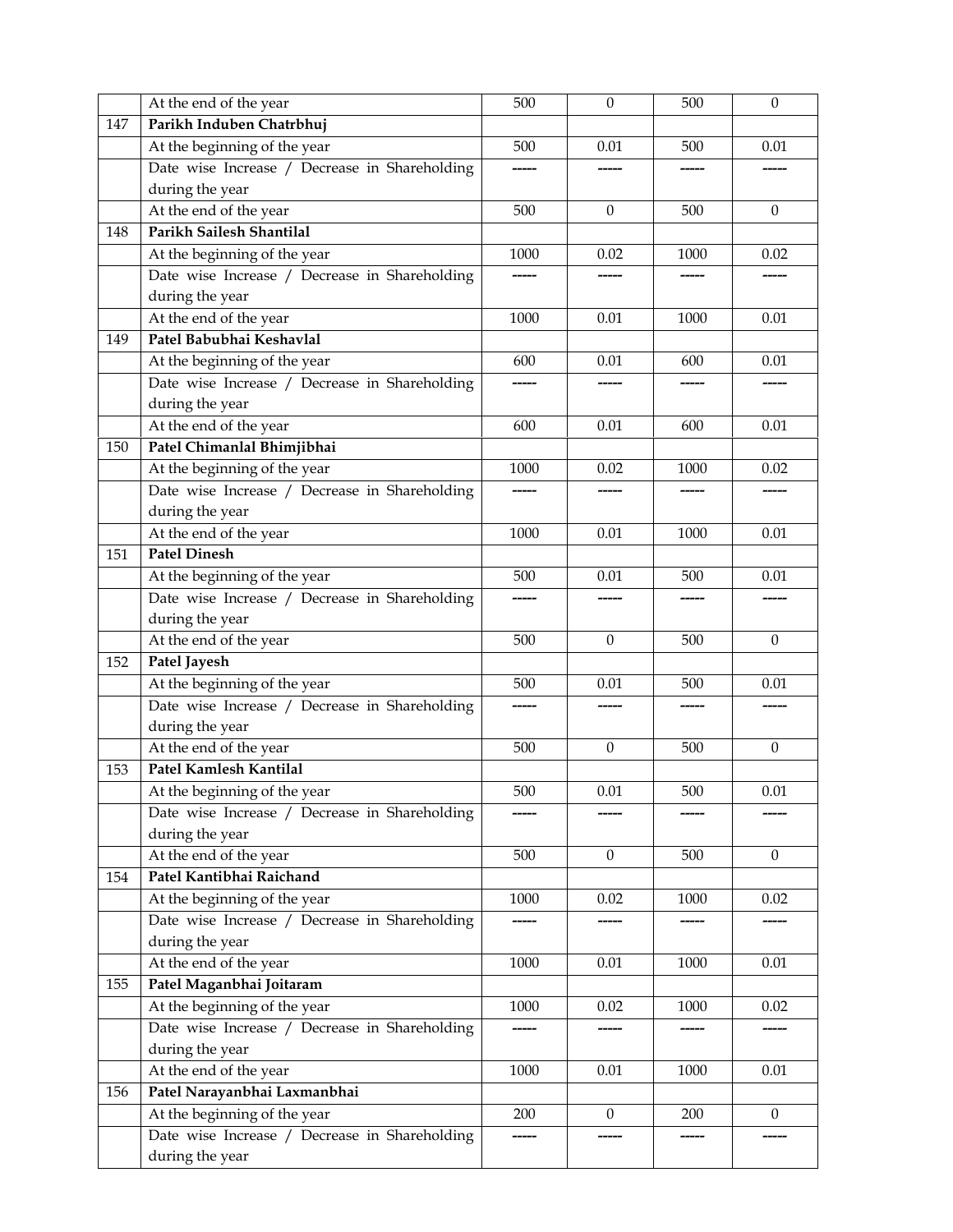|     | At the end of the year                        | 200  | $\boldsymbol{0}$ | 200  | $\boldsymbol{0}$ |
|-----|-----------------------------------------------|------|------------------|------|------------------|
| 157 | Patel Rajesh Vithaldas                        |      |                  |      |                  |
|     | At the beginning of the year                  | 1000 | 0.02             | 1000 | 0.02             |
|     | Date wise Increase / Decrease in Shareholding |      |                  |      |                  |
|     | during the year                               |      |                  |      |                  |
|     | At the end of the year                        | 1000 | 0.01             | 1000 | 0.01             |
| 158 | Patel Vinod Ramanbhai                         |      |                  |      |                  |
|     | At the beginning of the year                  | 1000 | 0.02             | 1000 | 0.02             |
|     | Date wise Increase / Decrease in Shareholding |      |                  |      |                  |
|     | during the year                               |      |                  |      |                  |
|     | At the end of the year                        | 1000 | 0.01             | 1000 | 0.01             |
| 159 | Patel Vrushikaben Dharmesh                    |      |                  |      |                  |
|     | At the beginning of the year                  | 1000 | 0.02             | 1000 | 0.02             |
|     | Date wise Increase / Decrease in Shareholding |      |                  |      |                  |
|     | during the year                               |      |                  |      |                  |
|     | At the end of the year                        | 1000 | 0.01             | 1000 | 0.01             |
| 160 | Pathak Anant Dhruvkumarz                      |      |                  |      |                  |
|     | At the beginning of the year                  | 100  | $\mathbf{0}$     | 100  | $\theta$         |
|     | Date wise Increase / Decrease in Shareholding |      |                  |      |                  |
|     | during the year                               |      |                  |      |                  |
|     | At the end of the year                        | 100  | $\boldsymbol{0}$ | 100  | $\mathbf{0}$     |
| 161 | Pathak Vijay Janardan                         |      |                  |      |                  |
|     | At the beginning of the year                  | 1000 | 0.02             | 1000 | 0.02             |
|     | Date wise Increase / Decrease in Shareholding |      |                  |      |                  |
|     | during the year                               |      |                  |      |                  |
|     | At the end of the year                        | 1000 | 0.01             | 1000 | 0.01             |
| 162 | Patil Nanalal Trambakbhai                     |      |                  |      |                  |
|     | At the beginning of the year                  | 1000 | 0.02             | 1000 | 0.02             |
|     | Date wise Increase / Decrease in Shareholding |      |                  |      |                  |
|     | during the year                               |      |                  |      |                  |
|     | At the end of the year                        | 1000 | 0.01             | 1000 | 0.01             |
| 163 | Prahladbhai A Bhatt                           |      |                  |      |                  |
|     | At the beginning of the year                  | 200  | $\boldsymbol{0}$ | 200  | $\boldsymbol{0}$ |
|     | Date wise Increase / Decrease in Shareholding |      |                  |      |                  |
|     | during the year                               |      |                  |      |                  |
|     | At the end of the year                        | 200  | $\mathbf{0}$     | 200  | $\mathbf{0}$     |
| 164 | Prajapati Zaverbhai Motibhai                  |      |                  |      |                  |
|     | At the beginning of the year                  | 1200 | 0.02             | 1200 | 0.02             |
|     | Date wise Increase / Decrease in Shareholding |      |                  |      |                  |
|     | during the year                               |      |                  |      |                  |
|     | At the end of the year                        | 1200 | 0.01             | 1200 | 0.01             |
| 165 | <b>Prakash Amarjitsingh Gosal</b>             |      |                  |      |                  |
|     | At the beginning of the year                  | 1500 | 0.03             | 1500 | 0.03             |
|     | Date wise Increase / Decrease in Shareholding |      |                  |      |                  |
|     | during the year                               |      |                  |      |                  |
|     | At the end of the year                        | 1500 | $0.01\,$         | 1500 | $0.01\,$         |
| 166 | Prakash Mansukhlal Bosamia                    |      |                  |      |                  |
|     | At the beginning of the year                  | 1000 | 0.02             | 1000 | 0.02             |
|     | Date wise Increase / Decrease in Shareholding |      |                  |      |                  |
|     | during the year                               |      |                  |      |                  |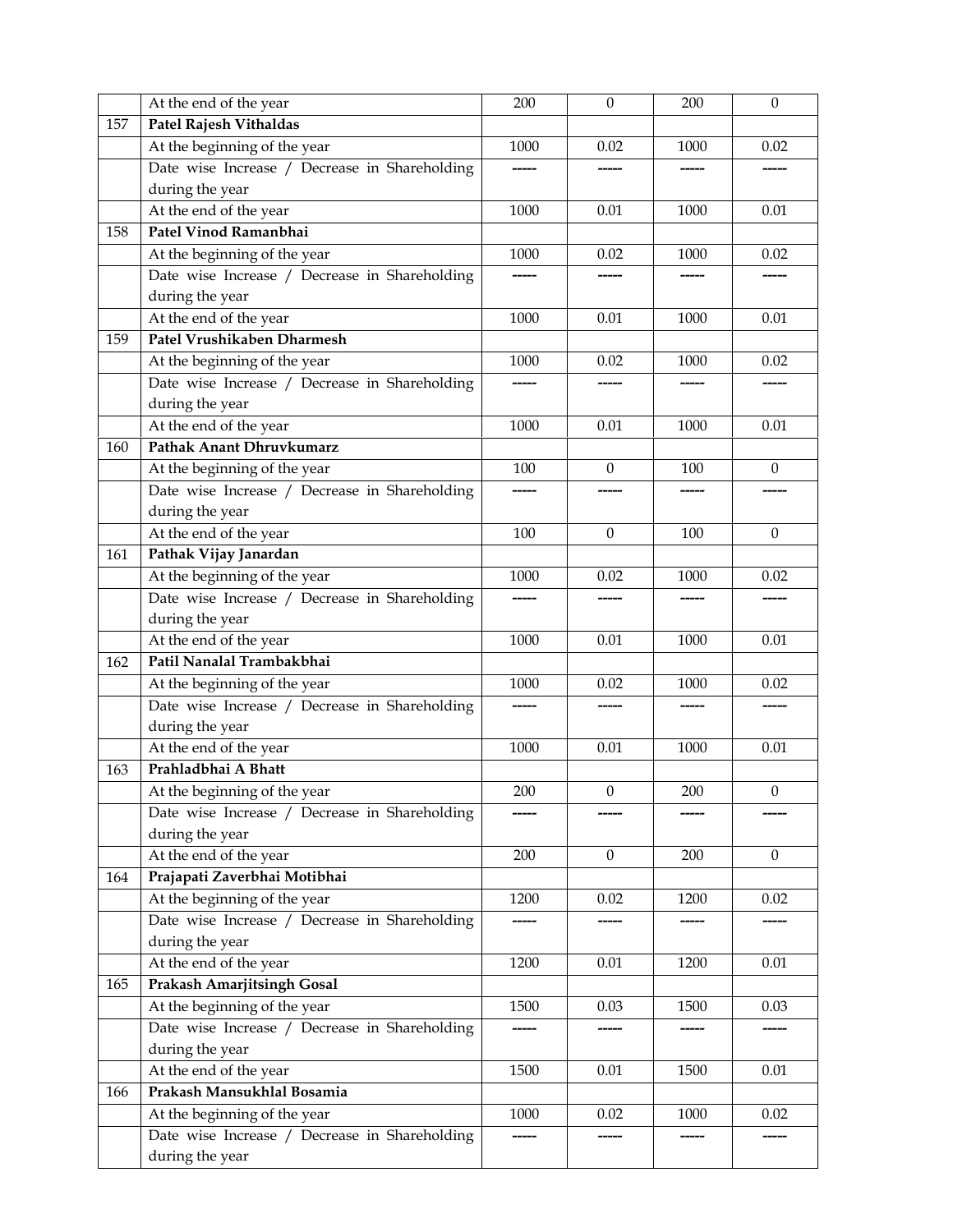|     | At the end of the year                        | 1000  | 0.01             | 1000  | 0.01             |
|-----|-----------------------------------------------|-------|------------------|-------|------------------|
| 167 | Punamchand Pujabhai Patel                     |       |                  |       |                  |
|     | At the beginning of the year                  | 500   | 0.01             | 500   | 0.01             |
|     | Date wise Increase / Decrease in Shareholding |       |                  |       |                  |
|     | during the year                               |       |                  |       |                  |
|     | At the end of the year                        | 500   | $\Omega$         | 500   | $\mathbf{0}$     |
| 168 | Radha Ramchandran                             |       |                  |       |                  |
|     | At the beginning of the year                  | 200   | $\theta$         | 200   | $\theta$         |
|     | Date wise Increase / Decrease in Shareholding |       |                  |       |                  |
|     | during the year                               |       |                  |       |                  |
|     | At the end of the year                        | 200   | $\mathbf{0}$     | 200   | $\boldsymbol{0}$ |
| 169 | Rajak Geeta Ashok                             |       |                  |       |                  |
|     | At the beginning of the year                  | 600   | 0.01             | 600   | 0.01             |
|     | Date wise Increase / Decrease in Shareholding |       |                  |       |                  |
|     | during the year                               |       |                  |       |                  |
|     | At the end of the year                        | 600   | 0.01             | 600   | 0.01             |
| 170 | Rajendra H Shah                               |       |                  |       |                  |
|     | At the beginning of the year                  | 200   | $\theta$         | 200   | $\theta$         |
|     | Date wise Increase / Decrease in Shareholding |       |                  |       |                  |
|     | during the year                               |       |                  |       |                  |
|     | At the end of the year                        | 200   | $\boldsymbol{0}$ | 200   | $\mathbf{0}$     |
| 171 | Rajendrakumar Ranchhodlal Rawal               |       |                  |       |                  |
|     | At the beginning of the year                  | 200   | $\mathbf{0}$     | 200   | $\theta$         |
|     | Date wise Increase / Decrease in Shareholding |       |                  |       |                  |
|     | during the year                               |       |                  |       |                  |
|     | At the end of the year                        | 200   | $\theta$         | 200   | $\theta$         |
| 172 | Rajesh Chhotubhai Joshi                       |       |                  |       |                  |
|     | At the beginning of the year                  | 1000  | 0.02             | 1000  | 0.02             |
|     | Date wise Increase / Decrease in Shareholding |       |                  |       |                  |
|     | during the year                               |       |                  |       |                  |
|     | At the end of the year                        | 1000  | 0.01             | 1000  | 0.01             |
| 173 | Rakesh Rajnikant Gor                          |       |                  |       |                  |
|     | At the beginning of the year                  | 200   | $\boldsymbol{0}$ | 200   | $\boldsymbol{0}$ |
|     | Date wise Increase / Decrease in Shareholding |       |                  |       |                  |
|     | during the year                               |       |                  |       |                  |
|     | At the end of the year                        | 200   | $\mathbf{0}$     | 200   | $\mathbf{0}$     |
| 174 | <b>Rathod Bhupatsang Pulsang</b>              |       |                  |       |                  |
|     | At the beginning of the year                  | 200   | $\mathbf{0}$     | 200   | $\mathbf{0}$     |
|     | Date wise Increase / Decrease in Shareholding |       |                  |       |                  |
|     | during the year                               |       |                  |       |                  |
|     | At the end of the year                        | 200   | $\boldsymbol{0}$ | 200   | $\theta$         |
| 175 | Rawal Ashwin Chimanbhai                       |       |                  |       |                  |
|     | At the beginning of the year                  | 13200 | 0.26             | 13200 | 0.26             |
|     | Date wise Increase / Decrease in Shareholding |       |                  |       |                  |
|     | during the year                               |       |                  |       |                  |
|     | At the end of the year                        | 13200 | 0.11             | 13200 | 0.11             |
| 176 | Rawal Neeta Ashvinbhai                        |       |                  |       |                  |
|     |                                               | 500   | $0.01\,$         | 500   | 0.01             |
|     | At the beginning of the year                  |       |                  |       |                  |
|     | Date wise Increase / Decrease in Shareholding |       |                  |       |                  |
|     | during the year                               |       |                  |       |                  |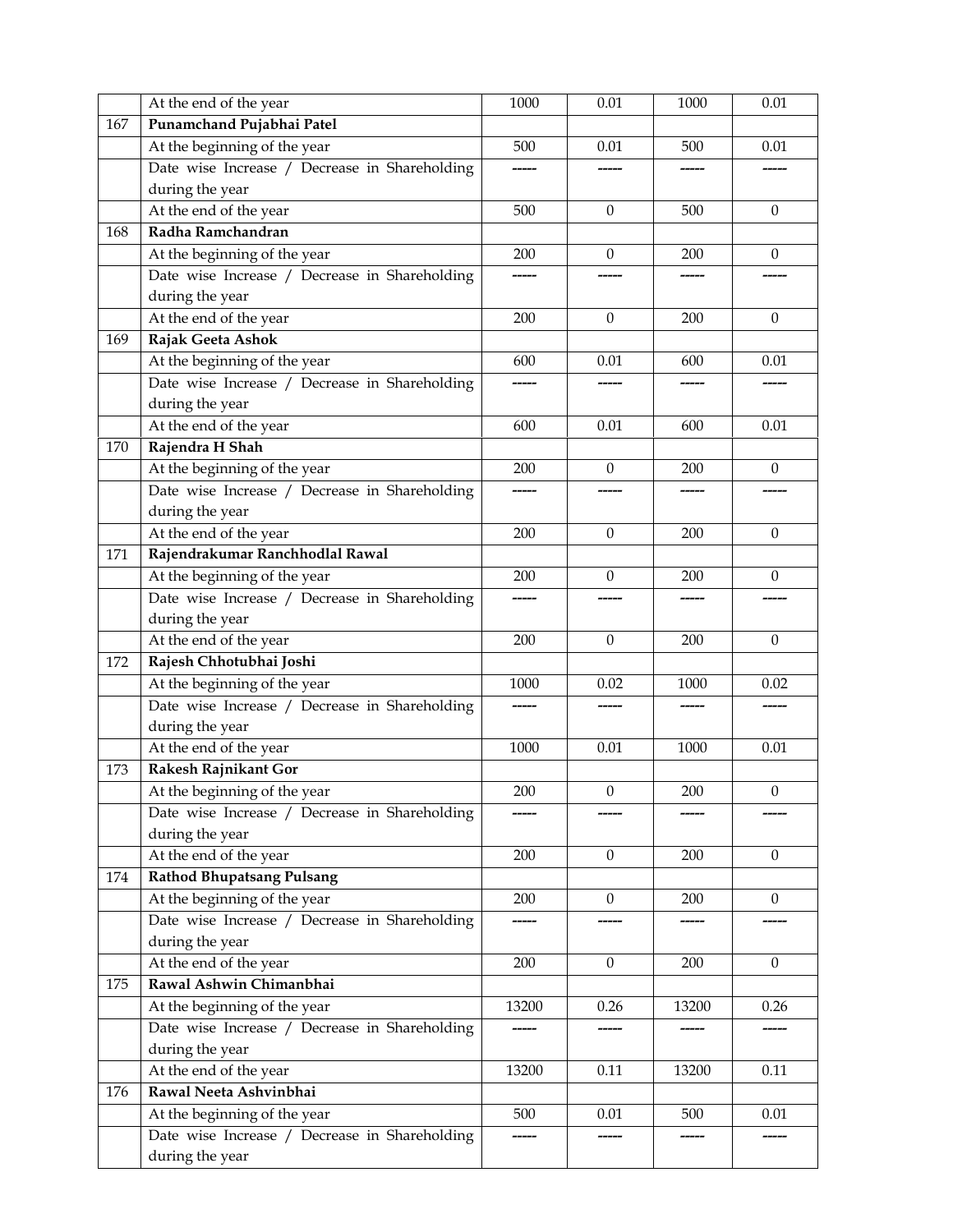|     | At the end of the year                        | 500  | $\boldsymbol{0}$ | 500  | $\theta$     |
|-----|-----------------------------------------------|------|------------------|------|--------------|
| 177 | Rawal Tarulata Ashwinbhai                     |      |                  |      |              |
|     | At the beginning of the year                  | 600  | 0.01             | 600  | 0.01         |
|     | Date wise Increase / Decrease in Shareholding |      |                  |      |              |
|     | during the year                               |      |                  |      |              |
|     | At the end of the year                        | 600  | 0.01             | 600  | 0.01         |
| 178 | Sagar Motibhai Vacubhai                       |      |                  |      |              |
|     | At the beginning of the year                  | 400  | 0.01             | 400  | 0.01         |
|     | Date wise Increase / Decrease in Shareholding |      |                  |      |              |
|     | during the year                               |      |                  |      |              |
|     | At the end of the year                        | 400  | $\mathbf{0}$     | 400  | $\mathbf{0}$ |
| 179 | Sanjnani Mahesh Tilumal                       |      |                  |      |              |
|     | At the beginning of the year                  | 1200 | 0.02             | 1200 | 0.02         |
|     | Date wise Increase / Decrease in Shareholding |      |                  |      |              |
|     | during the year                               |      |                  |      |              |
|     | At the end of the year                        | 1200 | 0.01             | 1200 | 0.01         |
| 180 | Sarojben Vikramkumar Pandya                   |      |                  |      |              |
|     | At the beginning of the year                  | 100  | $\theta$         | 100  | $\theta$     |
|     | Date wise Increase / Decrease in Shareholding |      |                  |      |              |
|     | during the year                               |      |                  |      |              |
|     | At the end of the year                        | 100  | $\theta$         | 100  | $\mathbf{0}$ |
| 181 | <b>Shah Aniket</b>                            |      |                  |      |              |
|     | At the beginning of the year                  | 500  | 0.01             | 500  | 0.01         |
|     | Date wise Increase / Decrease in Shareholding |      |                  |      |              |
|     | during the year                               |      |                  |      |              |
|     | At the end of the year                        | 500  | $\theta$         | 500  | $\theta$     |
| 182 | Shah Bhupendrakumar Harivallavdas             |      |                  |      |              |
|     | At the beginning of the year                  | 500  | 0.01             | 500  | 0.01         |
|     | Date wise Increase / Decrease in Shareholding |      |                  |      |              |
|     | during the year                               |      |                  |      |              |
|     | At the end of the year                        | 500  | $\theta$         | 500  | $\mathbf{0}$ |
| 183 | Shah Induben Mafatlal                         |      |                  |      |              |
|     | At the beginning of the year                  | 500  | 0.01             | 500  | 0.01         |
|     | Date wise Increase / Decrease in Shareholding |      |                  |      |              |
|     | during the year                               |      |                  |      |              |
|     | At the end of the year                        | 500  | $\mathbf{0}$     | 500  | $\mathbf{0}$ |
| 184 | Shah Kalpesh Kanubhai                         |      |                  |      |              |
|     | At the beginning of the year                  | 200  | $\boldsymbol{0}$ | 200  | $\mathbf{0}$ |
|     | Date wise Increase / Decrease in Shareholding |      |                  |      |              |
|     | during the year                               |      |                  |      |              |
|     | At the end of the year                        | 200  | $\boldsymbol{0}$ | 200  | $\theta$     |
| 185 | Shah Krushank Umeshbhai                       |      |                  |      |              |
|     | At the beginning of the year                  | 1000 | 0.02             | 1000 | 0.02         |
|     | Date wise Increase / Decrease in Shareholding |      |                  |      |              |
|     | during the year                               |      |                  |      |              |
|     | At the end of the year                        | 1000 | $0.01\,$         | 1000 | 0.01         |
| 186 | Shah Mafatlal Virchand                        |      |                  |      |              |
|     | At the beginning of the year                  | 500  | 0.01             | 500  | 0.01         |
|     | Date wise Increase / Decrease in Shareholding |      |                  |      |              |
|     | during the year                               |      |                  |      |              |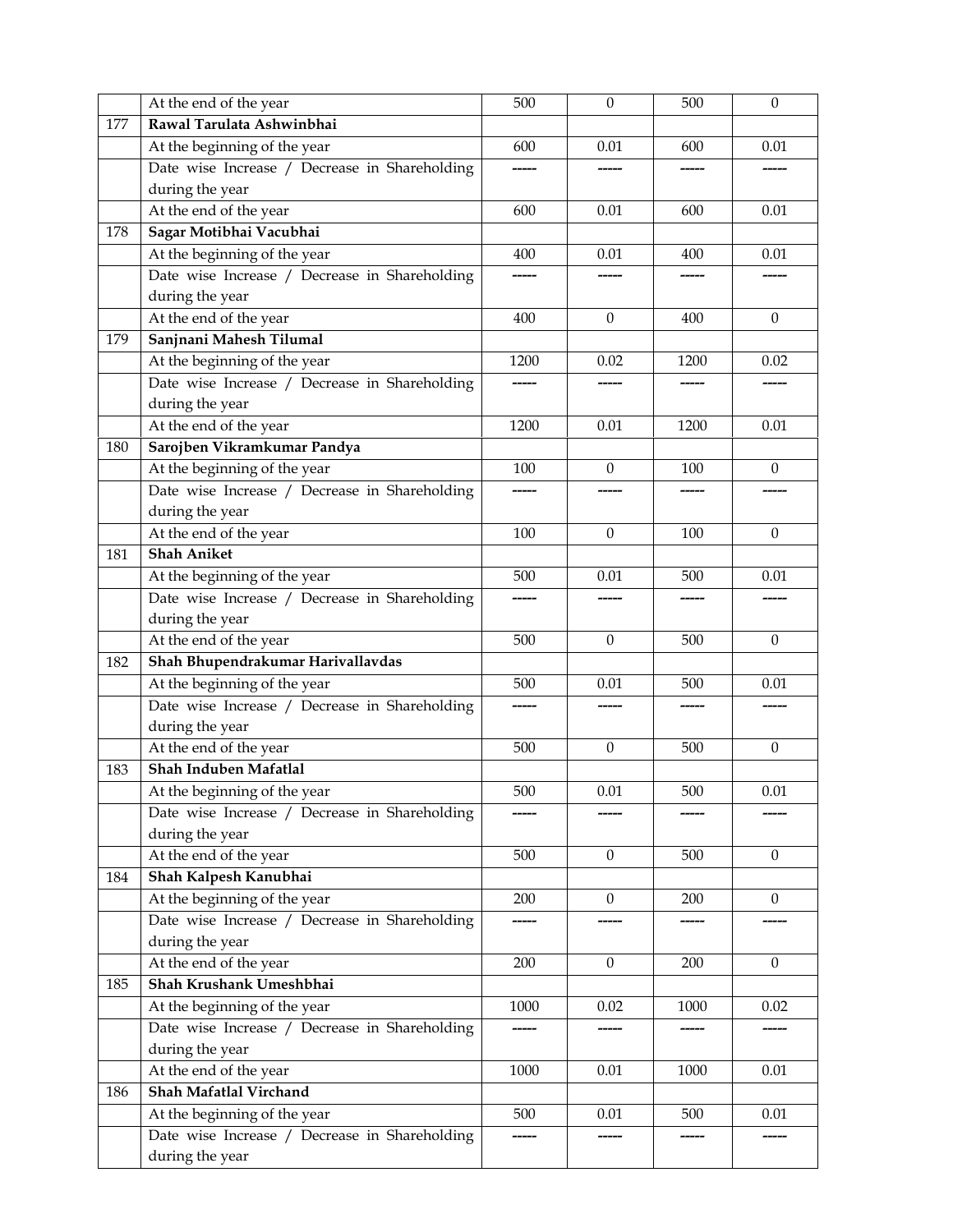|     | At the end of the year                        | 500  | $\boldsymbol{0}$ | 500      | $\mathbf{0}$ |
|-----|-----------------------------------------------|------|------------------|----------|--------------|
| 187 | Shah Narendra Manilal                         |      |                  |          |              |
|     | At the beginning of the year                  | 100  | $\mathbf{0}$     | 100      | $\theta$     |
|     | Date wise Increase / Decrease in Shareholding |      |                  |          |              |
|     | during the year                               |      |                  |          |              |
|     | At the end of the year                        | 100  | $\theta$         | 100      | $\theta$     |
| 188 | <b>Shah Nitin Nagindas</b>                    |      |                  |          |              |
|     | At the beginning of the year                  | 500  | 0.01             | 500      | 0.01         |
|     | Date wise Increase / Decrease in Shareholding |      |                  |          |              |
|     | during the year                               |      |                  |          |              |
|     | At the end of the year                        | 500  | $\boldsymbol{0}$ | 500      | $\theta$     |
| 189 | Shah Pravinchandra Somchandbhai               |      |                  |          |              |
|     | At the beginning of the year                  | 200  | $\theta$         | 200      | $\theta$     |
|     | Date wise Increase / Decrease in Shareholding |      |                  |          |              |
|     | during the year                               |      |                  |          |              |
|     | At the end of the year                        | 200  | $\mathbf{0}$     | 200      | $\mathbf{0}$ |
| 190 | Shukla Shailesh Ambalal                       |      |                  |          |              |
|     | At the beginning of the year                  | 1000 | 0.02             | 1000     | 0.02         |
|     | Date wise Increase / Decrease in Shareholding |      |                  |          |              |
|     | during the year                               |      |                  |          |              |
|     | At the end of the year                        | 1000 | 0.01             | 1000     | 0.01         |
| 191 | Shukla Sharmistha Ashok                       |      |                  |          |              |
|     | At the beginning of the year                  | 500  | 0.01             | 500      | 0.01         |
|     | Date wise Increase / Decrease in Shareholding |      |                  |          |              |
|     | during the year                               |      |                  |          |              |
|     | At the end of the year                        | 500  | $\Omega$         | 500      | $\mathbf{0}$ |
| 192 | Soni Kaushik Natvarlal                        |      |                  |          |              |
|     | At the beginning of the year                  | 500  | 0.01             | 500      | 0.01         |
|     | Date wise Increase / Decrease in Shareholding |      |                  |          |              |
|     | during the year                               |      |                  |          |              |
|     | At the end of the year                        | 500  | $\theta$         | 500      | $\theta$     |
| 193 | Sushilaben K Shah                             |      |                  |          |              |
|     | At the beginning of the year                  | 1000 | 0.02             | $1000\,$ | 0.02         |
|     | Date wise Increase / Decrease in Shareholding |      |                  |          |              |
|     | during the year                               |      |                  |          |              |
|     | At the end of the year                        | 1000 | 0.01             | 1000     | 0.01         |
| 194 | <b>Suthar Praful</b>                          |      |                  |          |              |
|     | At the beginning of the year                  | 300  | 0.01             | 300      | 0.01         |
|     | Date wise Increase / Decrease in Shareholding |      |                  |          |              |
|     | during the year                               |      |                  |          |              |
|     | At the end of the year                        | 300  | $\theta$         | 300      | $\theta$     |
| 195 | Tarvecha Arun Keshavramji                     |      |                  |          |              |
|     | At the beginning of the year                  | 200  | $\theta$         | 200      | $\theta$     |
|     | Date wise Increase / Decrease in Shareholding |      |                  |          |              |
|     | during the year                               |      |                  |          |              |
|     | At the end of the year                        | 200  | $\mathbf{0}$     | 200      | $\theta$     |
| 196 | <b>Thakur Vimal</b>                           |      |                  |          |              |
|     | At the beginning of the year                  | 500  | 0.01             | 500      | 0.01         |
|     | Date wise Increase / Decrease in Shareholding |      |                  |          |              |
|     | during the year                               |      |                  |          |              |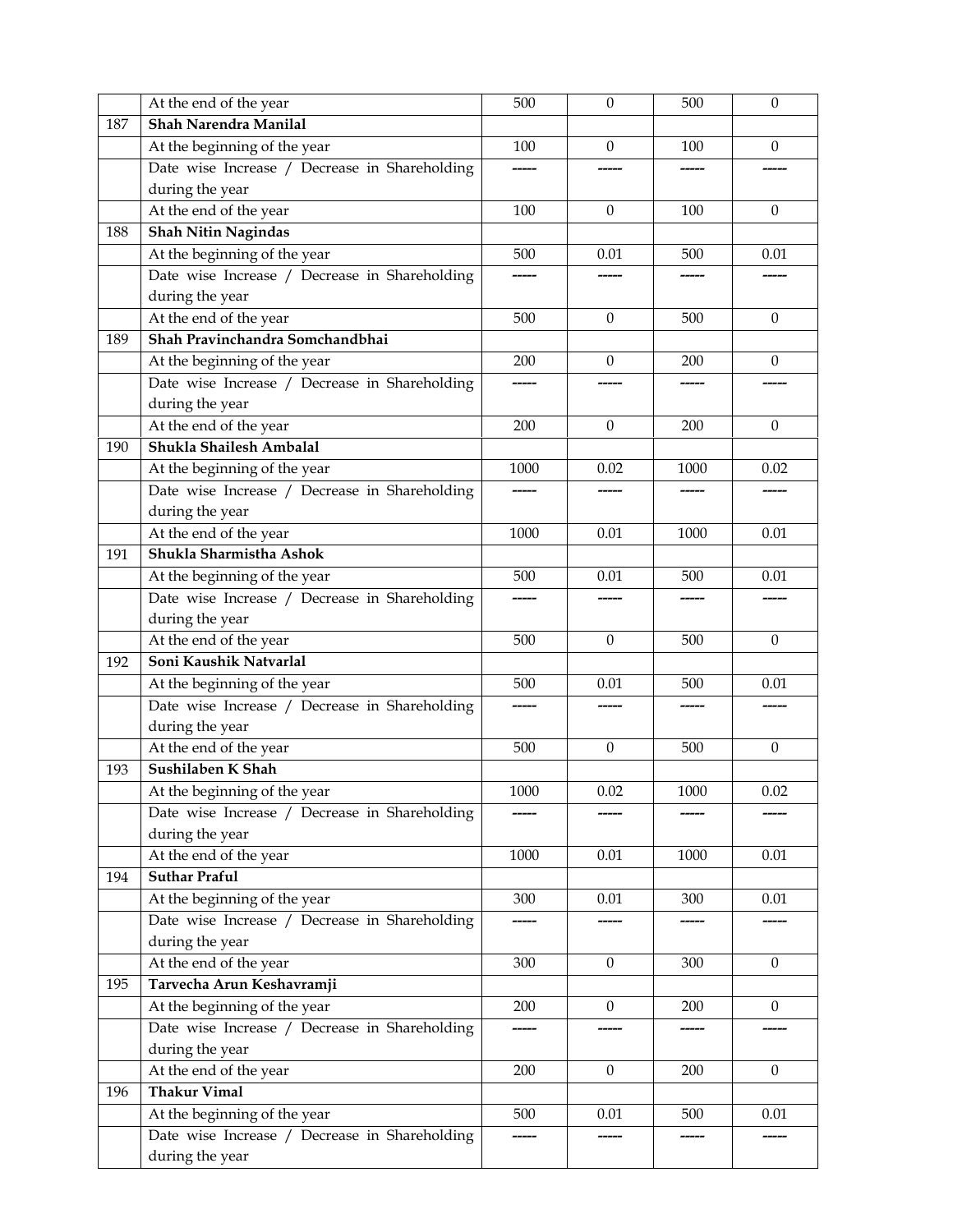|     | At the end of the year                        | 500   | $\boldsymbol{0}$ | 500  | $\boldsymbol{0}$ |
|-----|-----------------------------------------------|-------|------------------|------|------------------|
| 197 | Trivedi Amrutlal Chaturbhai                   |       |                  |      |                  |
|     | At the beginning of the year                  | 1000  | 0.02             | 1000 | 0.02             |
|     | Date wise Increase / Decrease in Shareholding |       |                  |      |                  |
|     | during the year                               |       |                  |      |                  |
|     | At the end of the year                        | 1000  | 0.01             | 1000 | 0.01             |
| 198 | Trivedi Bharat Madhubhai                      |       |                  |      |                  |
|     | At the beginning of the year                  | 700   | 0.01             | 700  | 0.01             |
|     | Date wise Increase / Decrease in Shareholding |       |                  |      |                  |
|     | during the year                               |       |                  |      |                  |
|     | At the end of the year                        | 700   | 0.01             | 700  | 0.01             |
| 199 | Trivedi Kamlesh Madhubhai                     |       |                  |      |                  |
|     | At the beginning of the year                  | 1000  | 0.02             | 1000 | 0.02             |
|     | Date wise Increase / Decrease in Shareholding |       |                  |      |                  |
|     | during the year                               |       |                  |      |                  |
|     | At the end of the year                        | 1000  | 0.01             | 1000 | 0.01             |
| 200 | Trivedi Tapshvini Madhubhai                   |       |                  |      |                  |
|     | At the beginning of the year                  | 600   | 0.01             | 600  | 0.01             |
|     | Date wise Increase / Decrease in Shareholding |       |                  |      |                  |
|     | during the year                               |       |                  |      |                  |
|     | At the end of the year                        | 600   | 0.01             | 600  | 0.01             |
| 201 | <b>Urmilaben B Gor</b>                        |       |                  |      |                  |
|     | At the beginning of the year                  | 200   | $\mathbf{0}$     | 200  | $\theta$         |
|     | Date wise Increase / Decrease in Shareholding |       |                  |      |                  |
|     | during the year                               |       |                  |      |                  |
|     | At the end of the year                        | 200   | $\theta$         | 200  | $\theta$         |
| 202 | Veenaben Vijaykumar                           |       |                  |      |                  |
|     | At the beginning of the year                  | 200   | $\mathbf{0}$     | 200  | $\mathbf{0}$     |
|     | Date wise Increase / Decrease in Shareholding | ----- |                  |      |                  |
|     | during the year                               |       |                  |      |                  |
|     | At the end of the year                        | 200   | $\theta$         | 200  | $\mathbf{0}$     |
| 203 | Vijaykumar Rameshkumar Thakker                |       |                  |      |                  |
|     | At the beginning of the year                  | 500   | $0.01\,$         | 500  | 0.01             |
|     | Date wise Increase / Decrease in Shareholding |       |                  |      |                  |
|     | during the year                               |       |                  |      |                  |
|     | At the end of the year                        | 500   | $\mathbf{0}$     | 500  | $\mathbf{0}$     |
| 204 | Vyas Atul Balkrishna                          |       |                  |      |                  |
|     | At the beginning of the year                  | 1000  | 0.02             | 1000 | 0.02             |
|     | Date wise Increase / Decrease in Shareholding |       |                  |      |                  |
|     | during the year                               |       |                  |      |                  |
|     | At the end of the year                        | 1000  | 0.01             | 1000 | 0.01             |
| 205 | Vyas Jimit Rajendra                           |       |                  |      |                  |
|     | At the beginning of the year                  | 200   | $\overline{0}$   | 200  | $\overline{0}$   |
|     | Date wise Increase / Decrease in Shareholding |       |                  |      |                  |
|     | during the year                               |       |                  |      |                  |
|     | At the end of the year                        | 200   | $\boldsymbol{0}$ | 200  | $\mathbf{0}$     |
| 206 | Vyas Mayur Sureshbhai                         |       |                  |      |                  |
|     | At the beginning of the year                  | 600   | 0.01             | 600  | 0.01             |
|     | Date wise Increase / Decrease in Shareholding |       |                  |      |                  |
|     | during the year                               |       |                  |      |                  |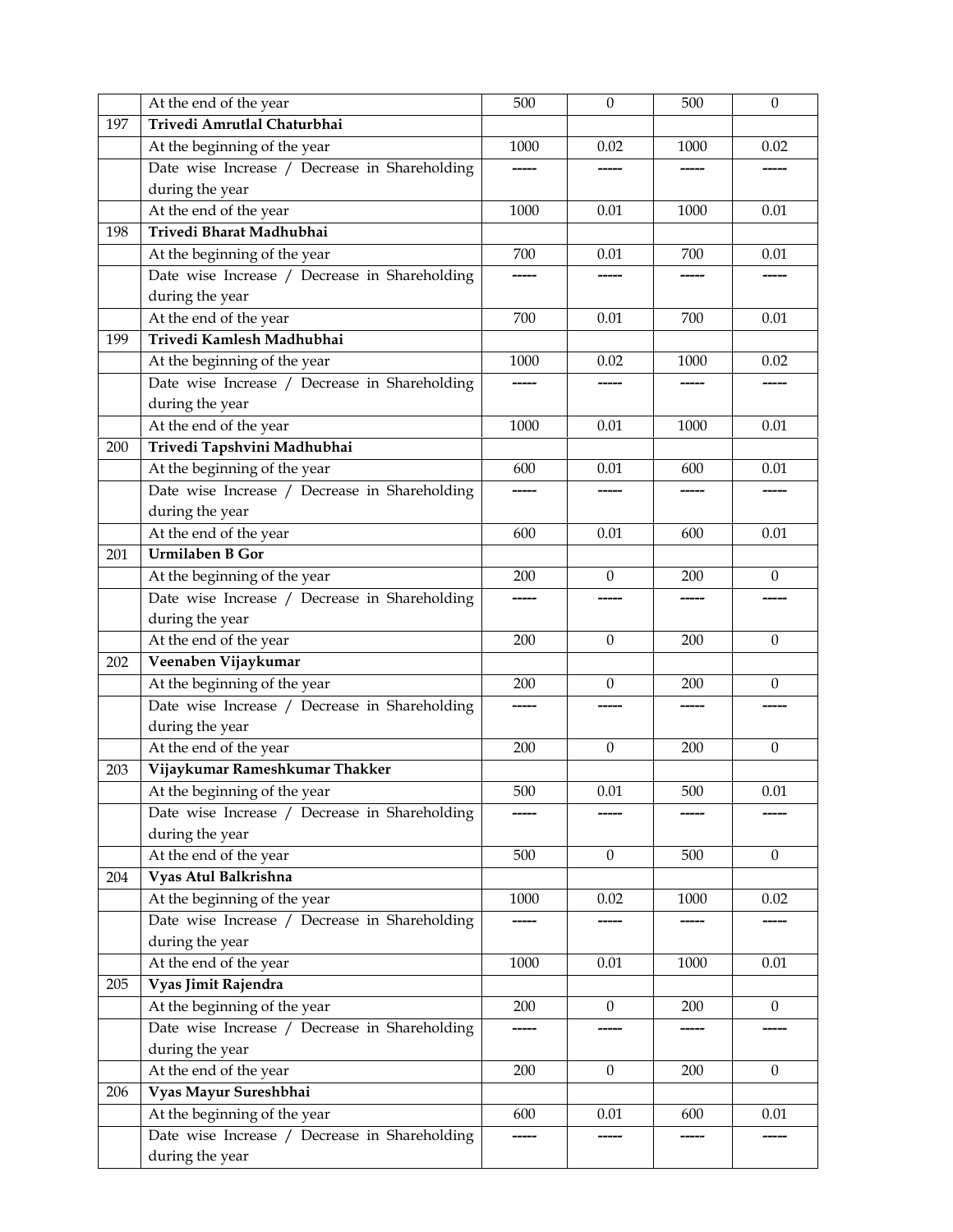|     | At the end of the year                        | 600   | 0.01             | 600  | 0.01             |
|-----|-----------------------------------------------|-------|------------------|------|------------------|
| 207 | Vyas Mayur Sureshchandra                      |       |                  |      |                  |
|     | At the beginning of the year                  | 500   | 0.01             | 500  | 0.01             |
|     | Date wise Increase / Decrease in Shareholding | ----- |                  |      |                  |
|     | during the year                               |       |                  |      |                  |
|     | At the end of the year                        | 500   | $\Omega$         | 500  | $\theta$         |
| 208 | Vyas Mugatlal Muljidas                        |       |                  |      |                  |
|     | At the beginning of the year                  | 1000  | 0.02             | 1000 | 0.02             |
|     | Date wise Increase / Decrease in Shareholding |       |                  |      |                  |
|     | during the year                               |       |                  |      |                  |
|     | At the end of the year                        | 1000  | 0.01             | 1000 | 0.01             |
| 209 | Vyas Nirmalaben Shankerlal                    |       |                  |      |                  |
|     | At the beginning of the year                  | 1000  | 0.02             | 1000 | 0.02             |
|     | Date wise Increase / Decrease in Shareholding |       |                  |      |                  |
|     | during the year                               |       |                  |      |                  |
|     | At the end of the year                        | 1000  | 0.01             | 1000 | 0.01             |
| 210 | Vyas Pushpa Sureshchandra                     |       |                  |      |                  |
|     | At the beginning of the year                  | 500   | 0.01             | 500  | 0.01             |
|     | Date wise Increase / Decrease in Shareholding |       |                  |      |                  |
|     | during the year                               |       |                  |      |                  |
|     | At the end of the year                        | 500   | $\boldsymbol{0}$ | 500  | $\boldsymbol{0}$ |
| 211 | Vyas Sureshchandra Mugatlal                   |       |                  |      |                  |
|     | At the beginning of the year                  | 500   | 0.01             | 500  | 0.01             |
|     | Date wise Increase / Decrease in Shareholding |       |                  |      |                  |
|     | during the year                               |       |                  |      |                  |
|     | At the end of the year                        | 500   | $\Omega$         | 500  | $\mathbf{0}$     |
| 212 | <b>Bhatt Girish</b>                           |       |                  |      |                  |
|     | At the beginning of the year                  | 1500  | 0.03             | 1500 | 0.03             |
|     | Date wise Increase / Decrease in Shareholding |       |                  |      |                  |
|     | during the year                               |       |                  |      |                  |
|     | At the end of the year                        | 1500  | 0.01             | 1500 | 0.01             |
| 213 | Khatri Meenakshi                              |       |                  |      |                  |
|     | At the beginning of the year                  | 500   | $0.01\,$         | 500  | $0.01\,$         |
|     | Date wise Increase / Decrease in Shareholding |       |                  |      |                  |
|     | during the year                               |       |                  |      |                  |
|     | At the end of the year                        | 500   | $\Omega$         | 500  | $\mathbf{0}$     |
| 214 | Kut Kijan                                     |       |                  |      |                  |
|     | At the beginning of the year                  | 1000  | 0.02             | 1000 | 0.02             |
|     | Date wise Increase / Decrease in Shareholding | ----- |                  |      | -----            |
|     | during the year                               |       |                  |      |                  |
|     | At the end of the year                        | 1000  | 0.01             | 1000 | 0.01             |
| 215 | Pandit Manjula Atul                           |       |                  |      |                  |
|     | At the beginning of the year                  | 1000  | 0.02             | 1000 | 0.02             |
|     | Date wise Increase / Decrease in Shareholding | ----- |                  |      | -----            |
|     | during the year                               |       |                  |      |                  |
|     | At the end of the year                        | 1000  | 0.01             | 1000 | 0.01             |
| 216 | <b>Patel Mahesh</b>                           |       |                  |      |                  |
|     | At the beginning of the year                  | 600   | 0.01             | 600  | 0.01             |
|     | Date wise Increase / Decrease in Shareholding |       |                  |      |                  |
|     | during the year                               |       |                  |      |                  |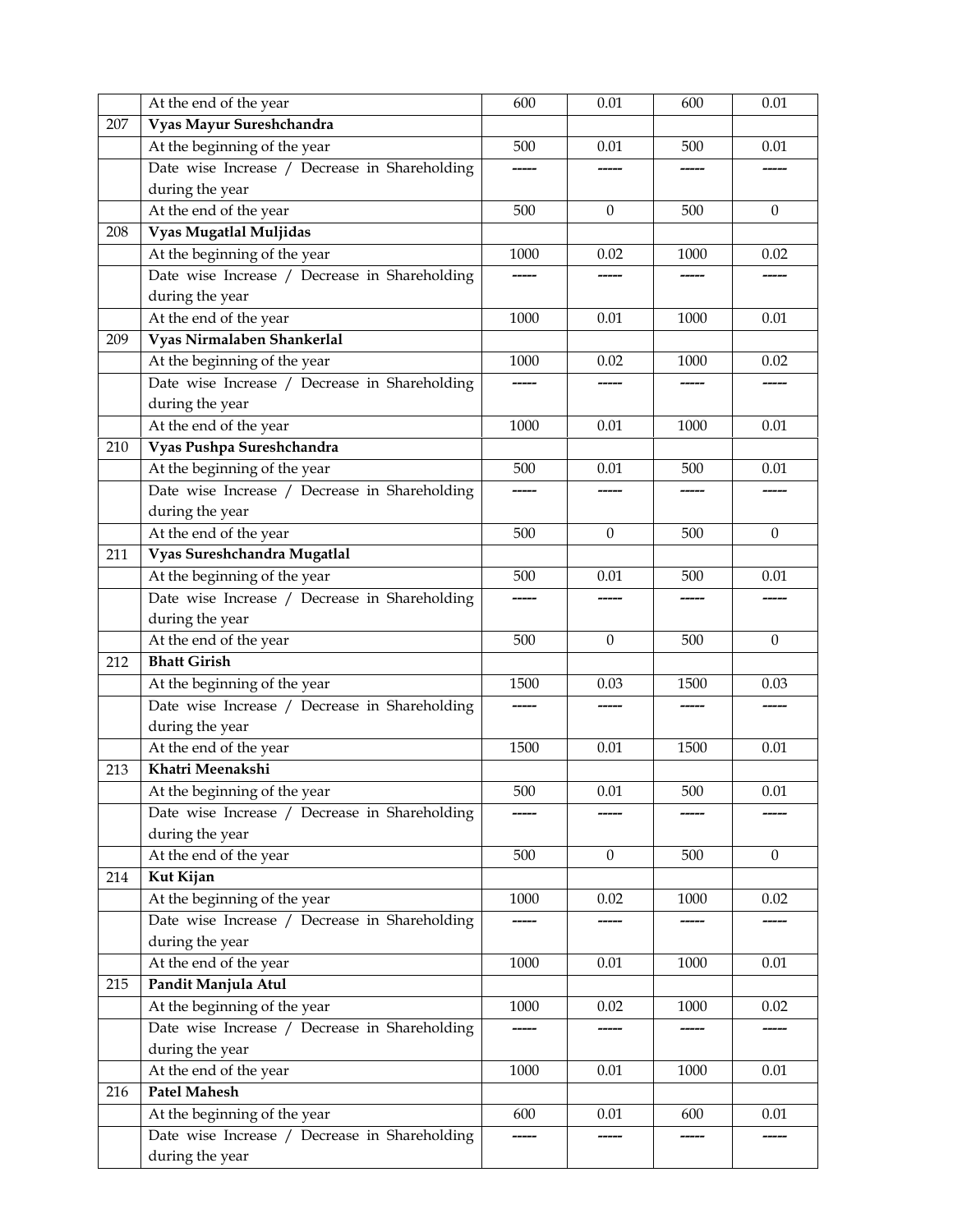|     | At the end of the year                        | 600  | 0.01     | 600  | 0.01         |
|-----|-----------------------------------------------|------|----------|------|--------------|
| 217 | Patel Milan Satishchandra                     |      |          |      |              |
|     | At the beginning of the year                  | 2000 | 0.04     | 2000 | 0.04         |
|     | Date wise Increase / Decrease in Shareholding |      |          |      |              |
|     | during the year                               |      |          |      |              |
|     | At the end of the year                        | 2000 | 0.02     | 2000 | 0.02         |
| 218 | Raval Bhavnaben                               |      |          |      |              |
|     | At the beginning of the year                  | 500  | 0.01     | 500  | 0.01         |
|     | Date wise Increase / Decrease in Shareholding |      |          |      |              |
|     | during the year                               |      |          |      |              |
|     | At the end of the year                        | 500  | $\Omega$ | 500  | $\mathbf{0}$ |
| 219 | <b>Shah Nitin Ambalal</b>                     |      |          |      |              |
|     | At the beginning of the year                  | 300  | 0.01     | 300  | 0.01         |
|     | Date wise Increase / Decrease in Shareholding |      |          |      |              |
|     | during the year                               |      |          |      |              |
|     | At the end of the year                        | 300  | $\Omega$ | 300  | $\Omega$     |
| 220 | Shah Yamini Nitin                             |      |          |      |              |
|     | At the beginning of the year                  | 500  | 0.01     | 500  | 0.01         |
|     | Date wise Increase / Decrease in Shareholding |      |          |      |              |
|     | during the year                               |      |          |      |              |
|     | At the end of the year                        | 500  | $\Omega$ | 500  | $\mathbf{0}$ |
| 221 | <b>Thakker Prakashkumar</b>                   |      |          |      |              |
|     | At the beginning of the year                  | 1000 | 0.02     | 1000 | 0.02         |
|     | Date wise Increase / Decrease in Shareholding |      |          |      |              |
|     | during the year                               |      |          |      |              |
|     | At the end of the year                        | 1000 | 0.01     | 1000 | 0.01         |
| 222 | <b>Trivedi Ramesh</b>                         |      |          |      |              |
|     | At the beginning of the year                  | 2500 | 0.05     | 2500 | 0.05         |
|     | Date wise Increase / Decrease in Shareholding |      |          |      |              |
|     | during the year                               |      |          |      |              |
|     | At the end of the year                        | 2500 | 0.05     | 2500 | 0.02         |
| 223 | Mehta Gitaben                                 |      |          |      |              |
|     | At the beginning of the year                  | 5000 | 0.1      | 5000 | 0.1          |
|     | Date wise Increase / Decrease in Shareholding |      |          |      |              |
|     | during the year                               |      |          |      |              |
|     | At the end of the year                        | 5000 | 0.04     | 5000 | 0.04         |
| 224 | Harendrakumar Amrutlal Bhatt                  |      |          |      |              |
|     | At the beginning of the year                  | 2400 | 0.05     | 2400 | 0.05         |
|     | Date wise Increase / Decrease in Shareholding |      |          |      |              |
|     | during the year                               |      |          |      |              |
|     | At the end of the year                        | 2400 | 0.02     | 2400 | 0.02         |
| 225 | Harendrakumar Amratlal Bhatt (H.U.F.)         |      |          |      |              |
|     | At the beginning of the year                  | 1000 | 0.02     | 1000 | 0.02         |
|     | Date wise Increase / Decrease in Shareholding |      |          |      |              |
|     | during the year                               |      |          |      |              |
|     | At the end of the year                        | 1000 | $0.01\,$ | 1000 | 0.01         |
| 226 | Kiritkumar Amrutlal Bhatt (HUF)               |      |          |      |              |
|     | At the beginning of the year                  | 1000 | 0.02     | 1000 | 0.02         |
|     | Date wise Increase / Decrease in Shareholding |      |          |      |              |
|     | during the year                               |      |          |      |              |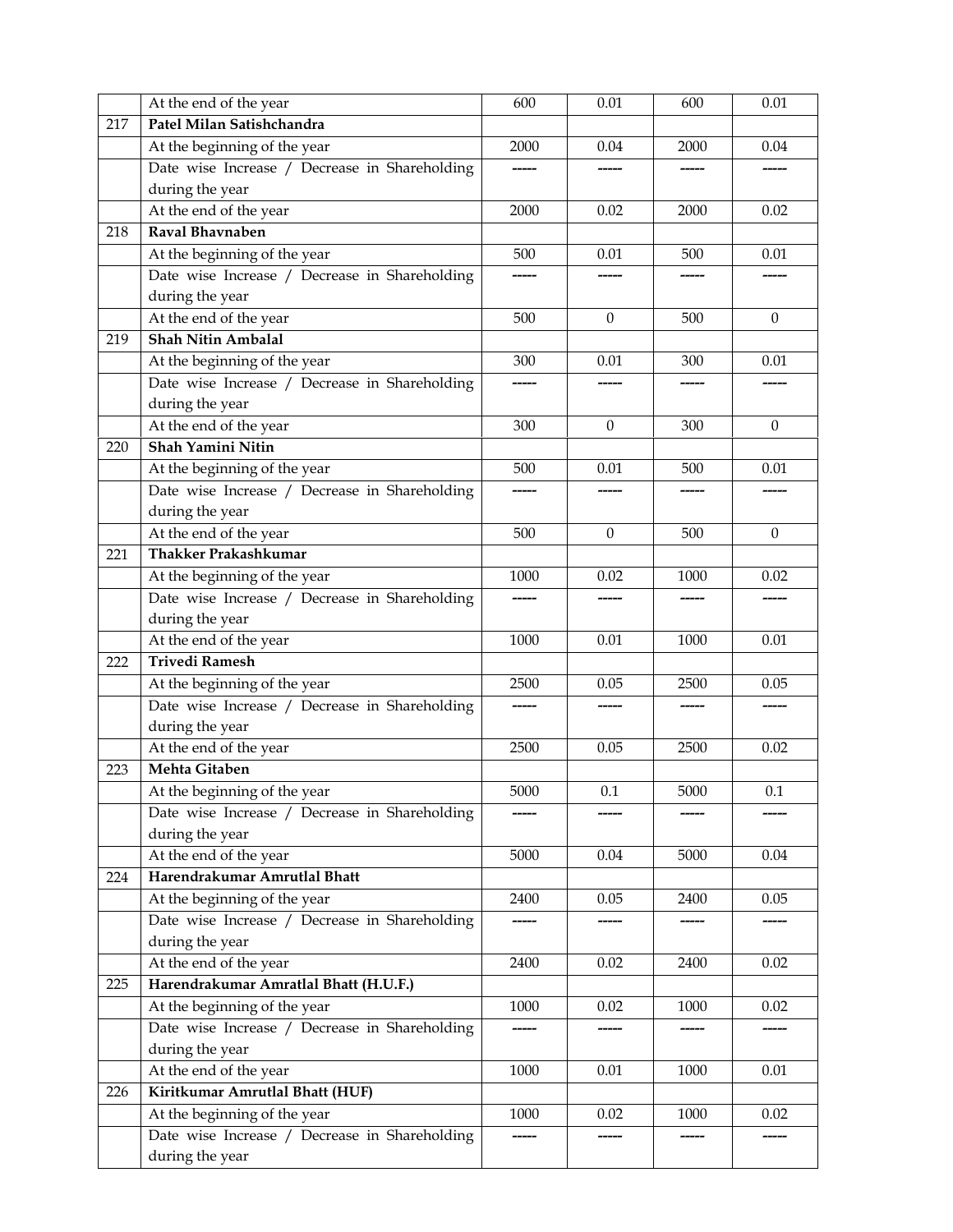|     | At the end of the year                        | 1000  | 0.01  | 1000   | 0.01   |
|-----|-----------------------------------------------|-------|-------|--------|--------|
| 227 | Parvatiben Kiritkumar Bhatt                   |       |       |        |        |
|     | At the beginning of the year                  | 1000  | 0.02  | 1000   | 0.02   |
|     | Date wise Increase / Decrease in Shareholding | ----- | ----- | ------ | ------ |
|     | during the year                               |       |       |        |        |
|     | At the end of the year                        | 1000  | 0.01  | 1000   | 0.01   |
| 228 | Kiritkumar Amratlal Bhatt                     |       |       |        |        |
|     | At the beginning of the year                  | 20600 | 0.41  | 20600  | 0.41   |
|     | Date wise Increase / Decrease in Shareholding |       |       |        |        |
|     | during the year                               |       |       |        |        |
|     | At the end of the year                        | 20600 | 0.18  | 20600  | 0.18   |
| 229 | Deenaben Harendrakumar Bhatt                  |       |       |        |        |
|     | At the beginning of the year                  | 1000  | 0.02  | 1000   | 0.02   |
|     | Date wise Increase / Decrease in Shareholding |       |       |        |        |
|     | during the year                               |       |       |        |        |
|     | At the end of the year                        | 1000  | 0.01  | 1000   | 0.01   |
| 230 | Bhatt Dhavalkumar Harendrabhai                |       |       |        |        |
|     | At the beginning of the year                  | 1000  | 0.02  | 1000   | 0.02   |
|     | Date wise Increase / Decrease in Shareholding | ----- |       |        |        |
|     | during the year                               |       |       |        |        |
|     | At the end of the year                        | 1000  | 0.01  | 1000   | 0.01   |
| 231 | Himanshu Rajnikant Shah                       |       |       |        |        |
|     | At the beginning of the year                  | 1000  | 0.02  | 1000   | 0.02   |
|     | Date wise Increase / Decrease in Shareholding | ----- |       | ------ | -----  |
|     | during the year                               |       |       |        |        |
|     | At the end of the year                        | 1000  | 0.01  | 1000   | 0.01   |

Thus, there is no change in shareholding of promoter of the Company, during the year under review.

## **D) Shareholding Pattern of top ten Shareholders: (Other than Directors, Promoters and Holders of GDRs and ADRs):**

|                |                                          | Shareholding at the<br>beginning of the year |                                                        | Cumulative<br>Shareholding<br>during the year |                                                        |
|----------------|------------------------------------------|----------------------------------------------|--------------------------------------------------------|-----------------------------------------------|--------------------------------------------------------|
| Sr.<br>No.     | Name of the Share holder                 | No of<br>shares                              | $\frac{10}{6}$ of total<br>shares of<br>the<br>company | No of<br>shares                               | $\frac{10}{6}$ of total<br>shares of<br>the<br>company |
|                |                                          |                                              |                                                        |                                               |                                                        |
| 1              | Devhill Fin & Inveest Pvt Ltd            |                                              |                                                        |                                               |                                                        |
|                | At the beginning of the year 01-Apr-2015 | 353500                                       | 6.9579                                                 | 353500                                        | 6.9579                                                 |
|                | Sale 03-Jul-2015                         | -353400                                      | 3.0722                                                 | 100                                           | 0.0008                                                 |
|                | At the end of the Year 31-Mar-2016       | 100                                          | 0.0008                                                 | 100                                           | 0.0008                                                 |
|                |                                          |                                              |                                                        |                                               |                                                        |
| $\overline{2}$ | Vidhata Fin & Invest (P) Ltd             |                                              |                                                        |                                               |                                                        |
|                | At the beginning of the year 01-Apr-2015 | 316800                                       | 6.2356                                                 | 316800                                        | 6.2356                                                 |
|                | Sale 22-May-2015                         | $-300$                                       | 0.0026                                                 | 316500                                        | 2.7514                                                 |
|                | Sale 03-Jul-2015                         | $-316500$                                    | 2.7514                                                 | 0                                             | 0.0000                                                 |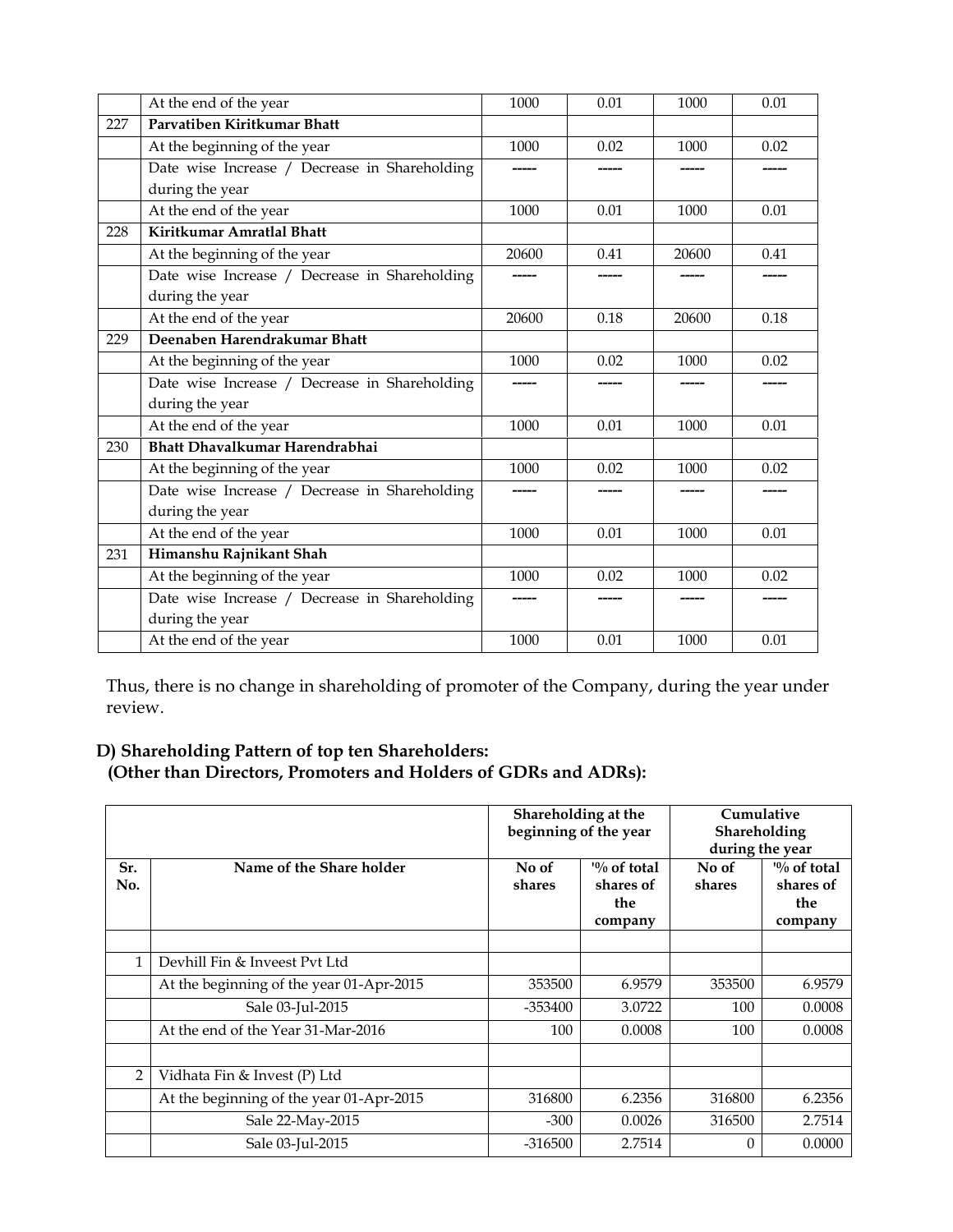|    | At the end of the Year 31-Mar-2016       | $\theta$         | 0.0000 | $\theta$         | 0.0000 |
|----|------------------------------------------|------------------|--------|------------------|--------|
|    |                                          |                  |        |                  |        |
| 3  | Madhurani Agarwal                        |                  |        |                  |        |
|    | At the beginning of the year 01-Apr-2015 | 287600           | 5.6608 | 287600           | 5.6608 |
|    | At the end of the Year 31-Mar-2016       | 287600           | 2.5002 | 287600           | 2.5002 |
|    |                                          |                  |        |                  |        |
| 4  | Rajdev Fin & Invest Pvt Ltd              |                  |        |                  |        |
|    | At the beginning of the year 01-Apr-2015 | 235900           | 4.6432 | 235900           | 4.6432 |
|    | Sale 03-Jul-2015                         | $-235200$        | 2.0447 | 700              | 0.0060 |
|    | At the end of the Year 31-Mar-2016       | 700              | 0.0060 | 700              | 0.0060 |
|    |                                          |                  |        |                  |        |
| 5  | Vidhyavinay Fin & Invest (P) Ltd         |                  |        |                  |        |
|    | At the beginning of the year 01-Apr-2015 | 202600           | 3.9877 | 202600           | 3.9877 |
|    | Sale 03-Jul-2015                         | $-202600$        | 1.7612 | $\theta$         | 0.0000 |
|    | At the end of the Year 31-Mar-2016       | $\theta$         | 0.0000 | $\theta$         | 0.0000 |
|    |                                          |                  |        |                  |        |
| 6  | Vibhakt Fin & Invest Pvt Ltd             |                  |        |                  |        |
|    | At the beginning of the year 01-Apr-2015 | 193300           | 3.8047 | 193300           | 3.8047 |
|    | Sale 03-Jul-2015                         | -193300          | 1.6804 | $\theta$         | 0.0000 |
|    | At the end of the Year 31-Mar-2016       | $\theta$         | 0.0000 | 0                | 0.0000 |
|    |                                          |                  |        |                  |        |
| 7  | Hardik K Shah                            |                  |        |                  |        |
|    | At the beginning of the year 01-Apr-2015 | 173700           | 3.4189 | 173700           | 3.4189 |
|    | At the end of the Year 31-Mar-2016       | 173700           | 1.5100 | 173700           | 1.5100 |
|    |                                          |                  |        |                  |        |
| 8  | Wonderbar Fin & Invest Pvt Ltd           |                  |        |                  |        |
|    | At the beginning of the year 01-Apr-2015 | 162500           | 3.1985 | 162500           | 3.1985 |
|    | Sale 03-Jul-2015                         | $-162100$        | 1.4092 | 400              | 0.0034 |
|    | At the end of the Year 31-Mar-2016       | 400              | 0.0034 | 400              | 0.0034 |
|    |                                          |                  |        |                  |        |
| 9  | Rajshail Fin & Invest (P) Ltd            |                  |        |                  |        |
|    | At the beginning of the year 01-Apr-2015 | 153800           | 3.0272 | 153800           | 3.0272 |
|    | Sale 03-Jul-2015                         | -153700          | 1.3361 | 100              | 0.0008 |
|    | At the end of the Year 31-Mar-2016       | 100              | 0.0008 | 100              | 0.0008 |
|    |                                          |                  |        |                  |        |
| 10 | Valour Fin & Invest (P) Ltd              |                  |        |                  |        |
|    | At the beginning of the year 01-Apr-2015 | 137600           | 2.7083 | 137600           | 2.7083 |
|    | Sale 03-Jul-2015                         | $-137600$        | 1.1962 | 0                | 0.0000 |
|    | At the end of the Year 31-Mar-2016       | $\boldsymbol{0}$ | 0.0000 | $\boldsymbol{0}$ | 0.0000 |
|    | NEW TOP 10 AS ON (31-Mar-2016)           |                  |        |                  |        |
|    |                                          |                  |        |                  |        |
| 11 | Ankit Gautambhai Bagariya                |                  |        |                  |        |
|    | At the beginning of the year 01-Apr-2015 | 118000           | 2.3226 | 118000           | 2.3226 |
|    | At the end of the Year 31-Mar-2016       | 118000           | 1.0258 | 118000           | 1.0258 |
|    |                                          |                  |        |                  |        |
| 12 | Bhupendrabhai S Shah                     |                  |        |                  |        |
|    |                                          |                  |        |                  |        |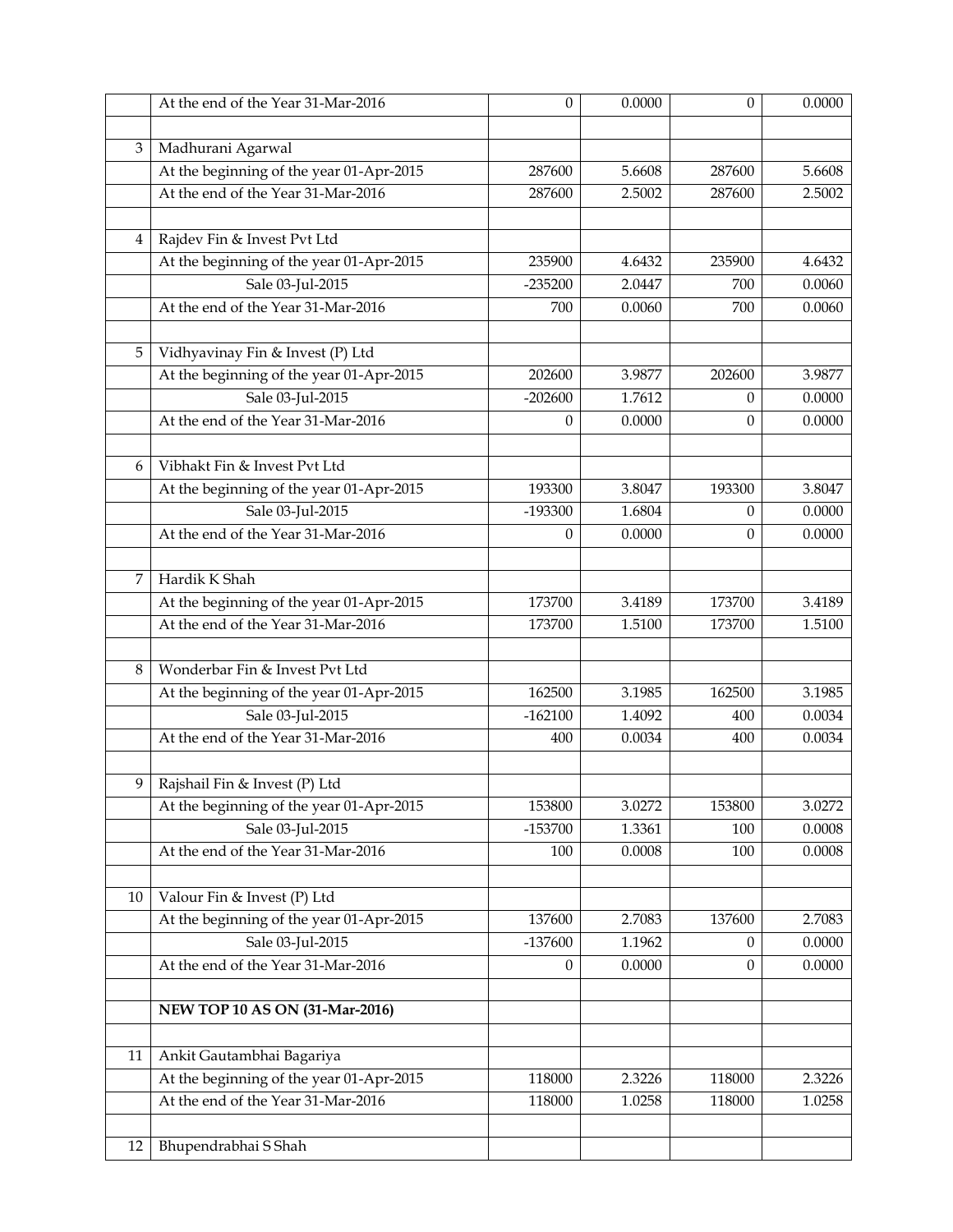|    | At the beginning of the year 01-Apr-2015 | 111000 | 2.1848 | 111000 | 2.1848 |
|----|------------------------------------------|--------|--------|--------|--------|
|    | At the end of the Year 31-Mar-2016       | 111000 | 0.9649 | 111000 | 0.9649 |
|    |                                          |        |        |        |        |
| 13 | Snehan Pareshbhai Dave                   |        |        |        |        |
|    | At the beginning of the year 01-Apr-2015 | 110000 | 2.1651 | 110000 | 2.1651 |
|    | At the end of the Year 31-Mar-2016       | 110000 | 0.9562 | 110000 | 0.9562 |
|    |                                          |        |        |        |        |
| 14 | Chandrika R Shah                         |        |        |        |        |
|    | At the beginning of the year 01-Apr-2015 | 106000 | 2.0864 | 106000 | 2.0864 |
|    | At the end of the Year 31-Mar-2016       | 106000 | 0.9215 | 106000 | 0.9215 |
|    |                                          |        |        |        |        |
| 15 | Kishor Shah                              |        |        |        |        |
|    | At the beginning of the year 01-Apr-2015 | 105800 | 2.0824 | 105800 | 2.0824 |
|    | At the end of the Year 31-Mar-2016       | 105800 | 0.9197 | 105800 | 0.9197 |
|    |                                          |        |        |        |        |
| 16 | Rameshbhai J Shah                        |        |        |        |        |
|    | At the beginning of the year 01-Apr-2015 | 101500 | 1.9978 | 101500 | 1.9978 |
|    | At the end of the Year 31-Mar-2016       | 101500 | 0.8823 | 101500 | 0.8823 |
|    |                                          |        |        |        |        |
| 17 | Yogeshkumar Bhajnagarwala                |        |        |        |        |
|    | At the beginning of the year 01-Apr-2015 | 100800 | 1.9840 | 100800 | 1.9840 |
|    | At the end of the Year 31-Mar-2016       | 100800 | 0.8763 | 100800 | 0.8763 |
|    |                                          |        |        |        |        |
| 18 | Anilkumar Kunjbihari                     |        |        |        |        |
|    | At the beginning of the year 01-Apr-2015 | 97700  | 1.9230 | 97700  | 1.9230 |
|    | Sale 19-Jun-2015                         | $-500$ | 0.0043 | 97200  | 0.8450 |
|    | At the end of the Year 31-Mar-2016       | 97200  | 0.8450 | 97200  | 0.8450 |

# **E) Shareholding of Directors and Key Managerial Personnel:**

| S             | Shareholding of each Directors and each    |        | Shareholding at the   |                 | <b>Cumulative Shareholding</b> |  |
|---------------|--------------------------------------------|--------|-----------------------|-----------------|--------------------------------|--|
| N             | <b>Key Managerial Personnel</b>            |        | beginning of the year | during the year |                                |  |
|               |                                            | No. of | $\%$ of total         | No. of          | $\%$ of total                  |  |
|               |                                            | shares | shares of the         | shares          | shares of the                  |  |
|               |                                            |        | company               |                 | company                        |  |
| 1             | Machchhar Yogendra Harilal                 |        |                       |                 |                                |  |
|               | At the beginning of the year               | 172800 | 3.40                  | 172800          | 3.40                           |  |
|               | in<br>Increase<br>Decrease<br>wise<br>Date |        |                       |                 |                                |  |
|               | Shareholding during the year               |        |                       |                 |                                |  |
|               | At the end of the year                     | 172800 | 3.40                  | 172800          | 3.40                           |  |
| $\mathcal{P}$ | Pandit Atul Bahadurshah                    |        |                       |                 |                                |  |
|               | At the beginning of the year               | 169200 | 3.33                  | 169200          | 3.33                           |  |
|               | in<br>Date<br>Increase<br>Decrease<br>wise |        |                       |                 |                                |  |
|               | Shareholding during the year               |        |                       |                 |                                |  |
|               | At the end of the year                     | 169200 | 3.33                  | 169200          | 3.33                           |  |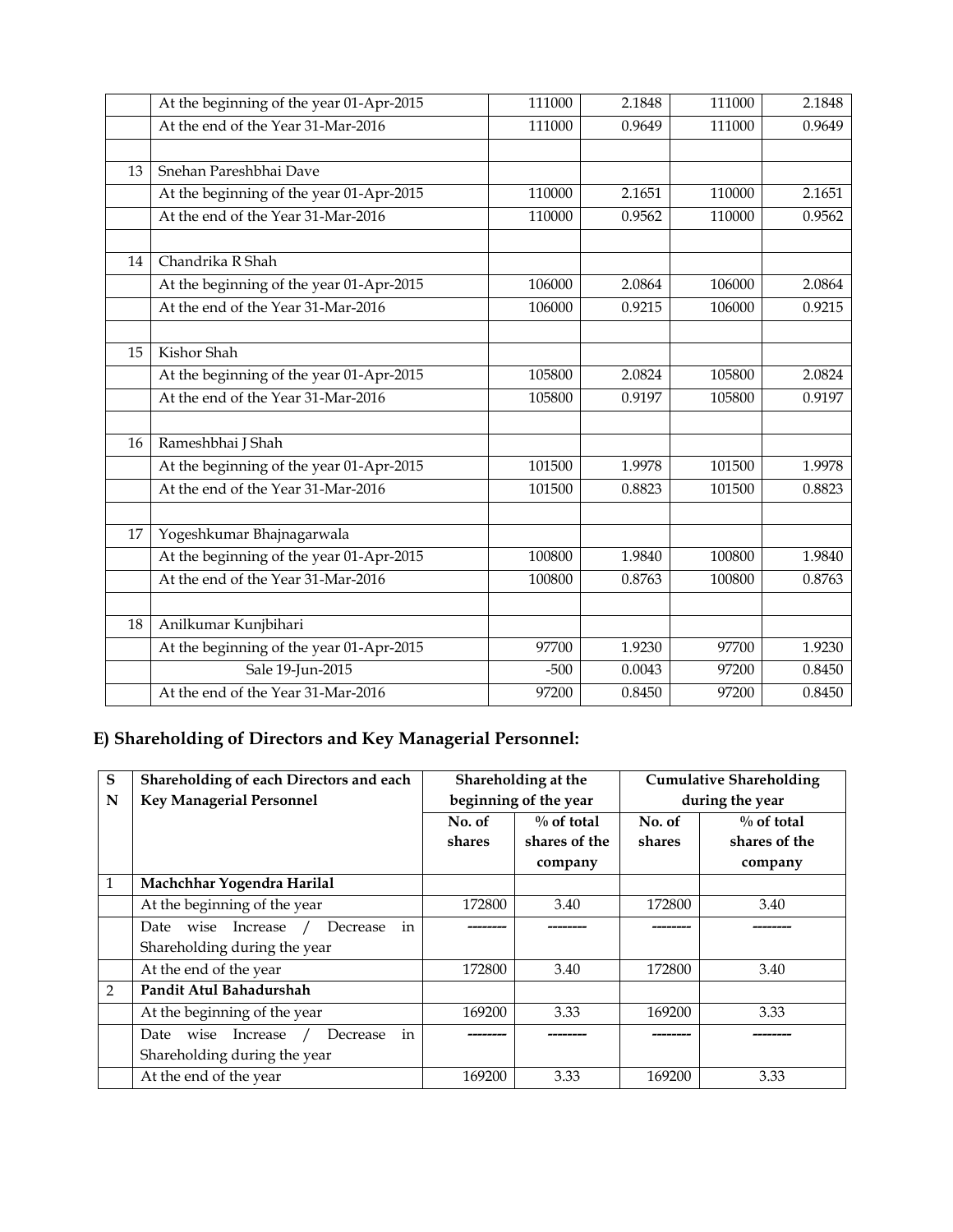## **F) INDEBTEDNESS –**

**Indebtedness of the Company including interest outstanding/accrued but not due for payment.** 

|                                   | <b>Secured</b><br>Loans | <b>Unsecured</b> |                 | <b>Total</b>        |
|-----------------------------------|-------------------------|------------------|-----------------|---------------------|
|                                   | excluding deposits      | Loans            | <b>Deposits</b> | <b>Indebtedness</b> |
| Indebtedness at the beginning     |                         |                  |                 |                     |
| of the financial year             |                         |                  |                 |                     |
| i) Principal Amount               | Nil                     | 13,06,844        | Nil             | Nil                 |
| ii) Interest due but not paid     | Nil                     | Nil              | Nil             | Nil                 |
| iii) Interest accrued but not due | Nil                     | Nil              | Nil             | Nil                 |
| Total (i+ii+iii)                  | Nil                     | 13,06,844        | Nil             | Nil                 |
| Change in Indebtedness during     |                         |                  |                 |                     |
| the financial year                |                         |                  |                 |                     |
| * Addition                        | Nil                     | Nil              | Nil             | Nil                 |
| * Reduction                       | Nil                     | 4,06,844         | Nil             | Nil                 |
| <b>Net Change</b>                 | Nil                     | (406844)         | Nil             | Nil                 |
| Indebtedness at the end of the    |                         |                  |                 |                     |
| financial year                    |                         |                  |                 |                     |
| i) Principal Amount               | Nil                     | 9,00,000         | Nil             | Nil                 |
| ii) Interest due but not paid     | Nil                     | Nil              | Nil             | Nil                 |
| iii) Interest accrued but not due | Nil                     | Nil              | Nil             | Nil                 |
| Total (i+ii+iii)                  | Nil                     | 9,00,000         | Nil             | Nil                 |

## **XI. REMUNERATION OF DIRECTORS AND KEY MANAGERIAL PERSONNEL-**

## **A. Remuneration to Managing Director, Whole-time Directors and/or Manager:**

The company has not given any remuneration to any director of the company during the year under review.

#### **B. Remuneration to other directors:**

The company has not given any remuneration to any director of the company during the year under review.

## **C. Remuneration to Key Managerial Personnel Other Than MD /Manager / WTD**

| <b>SN</b> | <b>Particulars of Remuneration</b>          | <b>Key Managerial Personnel</b> |        |     |              |  |
|-----------|---------------------------------------------|---------------------------------|--------|-----|--------------|--|
|           |                                             | <b>CEO</b>                      |        | CFO | <b>Total</b> |  |
|           | Gross salary                                |                                 |        |     |              |  |
|           | (a) Salary as per provisions contained in   |                                 | 55,500 |     | 55,500       |  |
|           | section 17(1) of the Income-tax Act, 1961   |                                 |        |     |              |  |
|           | (b) Value of perquisites u/s 17(2)          |                                 |        |     |              |  |
|           | Income-tax Act, 1961                        |                                 |        |     |              |  |
|           | (c) Profits in lieu of salary under section |                                 |        |     |              |  |
|           | 17(3) Income-tax Act, 1961                  |                                 |        |     |              |  |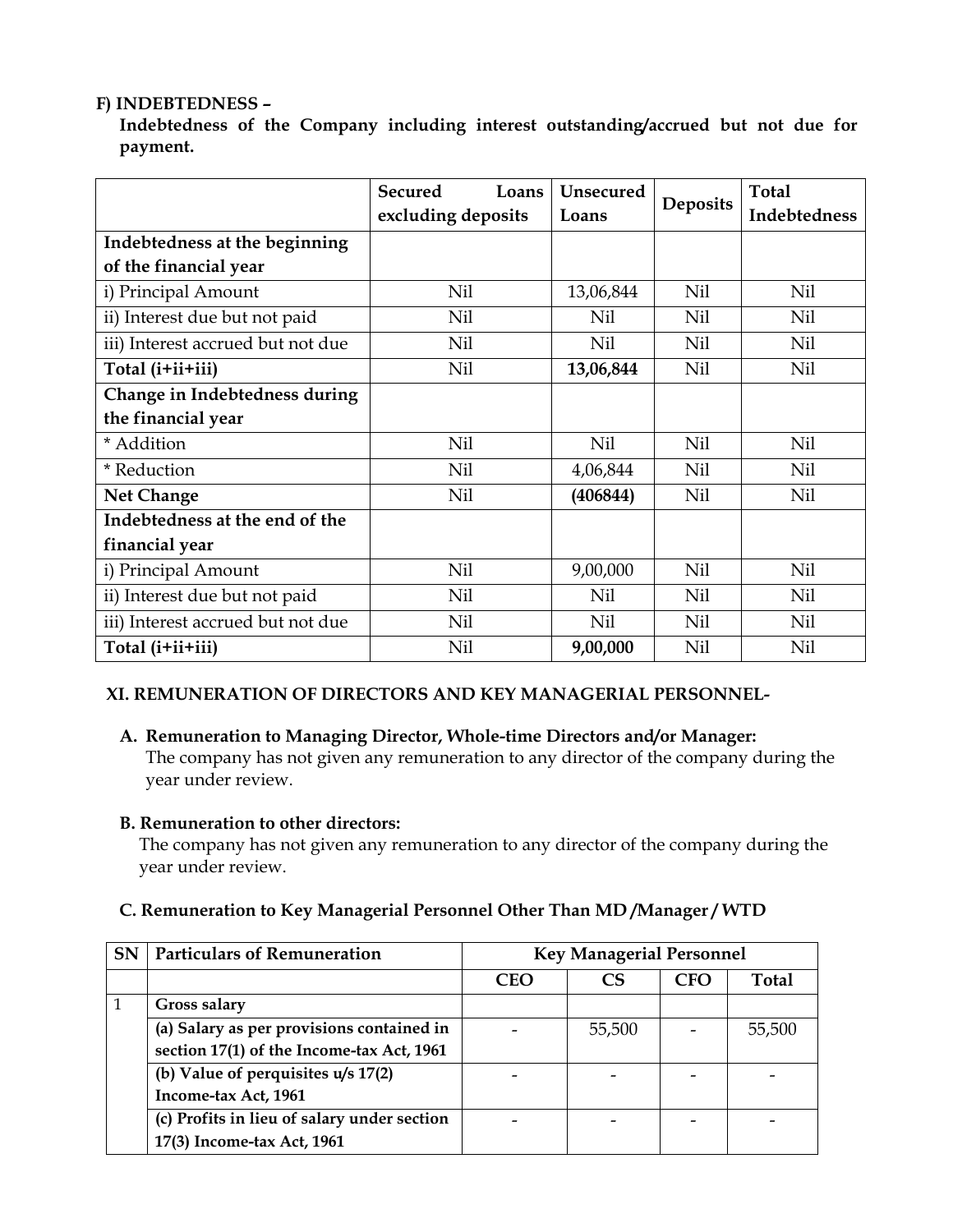|   | <b>Stock Option</b>    |        |        |
|---|------------------------|--------|--------|
| 3 | <b>Sweat Equity</b>    |        |        |
|   | Commission             |        |        |
|   | - as $\%$ of profit    |        |        |
|   | others, specify        |        |        |
|   | Others, please specify |        |        |
|   | Total                  | 55,500 | 55,500 |

## **XII. PENALTIES / PUNISHMENT/ COMPOUNDING OF OFFENCES:**

| <b>Type</b>         | Section of the                      | <b>Brief</b> | Details of   | Authority    | Appeal made, |
|---------------------|-------------------------------------|--------------|--------------|--------------|--------------|
|                     | Companies                           | Description  | Penalty/     | [RD/NCLT/    | if any (give |
|                     | Act                                 |              | Punishment/  | <b>COURT</b> | Details)     |
|                     |                                     |              | Compounding  |              |              |
|                     |                                     |              | fees imposed |              |              |
| A. COMPANY          |                                     |              |              |              |              |
| Penalty             |                                     |              |              |              |              |
| Punishment          |                                     |              | Nil          |              |              |
| Compounding         |                                     |              |              |              |              |
| <b>B. DIRECTORS</b> |                                     |              |              |              |              |
| Penalty             |                                     |              |              |              |              |
| Punishment          |                                     |              | <b>Nil</b>   |              |              |
| Compounding         |                                     |              |              |              |              |
|                     | <b>C. OTHER OFFICERS IN DEFAULT</b> |              |              |              |              |
| Penalty             |                                     |              |              |              |              |
| Punishment          |                                     |              | Nil          |              |              |
| Compounding         |                                     |              |              |              |              |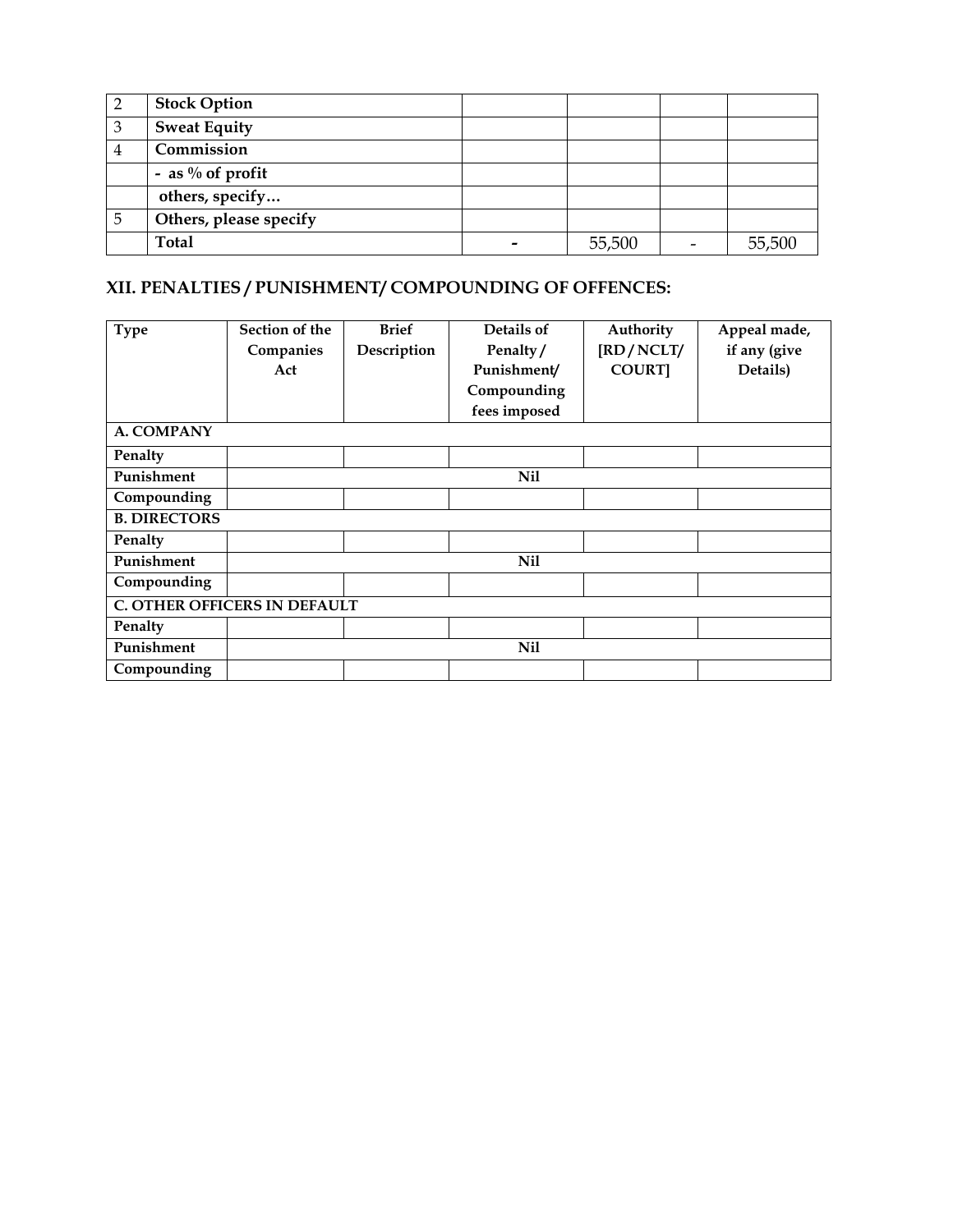#### **Report on Corporate Governance [Pursuant to SEBI (Listing Obligations and Disclosure Requirements) Regulations, 2015]**

The Board of Directors of the Company gives due support to the principles behind the good Corporate Governance. Given below is a report on Corporate Governance:

## **A. Mandatory Requirements**

## **1. Company's philosophy on code of Corporate Governance**

The Company believes that good Corporate Governance emerges from the application of the best and sound management practices and compliance with the law coupled with total adherence to highest norms of business ethics. These two main drivers, together with the company's ongoing contributions to the local communities, it operates in through meaningful and relevant Corporate Social Responsibility initiatives add to enhance the stakeholders value.

The Company places great emphasis on values such as empowerment and integrity of its employees, safety of the employees  $\&$  communities surrounding our plant and facilities, transparency in decision making process and fair & ethical dealings with all, pollution free clean environment and last but not the least, accountability to all the stakeholders. These practices are being followed since the inception and have contributed to the company's sustained growth.

## **2. Board of Directors:**

## **2.1 Composition of the Board:**

The Board of Directors as at 31st March, 2016 comprises of six directors comprises of a, two are Executive and other are non-executive directors. Mr. Atul B Pandit, Active Director of the Company and he conducts the day to day management of the Company, subject to the supervision and control of the Board of Directors. The independent directors on the Board are senior, competent and highly respected persons from their receptive fields:

| Name of the<br><b>Director</b> | Designatio<br>n | Category  | Total No. of<br>Directorships in<br>public & Private<br>Limited<br>Companies<br>(Excluding this<br>Company) | Total No. of<br>Committee<br>membership<br>(Excluding this<br>Company) | Total no. of<br><b>Board</b><br>Chairmansh<br>1p<br>(Excluding<br>this<br>Company) |
|--------------------------------|-----------------|-----------|-------------------------------------------------------------------------------------------------------------|------------------------------------------------------------------------|------------------------------------------------------------------------------------|
| Atul Pandit                    | Managing        | Executive | $\theta$                                                                                                    | $\Omega$                                                               |                                                                                    |
|                                | Director        |           |                                                                                                             |                                                                        |                                                                                    |
| Machhar Yogendra               | Director        | Executive | $\mathbf{0}$                                                                                                | $\theta$                                                               | $\Omega$                                                                           |
| Desai Dharmesh                 | Director        | Non       | $\theta$                                                                                                    | $\theta$                                                               | $\Omega$                                                                           |
|                                |                 | Executive |                                                                                                             |                                                                        |                                                                                    |
| Harsh Shah                     | Director        | Non       | 5                                                                                                           | $\Omega$                                                               | $\Omega$                                                                           |
|                                |                 | Executive |                                                                                                             |                                                                        |                                                                                    |
| Sujay Mehta                    | Director        | Non       | 8                                                                                                           | $\Omega$                                                               | 0                                                                                  |
|                                |                 | Executive |                                                                                                             |                                                                        |                                                                                    |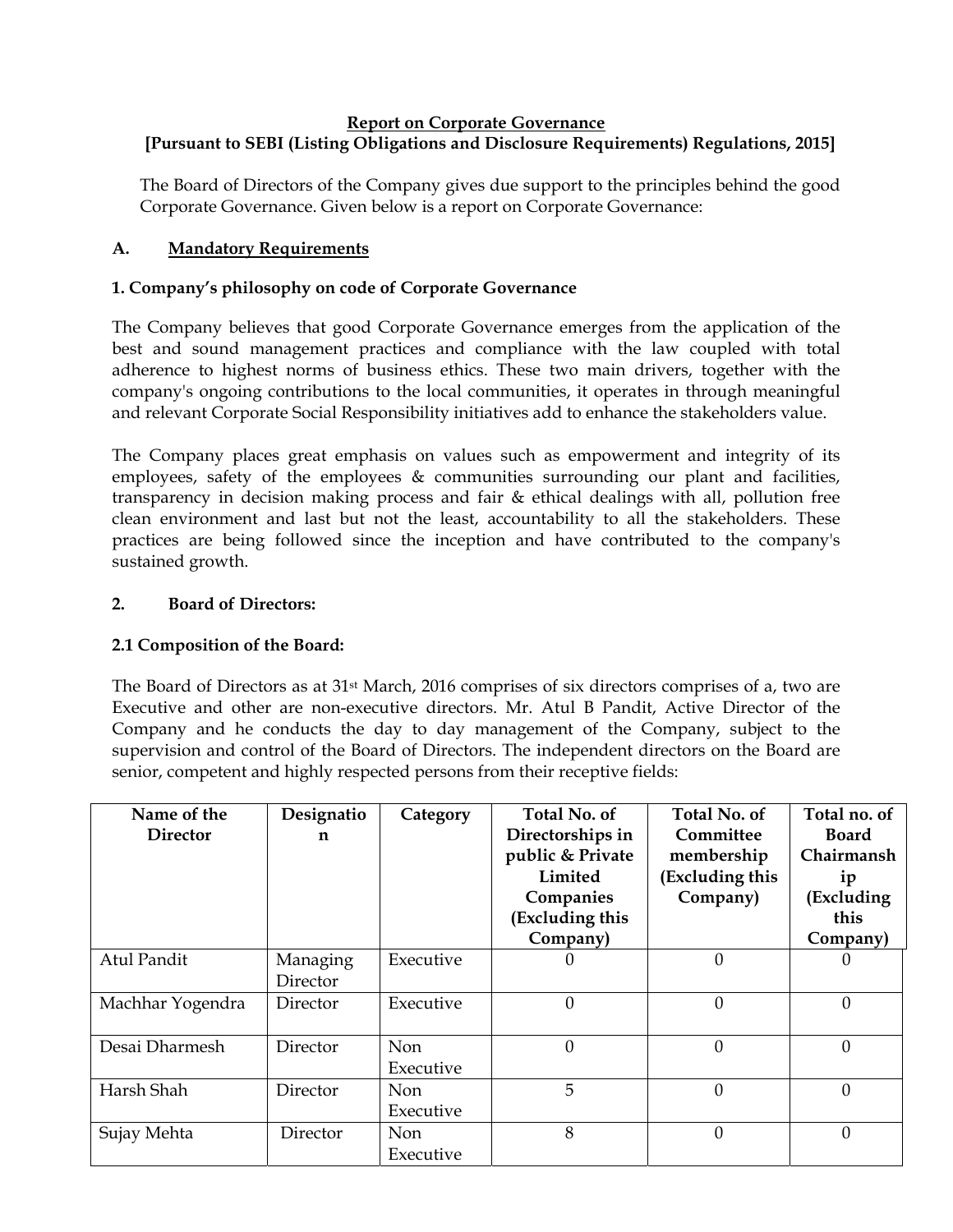| Manorama Shah | Director | Non       |  | ັ |
|---------------|----------|-----------|--|---|
|               |          | Executive |  |   |
|               |          | Director  |  |   |

## **2.2 Responsibilities of the Board**

The responsibility such as policy formulation, performance review and analysis and control, direction and management of the affairs of the company is vested in the Board of Directors presided over by the Chairman and Managing Director. The Board has delegated some of its powers to the executives of the company. The Board reviews from time to time such delegated powers and their utilization for effective functioning of the Company.

## **2.3 Meeting and Attendance Record of Directors**

The meetings of the Board of Directors are held at periodical intervals and are generally at the registered office of the Company, Ahmedabad. The meeting dates are decided well in advance and the agenda and notes on agenda are circulated in advance to the directors. All material information is incorporated in the notes on agenda for facilitating meaningful and focused discussion at the meeting. Where it is not perusable to attach supporting or relevant documents to the agendas, the same is tabled before the meeting. In case of business exigencies or urgency of matters, resolutions are passed by circulation. Senior Management persons are often invited to attend the Board Meetings and provide clarifications as and when required.

During the Financial year 2015-2016, 27 Board meeting were held during the year, they are as follows:

|            |                                             |            | 10/04/2015 23/04/2015 25/04/2015 28/04/2015 29/04/2015 23/05/2015 |                       |  |
|------------|---------------------------------------------|------------|-------------------------------------------------------------------|-----------------------|--|
|            | 26/05/2015 01/07/2015 06/07/2015 21/07/2015 |            |                                                                   | 27/07/2015 10/08/2015 |  |
|            |                                             |            | 20/08/2015 02/09/2015 05/10/2015 20/10/2015 28/10/2015 07/11/2015 |                       |  |
| 11/12/2015 | 17/12/2015                                  | 18/01/2016 | 19/01/2016 28/01/2016 04/02/2016                                  |                       |  |
|            | 12/02/2016 26/02/2016 23/03/2016            |            |                                                                   |                       |  |

The composition, attendance and other memberships of the Board of Directors of the company is as follows: Attendance of Directors at Meetings of Board of Directors and last AGM:

| Name<br>of<br>the<br><b>Director</b> | Designation | Category                | <sub>of</sub><br>No.<br><b>Board</b><br>meetings attended | Attendance<br>at<br>last AGM |
|--------------------------------------|-------------|-------------------------|-----------------------------------------------------------|------------------------------|
| Atul Pandit                          | Managing    | Executive               | 13                                                        | Yes                          |
|                                      | Director    |                         |                                                           |                              |
| Machhar                              | Director    | Director/               | 27                                                        | Yes                          |
| Yogendra                             |             | Executive               |                                                           |                              |
| Desai                                | Director    | Non<br>Director/        | 27                                                        | Yes                          |
| Dharmesh                             |             | Executive               |                                                           |                              |
| Harsh Shah                           | Director    | <b>Non</b><br>Director/ | 27                                                        | Yes                          |
|                                      |             | Executive               |                                                           |                              |
| Sujay Mehta                          | Director    | Director/<br>Non        | 25                                                        | Yes                          |
|                                      |             | Executive               |                                                           |                              |
| Manorama                             | Director    | Non<br>Director/        | 27                                                        | Yes                          |
| Shah                                 |             | Executive               |                                                           |                              |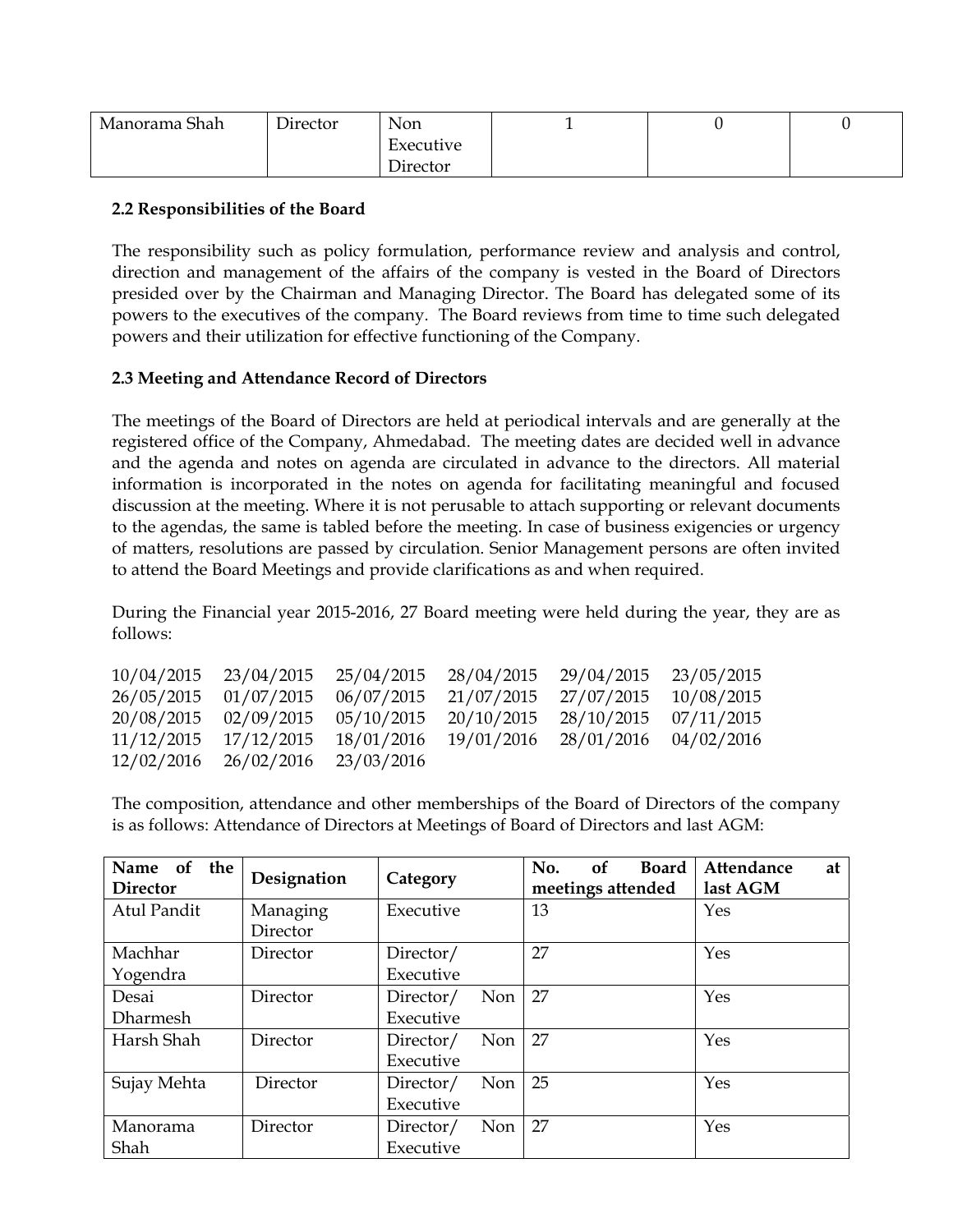#### **Extra Ordinary General Meeting:**

One Extra Ordinary General Meeting was held on 22/02/2016 for obtaining approval from members of the Company for preferential issue of 64,22,400 Equity Shares having face value of Rs. 10/- each for consideration other than cash to the persons other than promoter during the year under review.

## **2.4 Details of Directors seeking re-appointment at the ensuing Annual General Meeting**

As per the provisions of the Companies Act, 2013, two third of the directors of a company should be retiring directors, of which one third of such directors are required to retire every year and if eligible, they qualify for re-appointment.

Mr. Yogendra Harilal Machchhar retire by rotation at the ensuing Annual General Meeting and offer him for re-appointment.

## **Profile of Mr. Yogendra Harilal Machchhar Director being appointed u/s 152 of the Companies Act, 2013**

| Name                              | Mr. Yogendra Harilal Machchhar |
|-----------------------------------|--------------------------------|
| Date of Birth                     | 01/11/1951                     |
| Date of Appointment               | 07/06/1995                     |
| No. of shares held in the company | 1,72,800                       |
| Directorship in other company     | Nil                            |

#### **2.5 Details of Directors who are as Chairman and Directors in other Public Companies**

None of the Directors on the Board is a member or Chairman of any Committees (as specified in SEBI (Listing Obligations and Disclosure Requirement), Regulations, 2015 across all the Companies in which he is a director. The necessary disclosure regarding Directorship and Committee position have been made by the Directors who are on the Board of the Company as on 31st March, 2016 and the same is reproduced herein below:

| Sr. | of<br>Name  | No of        |        | No.        | <sub>of</sub> |      | Committees | No.       | of            | Committees             |    |
|-----|-------------|--------------|--------|------------|---------------|------|------------|-----------|---------------|------------------------|----|
| No. | Director    | Directorship | in     | positions  |               | held | as         | positions |               | held                   | as |
|     |             | other        | Public | Chairman   |               | on   | other      |           |               | member in other public |    |
|     |             | Companies    |        | public     |               |      | Companies  | Company   |               | (Excluding             |    |
|     |             | (Excluding   | this   | (Excluding |               |      | this       |           | this company) |                        |    |
|     |             | company)     |        | company)   |               |      |            |           |               |                        |    |
| 1.  | Atul Pandit |              |        | --         |               |      |            | --        |               |                        |    |
| 2.  | Yogendra    |              |        |            |               |      |            |           |               |                        |    |
|     | Machhar     |              |        |            |               |      |            |           |               |                        |    |
| 3.  | Dharmesh    |              |        |            |               |      |            |           |               |                        |    |
|     | Desai       |              |        |            |               |      |            |           |               |                        |    |
| 4.  | Harsh Shah  |              |        |            |               |      |            |           |               |                        |    |
| 5.  | Sujay Mehta | 1            |        | --         |               |      |            | --        |               |                        |    |
| 6.  | Manorama    | 1            |        |            |               |      |            |           |               |                        |    |
|     | Jitendra    |              |        |            |               |      |            |           |               |                        |    |
|     | Shah        |              |        |            |               |      |            |           |               |                        |    |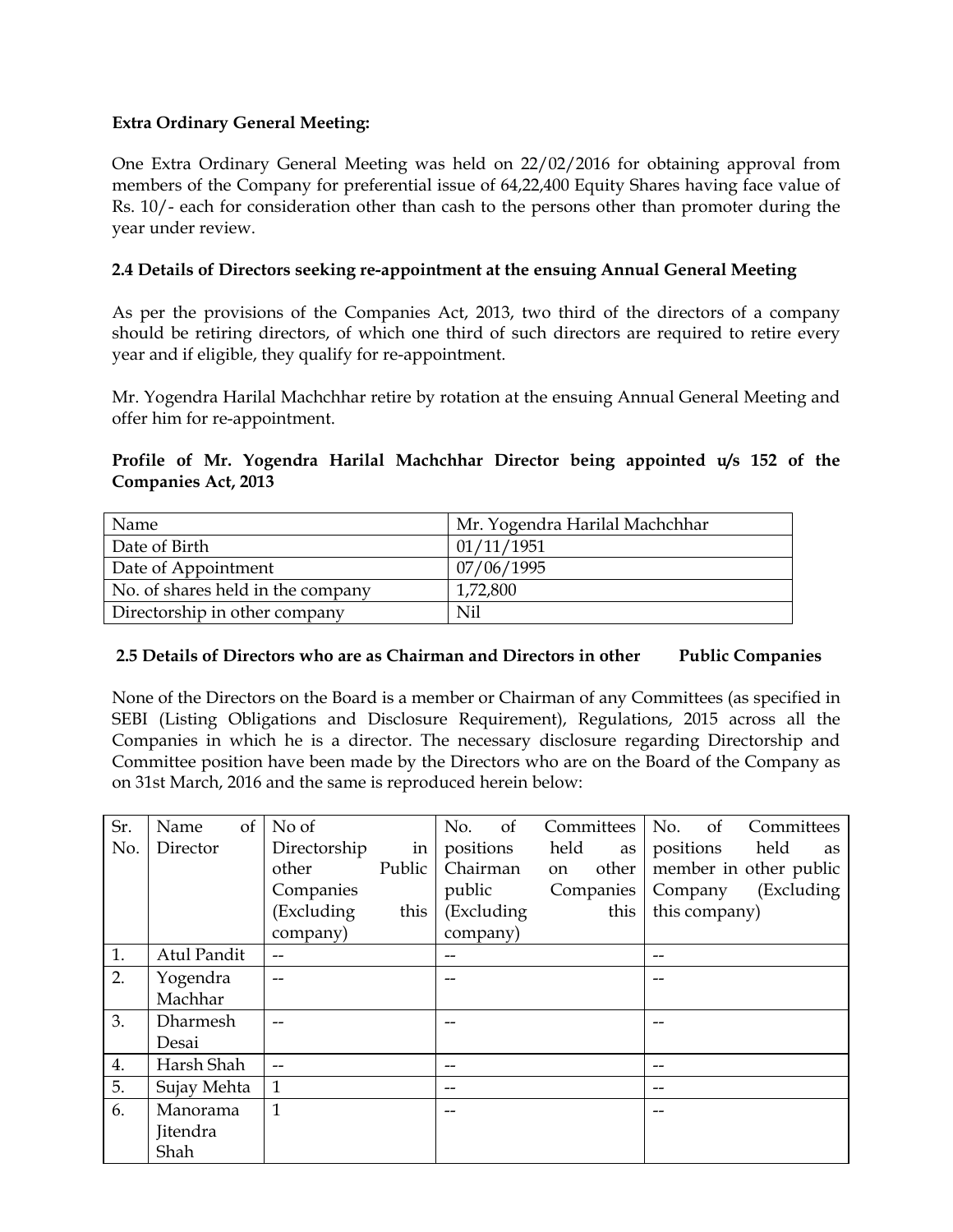#### **INDEPENDENT DIRECTORS' MEETING**

During the year under review, the Independent Directors met on March 26, 2016, inter alia, to discuss:

• Evaluation of the performance of Non Independent Directors and the Board of Directors as a whole;

• Evaluation of the performance of Chairman of the Company, taking into account the views of the Executive and Non Executive Directors.

• Evaluation of the quality, content and timelines of flow of information between the Management and the Board that is necessary for the Board to effectively and reasonably perform its duties.

All the Independent Directors were present at the Meeting.

#### **FAMILIARISATION PROGRAMME FOR INDEPENDENT DIRECTORS:**

On appointment of an individual as Independent Director, the Company issues a formal Letter of Appointment to the concerned director, setting out in detail, the terms of appointment, duties and responsibilities. Each newly appointed Independent Director is taken through a formal familiarisation program. The programme also provides awareness of the Independent Directors on their roles, rights, responsibilities towards the Company. Further, the Familiarisation Programme also provides information relating to the financial performance of the Company and budget and control process of the Company.

#### **EVALUATION OF THE BOARD'S PERFORMANCE**

During the year, the Board adopted a formal mechanism for evaluating its performance and as well as that of its Committees and individual Directors, including the Chairman of the Board. The exercise was carried out through a structured evaluation process covering various aspects of the Boards functioning such as composition of the Board  $\&$  committees, experience  $\&$ competencies, performance of specific duties & obligations, governance issues etc. Separate exercise was carried out to evaluate the performance of individual Directors including the Board Chairman who were evaluated on parameters such as attendance, contribution at the meetings and otherwise, independent judgment, safeguarding of minority shareholders interest etc.

The evaluation of the Independent Directors was carried out by the entire Board and that of the Chairman and the Non-Independent Directors were carried out by the Independent Directors.

The Directors were satisfied with the evaluation results, which reflected the overall engagement of the Board and its Committees with the Company.

#### **CODE OF CONDUCT FOR DIRECTORS AND SENIOR MANAGEMENT PERSONNEL**

In terms of SEBI (Listing Obligations and Disclosure Requirement), Regulations, 2015, the Board of Directors of the Company has laid down a Code of Conduct for all Board Members and Senior Management Personnel of the Company. The said Code of Conduct has been posted on the website of the Company. The Board Members and Senior Management Personnel of the Company have affirmed compliance with the Code. The Chairman & Managing Director of the Company has given a declaration to the Company that all the Board Members and Senior Management Personnel of the Company have affirmed compliance with the Code.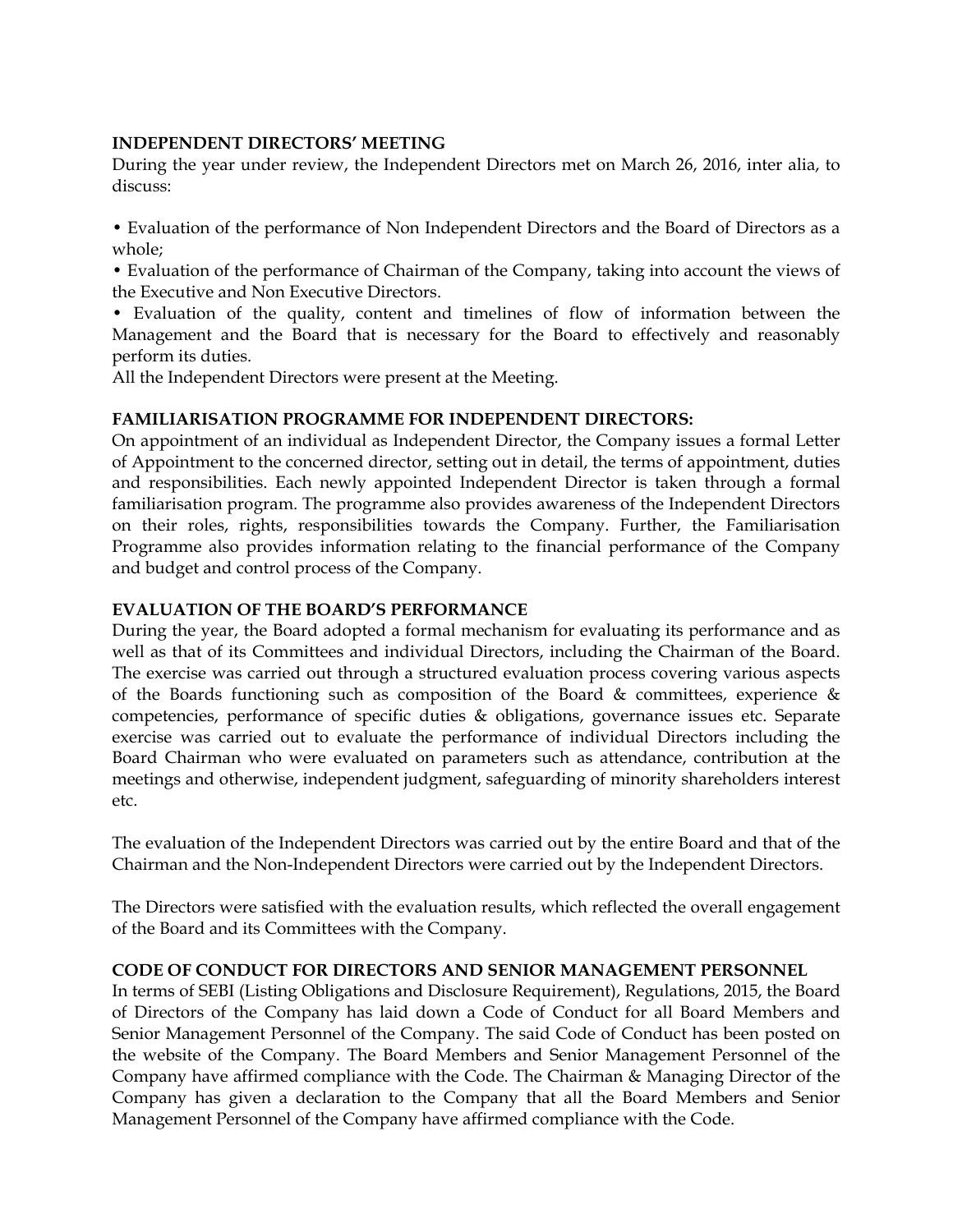#### **PREVENTION OF INSIDER TRADING**

The Securities and Exchange Board of India (SEBI) has promulgated the SEBI (Prohibition of Insider Trading) Regulation, 2015 ("The PIT Regulations"). The PIT regulations has come into effect from May 15, 2015 and replaced the earlier Regulations. The object of the PIT Regulation is to curb the practice of insider trading in the securities of a listed company.

The company has adopted an 'Internal Code of Conduct for Regulating, Monitoring and Reporting of Trades by insiders' ("the code") in accordance with the requirements of the PIT regulations.

The Code is applicable to promoters and Promoter's Group, all Directors and such Designated Employees who are expected to have access to unpublished price sensitive information relating to the Company. The Company Secretary is the Compliance Officer for monitoring adherence to the said Regulations.

The company has also formulated 'The Code of Practices and Procedures for Fair Disclosure of Unpublished Price Sensitive Information (UPSI)' in compliance with SEBI (Prohibition of Insider Trading) Regulation, 2015. This Code is displayed on the Company's website www.tohealpharmachem.com

#### **3. COMMITTEE OF BOARD:**

The Company had four Board Committees. These are

- 1. Audit Committee
- 2. Remuneration Committee
- 3. Sub-Committee (Quarterly Results Review Committee)
- 4. Share Transfer & Shareholders/Investor Grievance Committee

All the decisions pertaining to the constitution of the Committees, appointment of members and fixing of terms of reference for the Committee is taken by the Board of Directors. Details of the role and composition of these Committees are provided below:

#### **3.1 Audit Committee:**

Composition: As on 31-03-2016, the Audit Committee comprised of three Directors namely:

| Mr. Harsh Shah     | Chairman | Director |
|--------------------|----------|----------|
| Mr. Dharmesh Desai | Member   | Director |
| Mr. Sujay Mehta    | Member   | Director |

The Audit Committee of the Board of Directors, Inter-alia, provides assurance to the Board on the adequacy of the internal control systems and financial disclosures.

The audit committee while reviewing the Annual Financial Accounts ensures compliance of the Accounting Standard (AS) issued by the Institute of Chartered Accountants of India.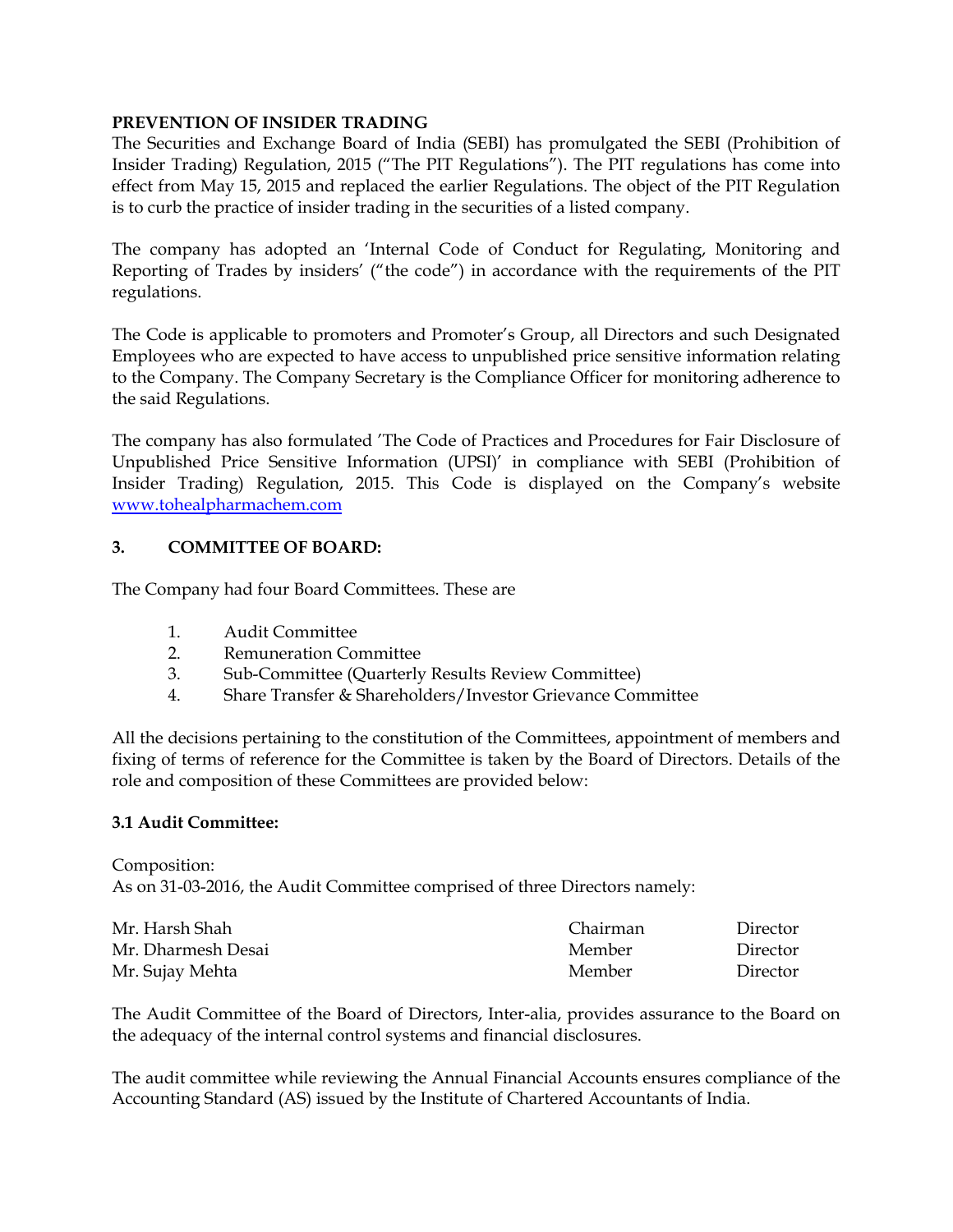#### **TERMS OF REFERENCE:**

The scope of activities of the Audit Committee includes the following:

- 1. Oversight of financial reporting process and the disclosure of its financial information to ensure that the financial statement is correct, sufficient and credible;
- 2. Recommendation for appointment, remuneration and terms of appointment of auditors of the Company
- 3. approval of payment to statutory auditors for any other services rendered by the statutory auditors;
- 4. Reviewing, with the management, the annual financial statements and auditor's report thereon before submission to the board for approval, with particular reference to:
	- a) matters required to be included in the director's responsibility statement to be included in the board's report in terms of clause (c) of sub-section (3) of Section 134 of the Companies Act, 2013;
	- b) changes, if any, in accounting policies and practices and reasons for the same;
	- c) major accounting entries involving estimates based on the exercise of judgment by management;
	- d) significant adjustments made in the financial statements arising out of audit findings;
	- e) compliance with listing and other legal requirements relating to financial statements;
	- f) disclosure of any related party transactions;
	- g) modified opinion(s) in the draft audit report;
- 5. Reviewing, with the management, the quarterly financial statements before submission to the board for approval;
- 6. Reviewing, with the management, the statement of uses / application of funds raised through an issue (public issue, rights issue, preferential issue, etc.), the statement of funds utilized for purposes other than those stated in the offer document / prospectus / notice and the report submitted by the monitoring agency monitoring the utilisation of proceeds of a public or rights issue, and making appropriate recommendations to the board to take up steps in this matter;
- 7. Reviewing and monitoring the auditor's independence and performance, and effectiveness of audit process;
- 8. Approval or any subsequent modification of transactions of the company with related parties;
- 9. Scrutiny of inter-corporate loans and investments;
- 10. Valuation of undertakings or assets of the Company, wherever it is necessary;
- 11. Evaluation of internal financial controls and risk management systems;
- 12. Reviewing, with the management, performance of statutory and internal auditors, adequacy of the internal control systems;
- 13. Reviewing the adequacy of internal audit function, if any, including the structure of the internal audit department, staffing and seniority of the official heading the department, reporting structure coverage and frequency of internal audit;
- 14. Discussion with internal auditors of any significant findings and follow up there on;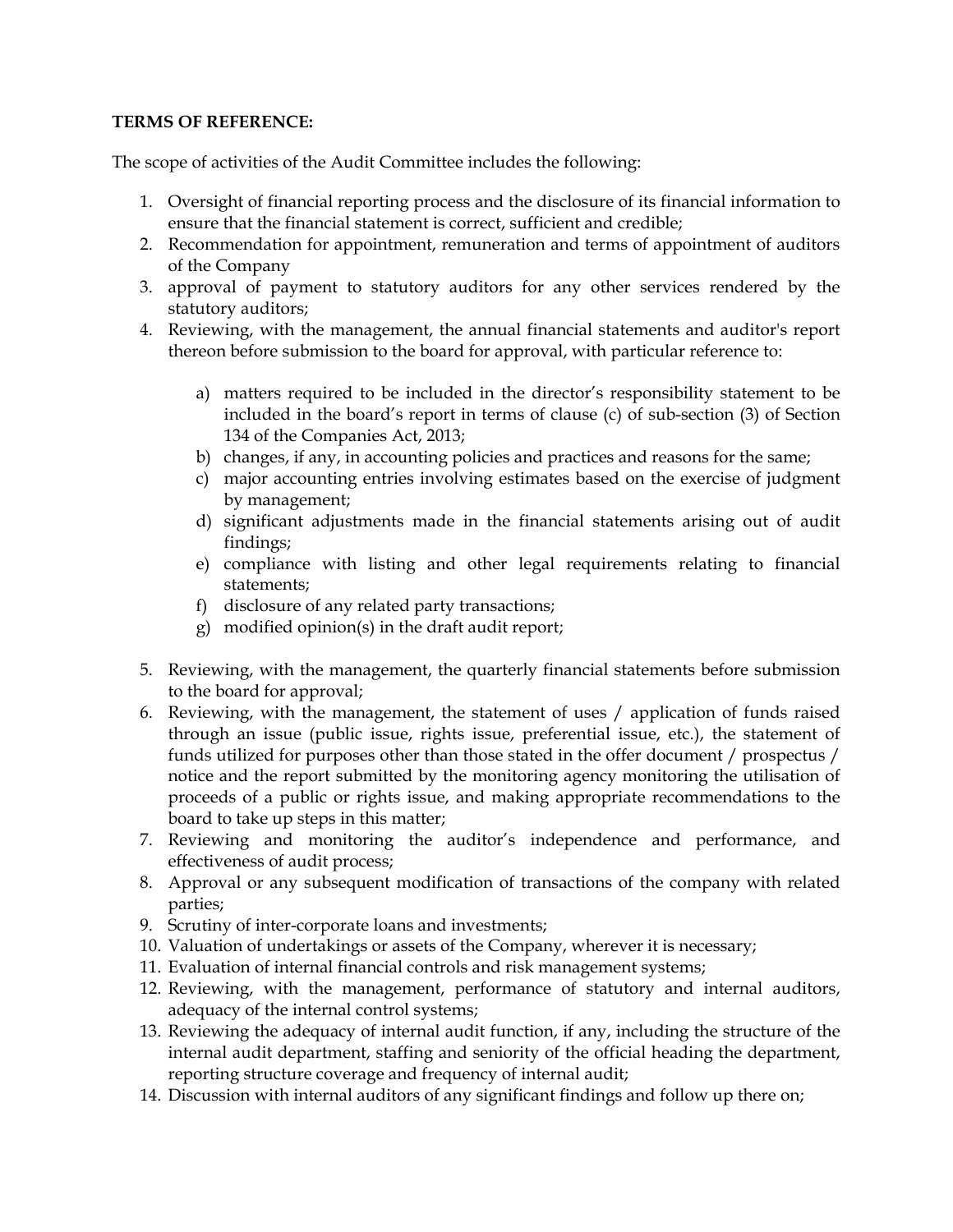- 15. Reviewing the findings of any internal investigations by the internal auditors into matters where there is suspected fraud or irregularity or a failure of internal control systems of a material nature and reporting the matter to the board;
- 16. Discussion with statutory auditors before the audit commences, about the nature and scope of audit as well as post-audit discussion to ascertain any area of concern;
- 17. To look into the reasons for substantial defaults in the payment to the depositors, debenture holders, shareholders (in case of non-payment of declared dividends) and creditors;
- 18. To review the functioning of the whistle blower mechanism;
- 19. Approval of appointment of chief financial officer after assessing the qualifications, experience and background, etc. of the candidate;
- 20. Carrying out any other function as is mentioned in the terms of reference of the audit committee.

Audit Committee mandatorily review the following information:

- 1. management discussion and analysis of financial condition and results of operations;
- 2. statement of significant related party transactions (as defined by the audit committee), submitted by management;
- 3. management letters / letters of internal control weaknesses issued by the statutory auditors;
- 4. internal audit reports relating to internal control weaknesses; and
- 5. the appointment, removal and terms of remuneration of the chief internal auditor shall be subject to review by the audit committee.
- 6. statement of deviations:
	- (a) quarterly statement of deviation(s) including report of monitoring agency, if applicable, submitted to stock exchange(s) in terms of Regulation 32(1).
	- (b) annual statement of funds utilized for purposes other than those stated in the offer document/prospectus/notice in terms of Regulation 32(7).

The Audit Committee invites such of the executives as it considers appropriate (Particularly the head of the finance function), representatives of the statutory Auditors.

During the year under review, the 4 Audit Committee was held during Financial Year 2015-16. The dates on which the said meetings were held as follows:

23/05/2015 10/08/2015 07/11/2015 12/02/2016

#### **3.2 Nomination and Remuneration Committee:**

The Remuneration Committee reviewing the overall compensation policy, service agreements and other employments and other employment conditions of Managing / Whole time Directors and Managing Director:

#### **Details of Remuneration of Executive / Non-Executive Directors for the financial year ended 31st March, 2016**

The Company has not paid remuneration to directors of the Company.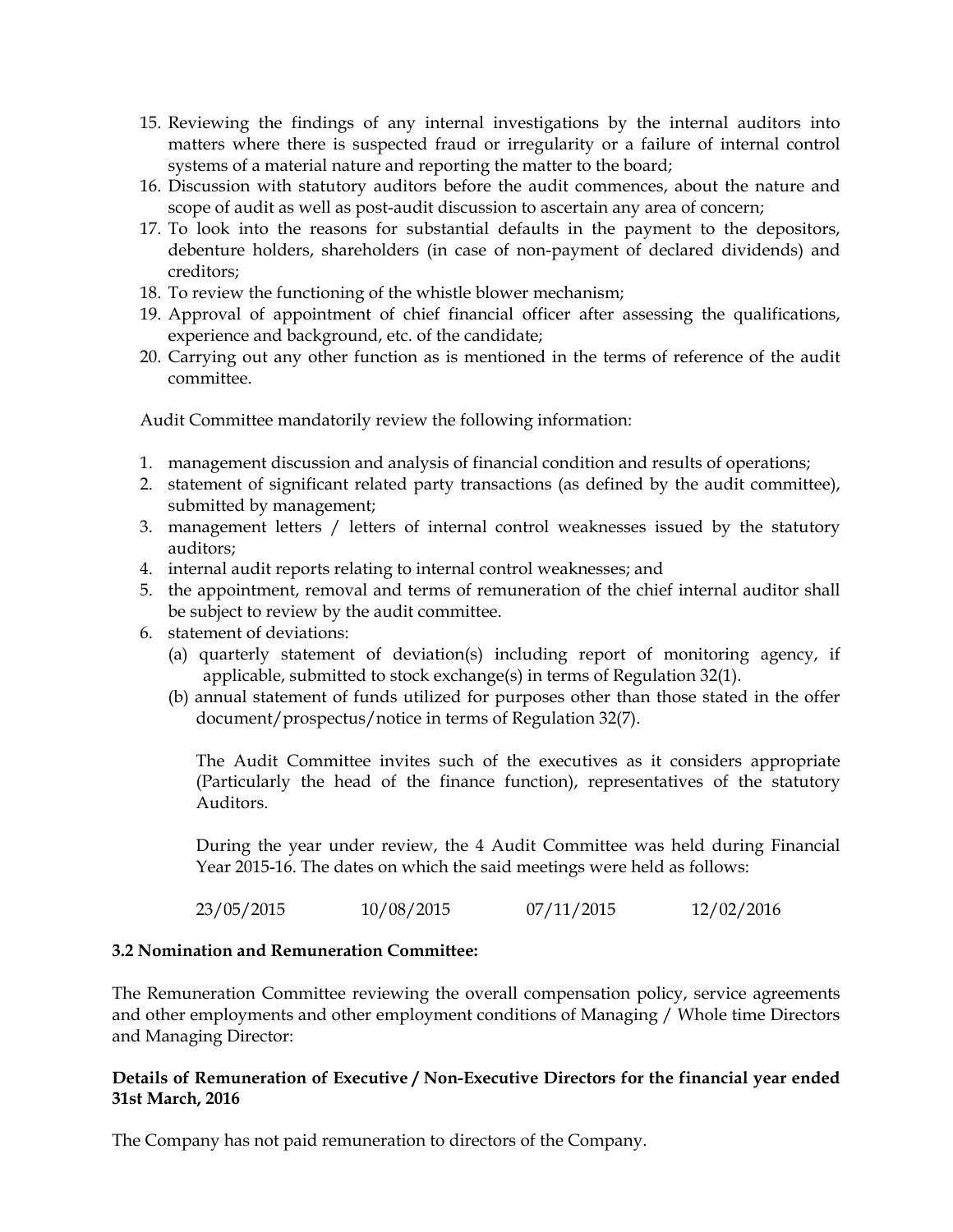The Composition of remuneration committee are as under;

| Mr. Sujay Mehta    | Chairman | Director |
|--------------------|----------|----------|
| Mr. Dharmesh Desai | Member   | Director |
| Mr. Harsh Shah     | Member   | Director |

Remuneration Committee constituted for the purpose of considering remuneration of executive and non-executive directors.

Non- Executive Director

The Company has not paid any sitting fees to any of the Directors of the Company.

#### **Remuneration Policy**

Payment of remuneration to the Managing/Whole Time Director is governed by the respective Agreements executed between them and the company. These agreements were approved by the Board and the Shareholders. Their Remuneration structure comprises salary, perquisites and allowances.

#### **Terms of reference of the Committee inter alia, include the following:**

#### **Nomination of Directors / Key Managerial Personnel / Senior Management\***

- 1. To evaluate and recommend the composition of the Board of Directors;
- 2. To identify persons who are qualified to become Directors and who may be appointed in senior management in accordance with the criteria laid down by the Committee;
- 3. Consider and recommend to the Board appointment and removal of directors, other persons in senior management and key managerial personnel (KMP);
- 4. Determining processes for evaluating the effectiveness of individual directors and the Board as a whole and evaluating the performance of individual Directors;
- 5. To administer and supervise Employee Stock Options Schemes (ESOS) including framing of policies related to ESOS and reviewing grant of ESOS;
- 6. Formulate the criteria for determining qualifications, positive attributes and independence of a Director;
- 7. To review HR Policies and Initiatives.

## **Remuneration of Directors / Key Managerial Personnel / Senior Management\*/ other Employees**

**1.** Evolve the principles, criteria and basis of Remuneration policy and recommend to the Board a policy relating to the remuneration for all the Directors, KMP, Senior Management and other employees of the Company and to review the same from time to time.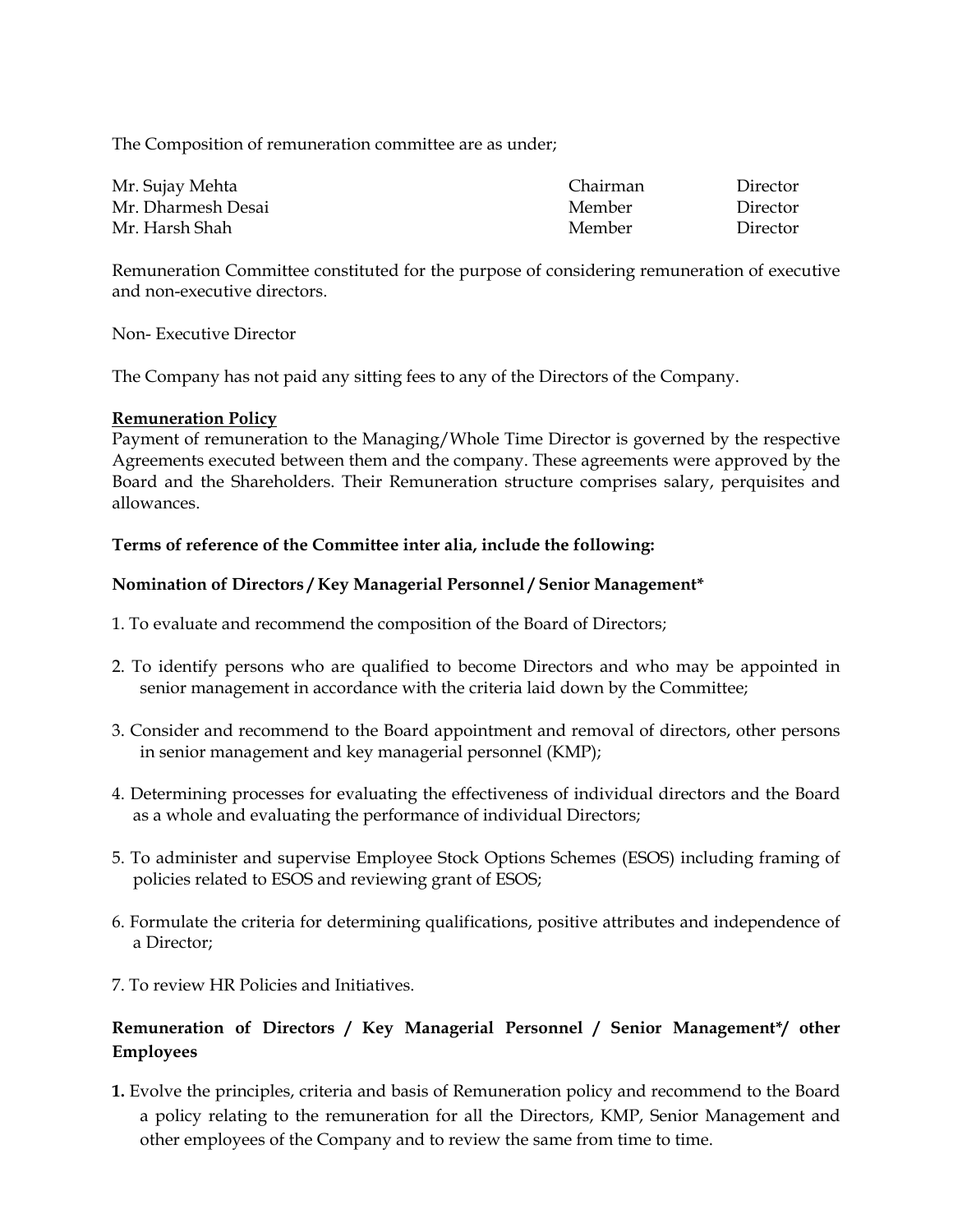**2.** The Committee shall, while formulating the policy, ensure the following :

a) The level and composition of remuneration is reasonable and sufficient to attract, retain and motivate Directors of the quality required to run the Company successfully;

b) Remuneration to Directors, KMP and Senior Management involves a balance between fixed and incentive pay reflecting short and long term performance objectives appropriate to the working of the Company and its goals.

\* Senior Management for the above purpose shall mean personnel of the Company who are members of its core management team excluding Board of Directors comprising all members of management one level below the executive directors, including the functional heads.

## **NOMINATION & REMUNERATION POLICY:**

## **1. Purpose of this Policy:**

The company has adopted this Policy on appointment and remuneration of the Directors, Key Managerial Personnel and Senior Management (the "Policy") as required by the provisions of Section 178 of the Companies Act, 2013 (the "Act") and the provisions of SEBI (Listing obligation and Disclosure Requirement) Regulations, 2015.

The purpose of this Policy is to establish and govern the procedure applicable:

a) To evaluate the performance of the members of the Board.

b) To ensure that remuneration to Directors, KMP and Senior Management involves a balance between fixed and incentive pay reflecting short and long-term performance objectives appropriate to the working of the Company and its goals.

c) To retain, motivate and promote talent and to ensure long term sustainability of talented managerial persons and create competitive advantage.

The Committee should ensure that the level and composition of remuneration is reasonable and sufficient to attract, retain and motivate Directors of the quality required to run the Company successfully and the relationship of remuneration to performance is clear and meets appropriate performance benchmarks.

## **Definitions:**

**Independent Director** means a director referred to in Section 149(6) of the Act and the SEBI (Listing Obligation and Disclosure Requirement) Regulation, 2015, as amended from time to time.

**Key Managerial Personnel** (the "KMP") shall mean "Key Managerial Personnel" as defined in Section 2(51) of the Act.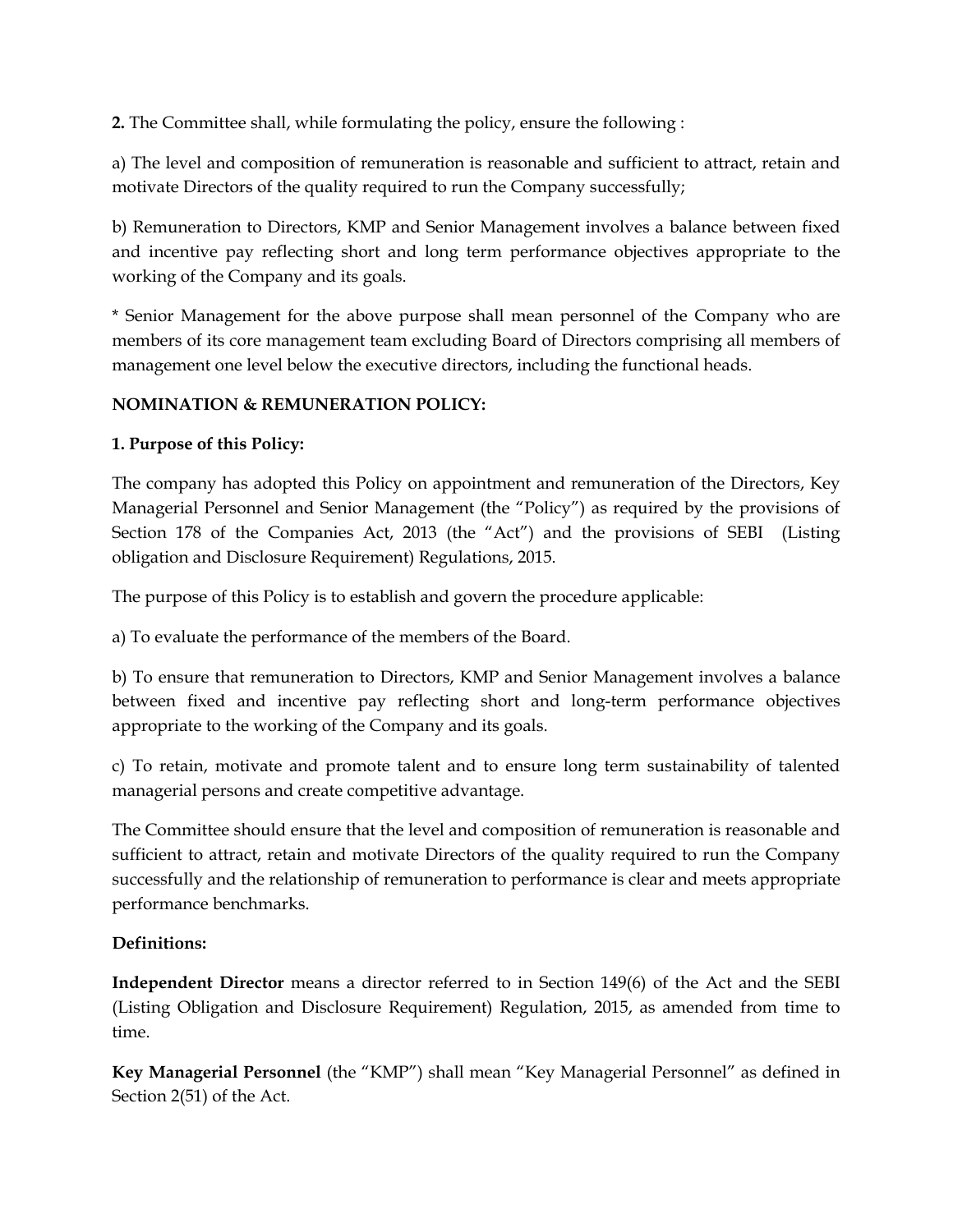**Nomination and Remuneration Committee**, by whatever name called, shall mean a Committee of Board of Directors of the Company, constituted in accordance with the provisions of Section 178 of the Act and the SEBI (Listing Obligation and Disclosure Requirement) Regulation, 2015.

**Remuneration** means any money or its equivalent given or passed to any person for services rendered by him and includes perquisites as defined under the Income-tax Act, 1961.

**Senior Management** means personnel of the Company who are members of its core management team excluding Board of Directors. This would include all members of management one level below the Executive Directors, including all functional heads.

Words and expressions used and not defined in this Policy, but defined in the Act or any rules framed under the Act or the Securities and Exchange Board of India Act, 1992 and Rules and Regulations framed thereunder or in the SEBI (Listing Obligation and Disclosure Requirement) Regulation, 2015 or the Accounting Standards shall have the meanings assigned to them in these regulations.

## **Composition of the Committee:**

## **Composition of the Committee:**

The composition of the Committee is / shall be in compliance with the Act, Rules made there under and the SEBI (Listing Obligation and Disclosure Requirement) Regulation, 2015, as amended from time to time.

4. Role of the Committee:

The Committee shall:

a) Formulate the criteria for determining qualifications, positive attributes and independence of a Director;

b) Identify persons who are qualified to become Director and persons who may be appointed in Key Managerial and Senior Management positions in accordance with the criteria laid down in this Policy;

c) Lay down the evaluation criteria for performance evaluation of Independent Director and the Board;

d) Recommend to the Board, appointment, remuneration and removal of Director, KMP and Senior Management;

e) To devise a Policy on Board diversity.

## **5. Criteria for Determining the followings:-**

## **5.1 Qualifications for appointment of Directors (including Independent Directors)**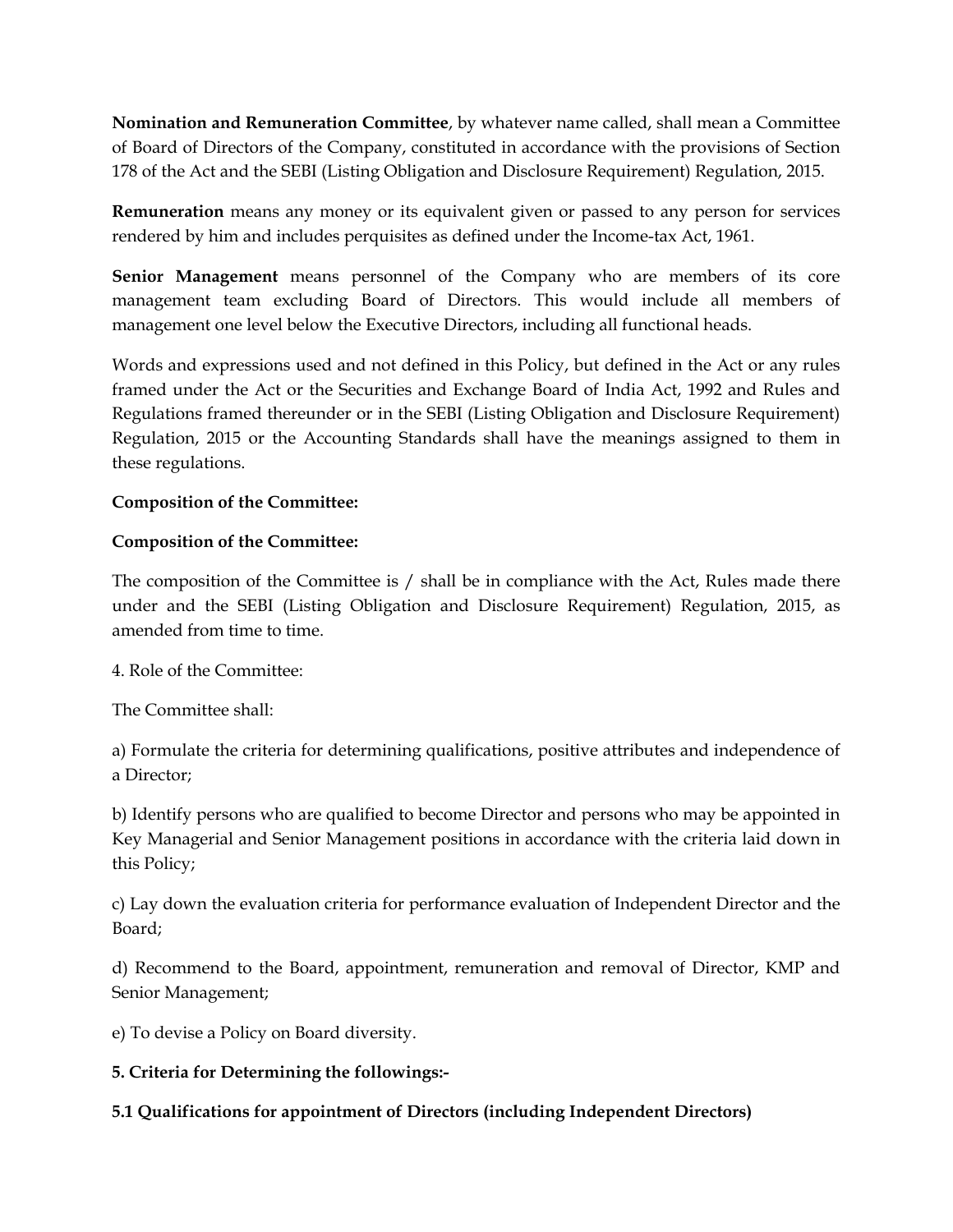a) Persons of eminence, standing and knowledge with significant achievements in business, professions and/or public service;

b) Their financial or business literacy/skills;

c) Their textile industry experience;

d) Other appropriate qualification/experience to meet the objectives of the Company;

e) As per the applicable provisions of Companies Act, 2013, Rules made thereunder and SEBI (Listing Obligation and Disclosure Requirement) Regulation, 2015.

The Nomination and Remuneration Committee shall have discretion to consider and fix any other criteria or norms for selection of the most suitable candidate/s.

### **5.2 Positive attributes of Directors (including Independent Directors):**

• Directors are to demonstrate integrity, credibility, trustworthiness, ability to handle conflict constructively and the willingness to address issues proactively;

• Actively update their knowledge and skills with the latest developments in the railway/heavy engineering/infrastructure industry, market conditions and applicable legal provisions;

• Willingness to devote sufficient time and attention to the Company's business and discharge their responsibilities;

• To assist in bringing independent judgment to bear on the Board's deliberations especially on issues of strategy, performance, risk management, resources, key appointments and standards of conduct;

• Ability to develop a good working relationship with other Board members and contribute to the Board's working relationship with the senior management of the Company;

• To act within their authority, assist in protecting the legitimate interests of the Company, its shareholders and employees;

• Independent Directors to meet the requirements of the Companies Act, 2013 read with the Rules made there under and SEBI (Listing Obligation and Disclosure Requirement) Regulation, 2015 as amended from time to time.

#### **5.3 Independence Standards**

The following would be the independence review procedure and criteria to assist the Committee to evaluate the independence of Directors for recommending to the Board for appointment. A Director is independent if the Board affirmatively determines that the Director does not have a direct or indirect material relationship with the Company, including its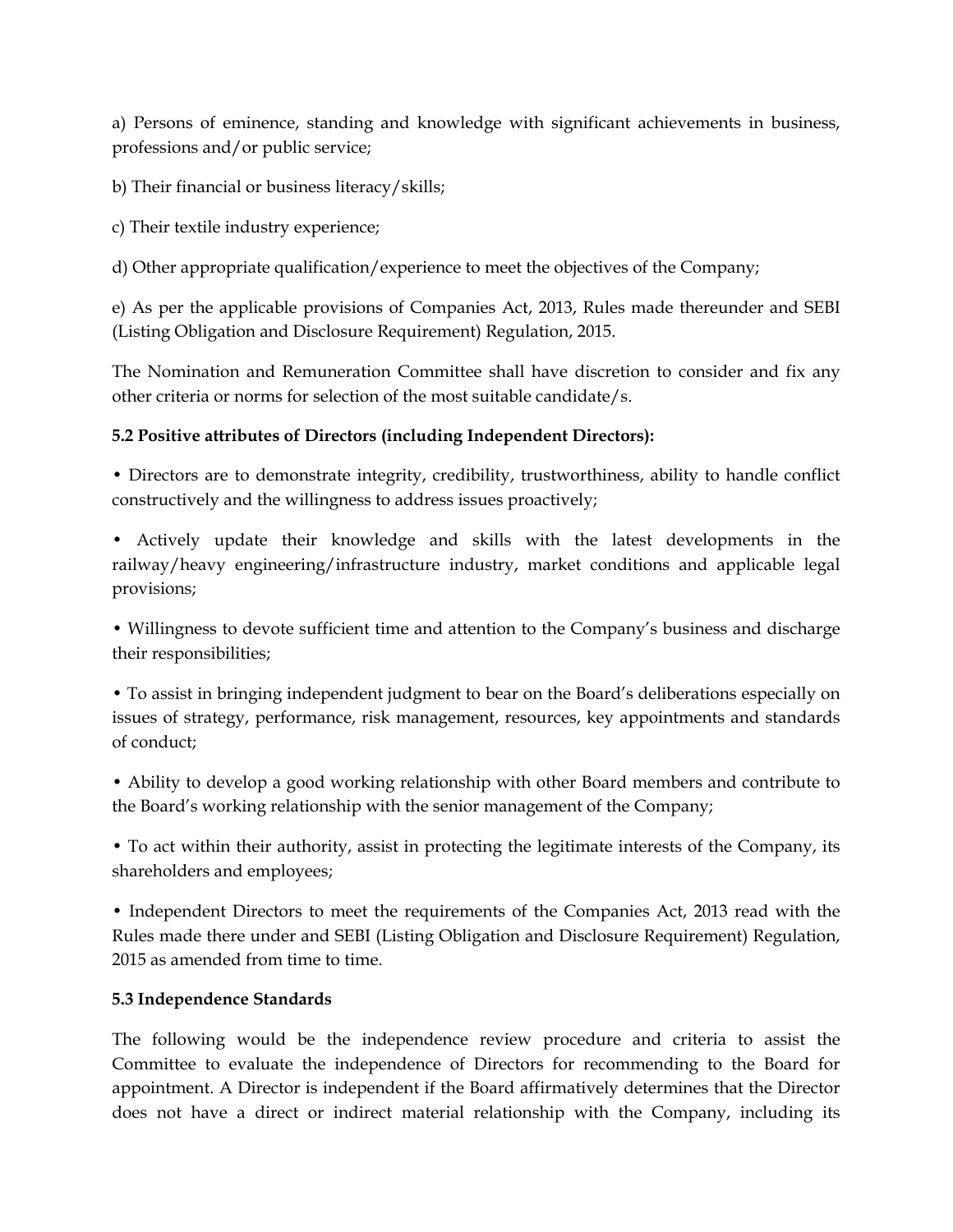affiliates or any member of senior management. "Affiliate" shall mean any company or other entity that controls, is controlled by, or is under common control with the Company.

Also, the candidate shall be evaluated based on the criteria provided under the applicable laws including Companies Act, 2013 read with Rules thereon and the SEBI (Listing Obligation and Disclosure Requirement) Regulations, 2015. In addition to applying these guidelines, the Board will consider all relevant facts and circumstances in making its determination relating to a director's independence.

## **Independence Review Procedures**

## **1. Annual Review**

The director's independence for the independent director will be determined by the Board on an annual basis upon the declaration made by such Director as per the provisions of the Companies Act, 2013 read with Rules thereon and the SEBI (Listing Obligation and Disclosure Requirement) Regulations, 2015.

## **2. Individual Director's Independence Determinations**

If a director nominee is considered for appointment to the Board between Annual General Meetings, a determination of independence, upon the recommendation of the Committee, shall be made by the Board prior to such appointment.

All determinations of independence shall be made on a case-by-case basis for each director after consideration of all the relevant facts and circumstances and the standards set forth herein. The Board reserves the right to determine that any director is not independent even if he or she satisfies the criteria set forth by the provisions of the Companies Act, 2013 read with Rules thereon and SEBI (Listing Obligation and Disclosure Requirement) Regulations, 2015.

## **3. Notice of Change of Independent Status**

Each director has an affirmative obligation to inform the Board of any change in circumstances that may put his or her independence at issue.

## **5.4 Criteria for appointment of KMP/Senior Management**

• To possess the required qualifications, experience, skills & expertise to effectively discharge their duties and responsibilities;

• To practice and encourage professionalism and transparent working environment;

• To build teams and carry the team members along for achieving the goals/objectives and corporate mission;

• To adhere strictly to code of conduct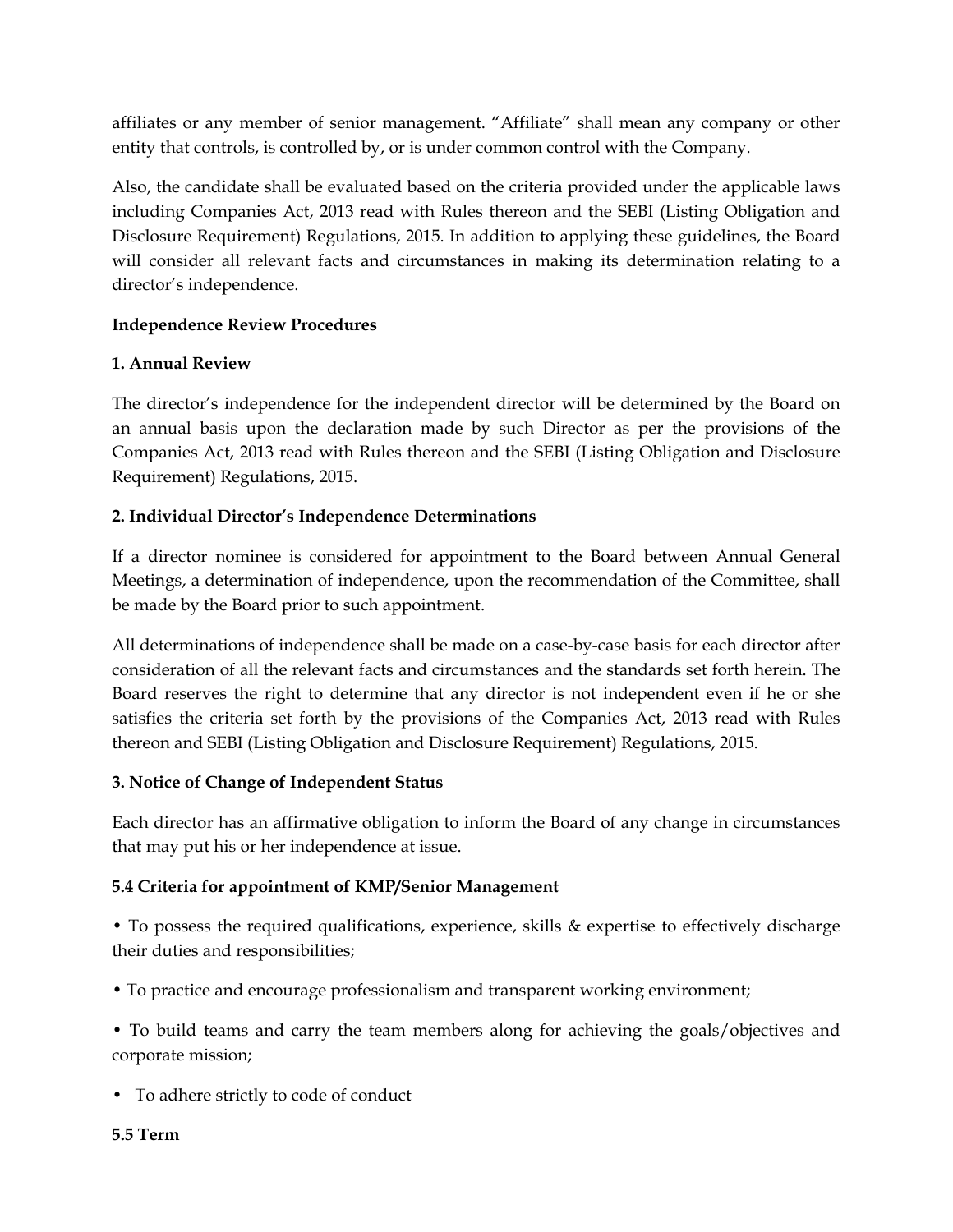The Term of the Directors including Managing / Whole time Director / Independent Director shall be governed as per the provisions of the Act and Rules made thereunder and the SEBI (Listing Obligation and Disclosure Requirement) Regulation, 2015, as amended from time to time.

Whereas the term of the KMP (other than the Managing / Wholetime Director) and Senior Management shall be governed by the prevailing HR policies of the Company.

## **5.6 Evaluation**

The Committee shall carry out evaluation of performance of every Director.

The Committee shall identify evaluation criteria which will evaluate Directors based on knowledge to perform the role, time and level of participation, performance of duties, level of oversight, professional conduct and independence. The appointment / re-appointment / continuation of Directors on the Board shall be subject to the outcome of the yearly evaluation process.

## **5.7 Removal**

Due to reasons for any disqualification mentioned in the Act or under any other applicable Act, Rules and Regulations thereunder and / or for any disciplinary reasons and subject to such applicable Acts, Rules and Regulations and the Company's prevailing HR policies, the

Committee may recommend, to the Board, with reasons recorded in writing, removal of a Director, KMP or Senior Management.

## **6. Remuneration of Managing / Whole-time Director, KMP and Senior Management**

The remuneration / compensation / commission, etc., as the case may be, to the Managing / Whole time Director will be governed by the relevant provisions of the Companies Act, 2013 and applicable Rules and Regulations and will be determined by the Committee and recommended to the Board for approval. The remuneration / compensation / commission, etc., as the case may be, shall be subject to the prior / post approval of the shareholders of the Company and Central Government, wherever required. Further, the Chairman & Managing Director of the Company is authorised to decide the remuneration of KMP (other than Managing / Whole time Director) and Senior Management based on the standard market practice and prevailing HR policies of the Company.

## **7. Remuneration to Non-executive / Independent Director**

The remuneration / commission / sitting fees, as the case may be, to the Non-Executive / Independent Director, shall be in accordance with the provisions of the Act and the Rules made thereunder for the time being in force or as may be decided by the Committee / Board / shareholders.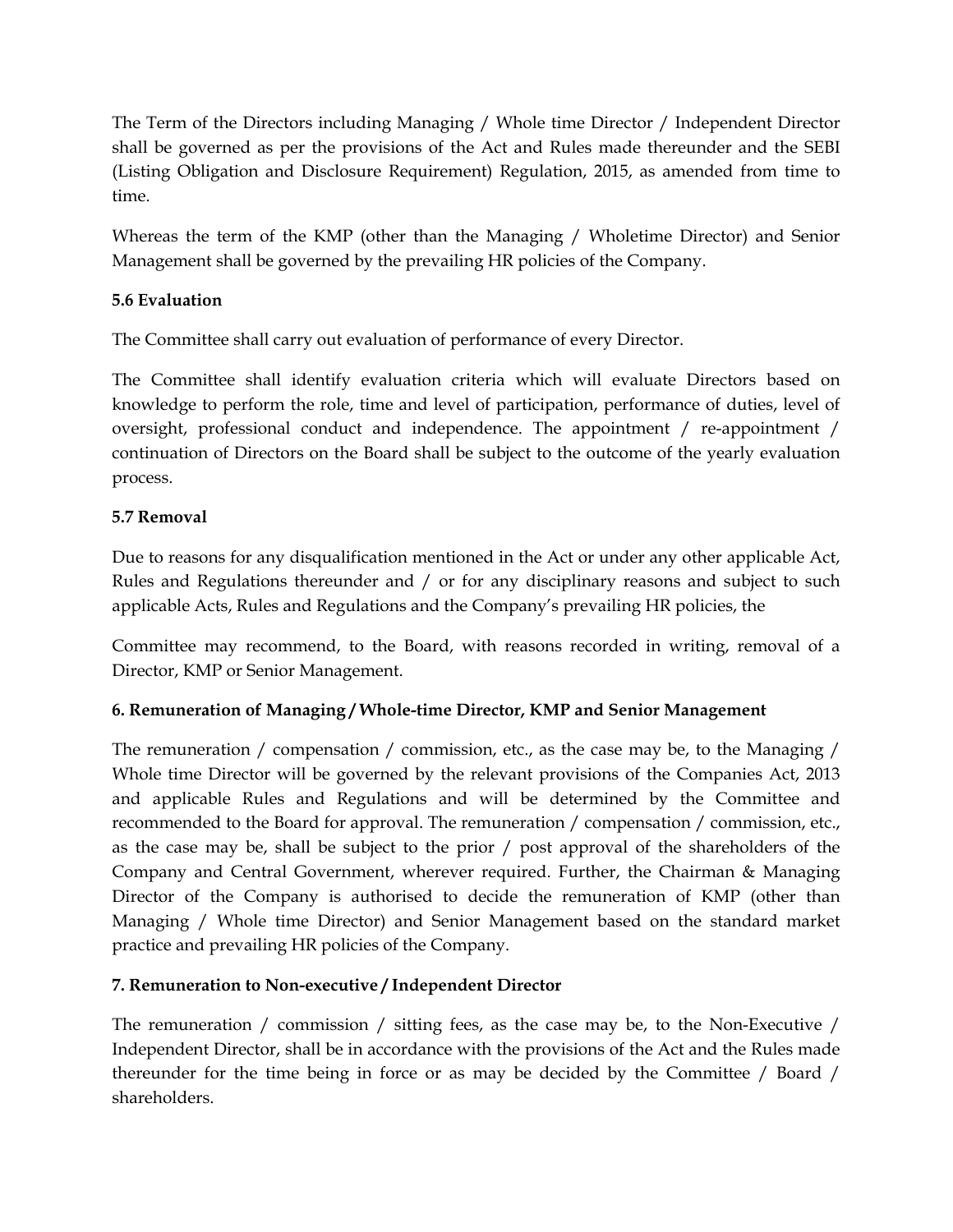An Independent Director shall not be entitled to any stock option of the Company unless otherwise permitted in terms of the Act and the SEBI (Listing Obligation and Disclosure Requirement) Regulation, 2015, as amended from time to time.

### **3.3 Sub-Committee (Quarterly Results Review Committee):**

The Sub-Committee (Quarterly Results Review Committee) comprises as under:

| Name.          | Designation |
|----------------|-------------|
| Harsh Shah     | Chairman    |
| Dharmesh Desai | Member      |
| Sujay Mehta    | Member      |

The Committee is responsible for approving quarterly un-audited financial statements and monitoring the performance of the Company. Four meeting were held on the following dates:

23/05/2015 10/08/2015 07/11/2015 12/02/2016

#### **3.4 Share Transfer & Shareholders'/Investor Grievance Committee:**

The Share Transfer & Shareholders'/Investor Grievance committee comprises as under:

- 1 Mr. Harsh Shah
- 2 Mr. Sujay Mehta
- 3 Mr. Dharmesh Desai

CS Krishna Ashara designated as the Compliance officer of the Company.

The committee is responsible for approving and monitoring transfers, transmission, splitting and consolidation of shares issued by the Company. In addition to that, the committee also monitors redressal of complaints from shareholders relating to transfer of shares, non-receipt of balance sheet etc., No sitting fees is paid to the committee members. The Committee reviewed redressal of investors Grievances pertaining to share transfer, dematerialization of shares, replacement of lost, mutilated and old share certificates, change of address etc. The committee has also taken steps to strengthening investors relations.

The status of shareholders' complaints received so far/number not solved to the satisfaction of shareholders/number of pending share transfer transactions (as on 31<sup>st</sup> March, 2016) is given below:-

Complaints Status: 01.04.2015 to 31.03.2016

| $\bullet$ | Number of complaints received so far |    |  |
|-----------|--------------------------------------|----|--|
| $\bullet$ | Number of complaints solved          |    |  |
| $\bullet$ | Number of pending complaints         | 10 |  |

4 meetings of Committee held during the year under review on below mentioned date.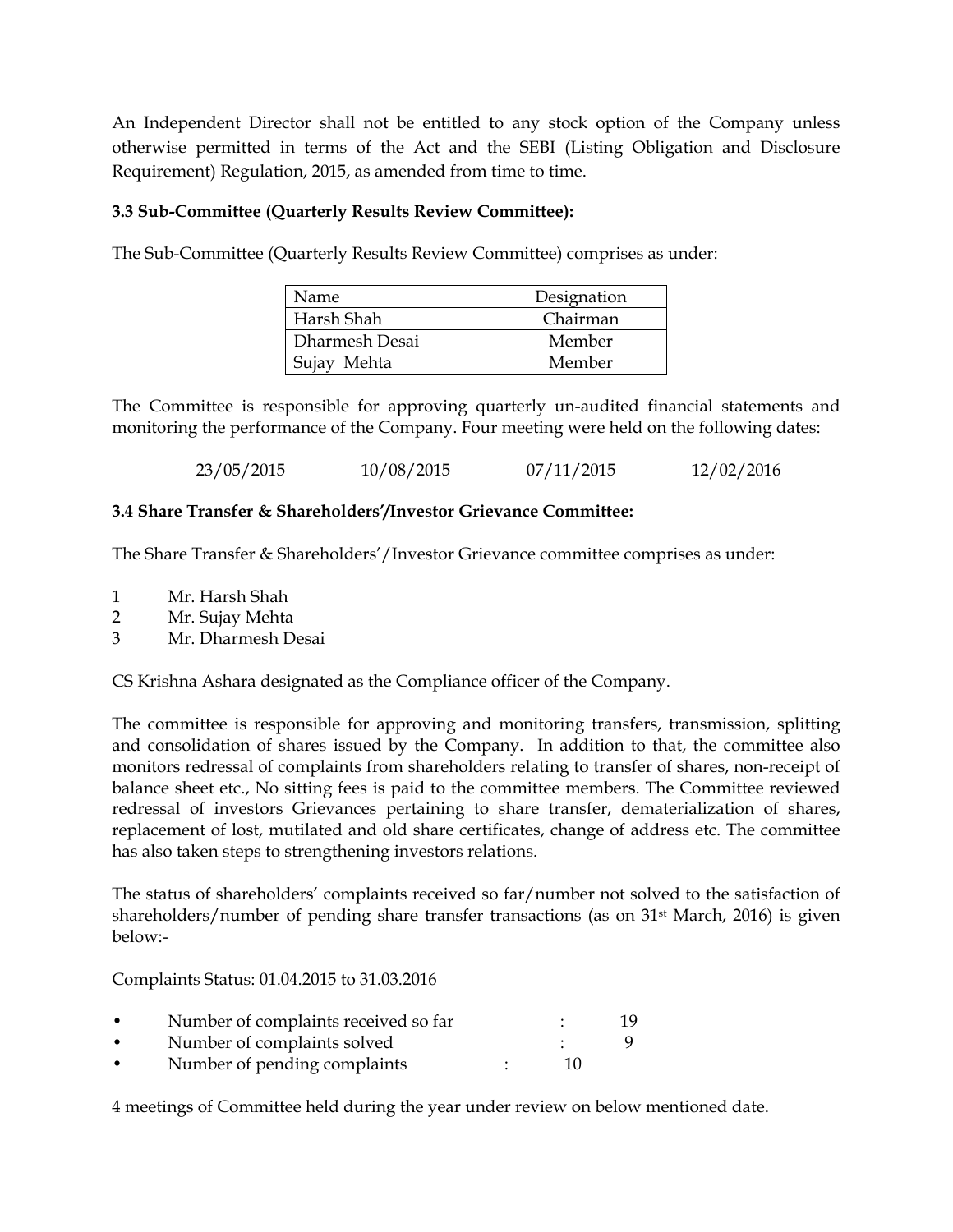23/05/2015 10/08/2015 19/01/2016 01/03/2016

#### **4. GENERAL BODY MEETING:**

 **a.** Location and time where last three AGMs were held:

| Year<br>of<br><b>AGM</b> | Date of the AGM | Time         | Place of AGM Held                                                                                                                 |
|--------------------------|-----------------|--------------|-----------------------------------------------------------------------------------------------------------------------------------|
| 2015                     | 25/09/2015      | 11.00 a.m.   | 812, Anand Mangal-3, Opp Core house,<br>Hirabag, Nr. Rajnagar<br>Club,<br>Nr.<br>Ambavadi, Ahmedabad-380015.                      |
| 2014                     | 30/09/2014      | 12:30 p.m.   | 5 <sup>th</sup> Floor, Nilkanth Palace, B Block, Opp.<br>Seema Hall, 100 ft. Sanjay Sachin Road,<br>Satellite, Ahmedabad. 380015. |
| 2014                     | 30/09/2014      | $12:30$ p.m. | 5 <sup>th</sup> Floor, Nilkanth Palace, B Block, Opp.<br>Seema Hall, 100 ft. Sanjay Sachin Road,<br>Satellite, Ahmedabad. 380015. |

**2015** 

- Appointment of Mrs. Manorama Jitendra Shah (DIN: 07108562), as an Independent Director of the Company
- Adoption of new articles of association of the company containing regulation in conformity with Companies Act, 2013

#### **2014**

No special business had been transacted in the said Annual General Meeting.

#### **2013**

No special business had been transacted in the said Annual General Meeting.

#### **5. DISCLOSURES:**

a. Materially significant related party transactions:

All related party transactions that were entered into during the financial year were on an arm's length basis and were in the ordinary course of business. There were no materially significant related party transactions made by the Company with Promoters, Directors, Key Managerial Personnel or other designated persons which may have a potential conflict with the interest of the Company at large.

b. During the last three Years, there were no penalties, strictures imposed by either SEBI or stock Exchange or any statutory authority for non- Compliance of any matter related to the capital market.

c. During the year under review, securities of the Company are suspended vide BSE notice no. 20150818-10 dated 18 August, 2015 based on the parameters provided by SEBI and under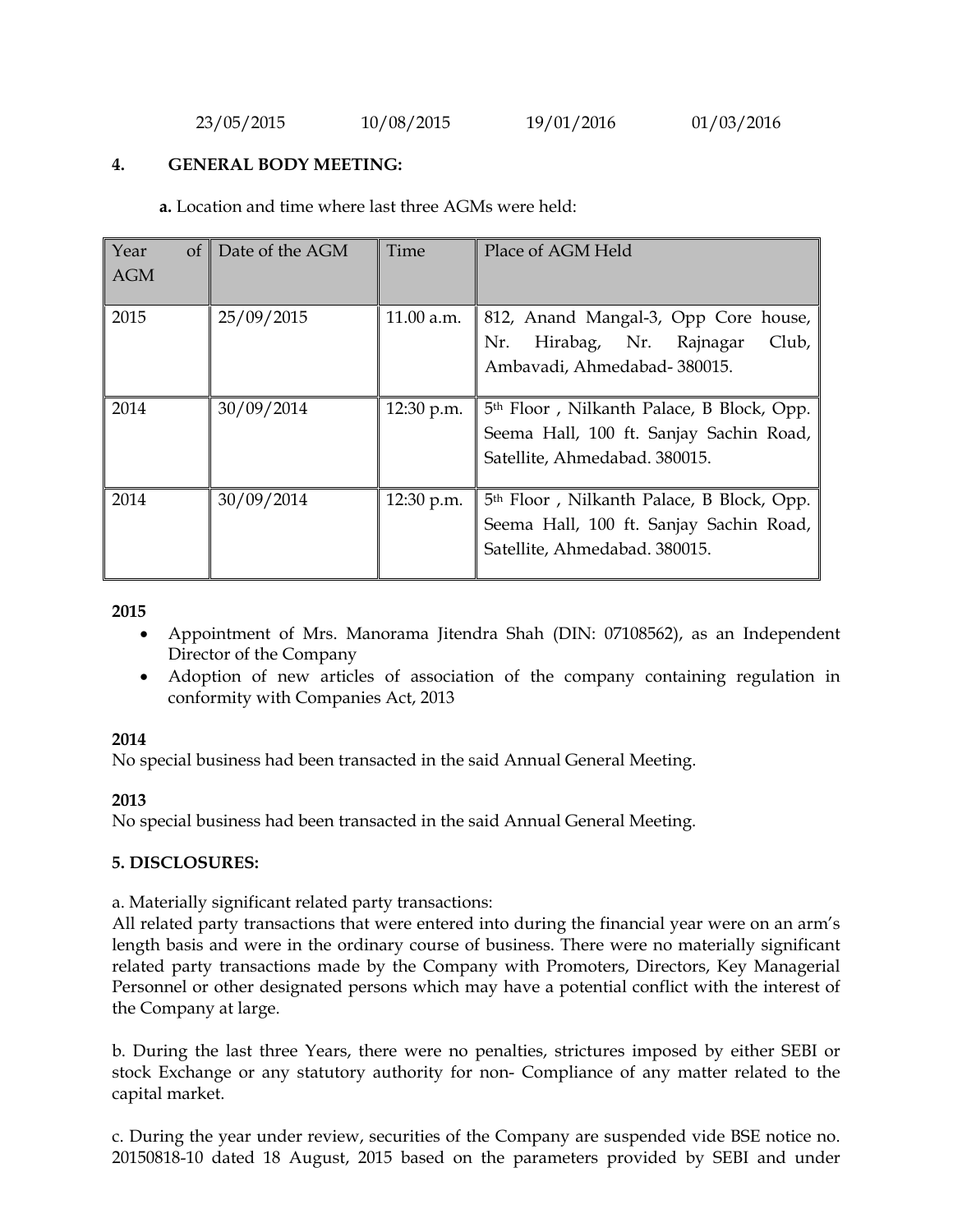provisions of Rules, Bye-laws and Regulation of the Exchange, as an interim preventive and remedial measure and to maintain orderly development in the securities market. Suspension in trading of equity shares of the company also revoked on December 11, 2015 by BSE Limited vide notice no. 20151208-7 dated 08th December, 2015.

#### **6. DEMATERIALIZATION OF SHARES AND LIQUIDITY:**

Details of Registrar and Share Transfer Agent of the Company for dematerialization of shares:

| Name:           | Cameo Corporate Services Limited            |
|-----------------|---------------------------------------------|
| <b>Address:</b> | Unit no. 9, Shiv Shakti Ind. Estt.,         |
|                 | "Subramanian Building", #1, Club House Road |
|                 | Chennai 600 002 - India                     |
|                 |                                             |

#### **7. MEANS OF COMMUNICATIONS:**

The presentation as to the Company's performance etc., are made to the Institutional Investors/Financial Analysts as and when felt expedient.

The Company's financial results and officials news releases are displayed on the Company's website i.e www.**tohealpharmachem**.com

The Management Discussions and Analysis Report forms part of the Directors Report and is given separately

## **WHISTLE BLOWER POLICY:**

Recently, the Security & Exchange Board of India has also prescribed the adoption by all listed companies, of a Whistle Blower Policy as a non-mandatory requirement. The company has adopted a Whistle Blower Policy, which affords protection and confidentially to Whistle blowers. The Audit Committee Chairman is authorized to receive Protected Disclosures under this Policy. The Audit Committee is also authorized to supervise the conduct of investigations of any disclosures made whistle blowers in accordance with policy.

No personnel have been denied access to the Audit Committee. As of March 31, 2016, no Protected Disclosures have been received under this policy.

In pursuance of Regulation 22 of SEBI (Listing Obligations and Disclosure Requirements) Regulations, 2015 The Vigil Mechanism/ Whistle Blower Policy has been uploaded on the website of the Company at www.tohealpharmachem.com

#### **8. GENERAL SHAREHOLDER INFORMATION:**

- a. Annual General Meeting: 30th September, 2016 Date, Time and venue: 10:30 a.m. at the Registered Office of the Company.
- b. Financial Year: 1st April, 2015 to 31st March, 2016.
- c. Financial Calendar: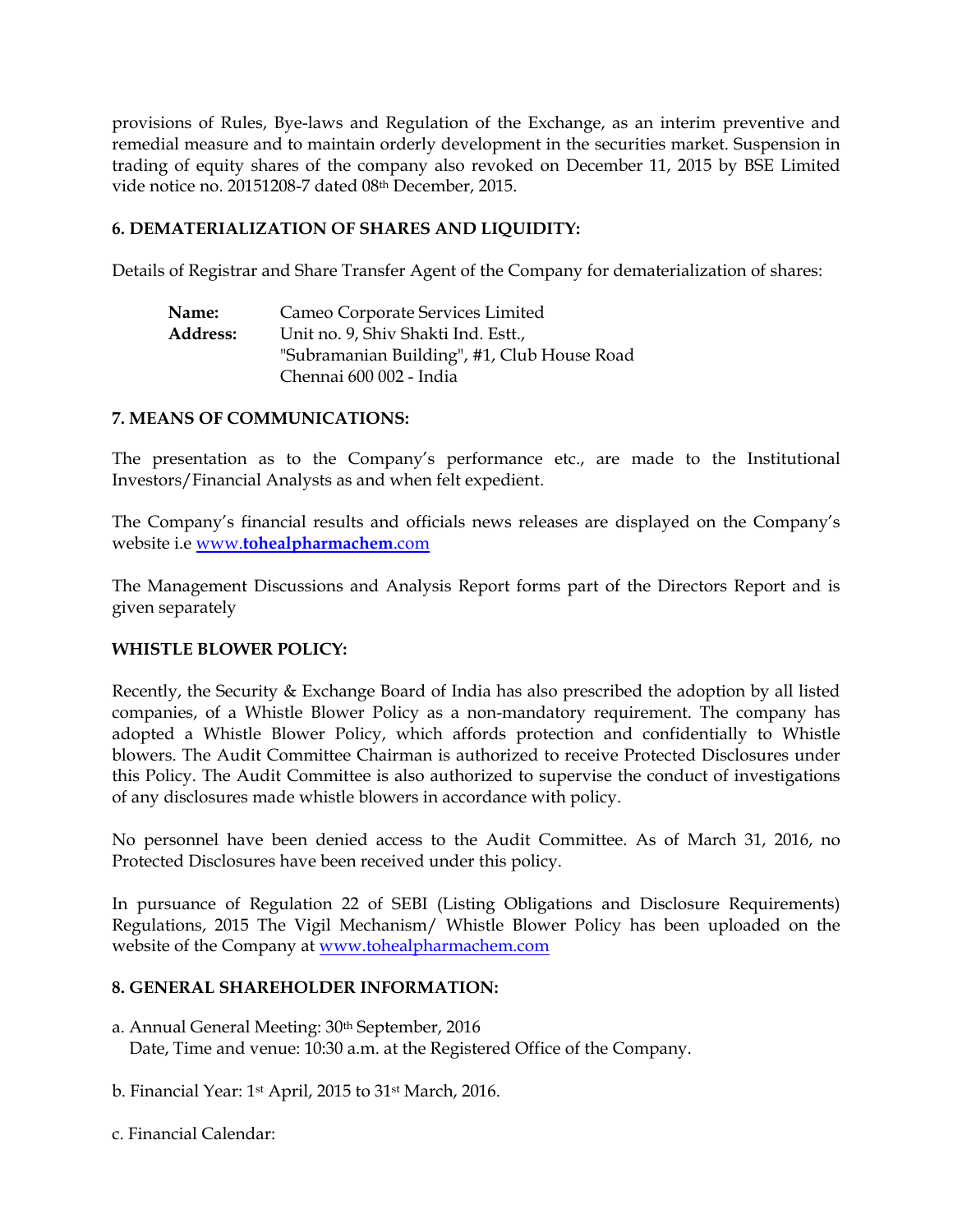i. 1st quarterly results – second week of August, 2016 ii. 2nd quarterly results – second week of November, 2016 iii. 3rd quarterly results – second week of February, 2017. iv. 4th quarterly results – Last week of May, 2017.

- d. Date of Book Closure: 22<sup>nd</sup> September, 2016 to 30<sup>th</sup> September, 2016
- e. Dividend Payment Date: N.A.
- f. Listing of Equity Shares on Stock Exchanges:

BSE Limited Annual listing fees for the financial Year up to 31.03.2016 has been paid.

- g. Stock Code: BSE 531910
- h. Demat ISIN number: **INE312M01016**
- I. Market Price of the Companies: High / Low of Monthly Market Price of the Companies Equity Shares traded on BSE during the financial year 2015-2016 is furnished below

| Month            | <b>High Price</b> | <b>Low Price</b> |
|------------------|-------------------|------------------|
| April 2015       | 7.50              | 3.90             |
| May 2015         | 7.24              | 5.78             |
| <b>June 2015</b> | 5.67              | 2.65             |
| <b>July 2015</b> | 2.65              | 2.43             |
| August 2015      | 2.71              | 2.47             |
| September 2015   | Not Available     | Not Available    |
| October 2015     | Not Available     | Not Available    |
| November 2015    | Not Available     | Not Available    |
| December 2015    | 3.24              | 2.65             |
| January 2016     | 3.88              | 3.30             |
| February 2016    | 3.95              | 3.53             |
| March 2016       | 4.35              | 3.71             |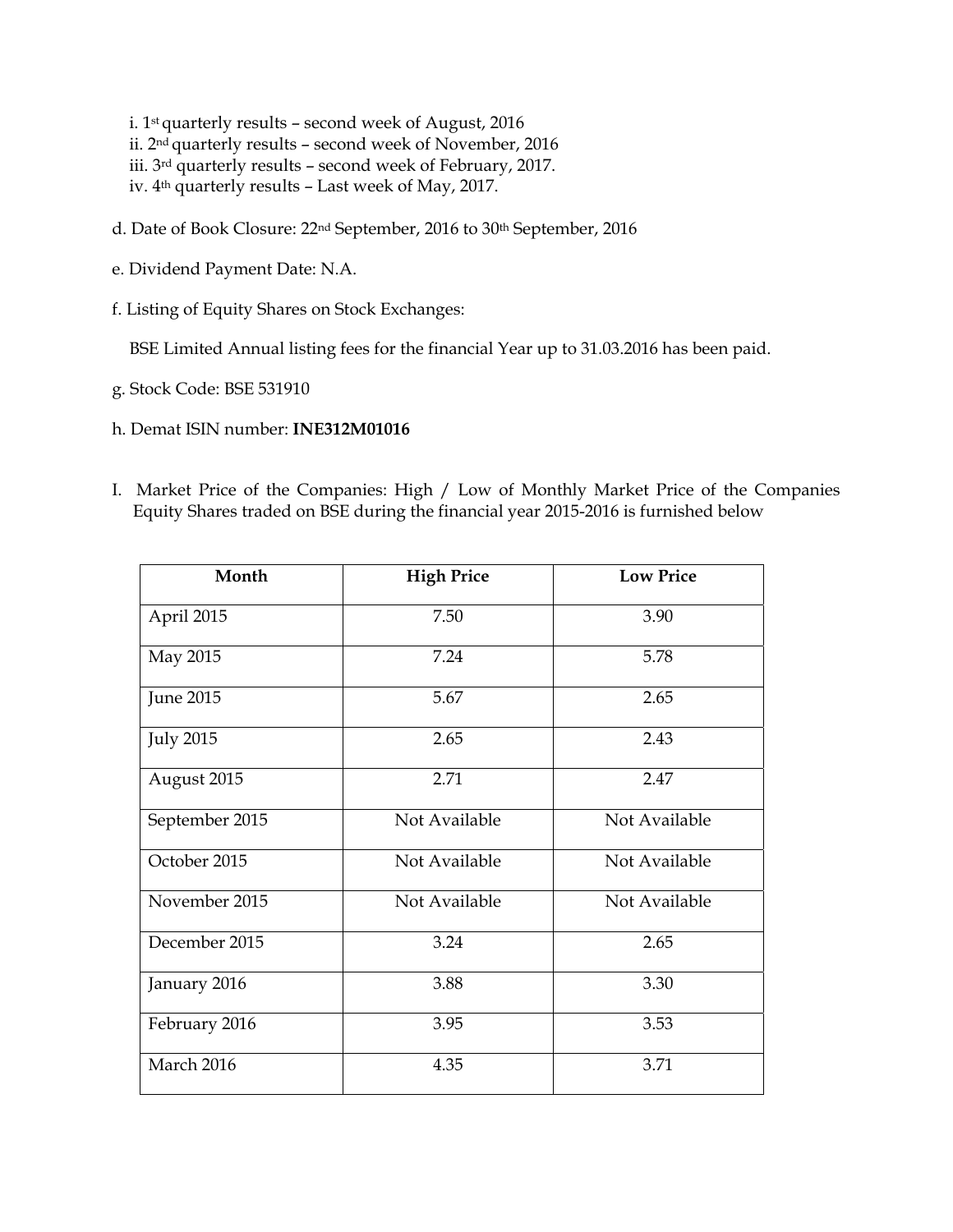

j. Performance of the Company's shares in comparison with broad based indices as BSE's Sensex:

Registered and Transfer Agent: The Company has appointed Cameo Services, Mumbai as the common agency both in respect of demat shares and physical mode.

l. Share Transfer System: All the transfers are received and processed by the Secretarial Department of the Company and approved by share transfer committee. Share Transfer requests received in physical form The Management discussion and analysis forms part of the Annual Report.

| m. Distribution of Shareholding as on March 31, 2016. |  |  |
|-------------------------------------------------------|--|--|
|                                                       |  |  |

| No of            | Equity | οf<br>No.    | Percentage     | of   No. of Shares | Percentage<br><sub>of</sub> |
|------------------|--------|--------------|----------------|--------------------|-----------------------------|
| shares held      |        | shareholders | share<br>Total | held               | total share held            |
|                  |        |              | holders        |                    |                             |
| <b>Upto 5000</b> |        | 236          | 31.01          | 65175              | 2.13                        |
| $5001 - 10000$   |        | 400          | 52.56          | 375956             | 12.29                       |
| $10001 - 20000$  |        | 44           | 5.78           | 72310              | 2.36                        |
| $20001 - 30000$  |        | 22           | 2.89           | 54575              | 1.78                        |
| 30001 --40000    |        | 7            | 0.92           | 23914              | 0.78                        |
| 40001 -- 50000   |        | 11           | 1.45           | 52757              | 1.73                        |
| 50001--100000    |        | 7            | 0.92           | 56100              | 1.83                        |
| Above 100000     |        | 34           | 4.47           | 2357513            | 77.09                       |
|                  |        |              |                |                    |                             |
| Total            |        | 761          | 100 %          | 3,05,83,000        | 100 %                       |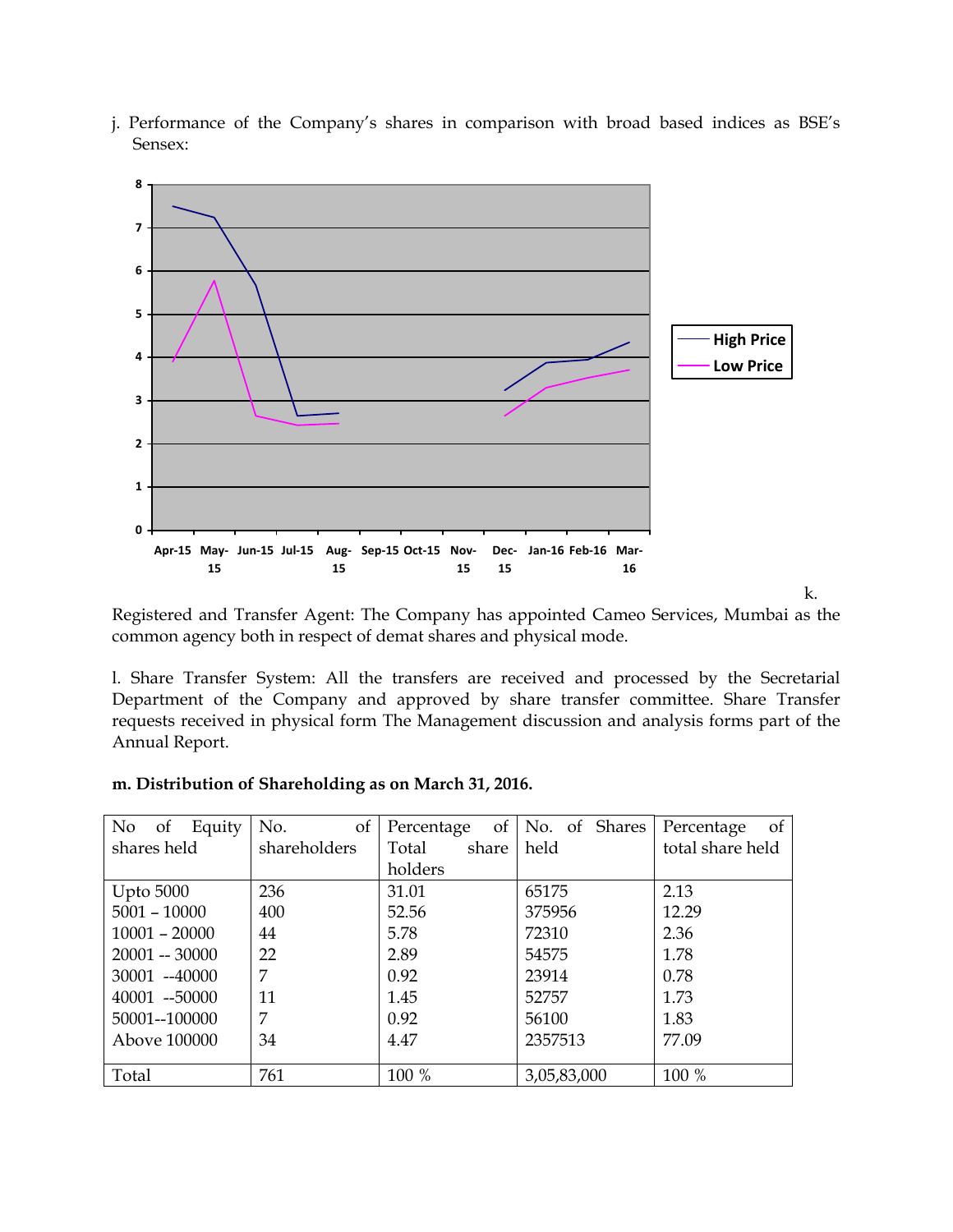## **n. Shareholding pattern as on 31st March, 2016**

| Category                    | No. of share held | % of shareholding |
|-----------------------------|-------------------|-------------------|
| a. Promoters and persons    |                   |                   |
| who may be deemed to be     |                   |                   |
| acting in concert including |                   |                   |
| promoter/directors group    |                   |                   |
| Companies                   | 634100            | 20.73%            |
|                             |                   |                   |
| b. Other bodies corporate   |                   |                   |
|                             | 28920             | 0.95%             |
| c. Indian public            |                   |                   |
| d. HUF                      | 2390179           | 78.15%            |
|                             |                   |                   |
|                             | 5101              | 0.17%             |
|                             |                   |                   |
| Total                       | 30,58,300         | 100%              |

Dematerialization of shares: As on 31-03-16 Demat shares accounted for 12.60% (385400 Equity Shares) of total equity.

**o.** Outstanding GDR / ADR / Warrants: NA

## **p. Top 10 Shareholders as on 31st March, 2016 (Other than Promoters):**

| Sr. No.        | Name                      | No. of Shares | $%$ of Holding |
|----------------|---------------------------|---------------|----------------|
| $\mathbf{1}$   | Madhurani Agarwal         | 287600        | 9.40%          |
| $\overline{2}$ | Hardik K Shah             | 173700        | 5.68%          |
| 3              | Ankit Bagariya            | 118000        | 3.86%          |
| $\overline{4}$ | Bhupendrabhai S Shah      | 111000        | 3.63%          |
| 5              | <b>Snehan Dave</b>        | 111000        | 3.60%          |
| 6              | Chandrika R Shah          | 106000        | 3.47%          |
| 7              | Kishor Shah               | 105800        | 3.46%          |
| 8              | Rameshbhai J Shah         | 101500        | 3.32%          |
| 9              | Yogeshkumar Bhajnagarwala | 100800        | 3.30%          |
| 10             | Anilkumar Kunjbihari      | 97200         | 3.18%          |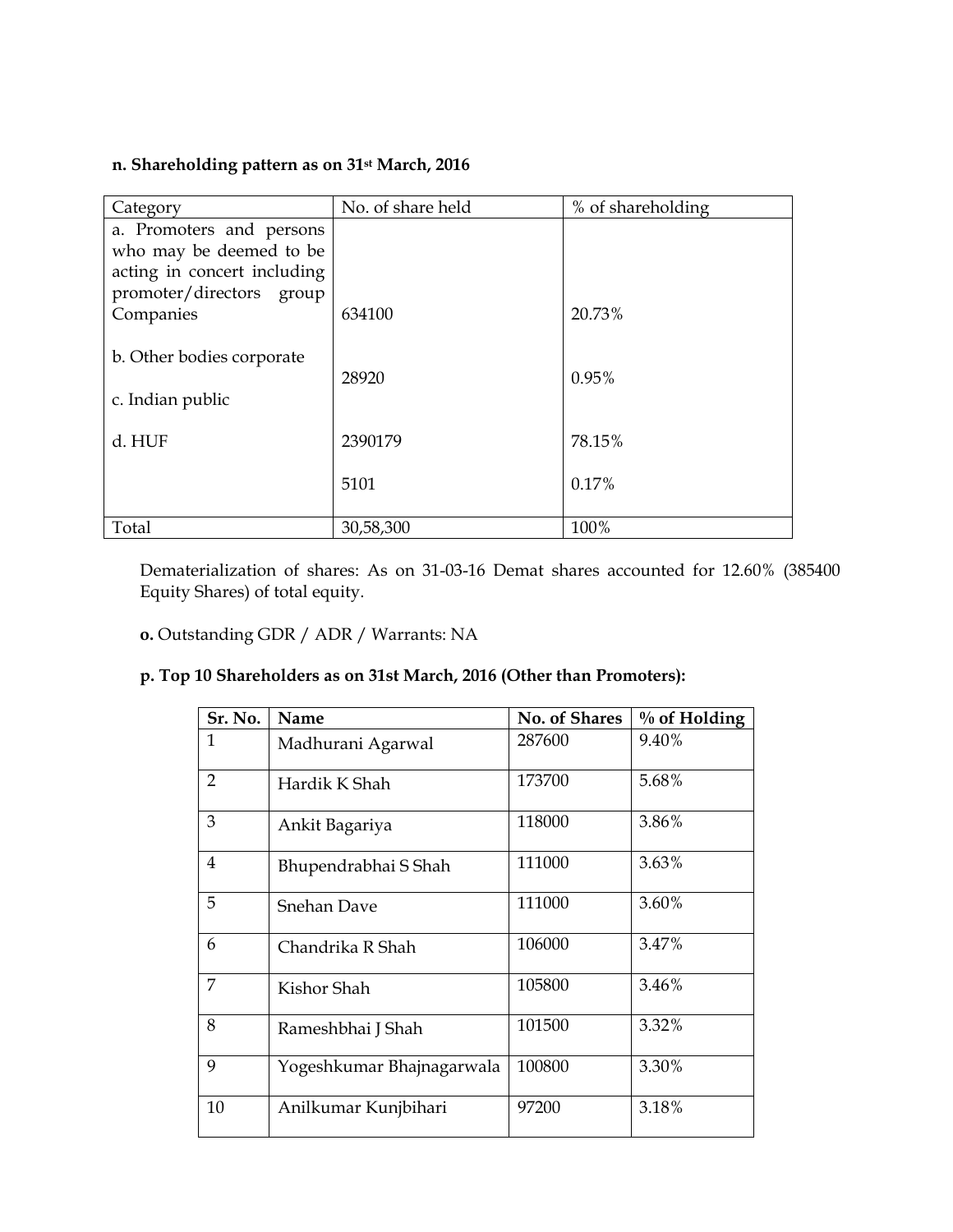**q**. **Address for Correspondence:** 812, Anand Mangal-3, Opp Core house, Nr. Hirabag, Nr. Rajnagar Club, Ambavadi, Ahmedabad- 380015

### **Declaration of compliance with the code of conduct**

All the Directors and senior management personal have, respectively, affirmed compliance with the code of conduct as approved and adopted by the Board of Directors.

**By Order of the Board of Directors** 

**Place : Ahmedabad Date : 29/04/2016** 

| Sd                       | Sd              | Sd/-                              |
|--------------------------|-----------------|-----------------------------------|
| (Atul Pandit)            |                 | (Harsh Shah) (Yogendra Machchhar) |
| <b>Managing Director</b> | <b>Director</b> | Director & CFO                    |
| DIN: 02293998            | DIN: 01662085   | DIN: 03155750                     |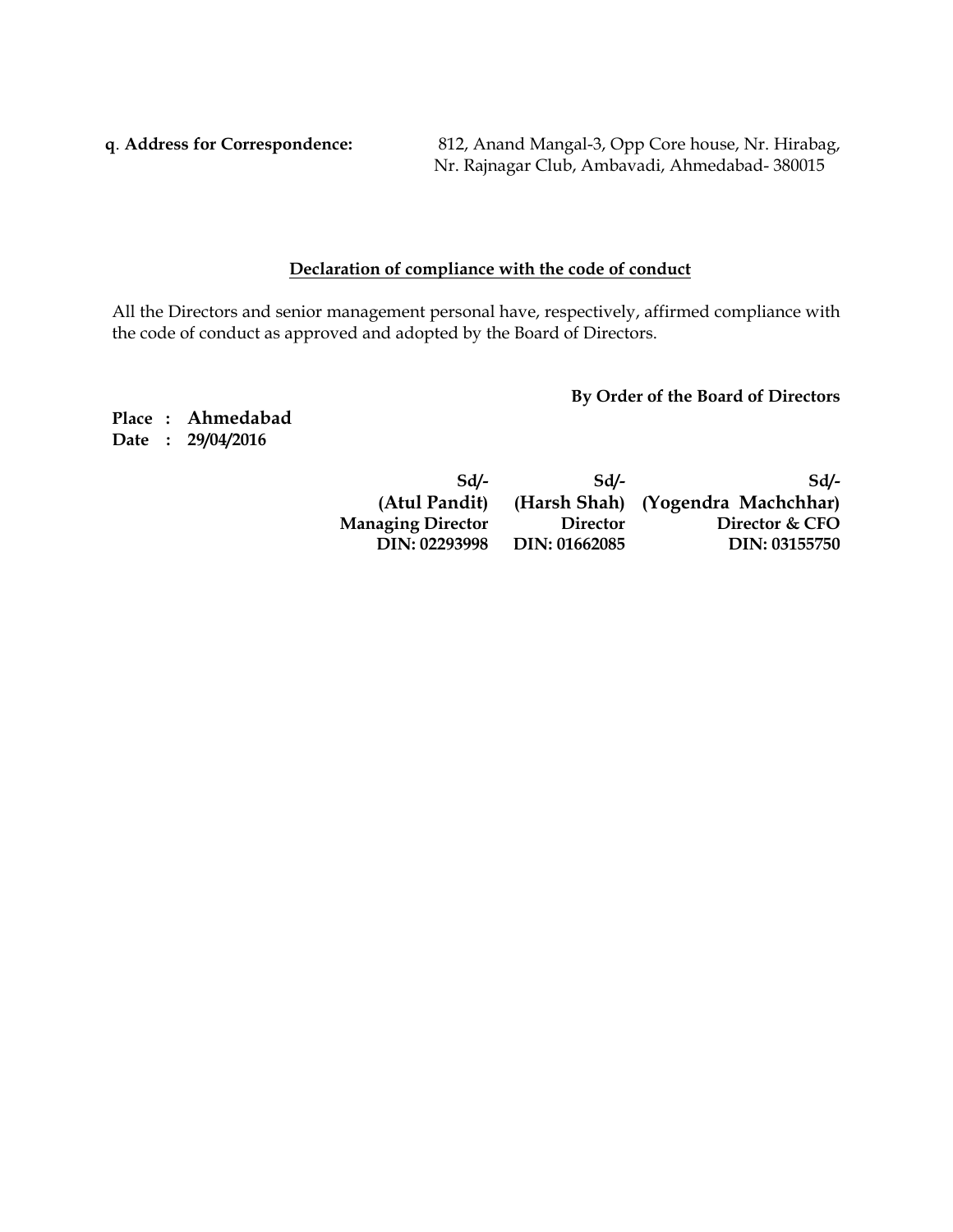#### **MANAGEMENT DISCUSSION AND ANALYSIS**

#### **BUSINESS OVERVIEW**

We at Toheal Pharmachem Limited Understand your individual trading requirements provide total resource to extend your company's capabilities, meet your goals of a timely entry in to the market, use outsourcing as a strategic move in your product life cycle planning, gain a greater economic edge in a highly competitive market, develop new dosage forms and procedures. Our strength is providing total customer satisfaction by delivering superior quality products through cutting edge technology and the best possible services.

We at Toheal Pharmachem Limited assisted in the development and trading of a wide variety of drugs and dosage forms and potency variations for many prestigious pharmaceuticals companies around the world.

#### **INDUSTRY STRUCTURE AND DEVELOPMENT**

The pharmaceutical industry in India is currently registering a value growth of 13 percent on retail sales level. This growth in the domestic market is mainly driven by increasing purchasing power and better availability within the country. Consumer spending on healthcare went up from 4 per cent of GDP in 1995 to 7 per cent in 2010. The number is expected to rise to 13 per cent of GDP by 2015. Furthermore, internationally operating Indian Companies have seen healthy growth of their exports into Western markets. The growth also has spurred players in the Indian pharmaceutical industry to explore newer avenues of drug research, discovery and development, promising higher capital investments in the near future. There have been several new collaborations with the aim of research and discovery between Indian and non Indian pharmaceutical Companies, some of which are Mergers and Amalgamation. Many Multinational Companies have increased their spending in India to conduct clinical trials and research, either by establishing own Research and Development units or commissioning Contract Research Organizations (CROs). Pharmaceutical research, manufacturing and outsourcing have received an impetus in the country, creating the image of a land of opportunities in the pharmaceutical space.

#### **STRENGTH OF THE COMPANY:**

The long-term goal of the Company is to become a pharmaceutical company driven by research. The company also takes all most care to ensure that a safe formulation of medicine being traded by method and process. Prescribe with international specifications. With the prime focus on customer satisfaction, continuous efforts are made to offer solutions that give an extra advantage to the customer.

A strong desire for continuous innovation forms the bedrock of the efforts of this dedicated and talented team. Perseverance & Passion for new ideas are the driving forces, which leverage the efforts to develop new product Solutions, Processes and Applications. A strong harmony between R&D, Production and Marketing team aids in fine tuning production processes to make them more efficient and environment friendly.

Globalization is a thrust area at our end which is evident from our continuous efforts to enhance our International Business, which currently accounts for one third of our business.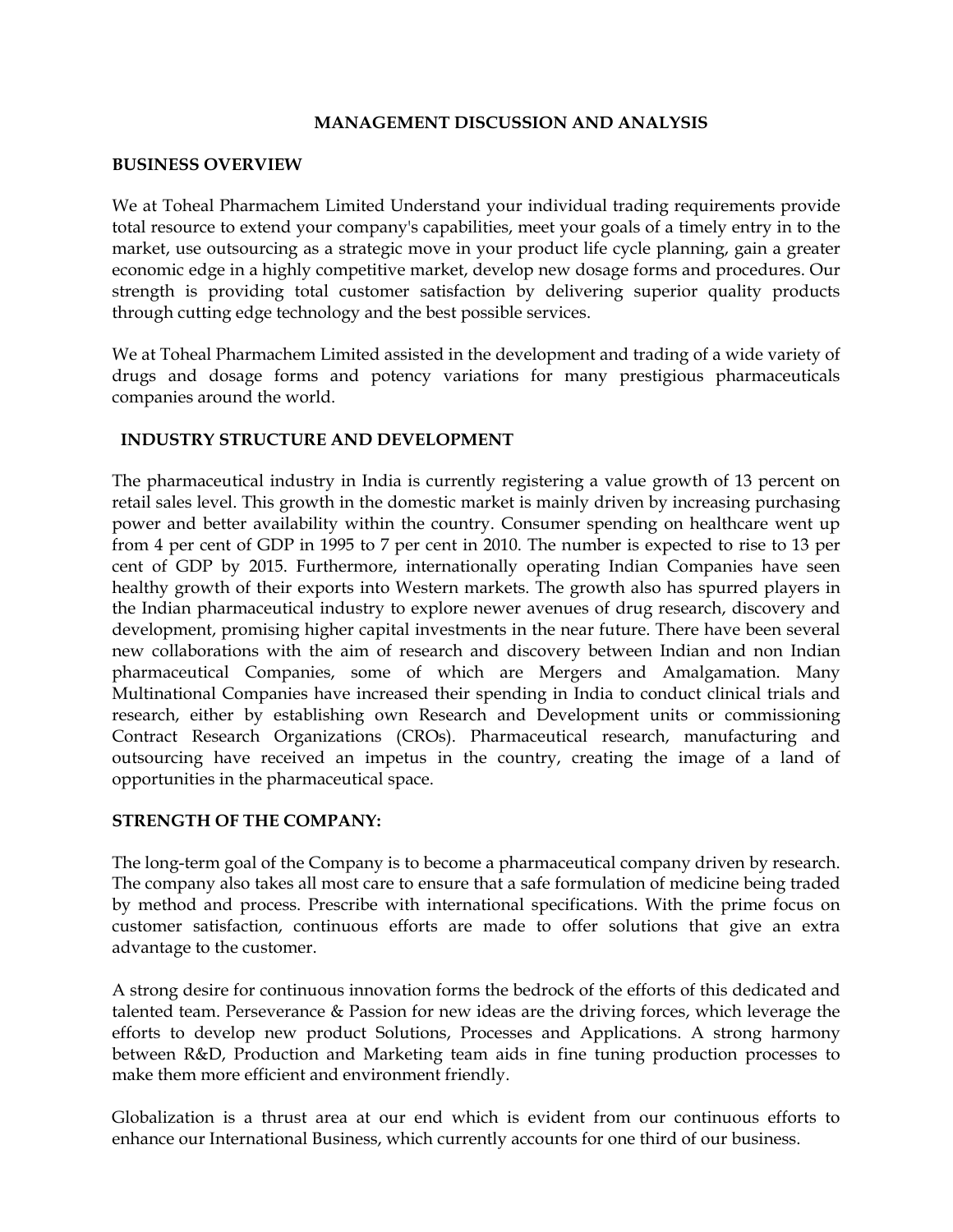The international business, which currently forms one third of the Company's business, hold huge potential and is focused for future growth.

 Expertise in latest quality movement and in-depth insight into the Indian and international Pharmaceuticals markets, Toheal have made unrivaled progress. Current growth rate of the company has exceeded with noticeable value. Further the Company has assisted in the development and trading of a wide variety of drugs and dosage forms and potency variations for many prestigious pharmaceuticals companies around the world.

Our endeavour to walk an extra milage by providing our customers with alternate solutions, customized products and packaging has resulted in expanding our business horizons and proximity to the lives of people. We remain focused on developing application related derivatives of existing products as well as newer product solutions.

### **OVERALL REVIEW OF COMPANY**

### **OPPORTUNITIES, THREAT, RISKS AND CONCERNS**

The Indian pharmaceutical industry is growing consistently and is expected to do so also in future. Quality of products will improve, as is evident from the recent publication of the new Indian Pharmacopeias and the activities of the Drugs Controller of India against "irrational combinations" and "counterfeits". We wish that these initiatives, which will lead to a safer healthcare environment for patients, will be followed up in a transparent and rational way.

For the pharmaceutical industry in India the National Pharmaceuticals Policy still represents a major threat. We regard price monitoring as a better option, balancing affordability and investments into continuous improvements of product quality. Another major concern relates to the recent developments in the post product-patent regime. Unfortunately, for India the patent regime needs to be challenged looking at the limited amounts of patents granted and patents being opposed.

#### **FUTURE OUTLOOK**:

As a Pharmaceutical Industry in India the Company wishes to diversify Business Corporation to achieve leadership by exceeding customer expectation in domestic as well as overseas markets. Further to attain financial strength through ever growing profitability to attain excellence while achieving "Supreme customer satisfaction" to attain the global recognition for the corporation and to focus on customer's need and fulfill their expectations. Further the Company will provide services and products of the most superior quality and seek consistent improvement innovation and excellence in our performance. To create working environments this helps committed people to achieve their fullest potential. Provide them ample opportunity to grow.

#### **SEGMENT WISE PERFORMANCE**

The Company is operating only in one sector i.e. trading of pharmaceutical drugs and therefore the segment reporting and performance standard is not applicable to the Company.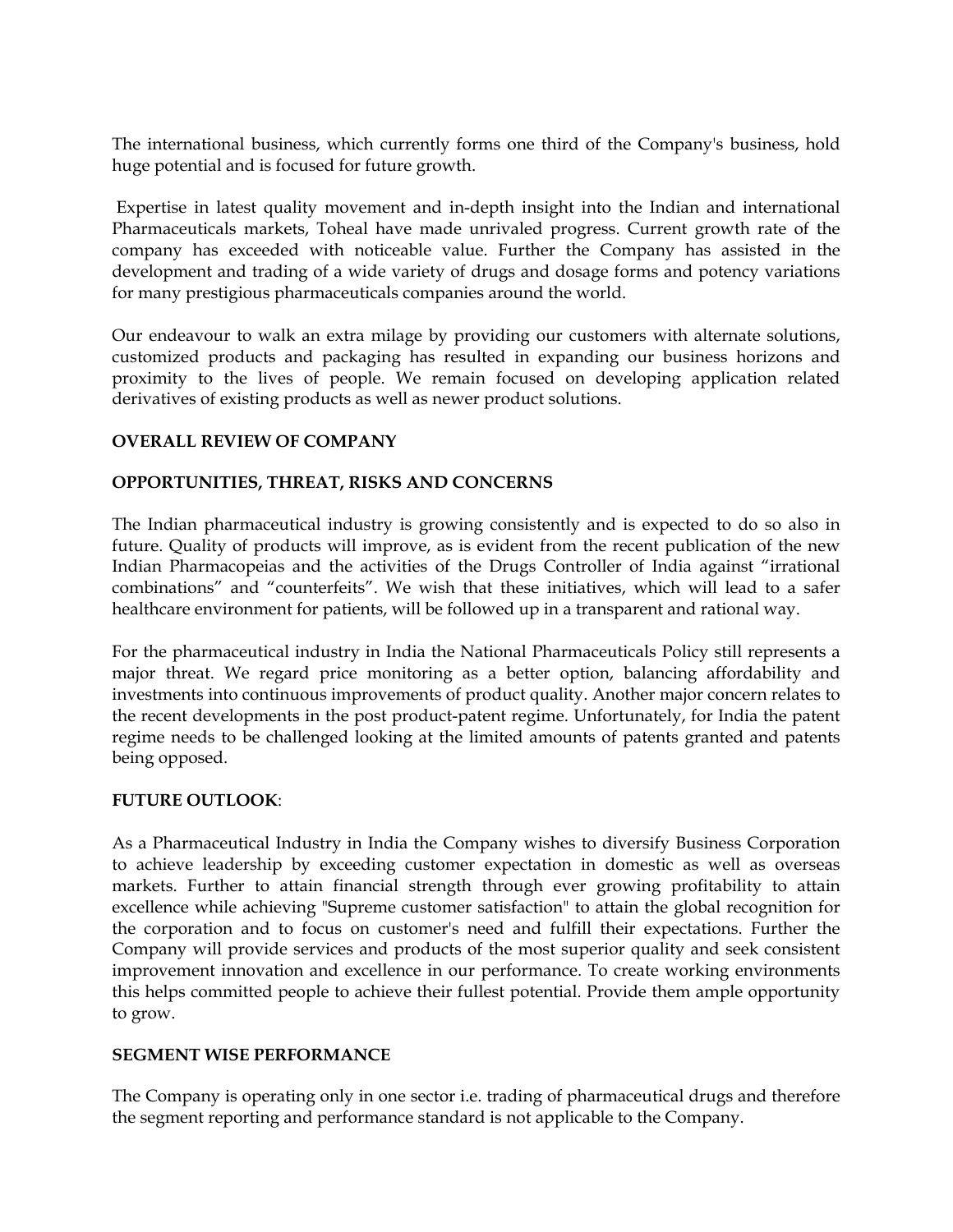#### **INTERNAL CONTROL**

The Internal Control systems including the policies, procedures and guidelines of the Company are adequate and commensurate to the extent and nature of its operations. The controls are reviewed for effectiveness by the internal auditors and the audit committee too. Any deviations are brought to the notice of the Audit Committee periodically and corrective steps are recommended and implemented.

#### **FINANCIAL PERFORMANCE**

The Company is passing through the restructuring process and trying to come out of all difficulties by improving its turnover.

**By Order of the Board of Directors** 

**Place : Ahmedabad Date : 29/04/2016** 

| Sd                       | Sd              | $Sd/-$                            |
|--------------------------|-----------------|-----------------------------------|
| (Atul Pandit)            |                 | (Harsh Shah) (Yogendra Machchhar) |
| <b>Managing Director</b> | <b>Director</b> | Director & CFO                    |
| DIN: 02293998            | DIN: 01662085   | DIN: 03155750                     |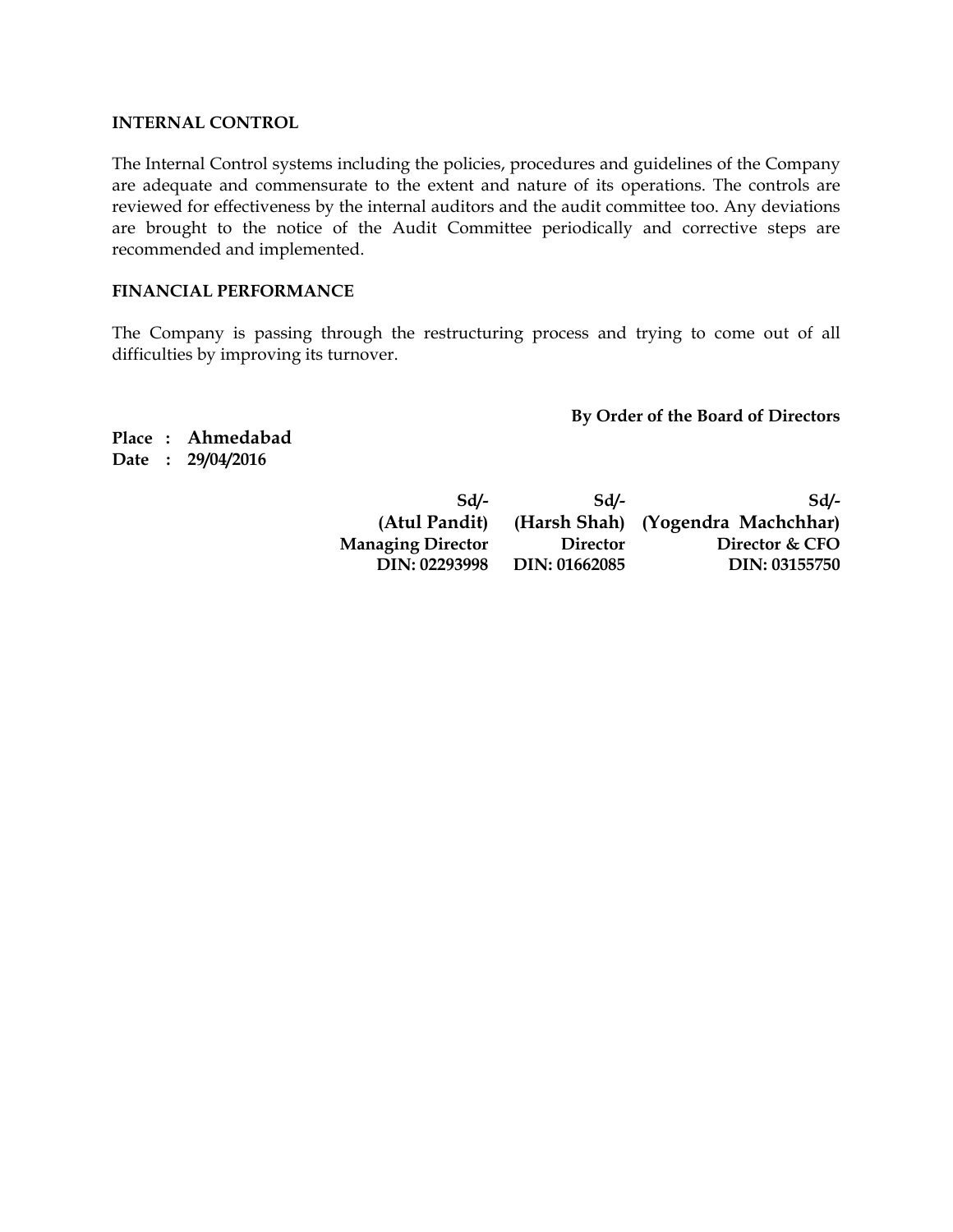#### **CEO/CFO Certification**

We the undersigned, in our respective capacities as managing Director and Chief Financial Officer of Toheal Pharmachem Limited ("the Company") to the best of our knowledge and belief certify that:

[ We Certify that --

- a. We have reviewed the financial statements and the cash flow statement for the year 2015-16 and that to the best of our knowledge and belief:
	- These statements do not contain any materially untrue statement or omit any material fact or contain statements that might be misleading;
	- These statements together present a true and fair view of the Company's affairs and are in compliance with existing accounting standards, applicable laws and regulations;
- b. There are, to the best of our knowledge and belief, no transactions entered into by the Company during the year 2015-16 which are fraudulent, illegal or violative of the Company's code of conduct;
- c. We accept responsibility for establishing and maintaining internal controls and that we have evaluated the effectiveness of the internal control systems of the Company and we have disclosed to the auditors and the Audit Committee, deficiencies in the design or operation of the internal control, if any, of which we are aware of and the steps we have taken or propose to take to rectify these deficiencies.
- d. We have indicated to the Auditors and the Audit Committee
	- Significant changes in internal control over the financial reporting during the year 2015- 16
	- Significant changes in accounting policies during the year 2015-16 and that the same have been disclosed in the notes to the financial statements; and
	- Instances of significant fraud of which we have become aware and the therein, if any, of the management or an employee having a significant role in the Company's internal control system over the financial reporting.

**By Order of the Board For Toheal Pharmachem Limited** 

**Place: Ahmedabad Date: 29/04/2016** 

> **Sd/- Yogendra Machchhar CFO**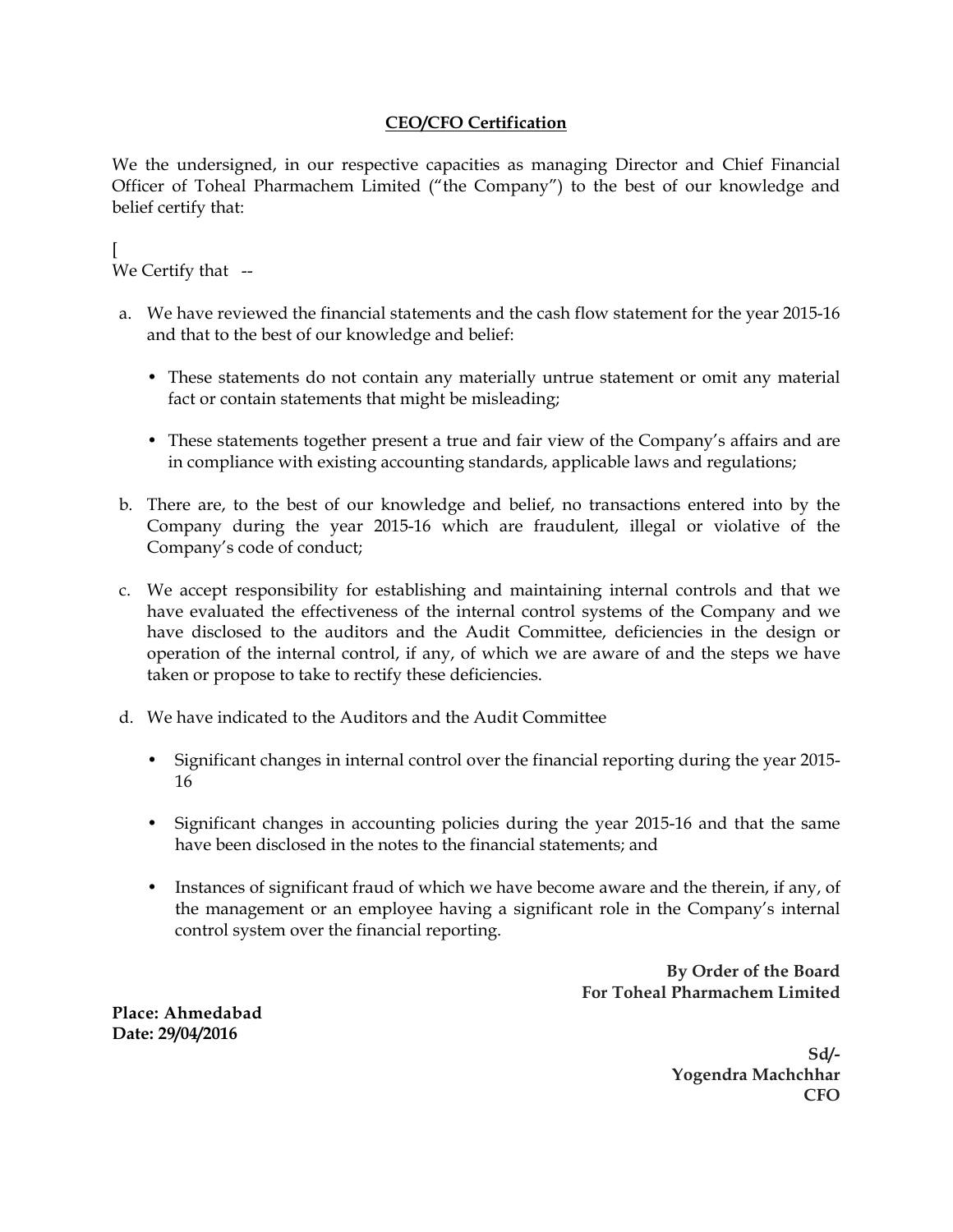#### **CERTIFICATE ON FINANCIAL STATEMENTS**

To, The Members, TOHEAL PHARMACHEM LIMITED

We, have hereby certify that:

- 1. We have reviewed the financial statements and the cash flow statements of Toheal Pharmachem Limited for the financial year 2015-16 and to the best of our knowledge and belief, we state that:
- a. These statements do not contain any materially untrue statement or omit any material fact or contain statements that might be misleading;
- b. These statements together present a true and fair view of the Company's affairs for the period presented in this report and are in compliance with existing accounting standards, applicable laws and regulations.
- 2. There are, to the best of our knowledge and belief, no transactions entered into by the Company during the year which are fraudulent, illegal or in violation of the Company's Code of Conduct.
- 3. We accept responsibility for establishing and maintaining internal controls for financial reporting and that we have evaluated the effectiveness of internal control systems of the Company pertaining to financial reporting and we have disclosed to the auditors and the Audit Committee, deficiencies in the design or operation of such internal controls, if any, of which we are aware and the steps we have taken or propose to take to rectify these deficiencies.
- 4. We have indicated to the Auditors and the Audit Committee:
	- a. significant changes in internal control over financing reporting during the year;
	- b. significant changes in accounting policies made during the year and that the same have been disclosed suitably in the notes to the financial statements; and
	- c. that there were no Instances of significant fraud that involves management or other employees who have a significant role in the Company's internal control system over financial reporting.

 **By Order of the Board For Toheal Pharmachem Limited** 

**Place: Ahmedabad Date: 29/04/2016** 

> **Sd/- Atul Pandit Managing Director DIN: 02293998**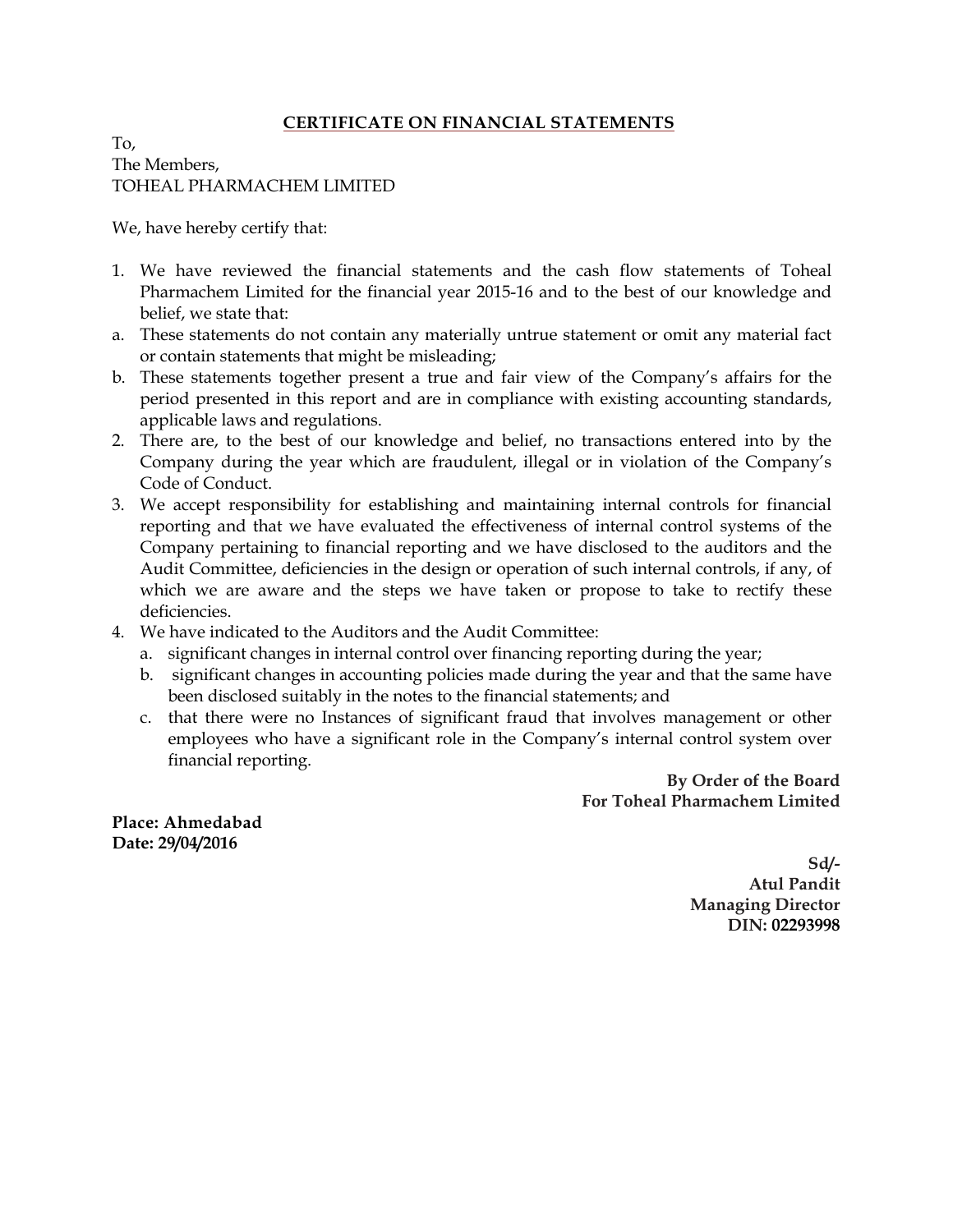#### **Compliance Certificate**

#### To, The Members, **TOHEAL PHARMACHEM LIMITED,**

We have examined the compliance of condition of Corporate Governance by Relish Pharmaceuticals Limited, for the year ended March 31, 2016 as stipulated in Regulation 17,18,19,20,21,22,23,24,25,26,27 and clauses (b) to (i) of sub- regulation (2) of regulation 46 and para C, D and E of schedule V of the securities and Exchange Board of India (Listing Obligation and Disclosure Requirements) Regulation, 2015 (collectively referred to as "SEBI Listing Regulation, 2015).

The compliance of conditions of corporate Governance is the responsibility of the Company's management. Our examination was carried out in accordance with the Guidance note on certification of corporate Governance, issued by the institute of Chartered Accountant of Indian and was limited to procedures and implementation thereof, adopted by the company for ensuring the compliance of the conditions of Corporate Governance. It is neither an audit nor an expression of opinion on the financial statements of the company.

In our opinion and to the best of our information and according to the explanations given to us,

We certify that such compliance is neither as assurance as to the future viability of the company nor the efficient with which the management has conducted the affairs of the company.

> **For P. Dalal & Company, Chartered Accountants**

**Place: Ahmedabad Date: 29/04/2016** 

> **Sd/- P. S. Dalal (Proprietor) M. No. 37983**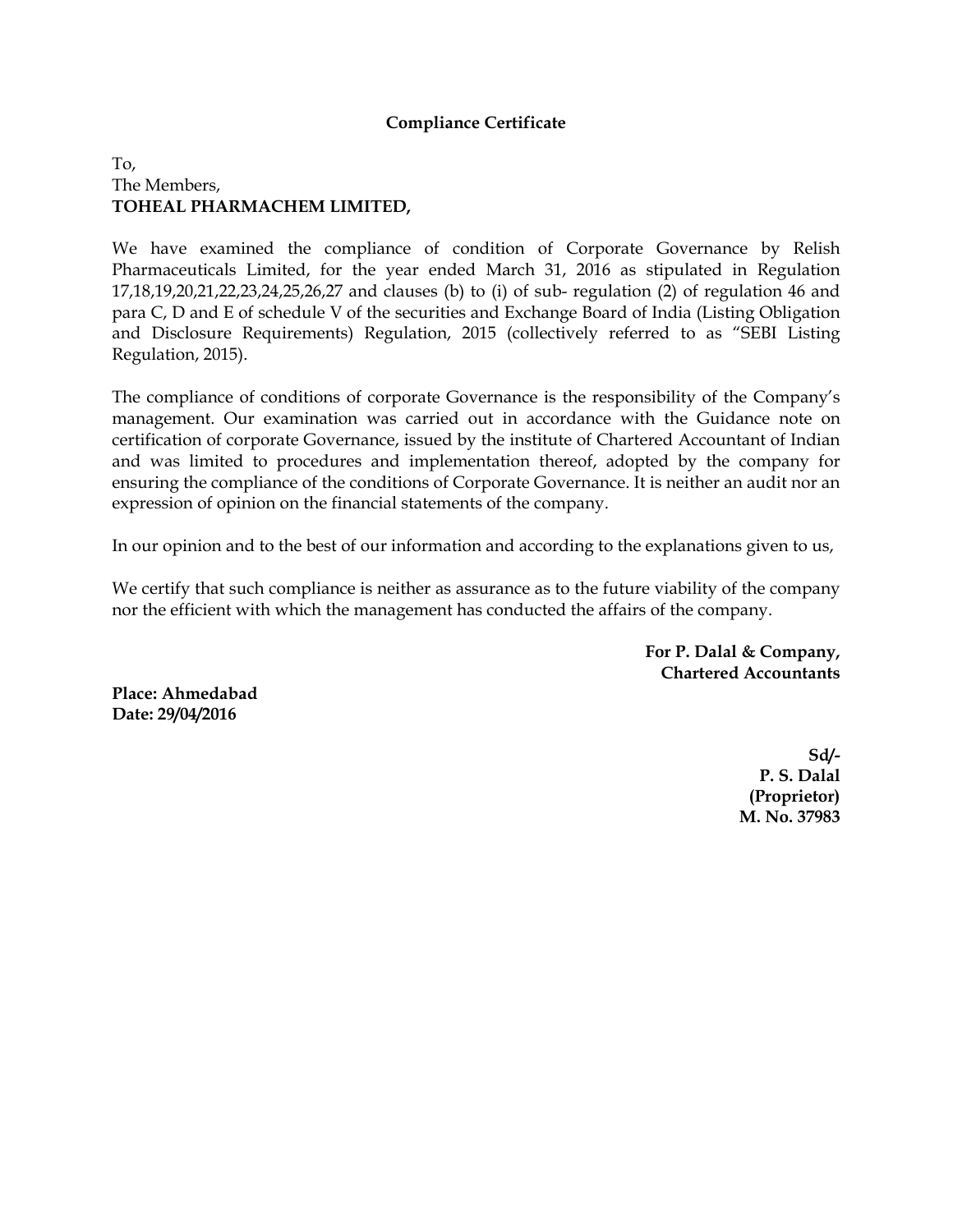## **Independent Auditor's Report**

## **To the Members of Toheal Pharmachem Limited**

### **Report on the Financial Statements**

We have audited the accompanying (Standalone) financial statements of Toheal Pharmachem Limited. ("the Company") which comprise the Balance Sheet as at **31 March, 2016**, the Statement of Profit and Loss, Cash Flow Statement for the period then ended, and a summary of significant accounting policies and other explanatory information.

## **Management's Responsibility for the (Standalone) Financial Statements**

The Company's Board of Directors is responsible for the matters stated in Section 134(5) of the Companies Act, 2013 ("the Act") with respect to the preparation of these (Standalone) financial statements that give a true and fair view of the financial position, financial performance and cash flows of the Company in accordance with the accounting principles generally accepted in India, including the Accounting Standards specified under Section 133 of the Act, read with Rule 7 of the Companies (Accounts) Rules, 2014. This responsibility also includes maintenance of adequate accounting records in accordance with the provisions of the Act for safeguarding the assets of the Company and for preventing and detecting frauds and other irregularities; selection and application of appropriate accounting policies; making judgments and estimates that are reasonable and prudent; and design, implementation and maintenance of adequate internal financial controls, that were operating effectively for ensuring the accuracy and completeness of the accounting records, relevant to the preparation and presentation of the financial statements that give a true and fair view and are free from material misstatement, whether due to fraud or error.

## **Auditor's Responsibility**

Our responsibility is to express an opinion on these (Standalone) financial statements based on our audit.

We have taken into account the provisions of the Act, the accounting and auditing standards and matters which are required to be included in the audit report under the provisions of the Act and the Rules made there under.

We conducted our audit in accordance with the Standards on Auditing specified under Section 143(10) of the Act. Those Standards require that we comply with ethical requirements and plan and perform the audit to obtain reasonable assurance about whether the financial statements are free from material misstatement.

An audit involves performing procedures to obtain audit evidence about the amounts and the disclosures in the financial statements. The procedures selected depend on the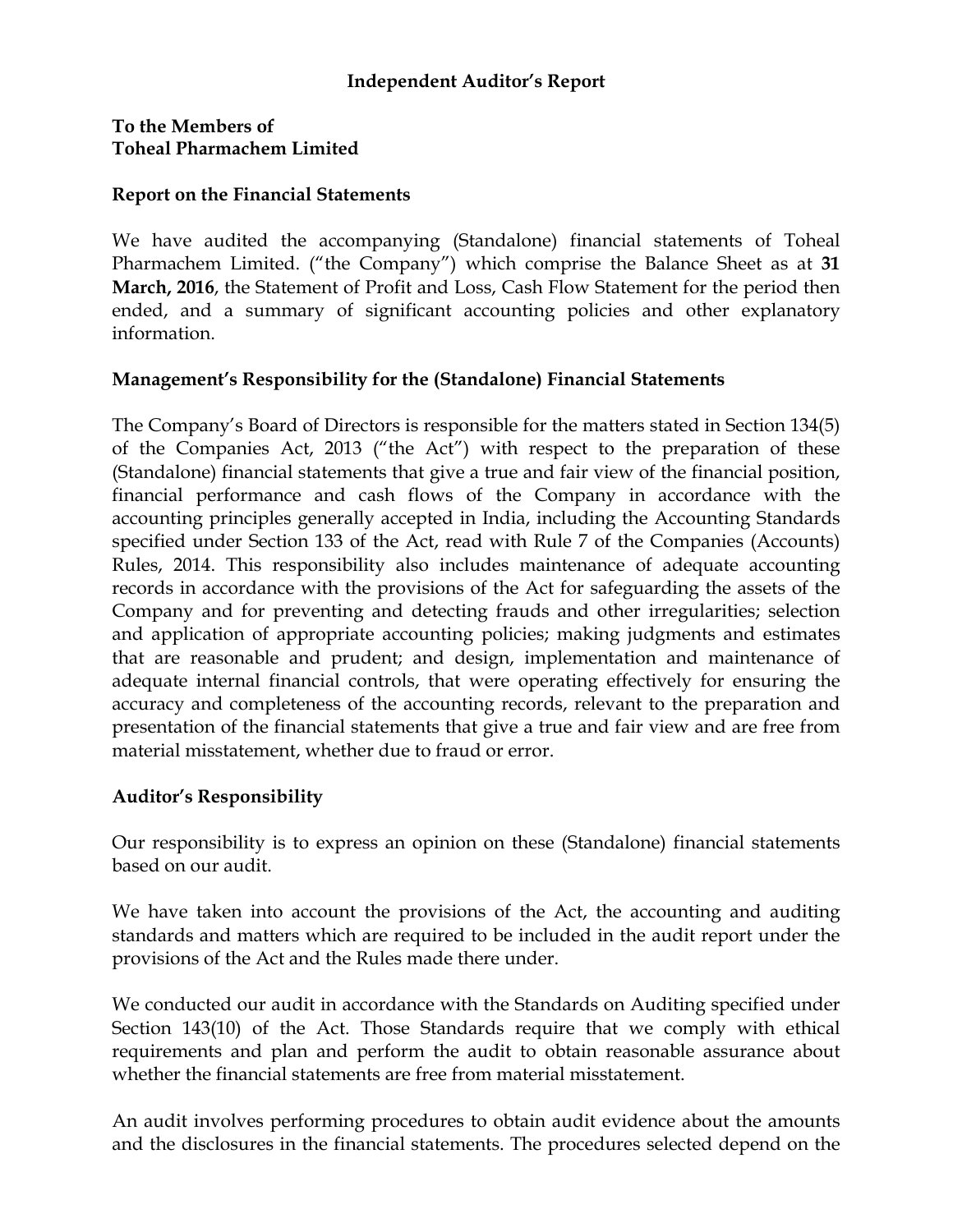auditor's judgment, including the assessment of the risks of material misstatement of the financial statements, whether due to fraud or error. In making those risk assessments, the auditor considers internal financial control relevant to the Company's preparation of the financial statements that give a true and fair view in order to design audit procedures that are appropriate in the circumstances, but not for the purpose of expressing an opinion on whether the Company has in place an adequate internal financial controls system over financial reporting and the operating effectiveness of such controls. An audit also includes evaluating the appropriateness of the accounting policies used and the reasonableness of the accounting estimates made by the Company's Directors, as well as evaluating the overall presentation of the financial statements.

We believe that the audit evidence we have obtained is sufficient and appropriate to provide a basis for our audit opinion on the (Standalone) financial statements

## **Opinion**

In our opinion and to the best of our information and according to the explanations given to us, the aforesaid (Standalone) financial statements give the information required by the Act in the manner so required and give a true and fair view in conformity with the accounting principles generally accepted in India, of the state of affairs of the Company as at 31 March 2016, and its Profit/Loss and its Cash Flow for the period ended on that date.

## **Report on Other Legal and Regulatory Requirements**

- 1. As required by the Companies (Auditor's Report) Order, 2016 ("the Order"), as amended, issued by the Central Government of India in terms of sub-section (11) of section 143 of the Act, we give in the **"Annexure A"** a statement on the matters specified in paragraphs 3 and 4 of the Order.
- 2. As required by section 143 (3) of the Act, we report that:
- a. we have sought and obtained all the information and explanations which to the best of our knowledge and belief were necessary for the purpose of our audit;
- b. in our opinion proper books of account as required by law have been kept by the Company so far as it appears from our examination of those books;
- c. the Balance Sheet, the Statement of Profit and Loss and the Cash Flow Statement dealt with by this Report are in agreement with the books of account;
- d. in our opinion, the aforesaid (Standalone) financial statements comply with the Accounting Standards specified under section 133 of the Act, read with Rule 7 of the Companies (Accounts) Rules, 2014.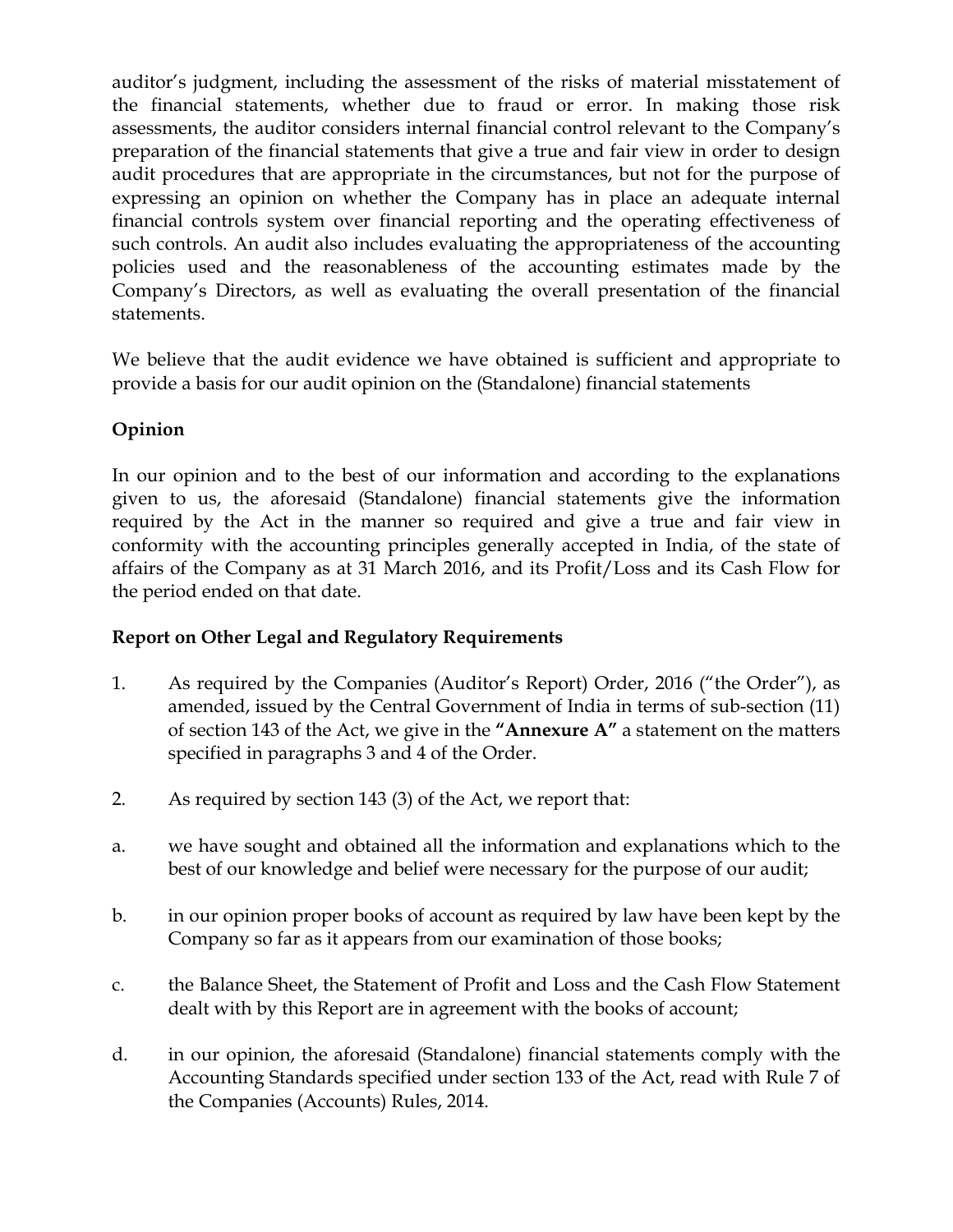- e. On the basis of written representations received from the directors as on **31 March 2016** taken on record by the Board of Directors, none of the directors is disqualified as on **31 March 2016** from being appointed as a director in terms of Section 164 (2) of the Act;
- f. With respect to the adequacy of the internal financial controls over financial reporting of the Company and the operating effectiveness of such controls, refer to our separate Report in **"Annexure B"**.
- g. With respect to the other matters to be included in the Auditor's Report in accordance with Rule 11 of the Companies (Audit and Auditors) Rules, 2014, in our opinion and to the best of our information and according to the explanations given to us:
- i. The Company does not have any pending litigations which would impact its financial position.
- ii. The Company did not have any long-term contracts including derivative contracts for which there were any material foreseeable losses.
- iii. There were no amounts which were required to be transferred to the Investor Education and Protection Fund by the Company.

**For P. Dalal & Company, Chartered Accountants** 

**Place: Ahmedabad Date: 29/04/2016** 

> **Sd/- P. S. Dalal (Proprietor) M. No. 37983**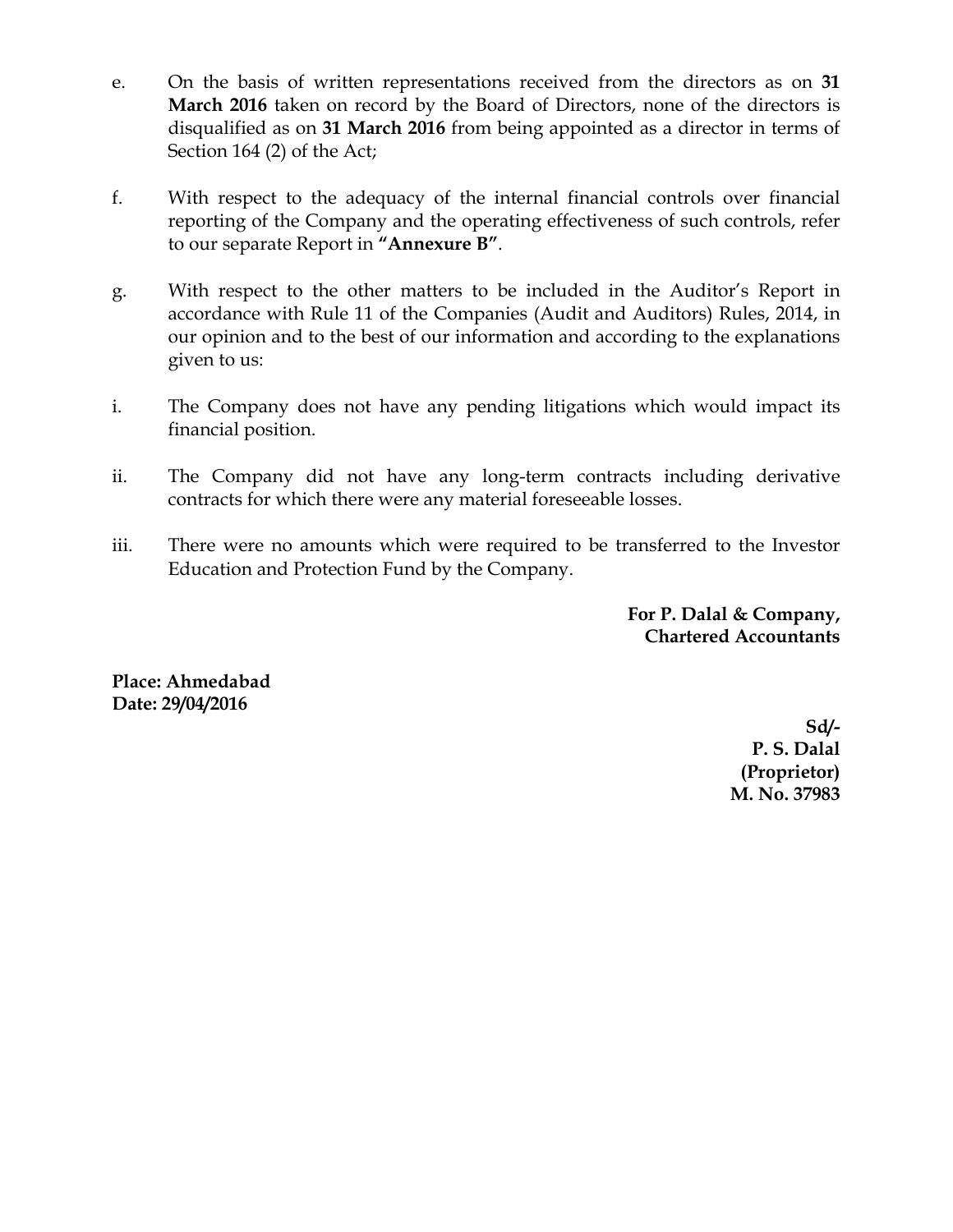## **"Annexure A" to the Independent Auditors' Report**

Referred to in paragraph 1 under the heading 'Report on Other Legal & Regulatory Requirement' of our report of even date to the financial statements of the Company for the period ended **31 March 2016;**

- 1) (a) The Company does not have any fixed assets. Hence, maintenance of records for the same is not applicable;
	- (b) Not Applicable
	- (c) Not Applicable.
- 2) (a) The management has conducted the physical verification of inventory at reasonable intervals.

 (b) The discrepancies noticed on physical verification of the inventory as compared to books records which has been properly dealt with in the books of account were not material.

- 3) The Company has not granted loans, secured or unsecured to companies, firms, Limited Liability partnerships or other parties covered in the Register maintained under section 189 of the Act.
- 4) In our opinion and according to the information and explanations given to us, the company has complied with the provisions of section 185 and 186 of the Companies Act, 2013 In respect of loans, investments, guarantees, and security made.
- 5) The Company has not accepted any deposits from the public and hence the directives issued by the Reserve Bank of India and the provisions of Sections 73 to 76 or any other relevant provisions of the Act and the Companies (Acceptance of Deposit) Rules, 2015 with regard to the deposits accepted from the public are not applicable.
- 6) As informed to us, the maintenance of Cost Records has not been specified by the Central Government under sub-section (1) of Section 148 of the Act, in respect of the activities carried on by the company.
- 7) (a) According to information and explanations given to us and on the basis of our examination of the books of account, and records, the Company has been generally regular in depositing undisputed statutory dues including Provident Fund, Employees State Insurance, Income-Tax, Sales tax, Service Tax, Duty of Customs, Duty of Excise, Value added Tax, Cess and any other statutory dues with the appropriate authorities.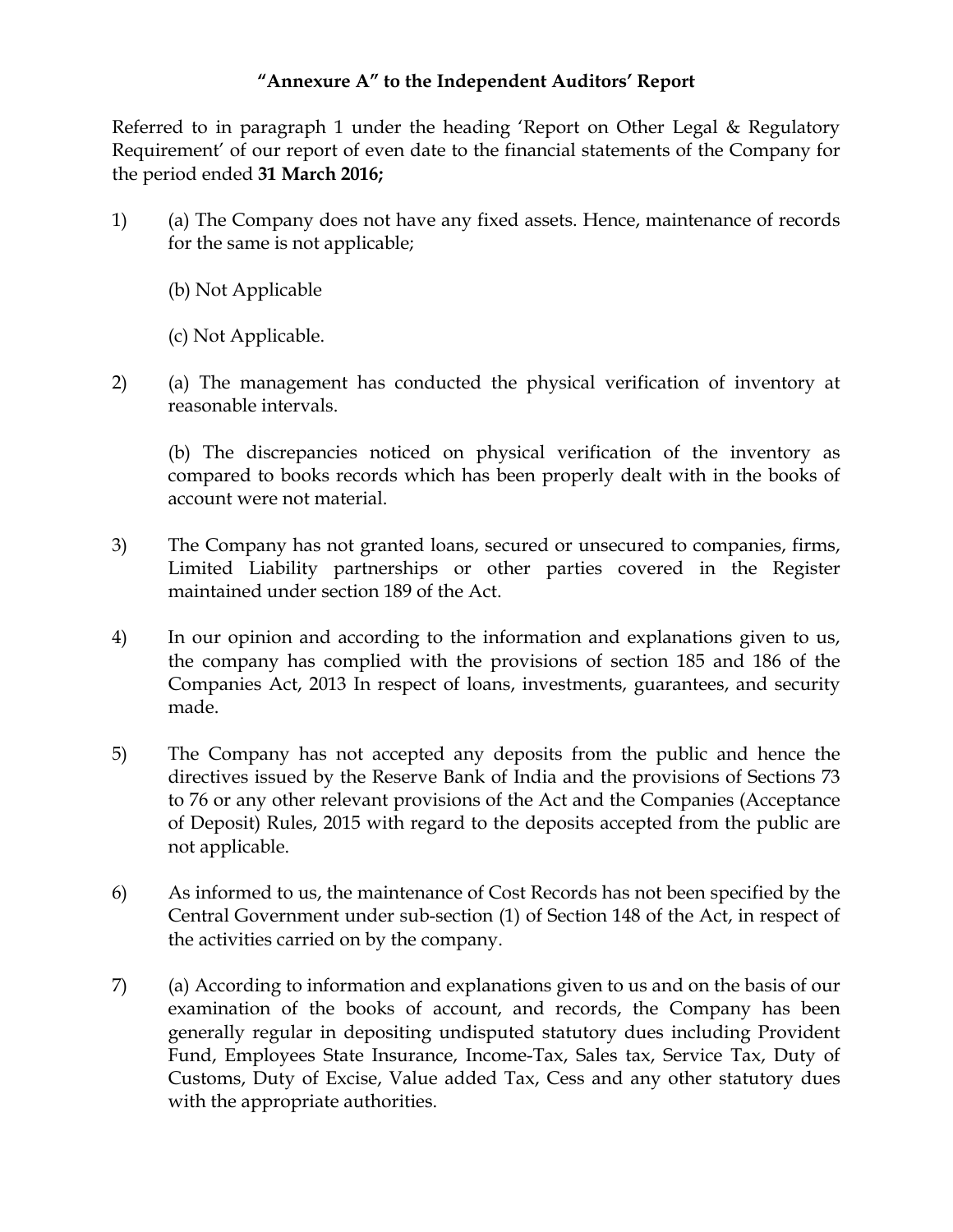According to the information and explanations given to us, no undisputed amounts payable in respect of the above were in arrears as at March 31, 2016 for a period of more than six months from the date on when they become payable.

 (b) According to the information and explanation given to us, there are no dues of income tax, sales tax, service tax, duty of customs, duty of excise, value added tax outstanding on account of any dispute.

- 8) In our opinion and according to the information and explanations given to us, the Company has not defaulted in the repayment of dues to banks.
- 9) Based upon the audit procedures performed and the information and explanations given by the management, the company has not raised moneys by way of initial public offer or further public offer including debt instruments and term Loans. Accordingly, the provisions of clause 3 (ix) of the Order are not applicable to the Company and hence not commented upon.
- 10) Based upon the audit procedures performed and the information and explanations given by the management, we report that no fraud by the Company or on the company by its officers or employees has been noticed or reported during the year.
- 11) Based upon the audit procedures performed and the information and explanations given by the management, the managerial remuneration has been paid or provided in accordance with the requisite approvals mandated by the provisions of section 197 read with Schedule V to the Companies Act;
- 12) In our opinion, the Company is not a Nidhi Company. Therefore, the provisions of clause 4 (xii) of the Order are not applicable to the Company.
- 13) In our opinion, the company has not entered into any related party transactions during the year under review. Hence, disclosure of details of the same are not applicable. all transactions with the related parties are in compliance with section 177 and 188 of Companies Act, 2013 and the details have been disclosed in the Financial Statements as required by the applicable accounting standards.
- 14) The Company has allotted 64,22,400 Equity Shares, having face value of Rs. 10/ each on preferential basis for Consideration other than cash to persons other promoter group on 22/03/2016 which is in compliance with the requirement of section 62, 42 of Companies Act, 2013 and other applicable rules and regulation as applicable to the company.
- 15) Based upon the audit procedures performed and the information and explanations given by the management, the company has not entered into any non-cash transactions with directors or persons connected with him. Accordingly, the provisions of clause 3 (xv) of the Order are not applicable to the Company and hence not commented upon.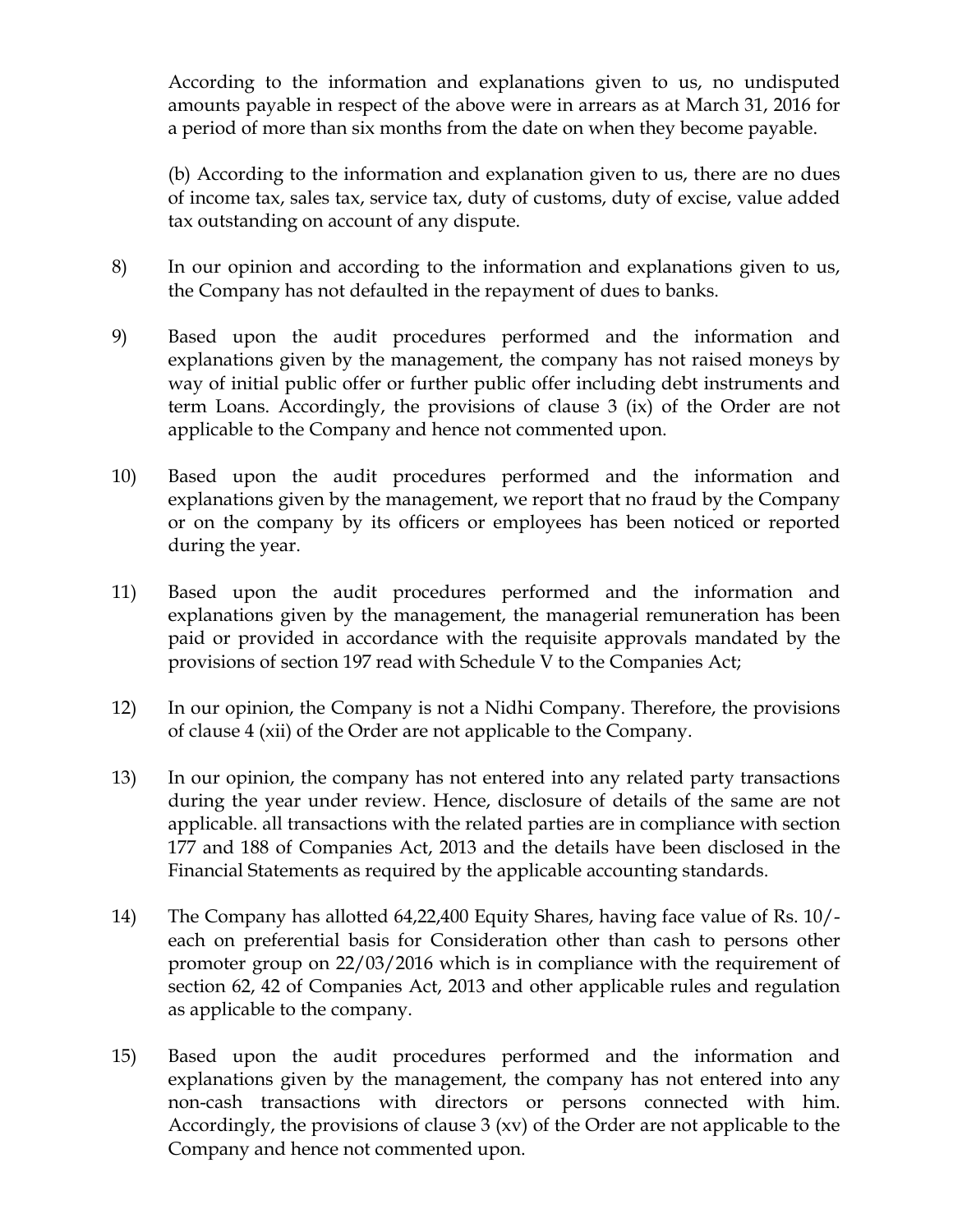16) In our opinion, the company is not required to be registered under section 45 IA of the Reserve Bank of India Act, 1934 and accordingly, the provisions of clause 3 (xvi) of the Order are not applicable to the Company and hence not commented upon.

> **For P. Dalal & Company, Chartered Accountants**

**Place: Ahmedabad Date: 29/04/2016** 

**Sd/- P. S. Dalal (Proprietor) M. No. 37983**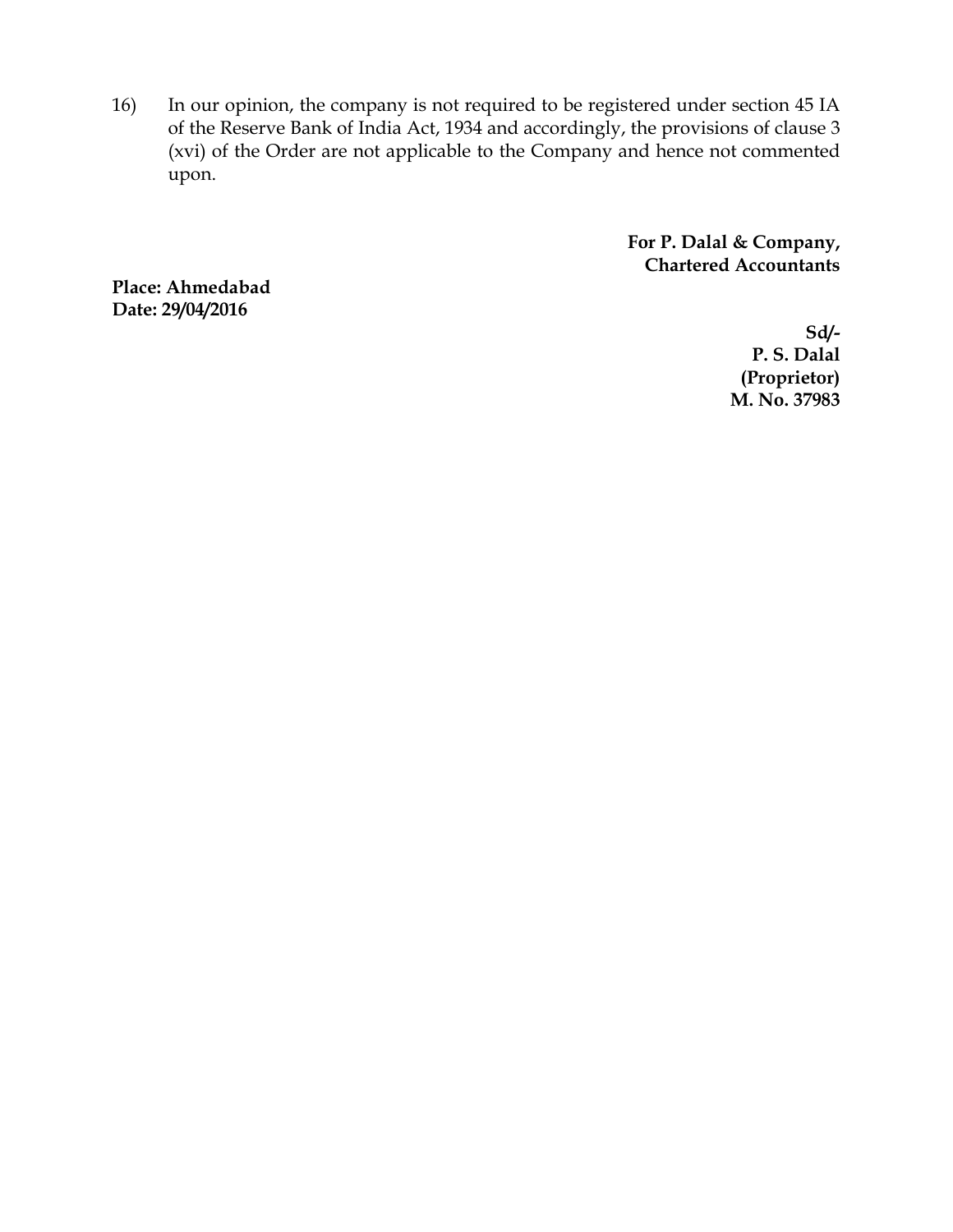## **"Annexure B" to the Independent Auditor's Report of even date on the Standalone Financial Statements of TOHEAL PHARMACHEM LIMITED.**

Report on the Internal Financial Controls under Clause (i) of Sub-section 3 of

## **Section 143 of the Companies Act, 2013 ("the Act")**

We have audited the internal financial controls over financial reporting of THEAL PHARMACHEM LIMITED. ("the Company") as of **31 March 2016** in conjunction with our audit of the standalone financial statements of the Company for the year ended on that date.

## **Management's Responsibility for Internal Financial Controls**

The Company's management is responsible for establishing and maintaining internal financial controls based on the internal control over financial reporting criteria established by the Company considering the essential components of internal control stated in the Guidance Note on Audit of Internal Financial Controls over Financial Reporting issued by the Institute of Chartered Accountants of India. These responsibilities include the design, implementation and maintenance of adequate internal financial controls that were operating effectively for ensuring the orderly and efficient conduct of its business, including adherence to company's policies, the safeguarding of its assets, the prevention and detection of frauds and errors, the accuracy and completeness of the accounting records, and the timely preparation of reliable financial information, as required under the Act.

## **Auditor's Responsibility**

Our responsibility is to express an opinion on the Company's internal financial reporting based on our audit. We conducted our audit in accordance with the Guidance Note on audit of Internal Financial Controls Over Financial Reporting (the "Guidance Note") and the Standards on Auditing, issued by ICAI and deemed to be prescribed under section 143(10) of the Act, to the extent applicable to an audit of internal financial controls, both applicable to an audit of Internal Financial Controls and, both issued by the Institute of Chartered Accountants of India. Those standards and the Guidance Note require that we comply with ethical requirements and plan and perform the audit to obtain reasonable assurance about whether adequate internal financial controls over financial reporting was established and maintained and if such controls operated effectively in all material respects.

Our Audit involves performing procedures to obtain audit evidence about the adequacy of the internal financial control system over financial reporting and their operating effectiveness. Our audit of internal financial controls over financial reporting included obtaining an understanding of internal financial controls over financial, assigning a risk that a material weakness exists, and testing and evaluating the design and operating effectiveness of internal control based on the assessed risk. The procedures selected depend on the auditor's judgment, including the assessment of the risks of material misstatement of the financial statements, whether due to fraud or error.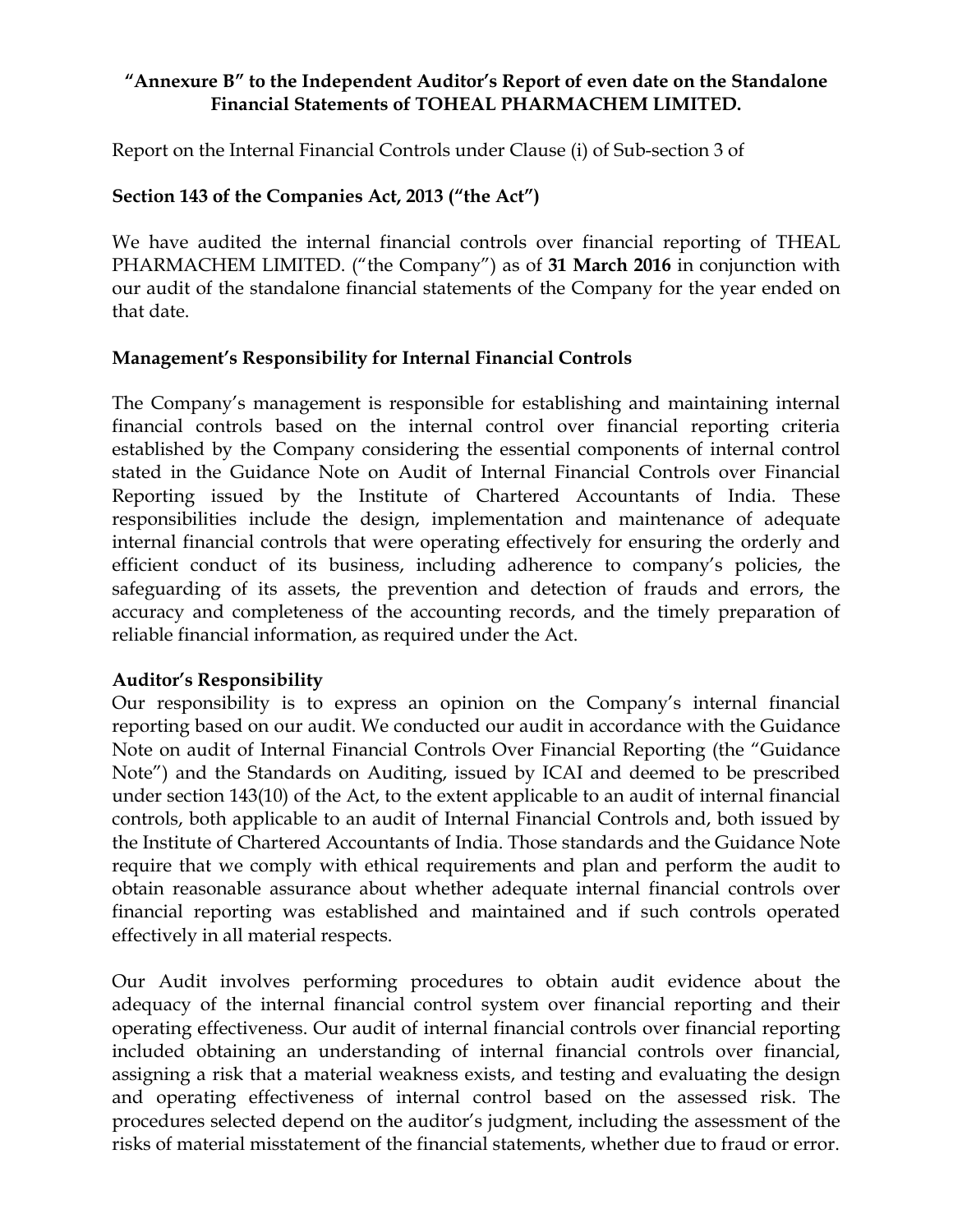We believe that the audit evidence we have obtained is sufficient and appropriate to provide a basis for our audit opinion on the Company's internal financial controls system over financial reporting.

## **Meaning of Internal Financial Controls over Financial Reporting**

A company's internal financial control over financial reporting is a process designed to provide reasonable assurance regarding the reliability of reporting and the preparation of financial statements for external purposes in accordance with generally accepted accounting principles. A company's internal financial control over financial reporting includes those policies and procedures that -

(1) Pertain to the maintenance of records that, in reasonable detail, accurately and fairly reflect the transactions and depositions of the assets of the company;

(2) Provide reasonable assurance that transactions are recorded as necessary to permit preparation of financial statements in accordance with generally accepted accounting principles, and that receipts and expenditures of the company are being made only in accordance with authorizations of managements and directors of the company, and

(3) Provide reasonable assurance regarding prevention or timely detection of unauthorized acquisition, use, or disposition of the company's assets that could have a material effect on the financial statements.

## **Inherent Limitations of Internal Financial Controls over Financial Reporting**

Because of the inherent limitations of the internal financial controls over financial reporting, including the possibility of collusion or improper management override of controls, material misstatements due to error or fraud may occur and not be detected. Also, Projections of any evaluation of the internal financial controls over financial reporting may become inadequate because of changes in conditions, or that the degree of compliance with the policies or procedures may deteriorate.

## **Opinion**

In our opinion, the Company has, in all material respects, an adequate internal financial controls system over financial reporting and such internal financial controls over financial reporting were operating effectively as at **31 March 2016**, based on the internal control over financial reporting criteria established by the Company considering the essential components of internal control stated in the Guidance Note on Audit of Internal Financial Controls Over Financial Reporting issued by the Institute of Chartered Accountants of India.

**For P. Dalal & Company, Chartered Accountants** 

**Place: Ahmedabad Date: 29/04/2016** 

> **Sd/- P. S. Dalal (Proprietor) M. No. 37983**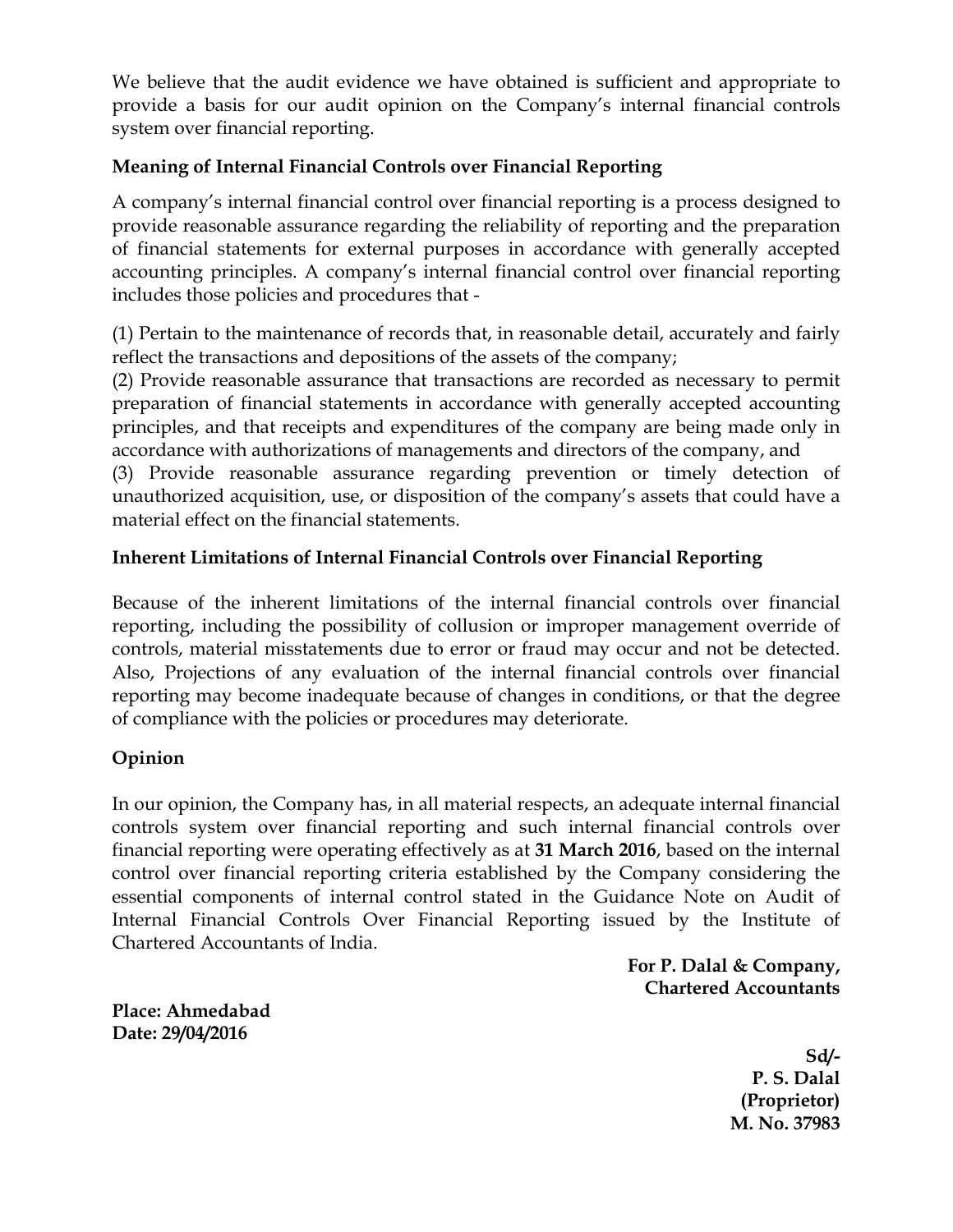# TOHEAL PHARMACHEM LTD.

## **Balance Sheet as at 31st March, 2016**

| <b>Particulars</b>                                                                                 | <b>Not</b><br>e No | As at 31st<br><b>March, 2016</b><br>Amount (Rs.) | As at 31st<br>March, 2015<br>Amount (Rs.) |
|----------------------------------------------------------------------------------------------------|--------------------|--------------------------------------------------|-------------------------------------------|
| <b>I. EQUITY AND LIABILITIES</b>                                                                   |                    |                                                  |                                           |
| (1) Shareholders' Funds                                                                            |                    |                                                  |                                           |
| (a) Share Capital                                                                                  | 1                  | 94,807,000                                       | 36,645,750                                |
| (b) Reserves and Surplus                                                                           | $\overline{2}$     | (27,076,298)                                     | (33, 225, 929)                            |
| (2) Non-Current Liabilities                                                                        |                    |                                                  |                                           |
| (a) Deferred tax liabilities (Net)                                                                 | 3                  |                                                  |                                           |
| (3) Current Liabilities                                                                            |                    |                                                  |                                           |
| (a) Short-term borrowings                                                                          | 4                  | 900,000                                          | 1,306,844                                 |
| (b) Trade payables                                                                                 | 5                  | 29,750                                           | 29,750                                    |
| (c) Other current liabilities                                                                      | 6                  | 148,478                                          | 148,478                                   |
| (d) Short-term provisions                                                                          | 7                  | 37,235                                           |                                           |
| <b>Total</b>                                                                                       |                    | 68,846,165                                       | 4,904,893                                 |
| <b>II.Assets</b>                                                                                   |                    |                                                  |                                           |
| (1) Non-current assets                                                                             |                    |                                                  |                                           |
| (a) Fixed assets                                                                                   |                    |                                                  |                                           |
| (i) Tangible assets                                                                                |                    |                                                  |                                           |
| (ii) Capital work-in-progress                                                                      | 8                  | 55,000                                           | 55,000                                    |
| (b) Non-current investments                                                                        | 9                  | 64,224,000                                       |                                           |
| (c) Long term loans and advances                                                                   | 10                 |                                                  |                                           |
| (d) Other non-current assets                                                                       | 10                 | 884,573                                          |                                           |
| (2) Current assets                                                                                 |                    |                                                  |                                           |
| (a) Inventories                                                                                    | 11                 |                                                  |                                           |
| (b) Trade receivables                                                                              | 12                 | 1,716,357                                        | 667,590                                   |
| (e) Cash and cash equivalents                                                                      | 13                 | 1,966,235                                        | 1,182,303                                 |
| (f) Short-term loans and advances                                                                  | 14                 |                                                  | 3,000,000                                 |
| (g) Other current assets                                                                           | 15                 |                                                  |                                           |
| <b>Total</b>                                                                                       |                    | 68,846,165                                       | 4,904,893                                 |
| As per our report of even date                                                                     |                    |                                                  |                                           |
| For, P. Dalal & Co.                                                                                |                    | for and on behalf of the Board                   |                                           |
| <b>Chartered Accountants</b>                                                                       |                    | <b>Toheal Pharmachem Limited</b>                 |                                           |
| $Sd/-$<br>$Sd/-$<br>$Sd/-$                                                                         |                    | $Sd/-$                                           | $Sd/-$                                    |
| Harsh Shah Atul Pandit Yogendra Machchhar Krishna Ashara                                           |                    |                                                  |                                           |
| <b>CA Prashant Dalal</b><br><b>Director</b><br>Director & CFO Company Secretary<br><b>Director</b> |                    |                                                  |                                           |
| (Proprietor)<br>DIN: 01662085 DIN: 022939998 DIN: 03155750                                         |                    |                                                  |                                           |
| Membership No. 37983                                                                               |                    |                                                  |                                           |
| <b>Place: Ahmedabad</b>                                                                            |                    | Place: Ahmedabad                                 |                                           |
| Dated: 29/04/2016<br>Dated: 29/04/2016                                                             |                    |                                                  |                                           |
|                                                                                                    |                    |                                                  |                                           |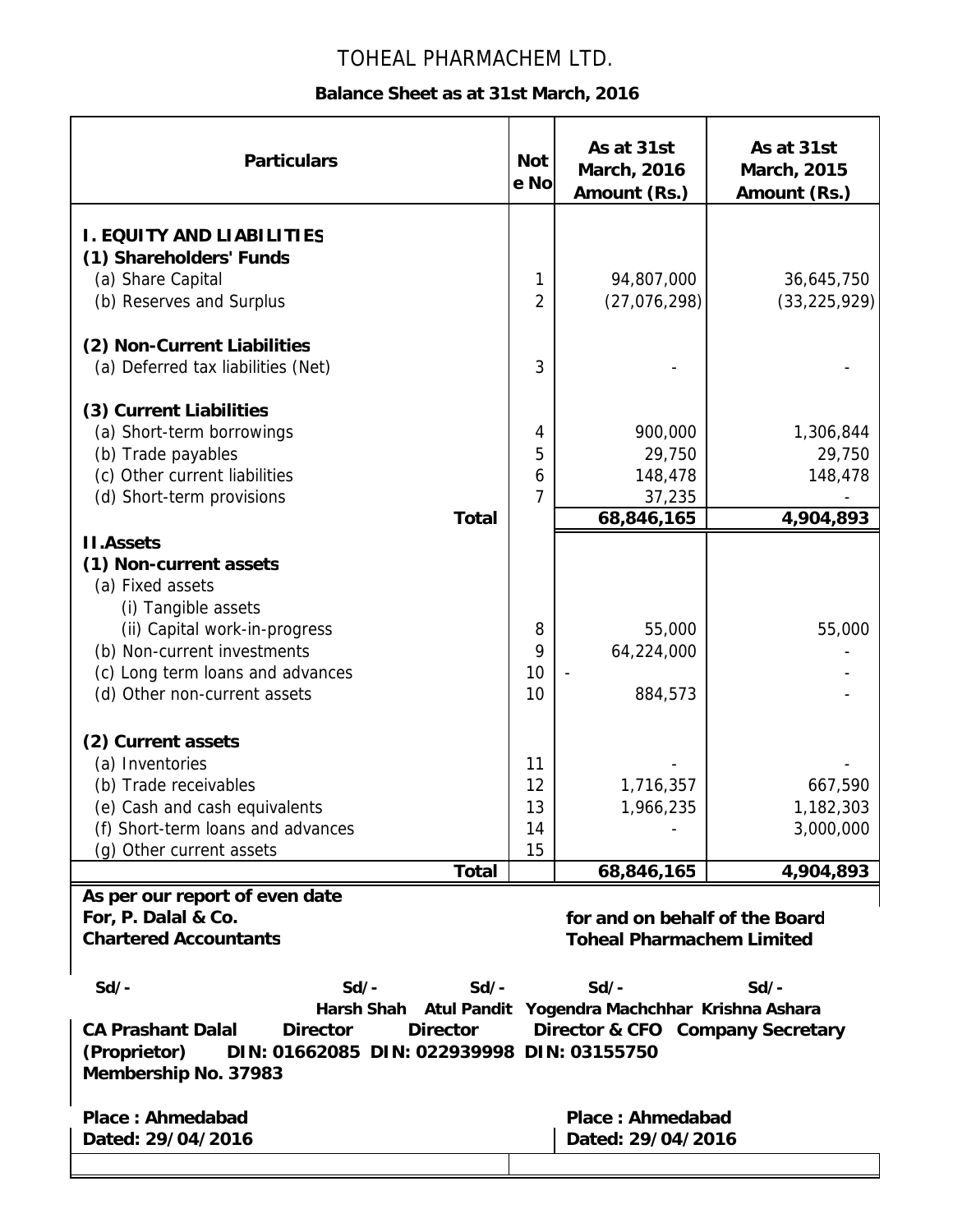# TOHEAL PHARMACHEM LTD.

## **Statement of Profit and Loss for the year ended 31st March, 2016**

|                         | <b>Particulars</b>                                                                                                                                                                                      | <b>Note</b><br>No. | As at 31st March,<br>2016 Amount (Rs.) | As at 31st March,<br>2015 Amount (Rs.) |  |  |
|-------------------------|---------------------------------------------------------------------------------------------------------------------------------------------------------------------------------------------------------|--------------------|----------------------------------------|----------------------------------------|--|--|
| T.<br>Π.<br>III.        | Revenue from operations<br>Other Income<br>Total Revenue (I +II)                                                                                                                                        | 16<br>17           | 1,133,018<br>5,000<br>1,138,018        | 13,500<br>187,500<br>201,000           |  |  |
|                         |                                                                                                                                                                                                         |                    |                                        |                                        |  |  |
| IV.                     | <b>Expenses:</b>                                                                                                                                                                                        |                    |                                        |                                        |  |  |
|                         | Cost of materials consumed                                                                                                                                                                              | 18                 | 55,000                                 | 69,700                                 |  |  |
|                         | Purchase Cost of Stock in Trade                                                                                                                                                                         | 19                 | 36,122                                 | 29,750                                 |  |  |
|                         | Changes in inventories of finished goods and Stock-in-                                                                                                                                                  |                    |                                        |                                        |  |  |
|                         | Trade                                                                                                                                                                                                   | 20                 |                                        |                                        |  |  |
|                         | Employee benefit expense<br><b>Financial costs</b>                                                                                                                                                      | 21<br>22           | 68,691                                 | 41,975                                 |  |  |
|                         | Depreciation and amortization expense                                                                                                                                                                   |                    | 9,992                                  | 3,244                                  |  |  |
|                         | Other expenses                                                                                                                                                                                          | 23                 | 844,097                                | 239,862                                |  |  |
|                         | Loss on sale of investment                                                                                                                                                                              |                    |                                        |                                        |  |  |
|                         | <b>Bad Debts Written Off</b>                                                                                                                                                                            |                    |                                        |                                        |  |  |
|                         | <b>Total Expenses</b>                                                                                                                                                                                   |                    | 1,013,902                              | 384,531                                |  |  |
|                         |                                                                                                                                                                                                         |                    |                                        |                                        |  |  |
|                         |                                                                                                                                                                                                         |                    |                                        |                                        |  |  |
| V.                      | Profit before tax (III - IV)                                                                                                                                                                            |                    | 124,116                                | (183, 531)                             |  |  |
| VI.                     | Tax expense:                                                                                                                                                                                            |                    |                                        |                                        |  |  |
|                         | (1) Current tax                                                                                                                                                                                         |                    | 37,235                                 |                                        |  |  |
|                         | (2) Short Excess Provision of Earlier years                                                                                                                                                             |                    |                                        |                                        |  |  |
|                         | (3) Deferred tax                                                                                                                                                                                        |                    |                                        |                                        |  |  |
|                         |                                                                                                                                                                                                         |                    |                                        |                                        |  |  |
| VII.                    | Profit/(Loss) for the period $(XI + XIV)$                                                                                                                                                               |                    | 86,881                                 | (183, 531)                             |  |  |
|                         |                                                                                                                                                                                                         |                    |                                        |                                        |  |  |
| VIII                    | Earning per equity share:                                                                                                                                                                               |                    |                                        |                                        |  |  |
|                         | (1) Basic                                                                                                                                                                                               |                    | 0.01<br>0.01                           |                                        |  |  |
|                         | (2) Diluted                                                                                                                                                                                             |                    |                                        |                                        |  |  |
|                         | As per our report of even date<br>For, P. Dalal & Co.                                                                                                                                                   |                    | for and on behalf of the Board         |                                        |  |  |
|                         | <b>Chartered Accountants</b>                                                                                                                                                                            |                    | <b>Toheal Pharmachem Limited</b>       |                                        |  |  |
|                         |                                                                                                                                                                                                         |                    |                                        |                                        |  |  |
|                         |                                                                                                                                                                                                         |                    |                                        |                                        |  |  |
|                         | $Sd$ -<br>$Sd/-$<br>$Sd/-$<br>$Sd$ /-<br>$Sd/-$                                                                                                                                                         |                    |                                        |                                        |  |  |
|                         | <b>Harsh Shah</b><br>Yogendra Machchhar Krishna Ashara<br><b>Atul Pandit</b><br><b>CA Prashant Dalal</b><br><b>Director</b><br><b>Director</b><br><b>Director &amp; CFO</b><br><b>Company Secretary</b> |                    |                                        |                                        |  |  |
|                         | DIN: 01662085 DIN: 022939998 DIN: 03155750<br>(Proprietor)                                                                                                                                              |                    |                                        |                                        |  |  |
|                         | Membership No. 37983                                                                                                                                                                                    |                    |                                        |                                        |  |  |
|                         |                                                                                                                                                                                                         |                    |                                        |                                        |  |  |
| <b>Place: Ahmedabad</b> |                                                                                                                                                                                                         |                    | <b>Place: Ahmedabad</b>                |                                        |  |  |
|                         | Dated: 29/04/2016                                                                                                                                                                                       |                    | Dated: 29/04/2016                      |                                        |  |  |
|                         |                                                                                                                                                                                                         |                    |                                        |                                        |  |  |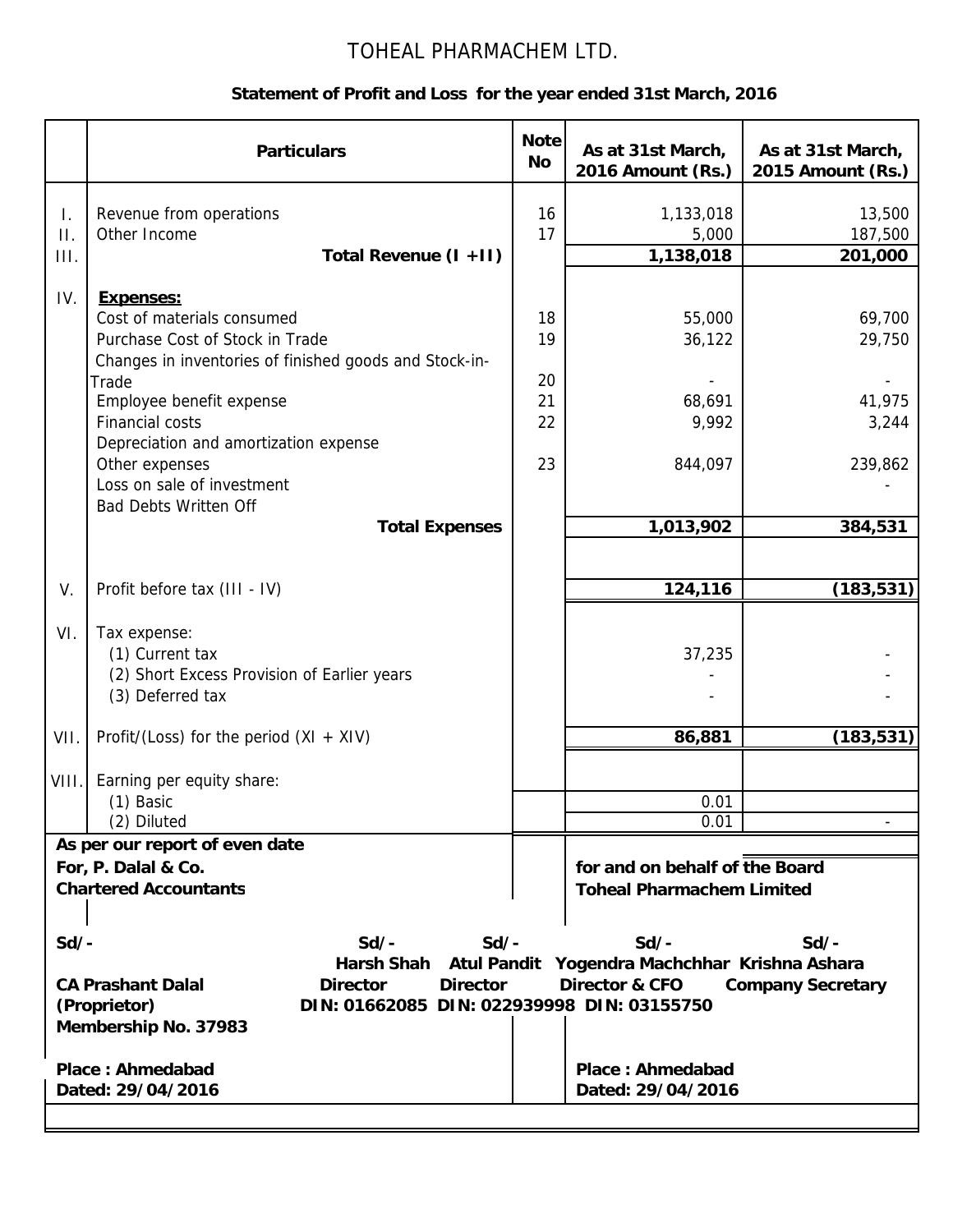#### **TOHEAL PHARMACHEM LTD. CASH FLOW STATEMENT FOR THE YEAR ENDED 31ST MARCH,2016**

| <b>Particulars</b>                                          | <b>AMOUNT</b>     | <b>AMOUNT</b>     |
|-------------------------------------------------------------|-------------------|-------------------|
|                                                             | 2015-2016         | 2014-2015         |
| A.CASH FLOW FROM OPERATING ACTIVITIES                       |                   |                   |
| NET PROFIT BEFORE INTEREST, TAX AND                         | 124116.00         | (183531)          |
| <b>EXTRAORDINARY ITEMS</b>                                  |                   |                   |
| Adjustments for                                             |                   |                   |
| Depreciation                                                | 0.00              | 0.00              |
| Share/Debentre Issue Expenses written off                   | 0.00              | 0.00              |
| Preliminery Expenses Written off                            | 0.00              | 0.00              |
| Excess provision for Taxation/Dividend written back         | 0.00<br>124116.00 | 0.00<br>(183531)  |
|                                                             |                   |                   |
| <b>OPERATING PROFIT BEFORE WORKING CAPITAL CHANGES</b>      |                   |                   |
| Adjustments for increase/decrease in :                      |                   |                   |
| Trade and Other Receivables                                 | (1048767)         | 0.00              |
| Inventories                                                 | 0.00              | 0.00              |
| <b>Other current Assets</b>                                 | 0.00              | 0.00              |
| Trade & Other Payables                                      | 0.00              | 29750.00          |
|                                                             |                   |                   |
| <b>CASH GENERATED FROM OPERATIONS</b>                       | (924651)          | (153781)          |
| <b>Interest Paid</b>                                        | 0.00              | 0.00              |
| Direct Taxes Paid (TDS deducted from various income)        | 0.00              | 0.00              |
|                                                             |                   |                   |
| CASH FLOW BEFORE EXTRAORDINARY ITEMS                        | (924651)          | (153781)          |
| <b>EXTRAORDINARY ITEMS</b>                                  | 0.00              | 0.00              |
| NET CASH FROM OPERATING ACTIVITES (A)                       | (924651)          | (153781)          |
|                                                             |                   |                   |
| <b>B.CASH FLOW FROM INVESTING ACTIVITIES</b>                |                   |                   |
| Purchase of Fixed Assets                                    | 0.00              | 0.00              |
| Sales of Fixed Assets                                       | 0.00              | 0.00              |
| Purchase of Investments/Increase in Investment              | 0.00              | 0.00              |
| Sales of Investments/Decrease in Investment in AOP          | 0.00              | 0.00              |
| Interest/Dividend Received                                  | 0.00              | 0.00              |
| NET CASH USED IN INVESTING ACTIVITIES (B)                   | 0.00              | 0.00              |
|                                                             |                   |                   |
| <b>C.CASH FLOW FROM FINANCING ACTIVITIES</b>                |                   |                   |
| Proceeds from Issue of Share Capital                        | 0.00              | 0.00              |
| Proceeds from Long Term Borrowings                          | 0.00              | 0.00              |
| Proceeds from Short Term Borrowings                         | (406844)          | 0.00              |
| Share/Debenture Issue Expenses/Preliminery Expenses         | (884573)          | 0.00              |
| Increase/(Decrease) in Unsecured Loan                       | 3000000.00        | 26794.00          |
| Increase/(Decrease) in Current Liabilities<br>Dividend Paid | 0.00<br>0.00      | 117978.00         |
| NET CASH USED IN FINANCING ACITIVITES (C)                   | 1708583.00        | 0.00<br>144772.00 |
|                                                             |                   |                   |
| NET INCREASE IN CASH AND CASH EQUIVALENTS                   | 783932.00         | (9009)            |
| $(A+B+C)$                                                   |                   |                   |
| CASH AND CASH EQUIVALENTS AS AT BEGINIING OF THE            | 1182303.00        | 1191312.00        |
| <b>YEAR</b>                                                 |                   |                   |
| CASH AND CASH EQUIVALENTS AS AT END OF THE YEAR             | 1966235.00        | 1182303.00        |
| NET INCREASE/DECREASE IN CASH EQUIVALENTS                   | 783932.00         | (9009)            |
| NOTE: FIGURES IN BRAKETS SHOWS OUTFLOW                      |                   |                   |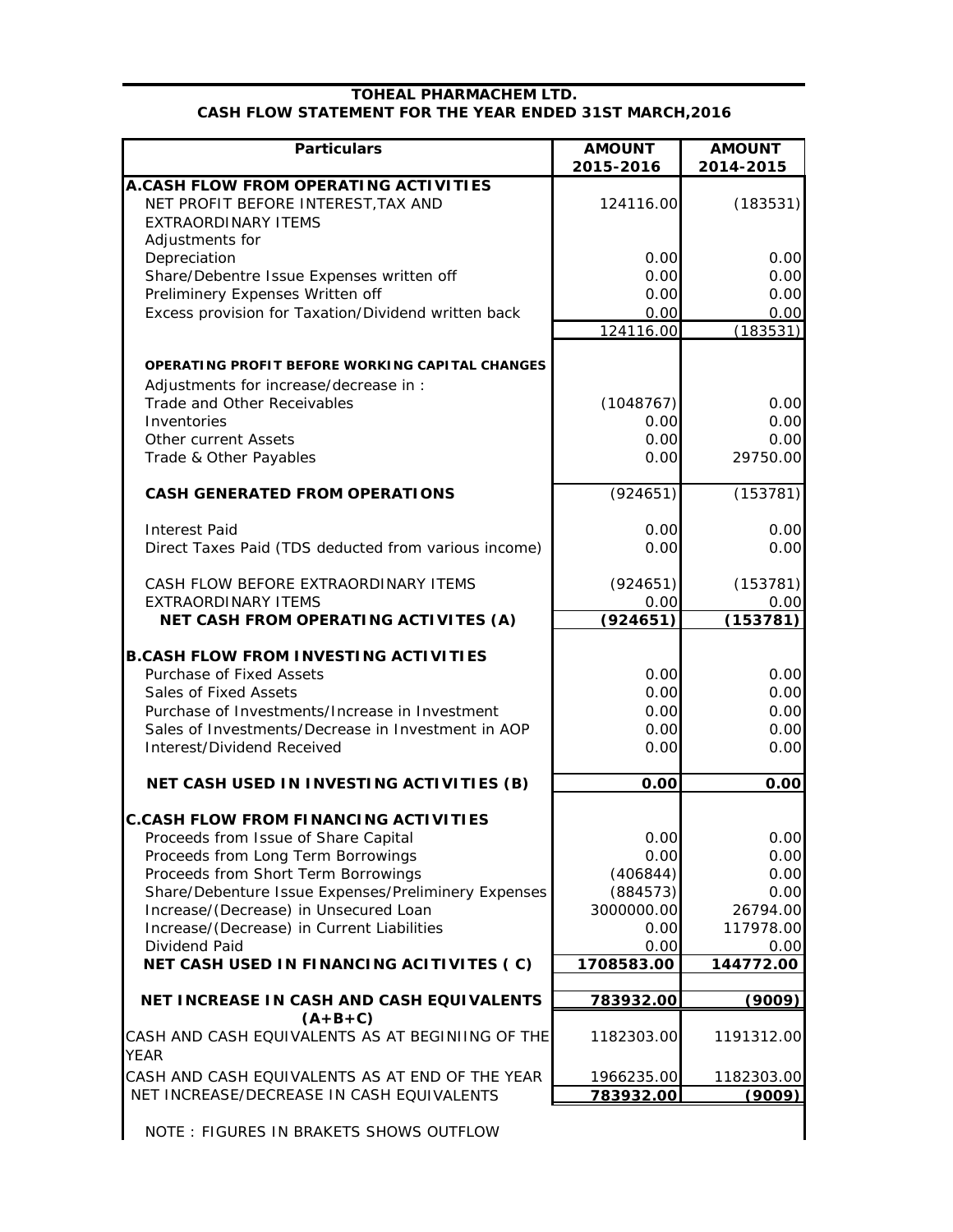#### **AUDITORS CERTIFICATE**

We have examined the above Cash Flow Statemnt of TOHEAL PHARMACHEM LIMITED, AHMEDABAD for the year ended 31st March, 2016. The Statement has been prepared by the Company in accordance with the requirements of Listing Agreement with Stock Exchange and is based on and in agreement with the corresponding Profit and Loss Account and Balance Sheet of the Company covered by our report of even date to the members of the company.

#### **As Per our Attached Report of even date**

**For P. Dalal & Co. Chartered Accountants**

**Sd/- CA Prashant Dalal Proprietor M. No.: 37983**

**Place : Ahmedabad Date: 29/04/2016**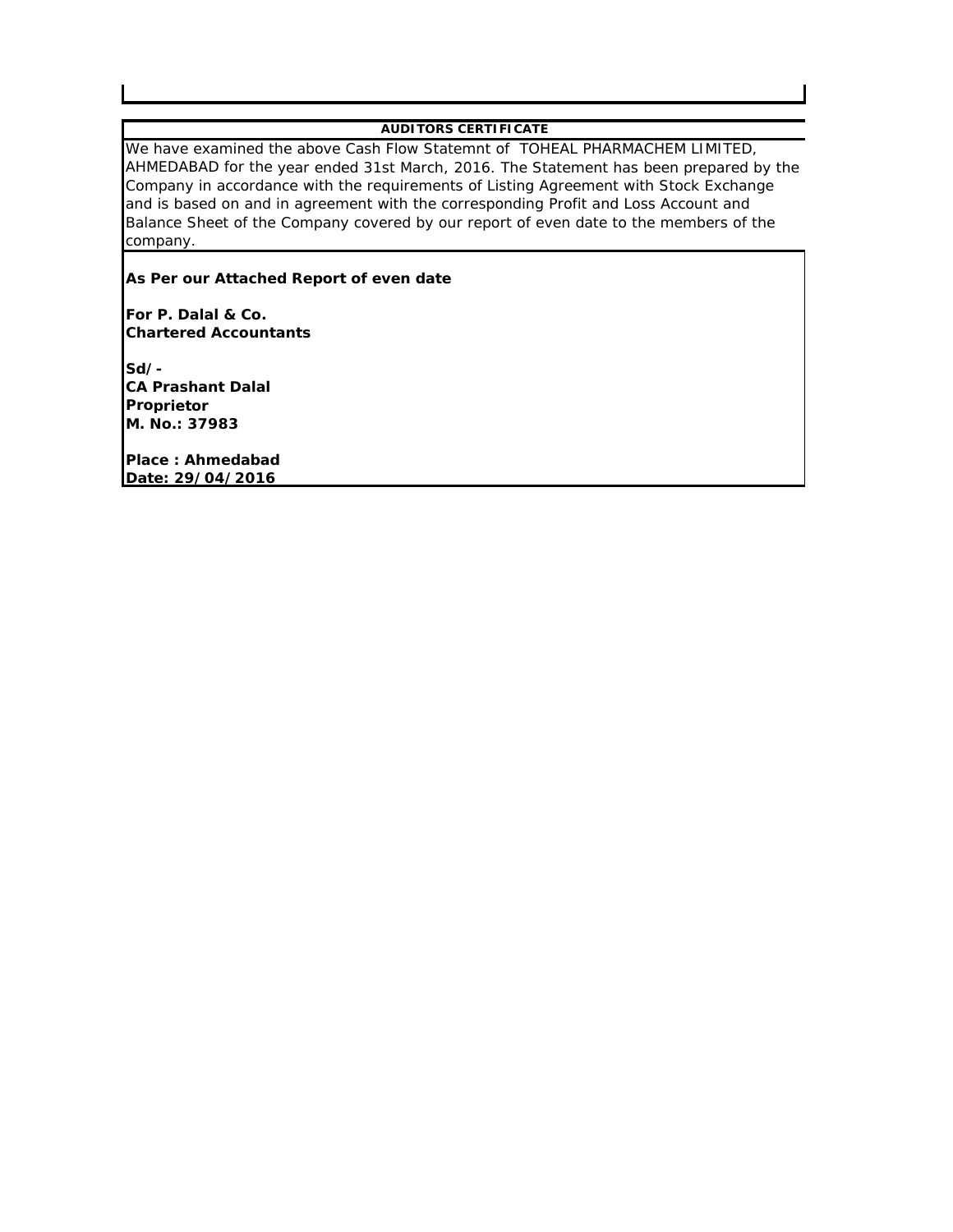## TOHEAL PHARMACHEM LIMITED

#### **NOTES FORMING PART OF BALANCE SHEET AND STATEMENT OF PROFIT AND LOSS ACCOUNT**

| <b>Note</b><br><b>No</b> | <b>PARTICULARS</b>                                                                                                                                                   | 2016 Amount<br>(Rs.)                                 | As at 31st March, As at 31st March,<br>2015 Amount<br>(Rs.) |
|--------------------------|----------------------------------------------------------------------------------------------------------------------------------------------------------------------|------------------------------------------------------|-------------------------------------------------------------|
| 1                        | <b>Share Capital</b><br><b>Equity Share Capital</b>                                                                                                                  |                                                      |                                                             |
|                          | Authorised Share capital                                                                                                                                             | 60,000,000                                           | 60,000,000                                                  |
|                          | (60,00,000 Equity Shares of Rs 10/- each)                                                                                                                            |                                                      |                                                             |
|                          | Issued, Subscribed & Fully paid up Share Capital                                                                                                                     | 94,807,000                                           | 50,805,000                                                  |
|                          | 94,80,700 Equity Shares of Rs.10/- each<br>(Previous Year: 50,80,000)<br><b>Less: Calls in arrears</b>                                                               |                                                      | 14,159,250                                                  |
|                          | <b>Total</b>                                                                                                                                                         | 94,807,000                                           | 36,645,750                                                  |
|                          | ii) Reconciliation of the number of shares;                                                                                                                          |                                                      |                                                             |
|                          | No. of Equity shares issued at the beginning of the period<br>Add no. of Equity shares issued during the period<br>Less no. of Equity shares forfiet during the year | 5,080,500<br>6,422,400<br>2,022,200                  | 5,080,500                                                   |
|                          | No. of Equity shares at the end of the period                                                                                                                        | 9,480,700                                            | 5,080,500                                                   |
|                          | ii) List of Shareholder holding more than 5% of shares<br>1) Madhurani Agrawal<br>2) Vidhata Fin & Invest (p) Ltd<br>3) Devhill Fin & Invest (p) Ltd                 | <b>No of Shares</b><br>287.600<br>316,800<br>353,500 | % of holding<br>5.66%<br>6.24%<br>6.96%<br>0.00%<br>0.00%   |

| <b>Note</b><br><b>No</b> | <b>PARTICULARS</b>                                                                                                                                  | 2016 Amount<br>(Rs.)        | As at 31st March, As at 31st March,<br>2015 Amount<br>(Rs.) |
|--------------------------|-----------------------------------------------------------------------------------------------------------------------------------------------------|-----------------------------|-------------------------------------------------------------|
| $\overline{2}$           | <b>Reserves and Surplus</b><br><b>Capital Reserves</b><br>Securities Premium Reserves<br><b>Profit &amp; Loss account</b><br><b>OPENING BALANCE</b> | 6,062,750<br>(33, 225, 929) | (33,042,398)                                                |
|                          | ADDITION DURING THE YEAR<br><b>TRANSFERRED TO RESERVES AND SURPLUS</b>                                                                              | 86,881<br>(27,076,298)      | (183, 531)<br>(33, 225, 929)                                |
|                          | Total                                                                                                                                               | (27,076,298)                | (33,225,929)                                                |

| <b>Note</b><br>No | <b>PARTICULARS</b>            | 2016 Amount<br>(Rs.) | As at 31st March,   As at 31st March,  <br>2015 Amount<br>(Rs.) |
|-------------------|-------------------------------|----------------------|-----------------------------------------------------------------|
|                   | <b>Deferred Tax Liability</b> |                      |                                                                 |
|                   | Balance as per last year      |                      |                                                                 |
|                   | Add: Provided during the year |                      |                                                                 |
|                   | Total                         |                      |                                                                 |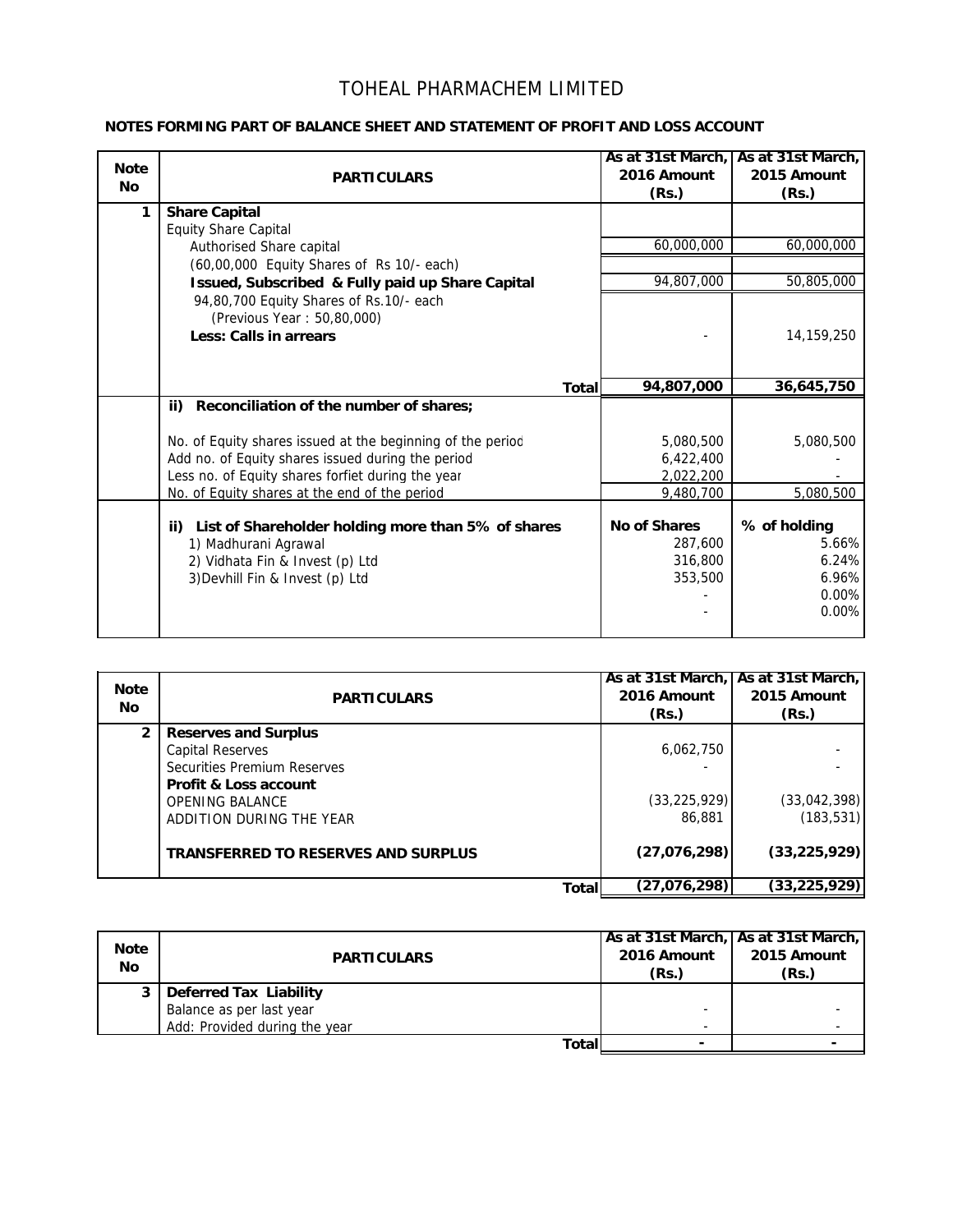| <b>Note</b>    |                                 |             | As at 31st March, As at 31st March, |
|----------------|---------------------------------|-------------|-------------------------------------|
|                | <b>PARTICULARS</b>              | 2016 Amount | 2015 Amount                         |
| No.            |                                 | (Rs.)       | (Rs.)                               |
| $\overline{4}$ | <b>Short-tems borrowings</b>    |             |                                     |
|                | <b>Secured</b>                  |             |                                     |
|                | <b>CASH CREDITS/ OVERDRAFTS</b> |             |                                     |
|                |                                 |             |                                     |
|                |                                 |             |                                     |
|                |                                 |             |                                     |
|                | <b>Unsecured</b>                |             |                                     |
|                |                                 |             |                                     |
|                | Pashwa Chemicals                | 900,000     | 900,000                             |
|                |                                 |             |                                     |
|                | From Harsh Shah                 |             | 406,844                             |
|                | Total                           | 900,000     | 1,306,844                           |

| <b>Note</b><br>No | <b>PARTICULARS</b>                                               | 2016 Amount<br>(Rs.) | As at 31st March, As at 31st March,<br>2015 Amount<br>(Rs.) |
|-------------------|------------------------------------------------------------------|----------------------|-------------------------------------------------------------|
|                   | <b>Trade Payables - Current</b><br>Unsecured and considered good | 29.750               | 29,750                                                      |
|                   | Total                                                            | 29,750               | 29,750                                                      |

| <b>Note</b><br>No | <b>PARTICULARS</b>                                                                 | 2016 Amount<br>(Rs.) | As at 31st March, As at 31st March,<br>2015 Amount<br>(Rs.) |
|-------------------|------------------------------------------------------------------------------------|----------------------|-------------------------------------------------------------|
|                   | <b>Other current liabilities</b><br>Other payables<br>Unsecured and considred good | 148,478              | 148,478                                                     |
|                   | Total                                                                              | 148,478              | 148,478                                                     |

| <b>Note</b><br><b>No</b> | <b>PARTICULARS</b>                  | As at 31st March, As at 31st March,<br>2016 Amount | 2015 Amount |
|--------------------------|-------------------------------------|----------------------------------------------------|-------------|
|                          |                                     | (Rs.)                                              | (Rs.)       |
|                          | <b>Short-term provisions</b>        |                                                    |             |
|                          | Provision for Income Tax            | 37,235                                             |             |
|                          | Provision for the Expenses          |                                                    |             |
|                          | Provision for the Service Tax       |                                                    |             |
|                          | VAT/CST Payable                     |                                                    |             |
|                          | Provison for Tax Deducted at Source |                                                    |             |
|                          | Total                               | 37,235                                             |             |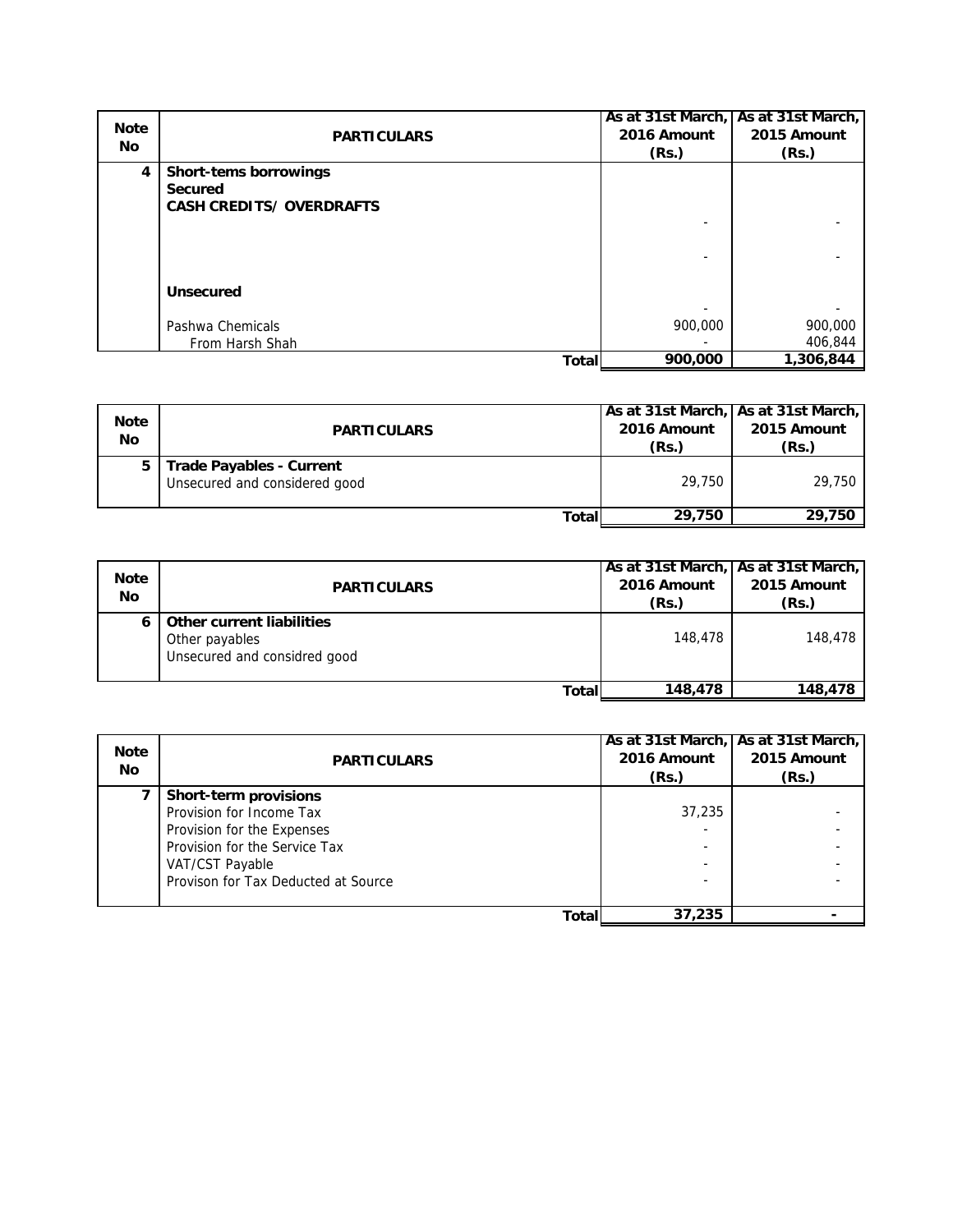|             |                                                                            |             | As at 31st March, As at 31st March, |
|-------------|----------------------------------------------------------------------------|-------------|-------------------------------------|
| <b>Note</b> | <b>PARTICULARS</b>                                                         | 2016 Amount | 2015 Amount                         |
| <b>No</b>   |                                                                            | (Rs.)       | (Rs.)                               |
| 8           | <b>Capital Work in Progress</b>                                            |             |                                     |
|             | <b>Gujarat Electricity Board</b>                                           | 40,000      | 40,000                              |
|             | <b>Telephone Deposits</b>                                                  | 15,000      | 15,000                              |
|             | <b>Total</b>                                                               | 55,000      | 55,000                              |
|             |                                                                            |             |                                     |
|             |                                                                            |             |                                     |
|             |                                                                            |             |                                     |
| <b>Note</b> |                                                                            |             | As at 31st March, As at 31st March, |
| <b>No</b>   | <b>PARTICULARS</b>                                                         | 2016 Amount | 2015 Amount                         |
|             |                                                                            | (Rs.)       | (Rs.)                               |
| 9           | <b>Non-current investments</b>                                             |             |                                     |
|             | Investments in Equity instruments                                          |             |                                     |
|             | <b>UNQUOTED</b>                                                            |             |                                     |
|             |                                                                            | 64,224,000  |                                     |
|             | (Shares of Sakshi Barter Pvt Ltd)<br>No of Shares - 35680                  |             |                                     |
|             |                                                                            |             |                                     |
|             | Less: Investment sold during the year<br>Less: Loss on sales of Investment |             |                                     |
|             | <b>QUOTED</b>                                                              |             |                                     |
|             |                                                                            |             |                                     |
|             |                                                                            |             |                                     |
|             | <b>Total</b>                                                               | 64,224,000  |                                     |

| <b>Note</b><br>No | <b>PARTICULARS</b>                                           | 2016 Amount<br>(Rs.) | As at 31st March, As at 31st March,<br>2015 Amount<br>(Rs.) |
|-------------------|--------------------------------------------------------------|----------------------|-------------------------------------------------------------|
| 10                | Long Term Loans and Advances                                 |                      |                                                             |
|                   | Unsecured considered good                                    |                      |                                                             |
|                   | Capital Advances                                             |                      |                                                             |
|                   | Other loans and advances                                     |                      |                                                             |
|                   | <b>Long Term Loans and Advances</b>                          |                      |                                                             |
|                   | <b>Other Non Current Assets</b>                              |                      |                                                             |
|                   | Misc. Expenditure to the extent not Written off              |                      |                                                             |
|                   | (Stamp Duty and Regn. Fee on increase in Authorised Capital) | 770.058              |                                                             |
|                   | Listing fee paid to BSE for Preferential allotment           | 114,515              |                                                             |
|                   | Total                                                        | 884,573              |                                                             |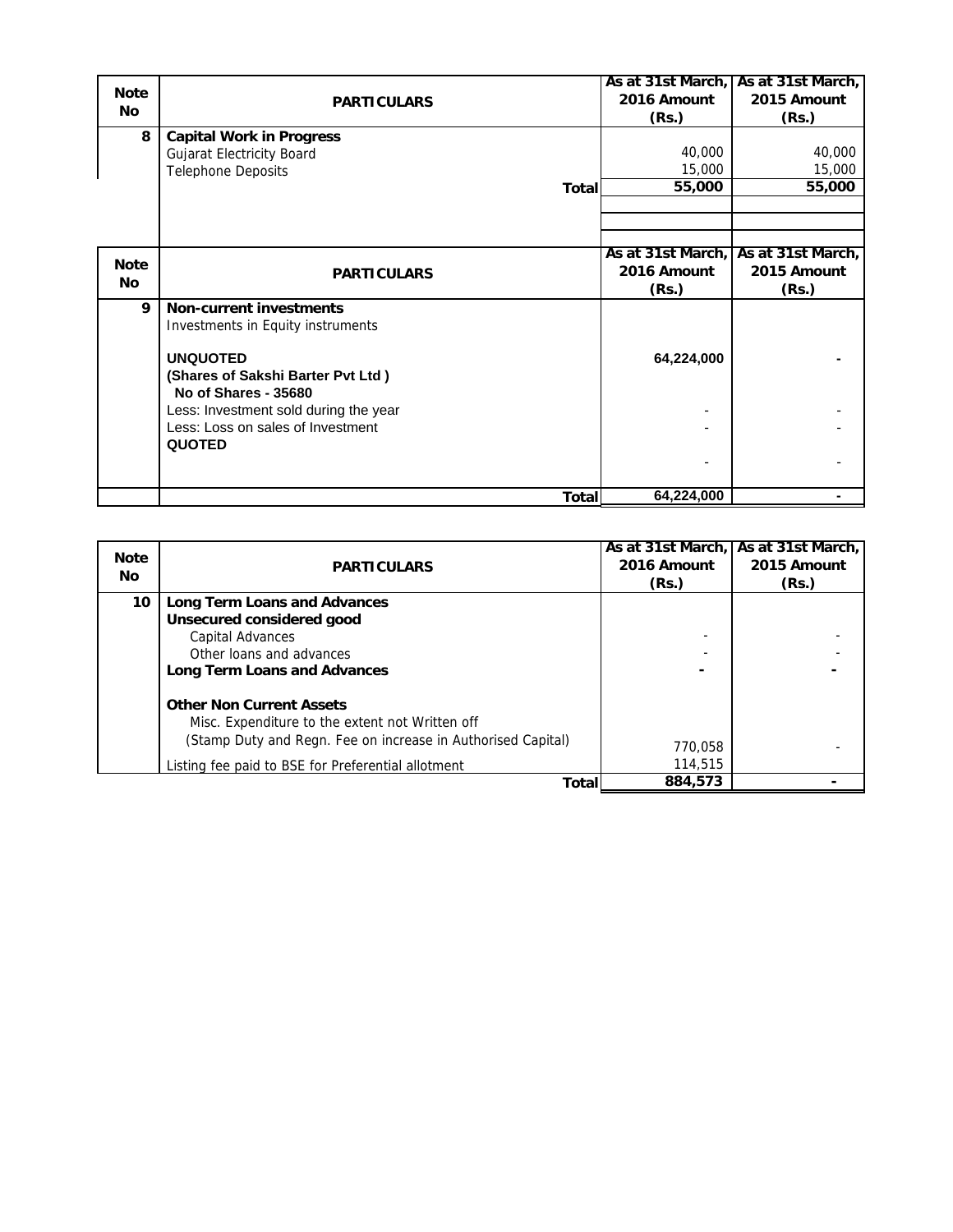| <b>Note</b><br><b>No</b> | <b>PARTICULARS</b> | 2016 Amount<br>(Rs.) | As at 31st March, As at 31st March,<br>2015 Amount<br>(Rs.) |
|--------------------------|--------------------|----------------------|-------------------------------------------------------------|
| 11                       | <b>Inventories</b> |                      |                                                             |
|                          | Total              |                      |                                                             |

| <b>Note</b><br>No | <b>PARTICULARS</b>                                          | 2016 Amount<br>(Rs.) | As at 31st March,   As at 31st March,  <br>2015 Amount<br>(Rs.) |
|-------------------|-------------------------------------------------------------|----------------------|-----------------------------------------------------------------|
| 12                | Trade receivables<br>Unsecured and considred good<br>Others | 1,716,357<br>۰       | 667.590                                                         |
|                   | Totall                                                      | 1,716,357            | 667.590                                                         |

| <b>Note</b><br>No | <b>PARTICULARS</b>                                               | As at 31st March,   As at 31st March,<br>2016 Amount<br>(Rs.) | 2015 Amount<br>(Rs.) |
|-------------------|------------------------------------------------------------------|---------------------------------------------------------------|----------------------|
| 13                | Cash and cash equivalents<br>Cash on Hand<br>Balances with banks | 634,768<br>1,331,467                                          | 1,171,958<br>10,345  |
|                   | Totall                                                           | 1,966,235                                                     | 1,182,303            |

| <b>Note</b><br>No | <b>PARTICULARS</b>                                                                    | 2016 Amount<br>(Rs.) | As at 31st March, As at 31st March,<br>2015 Amount<br>(Rs.) |
|-------------------|---------------------------------------------------------------------------------------|----------------------|-------------------------------------------------------------|
| 14                | Short term loans and advances<br><b>Unsecured Considred Good</b><br>Anar Projects Ltd |                      | 3,000,000                                                   |
|                   | Totall                                                                                |                      | 3,000,000                                                   |

| <b>Note</b><br><b>No</b> | <b>PARTICULARS</b>           | 2016 Amount<br>(Rs.) | As at 31st March, As at 31st March,<br>2015 Amount<br>(Rs.) |
|--------------------------|------------------------------|----------------------|-------------------------------------------------------------|
| 15                       | <b>Othere Current Assets</b> |                      |                                                             |
|                          |                              |                      |                                                             |
|                          |                              |                      |                                                             |
|                          |                              |                      |                                                             |
|                          |                              |                      |                                                             |
|                          |                              |                      |                                                             |
|                          |                              |                      |                                                             |
|                          |                              |                      |                                                             |
|                          | <b>Total</b>                 |                      |                                                             |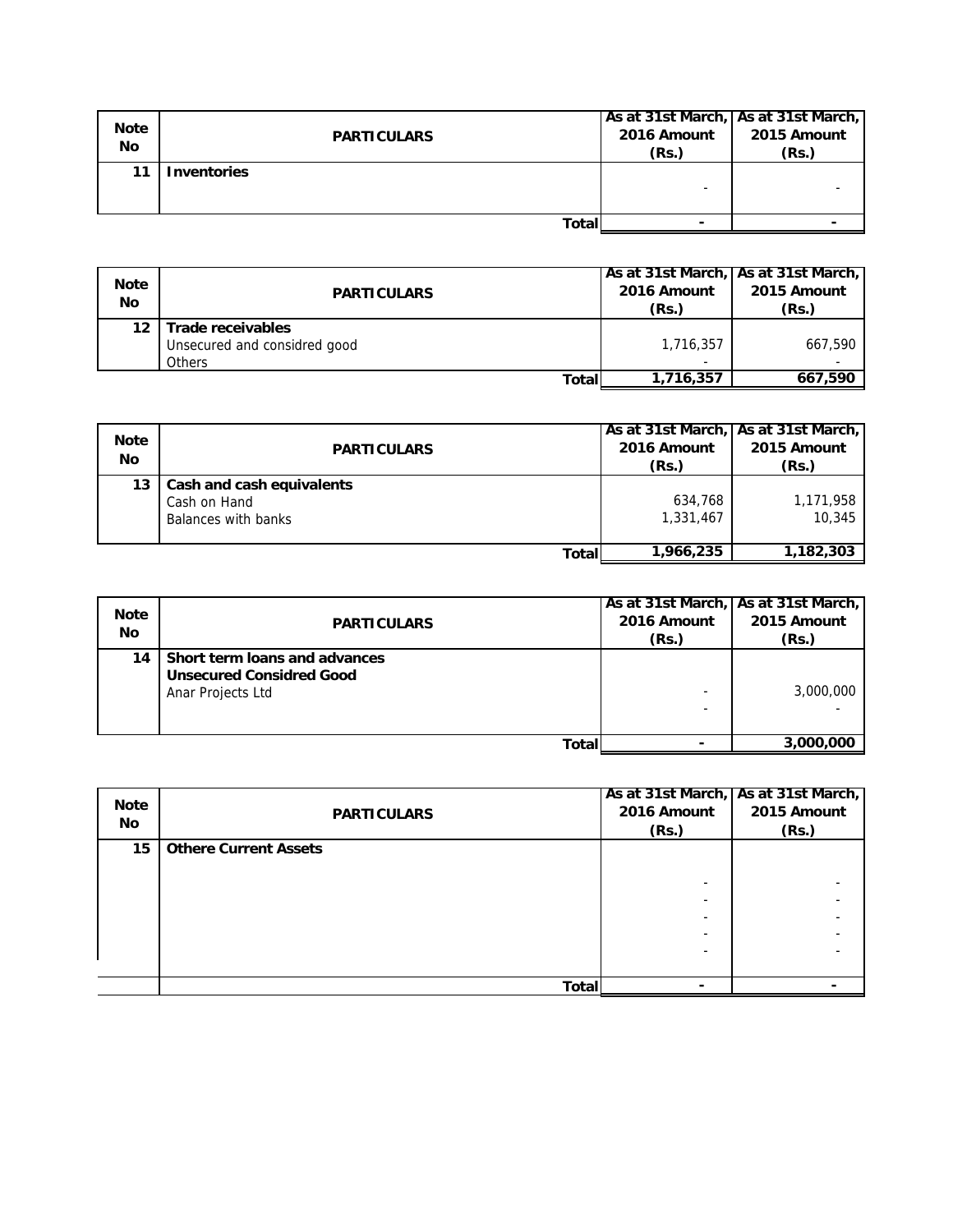| <b>Note</b><br>No | <b>PARTICULARS</b>                                                                                                | 2016 Amount<br>(Rs.) | As at 31st March, As at 31st March,<br>2015 Amount<br>(Rs.) |
|-------------------|-------------------------------------------------------------------------------------------------------------------|----------------------|-------------------------------------------------------------|
| 16                | <b>Revenue from Operations</b><br>Revenue from - Sale of products As per note A Below<br>Other operating revenues | 1.133.018            | 13,500                                                      |
|                   | <b>Total</b>                                                                                                      | 1,133,018            | 13,500                                                      |

| <b>PARTICULARS</b>                        | 2016 Amount<br>(Rs.) | As at 31st March,   As at 31st March,  <br>2015 Amount<br>(Rs.) |
|-------------------------------------------|----------------------|-----------------------------------------------------------------|
| $(A)$ :<br>Domestic sales<br>Export sales | 1,133,018            | 13,500                                                          |
| Totall                                    | 1,133,018            | 13,500                                                          |

| <b>Note</b><br>No | <b>PARTICULARS</b>                                                   | 2016 Amount<br>(Rs.) | As at 31st March, As at 31st March,<br>2015 Amount<br>(Rs.) |
|-------------------|----------------------------------------------------------------------|----------------------|-------------------------------------------------------------|
| 17                | <b>Othe Income</b>                                                   |                      |                                                             |
|                   | Dividend income                                                      |                      |                                                             |
|                   | Net gain/ loss on sale of investments/Assets                         |                      |                                                             |
|                   | Other non-operating income (net of expenses directly attributable to |                      |                                                             |
|                   | such income)                                                         | 5,000                | 187,500                                                     |
|                   | Total                                                                | 5,000                | 187,500                                                     |

| <b>Note</b><br>No | <b>PARTICULARS</b>              | 2016 Amount<br>(Rs.) | As at 31st March, As at 31st March,<br>2015 Amount<br>(Rs.) |
|-------------------|---------------------------------|----------------------|-------------------------------------------------------------|
| 18 <sub>1</sub>   | <b>Raw Material Consumption</b> |                      |                                                             |
|                   |                                 | 55,000               | 69,700                                                      |
|                   | Total                           | 55,000               | 69,700                                                      |

| <b>Note</b><br>No | <b>PARTICULARS</b>                                | 2016 Amount<br>(Rs.) | As at 31st March,   As at 31st March,  <br>2015 Amount<br>(Rs.) |
|-------------------|---------------------------------------------------|----------------------|-----------------------------------------------------------------|
|                   | 19   Purchase cost of Stock In Trade<br>Purchases | 36,122               | 29,750                                                          |
|                   | Total                                             | 36,122               | 29.750                                                          |

| <b>Note</b><br><b>No</b> | <b>PARTICULARS</b>                                | 2016 Amount<br>(Rs.) | As at 31st March, As at 31st March,<br>2015 Amount<br>(Rs.) |
|--------------------------|---------------------------------------------------|----------------------|-------------------------------------------------------------|
| 20                       | INCREASE/ DECREASE IN STOCK OF FINISHED GOODS and |                      |                                                             |
|                          | <b>Stock in Trade</b>                             |                      |                                                             |
|                          | <b>Opening Stock</b>                              |                      |                                                             |
|                          |                                                   |                      |                                                             |
|                          | Total                                             |                      |                                                             |
|                          |                                                   |                      |                                                             |
|                          | <b>Closing Stock</b>                              |                      |                                                             |
|                          | Total                                             |                      |                                                             |
|                          |                                                   |                      |                                                             |
|                          | <b>Increase or Decrease in Stock</b>              |                      |                                                             |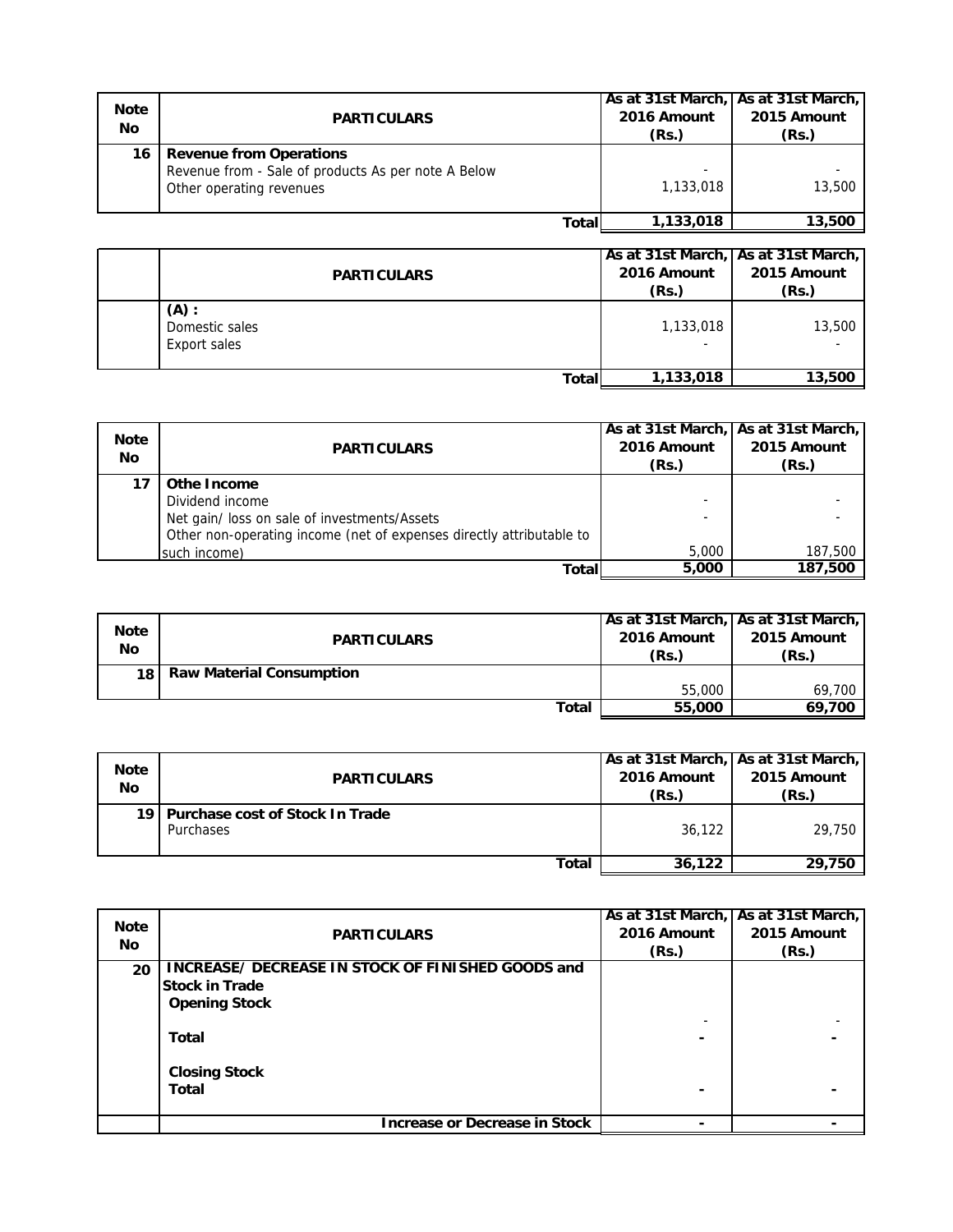| <b>Note</b><br>No | <b>PARTICULARS</b>                                                                              | 2016 Amount<br>(Rs.) | As at 31st March, As at 31st March,<br>2015 Amount<br>(Rs.) |
|-------------------|-------------------------------------------------------------------------------------------------|----------------------|-------------------------------------------------------------|
| 21                | <b>Employee Benefits Expense</b><br>Salaries and wages<br>Directors Sitting Fees / Remuneration | 67.616               | 40,900                                                      |
|                   | Staff Welfare Exp                                                                               | 1.075                | 1,075                                                       |
|                   | Total                                                                                           | 68.691               | 41.975                                                      |

| <b>Note</b><br>No | <b>PARTICULARS</b>                                                                                                                                           |       | 2016 Amount<br>(Rs.) | As at 31st March, As at 31st March,<br>2015 Amount<br>(Rs.) |
|-------------------|--------------------------------------------------------------------------------------------------------------------------------------------------------------|-------|----------------------|-------------------------------------------------------------|
| 22                | <b>Finance Costs</b><br><b>Total Interest expenses</b><br>Other borrowing costs<br><b>BSE Listing Charges</b><br><b>Bank Charges</b><br>Demand Draft Charges |       | 9.992                | 3,244                                                       |
|                   |                                                                                                                                                              | Total | 9,992                | 3,244                                                       |

|             |                                  | As at 31st March, As at 31st March, |                |
|-------------|----------------------------------|-------------------------------------|----------------|
| <b>Note</b> | <b>PARTICULARS</b>               | 2016 Amount                         | 2015 Amount    |
| <b>No</b>   |                                  | (Rs.)                               | (Rs.)          |
| 23          | <b>Other Expenses</b>            |                                     |                |
|             | Printing and Stationery          | 26,700                              | 1,500          |
|             | Repairing                        |                                     |                |
|             | Conveyance                       | 12,600                              | $\blacksquare$ |
|             | <b>Miscellaneous Expenses</b>    | 1,200                               | $\blacksquare$ |
|             | Payment to Auditors              | 43,000                              | 25,000         |
|             | ROC Filing Exp.                  | 13,200                              | 19,800         |
|             | Legal Exp. (Advocate Fees)       | 75,000                              | 500            |
|             | <b>Website Payment</b>           | 4,750                               | 0              |
|             | <b>Listing Fees</b>              | 442,563                             | 112,360        |
|             | NSDL & CDSL Charges              | 47,246                              | 29,472         |
|             | Courier Exp.                     | 1,700                               | 1,230          |
|             | <b>Business Development Exps</b> | 6,500                               | 4,500          |
|             | R & T Fees                       | 42,802                              | 40,000         |
|             | Professional fees                | 118,005                             | 5,500          |
|             | Advt. Exps                       | 8,831                               |                |
|             | <b>Bad Debts Written Off</b>     |                                     |                |
|             | <b>Total</b>                     | 844,097                             | 239,862        |

| <b>Note</b><br>No. |                                                                                                                                                                                                       | 2016 Amount<br>(Rs.) | As at 31st March, As at 31st March,<br>2015 Amount<br>(Rs.) |
|--------------------|-------------------------------------------------------------------------------------------------------------------------------------------------------------------------------------------------------|----------------------|-------------------------------------------------------------|
| 24                 | Contingent liabilities and commitments<br>(to the extent not provided for)<br>Contingent liabilities<br>Sales Tax Demand<br>(Pending before Sales tax Tribulnal for the Financial year 1993-<br>1994) |                      | 0                                                           |
|                    | Income tax Demand<br>(Pending before Income tax Tribunal for the Financial year 2007-<br>2008)                                                                                                        |                      | 0                                                           |
| Totall             |                                                                                                                                                                                                       |                      | 0                                                           |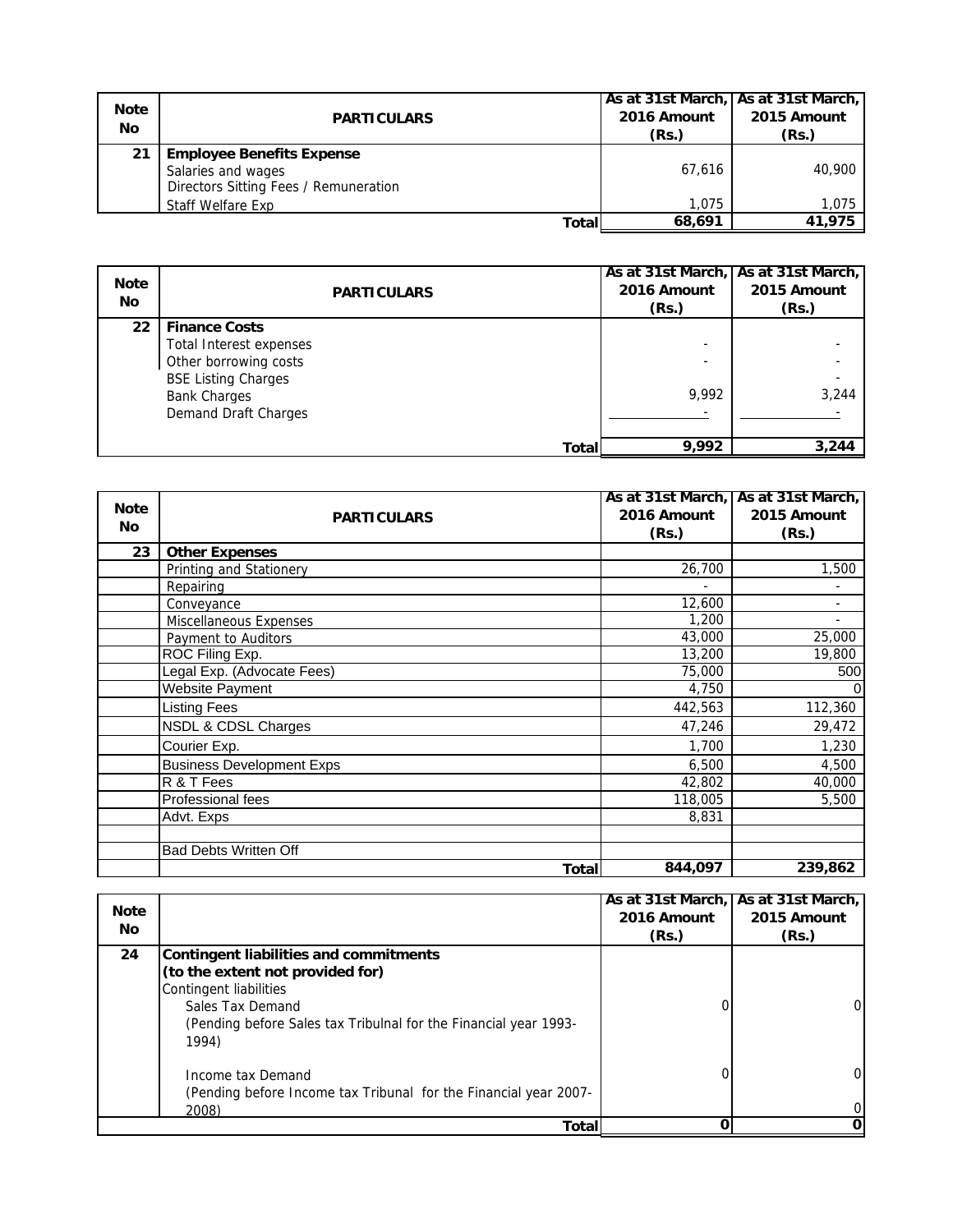### **Note No. 24**

### **Significant Accounting Policies:**

### **a) Basis of Preparation of Financial Statements:**

These financial statements have been prepared to comply with the generally accepted accounting principles in India (Indian GAAP), including the Accounting standards notified under the relevant provisions of the Companies Act, 2013. The company has prepared these financial statements to company in all material respects with the Accounting standards, notified under Section 133 of the Companies Act, 2013 ("the Act") read together with paragraph 7 of the Companies (Accounts) Rules 2014 to reflect the financial position and the results of operations of Toheal Pharmachem Limited.

The financial statements are prepared on accrual basis under the historical cost convention. The financial statements are presented in Indian rupees rounded off to the nearest rupees.

The central government in consultation with National Advisory Committee on Accounting standards has amended Companies (Accounting Standard) Rules, 2016 ('principal rules'), vide notification issued by Ministry of Corporate Affairs dated and effective March 30, 2016. The Company believes that the Rule 3(2) of the principal rules has not been withdrawn or replaced and accordingly, the Companies (Accounting Standard) Rules, 2016 will apply for the accounting periods commencing on or after March 30, 2016. Hence the company has not applied the Companies (Accounting Standards) Rules, 2016 in preparation of financial results for the year ended March 31, 2016.

#### **b) Use of Estimates:**

The preparation of financial statements in conformity with Indian GAAP required judgments, estimates and assumptions to be made that affect the reported amount of assets and liabilities, disclosure of contingent liabilities on the date of the financial statements and the reported amounts of revenues and expenses during the reporting period. Difference between the actual results and estimates are recognized in the period in which the results are known / materialized.

#### c) **Fixed assets:**

Tangible Assets:

The Company does not have any fixed assets during the year under review.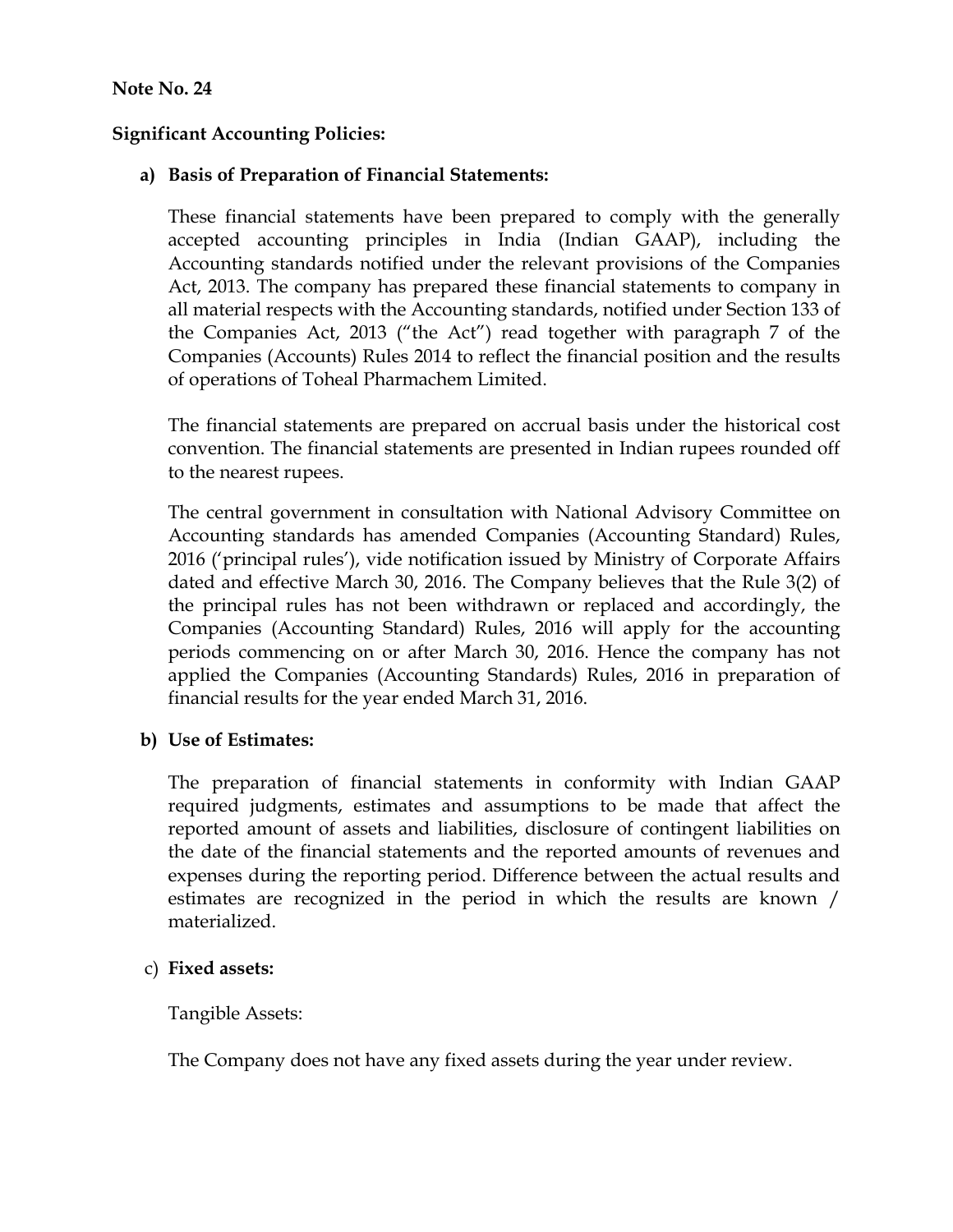Intangible Assets:

There is no assets in the books of company which can be accounted as intangible assets.

## d) **Depreciation, Amortization and Depletion:**

Tangible Assets:

The Company does not have any fixed assets during the year under review.

Intangible Assets:

There is no intangible asset in the books of company.

### e) **Investments:**

Current investments are carried at lower of cost and quoted / fair value, computed category wise. Noncurrent investments are stated at cost. Provision for diminution in the value of noncurrent investments is made only if such a decline is other than temporary.

## f) **Foreign Currency transactions**:

The Company does not have any Foreign Currency transactions during the year under review.

## g) **Current assets:**

Inventories:

Items of inventories are measured at cost of Purchase. Cost of inventories comprises of cost of purchase and other costs including overheads incurred in bringing them to their respective present location and condition.

Sundry debtors:

Sundry debtors are stated at realisable value. Other loans and advances are stated at realisable value.

## h) **Prior period and non-recurring items**

Prior period and non-recurring and extra ordinary items are disclosed separately, if material.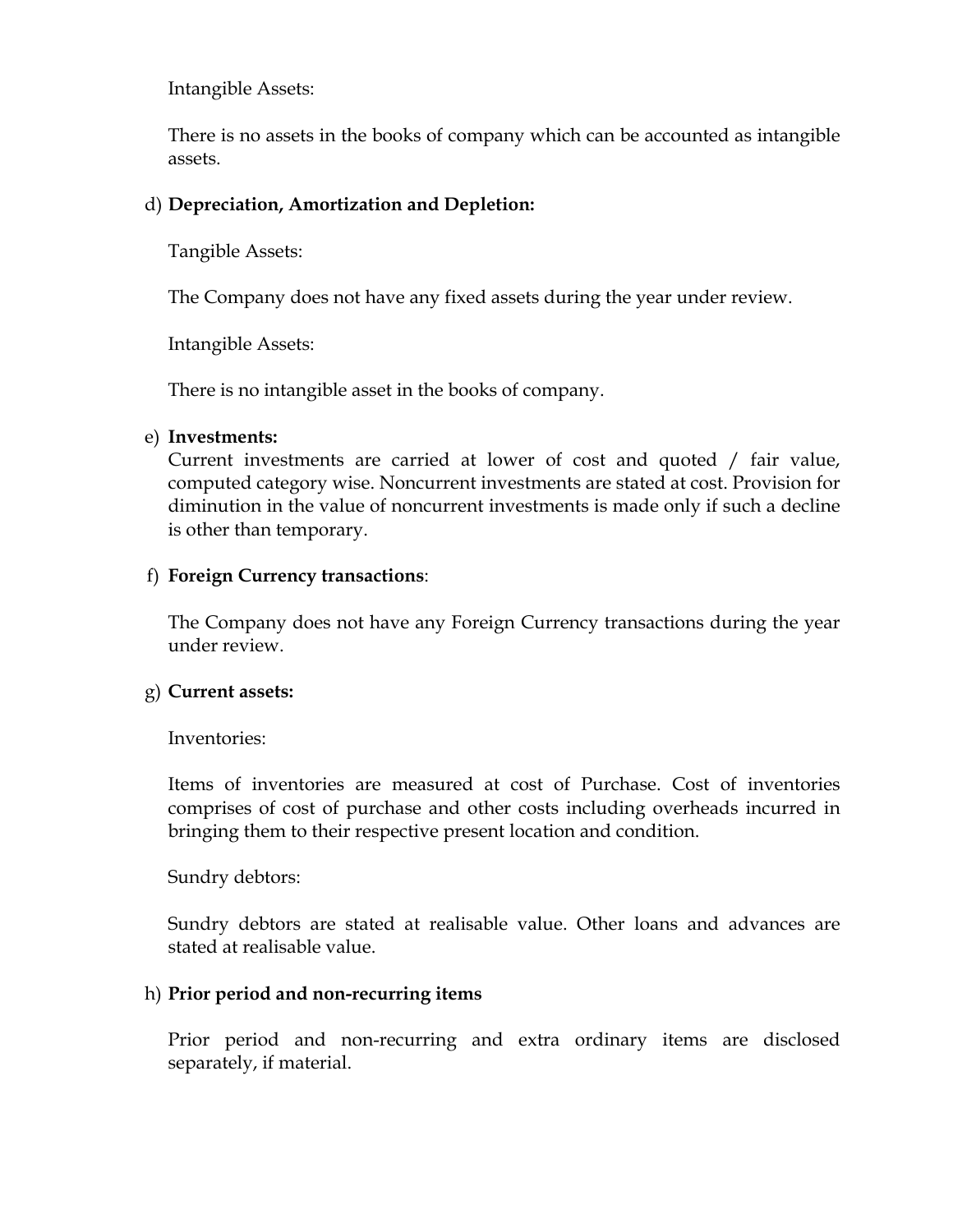#### i) **Income Taxes:**

Tax expense comprises of current tax and deferred tax. Current tax is measured at the amount expected to be paid to the tax authorities, using the applicable tax rates. Deferred income tax reflect the current period timing difference between taxable income and accounting income for the period and reversal of timing differences of earlier year / period. Deferred tax assets are recognized only to the extent that there is a reasonable certainty that sufficient future income will be available except that deferred tax assets, in case there are unabsorbed depreciation or losses, are recognized if there is virtual certainty that sufficient future taxable income will be available to realize the same.

Deferred tax assets and liabilities are measured using the tax rates and tax law that have been enacted or substantively enacted by the Balance Sheet date.

# j) **Provisions, Contingent liabilities and contingent assets:**

Provision is recognized in the accounts when there is a present obligation as a result of part event(s) and it is probable that an outflow of resources will be required to settle the obligation and a reliable estimate can be made. Provisions are not discounted to their present value and are determined based on the best estimate required to settle the obligation at the reporting date. These estimates are reviewed at each reporting date and adjusted to reflect the current best estimates.

Contingent liabilities are disclosed unless the possibility of outflow of resources is remote. Contingent assets are neither recognized nor disclosed in the financial statements.

#### k) **Revenue Recognition:**

Revenue is recognized only when risks and rewards incidental to ownership are transferred to the customer, it can be reliably measured and it is reasonable to expect ultimate collection. Revenue from operations includes sale of goods, services, service tax, excise duty and sales during trial run period, adjusted for discounts (net), and gain / loss on corresponding hedge contracts.

Interest income is recognized on a time proportion basis taking into account the amount outstanding and the interest rate applicable.

Excise duty / Service tax:

Excise duty / service tax is accounted on the basis of both, payments made in respect of goods cleared / services provided and provisions made for goods lying in bonded warehouses.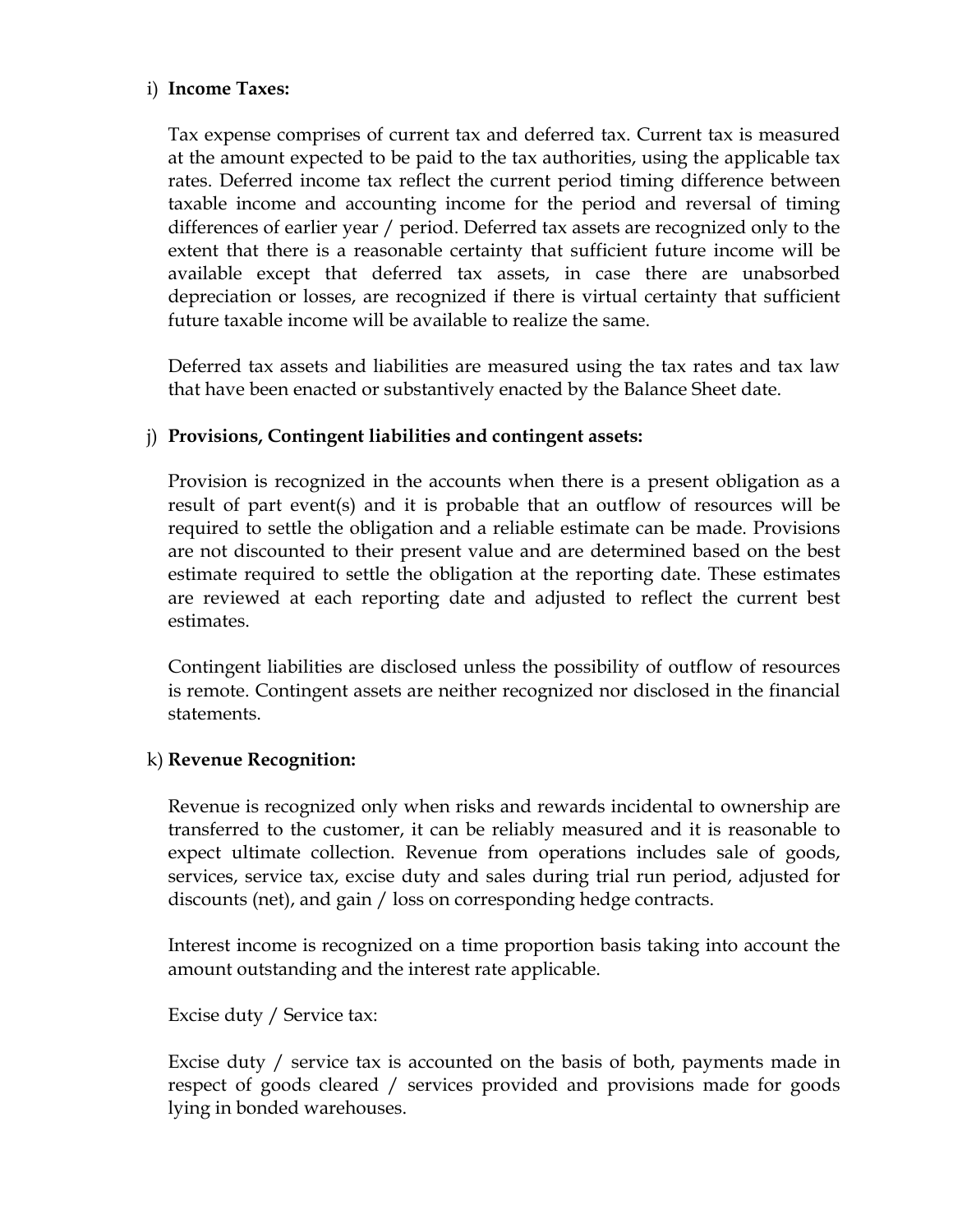#### l) **Employees Benefits:**

Company's contribution to provident fund are charged to profit & loss account. Gratuity provision is made on the basis of actuarial valuation and leave encashment expenses are accounted for on payment basis.

#### **m) Impairment of Asset :**

At each balance sheet date the carrying amount of the asset is tested for impairment. If there is an indication of impairment, the company estimates the recoverable amount of assets. If such recoverable amount of the asset or the recoverable amount of cash generating unit to which the asset belongs is less than its carrying amount, the carrying amount is reduced to its recoverable amount. The reduction is tested as an impairment loss and is recognized in the profit and loss account. If at the balance sheet date there is an indication that the previously assessed impairment loss no longer exists, the recoverable amount is reassessed and the asset is reflected at the recoverable amount.

#### **n) Borrowing cost:**

Borrowing costs include exchange differences arising from foreign currency borrowings to the extent they are regarded as an adjustment to the interest cost. Borrowing costs that are attributable to the acquisition or construction of qualifying assets are capitalized as part of the cost of such assets. A qualifying asset is one that necessarily takes substantial period of time to get ready for its intended use. All other borrowing costs are charged to the profit and loss statement in the period in which they are incurred.

# **o) Earnings per Share (EPS):**

Basic earnings per share are calculated by dividing the net profit or loss for the year attributable to equity shareholders by the weighted average number of equity shares outstanding during the year. Partly paid equity shares are treated as a fraction of an equity share to the extent that they are entitled to participate in dividends relative to a fully paid equity share during the reporting period. The weighted average number of equity shares outstanding during the year is adjusted for events such as bonus issue, bonus elements in right issue to existing shareholders, share split, and reverse share split (consolidation of shares) that have changed the number of equity shares outstanding, without a corresponding change in resources.

For the purpose of calculating diluted earnings per share, the net profit or loss for the year attributable to equity shareholders and the weighted average number of shares outstanding during the year are adjusted for the effects of all dilutive potential equity shares.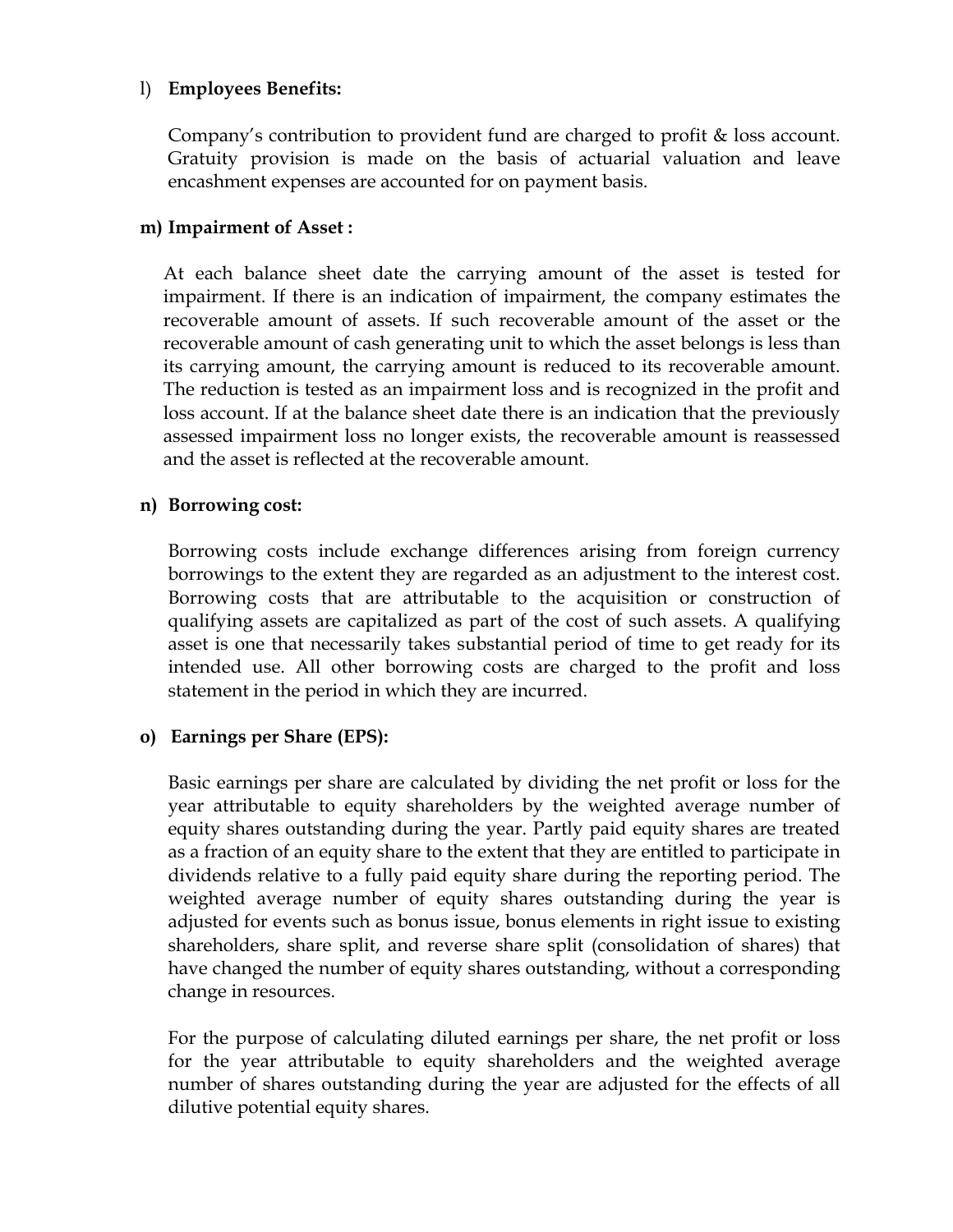## **p) Segment reporting:**

The company prepares its segment information in conformity with the accounting policies adopted for preparing and presenting the consolidated financial statements of the company.

# **q) Reporting of Consolidated Financial Statements:**

 It is to be noted that the company has allotted 64,22,400 equity shares having face value of Rs. 10/- each to shareholders of Sakshi Barter Private Limited on preferential basis for consideration other than cash on 23/03/2016. However, listing and trading approval for the same, was pending from BSE Limited as on 31st March, 2016. Hence, the Company has not presented consolidated financial statement with this report. As and when required approval will be obtained by the Company, the company will start to submit consolidated quarterly financial result and annual consolidated financial statement for upcoming financial years.

#### **r) Cash and cash equivalents**:

Cash and cash equivalents for the purpose of cash flow statement comprise cash at bank and in hand and short term investments with an original maturity of three months or less.

#### **Details of Related Party Transaction:**

As per Accounting Standard-18 issued by the Institute of Chartered Accountants of India, the disclosures of transactions with the related parties as define in the Accounting Standards are given below.

| Name of the Party | <b>Nature of Transaction</b> | Amount<br>(In Rs.) |  |
|-------------------|------------------------------|--------------------|--|
| Harsh J. Shah     | Loan repaid                  | 4,06,844/          |  |

| As per our report of even date |                                            |                 |      |                                                          |
|--------------------------------|--------------------------------------------|-----------------|------|----------------------------------------------------------|
| For, P. Dalal & Co.            | For and on behalf of the Board             |                 |      |                                                          |
| <b>Chartered Accountants</b>   | <b>Toheal Pharmachem Limited</b>           |                 |      |                                                          |
|                                |                                            | $Sd$ - $Sd$ -   | Sd/- | Sd                                                       |
| <b>CA Prashant Dalal</b>       |                                            |                 |      | Harsh Shah Atul Pandit Yogendra Machchhar Krishna Ashara |
| (Proprietor)                   | <b>Director</b>                            | <b>Director</b> |      | Director & CFO Company Secretary                         |
| Membership No. 37983           | DIN: 01662085 DIN: 022939998 DIN: 03155750 |                 |      |                                                          |
| Place: Ahmedabad               | Place: Ahmedabad                           |                 |      |                                                          |
| Dated: 29/04/2016              | Dated: 29/04/2016                          |                 |      |                                                          |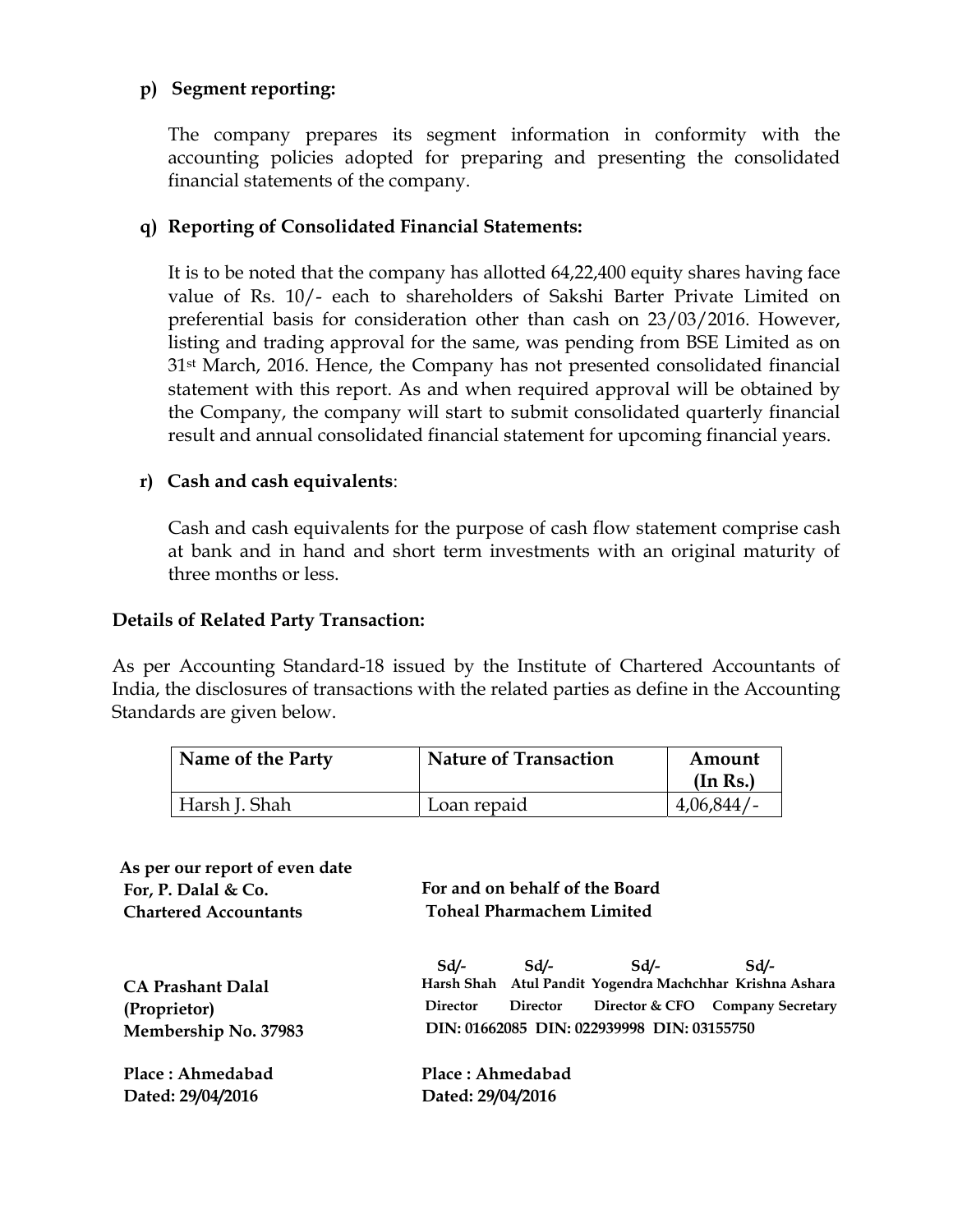#### **Reg. Add: Office no. 812, Anand Mangal-3, Opp Core house, Nr. Hirabag, Nr. Rajnagar Club, Ambavadi, Ahmedabad- 380015**

#### **ATTENDANCE SLIP ANNUAL GENERAL MEETING – 30th September, 2016 AT 10.30 A.M.**

| DP Id.    | Client Id. / Ben. |  |
|-----------|-------------------|--|
|           | A/c.              |  |
| Folio No. | No. of Shares     |  |

I certify that I am a registered shareholder/Proxy for the registered shareholder of the Company.

I/We hereby record my/our presence at the **ANNUAL GENERAL MEETING** of the Company being held on 30th September, 2016 at 10.30 A.M. at Office no. 812, Anand Mangal-3, Opp Core house, Nr. Hirabag, Nr. Rajnagar Club, Ambavadi, Ahmedabad- 380015

\_\_\_\_\_\_\_\_\_\_\_\_\_\_\_\_\_\_\_\_\_\_\_\_\_\_\_\_\_\_\_\_\_\_\_\_\_\_\_\_\_\_\_\_\_\_\_ \_\_\_\_\_\_\_\_\_\_\_\_\_\_\_\_\_\_\_\_\_\_\_\_\_\_ Full Name of the Shareholder / Proxy (In Block Letter) Signature **============================================================================**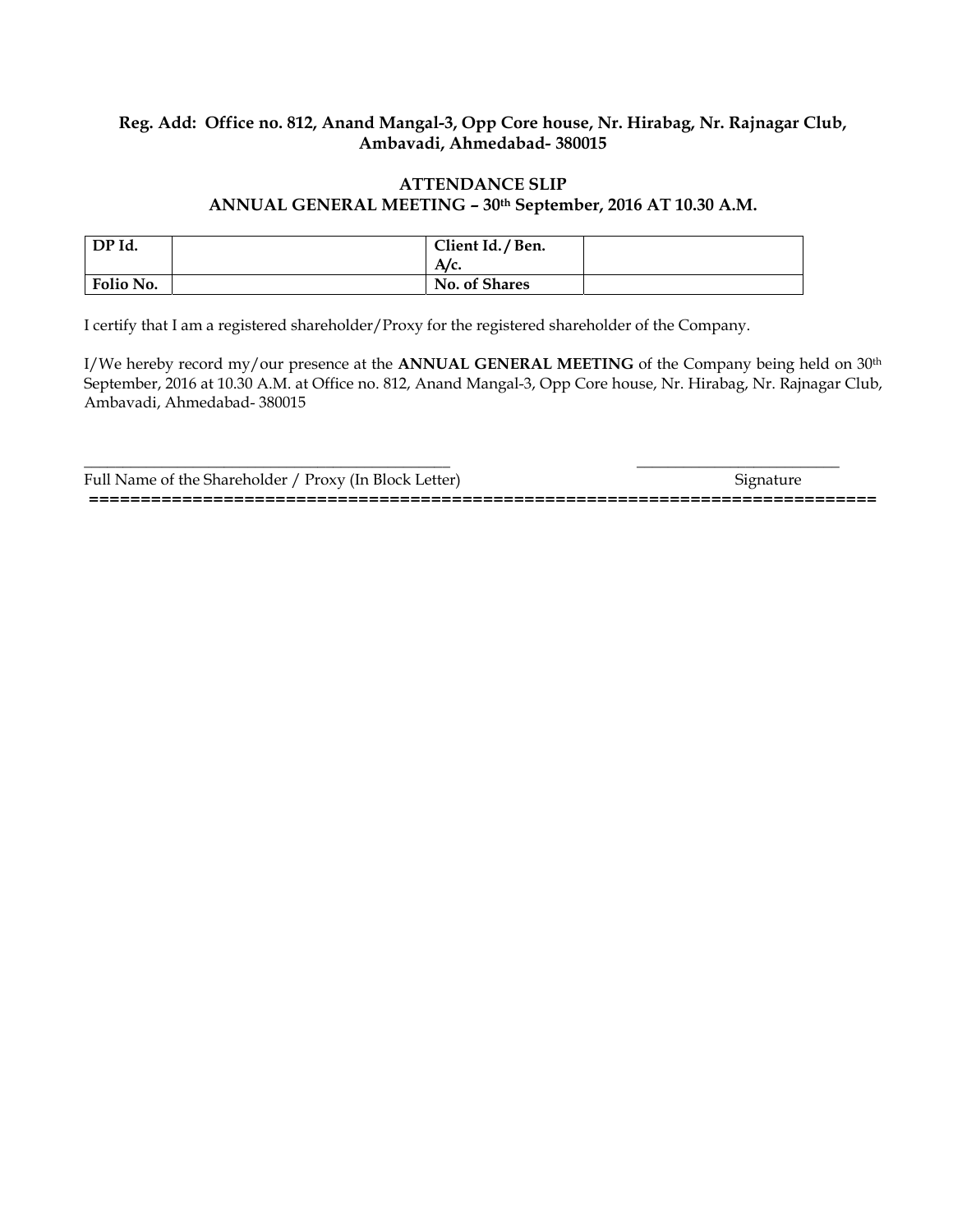# **Form No. MGT-11**

**Proxy form** 

*[Pursuant to section 105(6) of the Companies Act, 2013 and rule 19(3) of the Companies (Management and Administration) Rules, 2014]* 

# **CIN:** L24230GJ1995PLC026244 **Name of the company:** TOHEAL PHAARMACHEM LIMITED

**Registered office:** Office no. 812, Anand Mangal-3, Opp Core house, Nr. Hirabag, Nr. Rajnagar Club, Ambavadi, Ahmedabad- 380015

| Name of the member (s) |  |
|------------------------|--|
| Registered address     |  |
| E-mail Id:             |  |
| Folio No/ Client Id:   |  |
| DPID:                  |  |

I/We, being the member (s) of ............. shares of the above named company, hereby appoint:

| 1. Name:   |  |
|------------|--|
| Address:   |  |
| E-mail Id: |  |
|            |  |

2. Name: ……………………… Address: …………………… E-mail Id: …………………. Signature:…………………..

as my/our proxy to attend and vote (on a poll) for me/us and on my/our behalf at the Annual general meeting of the company, to be held on the 30<sup>th</sup> day of September, 2016 at 10.30 a.m. at Office no. 812, Anand Mangal-3, Opp Core house, Nr. Hirabag, Nr. Rajnagar Club, Ambavadi, Ahmedabad- 380015 and at any adjournment thereof in respect of such resolutions as are indicated below:

| Res.<br>No.    | Description                                                                                            | For | Against |
|----------------|--------------------------------------------------------------------------------------------------------|-----|---------|
| 1              | Adoption of Annual Accounts and Reports thereon for the financial year ended 31st<br>March, 2016       |     |         |
| 2              | Re-election of Mr. Yogendra Harilal Machchhar (Din: 03155750) as a Director of<br>the Company          |     |         |
| 3              | Appoint M/s. P. Dalal & Co., Chartered Accountants, Ahmedabad, as Statutory<br>Auditors of the Company |     |         |
| $\overline{4}$ | Appointment of Mr. Ketan Hamirani (DIN: 07458042), as an Independent Director of<br>the Company        |     |         |
| $\overline{4}$ | Appointment of Mr. Dharmesh Desai (DIN: 03156357), as an Independent Director of<br>the Company        |     |         |

Signed this…… day of……… 20….

Signature of Shareholder

Signature of Proxy holder(s)

**Affix Rs. 1 /‐ Revenue Stamp**

*Note: This form of proxy in order to be effective should be duly completed and deposited at the Registered Office of the Company, not less than 48 hours before the commencement of the Meeting.*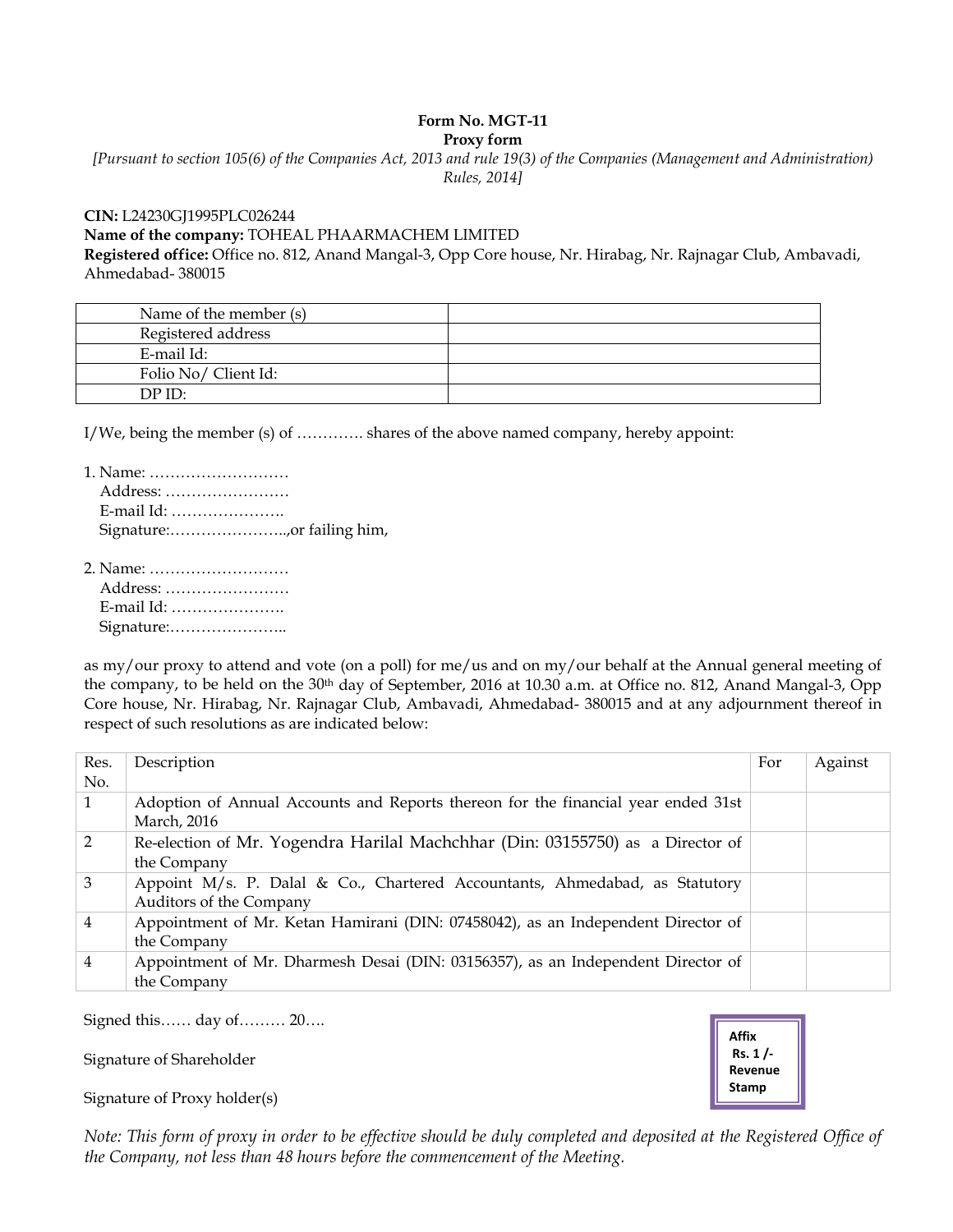If Undelivered, please return to:- **Cameo Corporate Services Limited (Unit: Toheal Phaarmachem Limited)**  "Subramanian Building" #1, Club House Road Chennai 600 002 - India Ph : 91-44 - 2846 0390 (5 lines) Fax : 91-44 - 2846 0129 E-mail : cameo@cameoindia.com